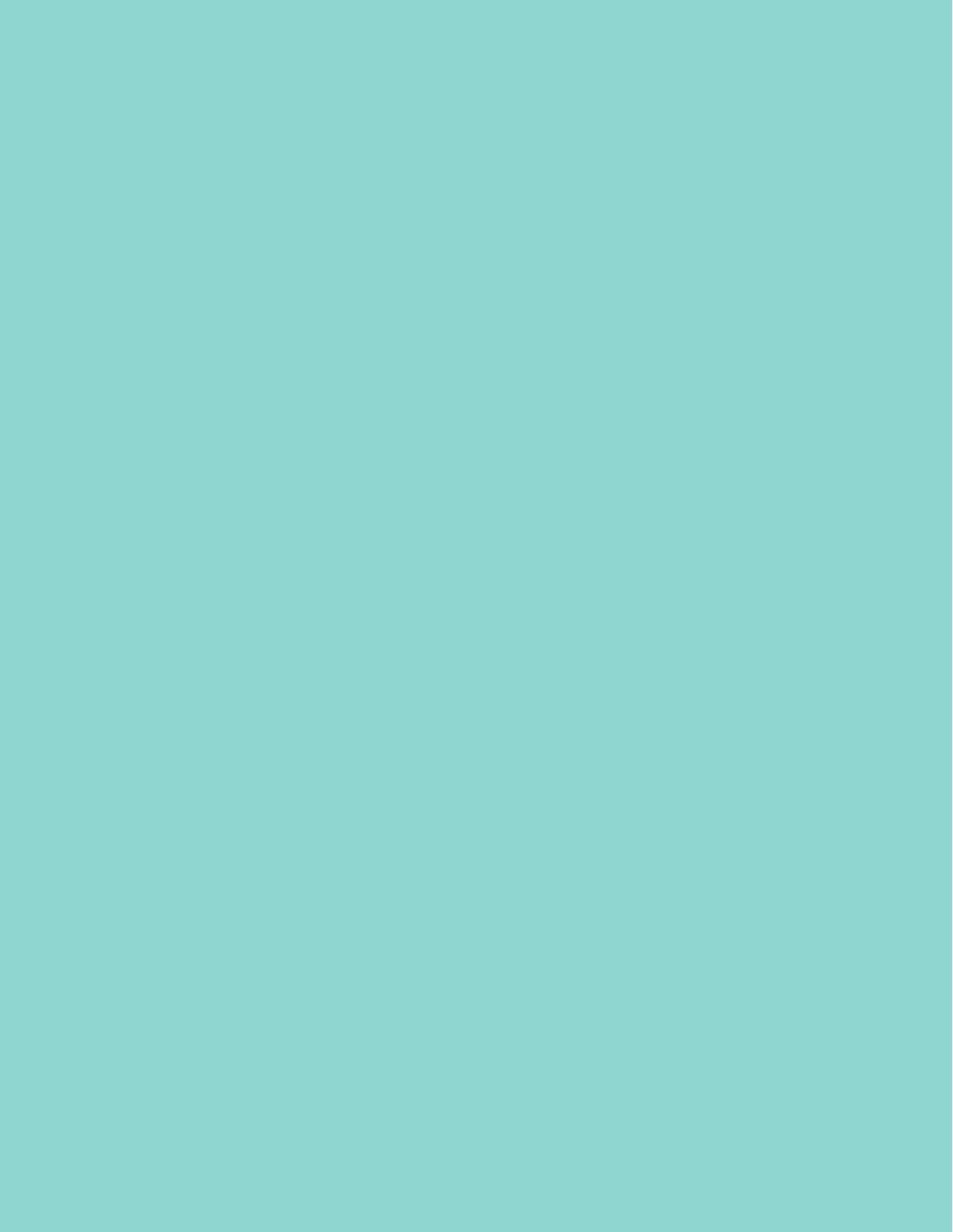## Districts Taking Charge of the Principal Pipeline

### **POLICY STUDIES ASSOCIATES, INC.**

Brenda J. Turnbull | Derek L. Riley | Jaclyn R. MacFarlane



Commissioned by:



PR-1452-WF January 2015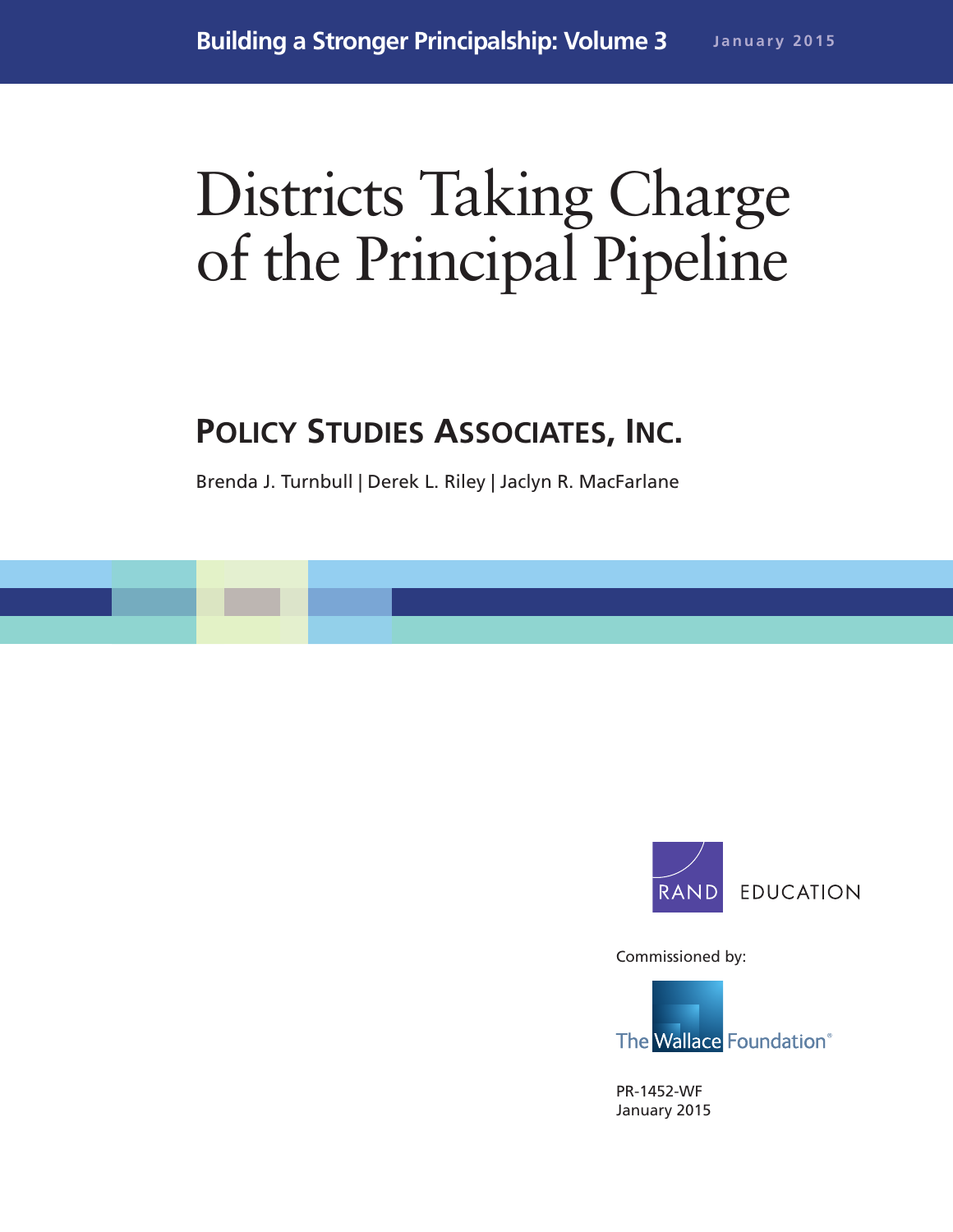### **Preface**

This is the third report from an evaluation of the Principal Pipeline Initiative. The Wallace Foundation is sponsor of the initiative and of the evaluation, which is conducted by Policy Studies Associates, Inc., and RAND. This report analyzes progress in the initiative's implementation in the six participating school districts from grant award in August 2011 through mid-2014.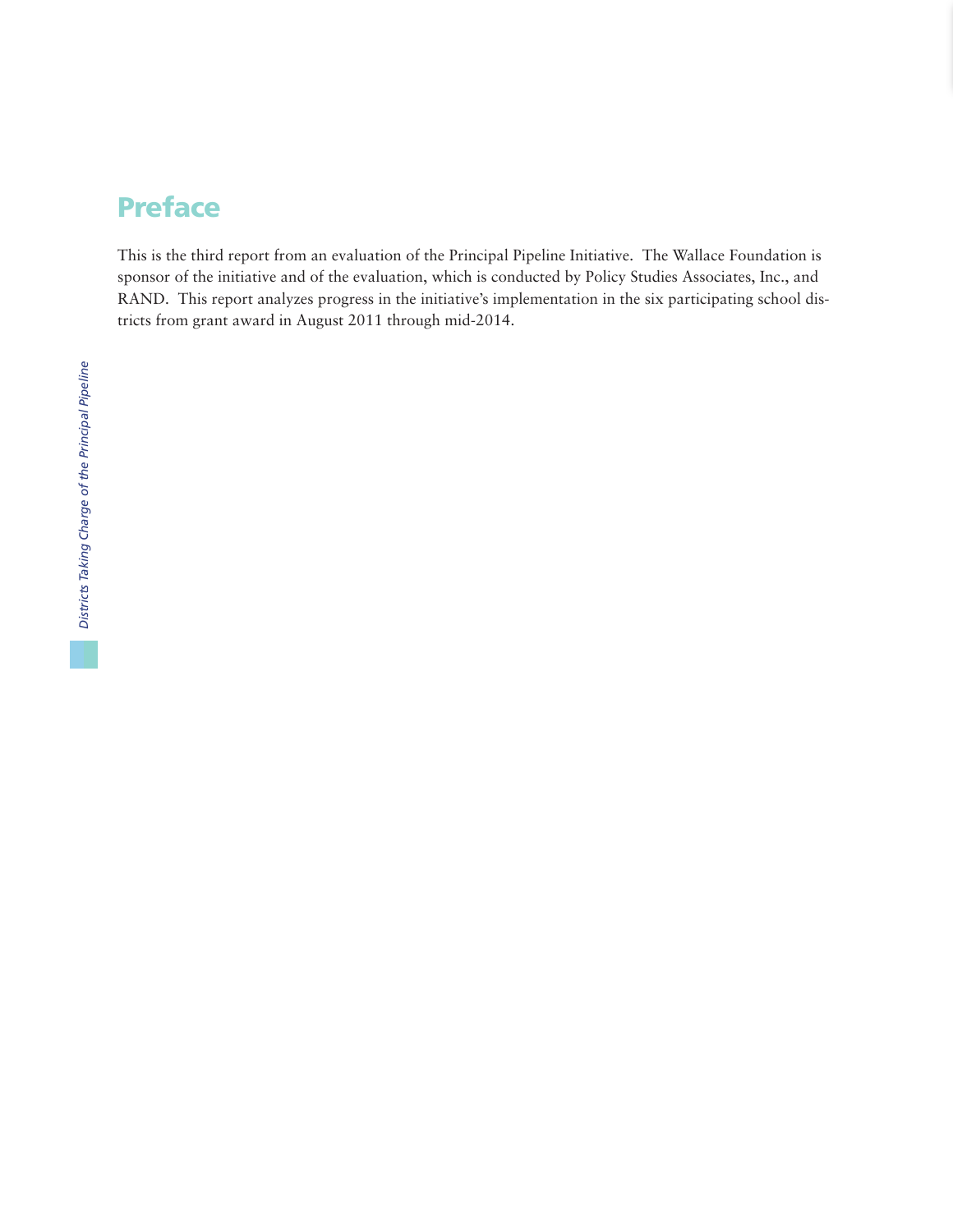### **Contents**

| Page |
|------|
|      |
|      |
|      |
|      |
|      |
|      |
|      |
|      |
|      |
|      |
|      |
|      |
|      |
|      |
|      |
|      |
|      |
|      |
|      |
|      |
|      |
|      |
|      |
|      |
|      |
|      |
|      |
|      |
|      |
|      |
|      |
|      |
|      |
|      |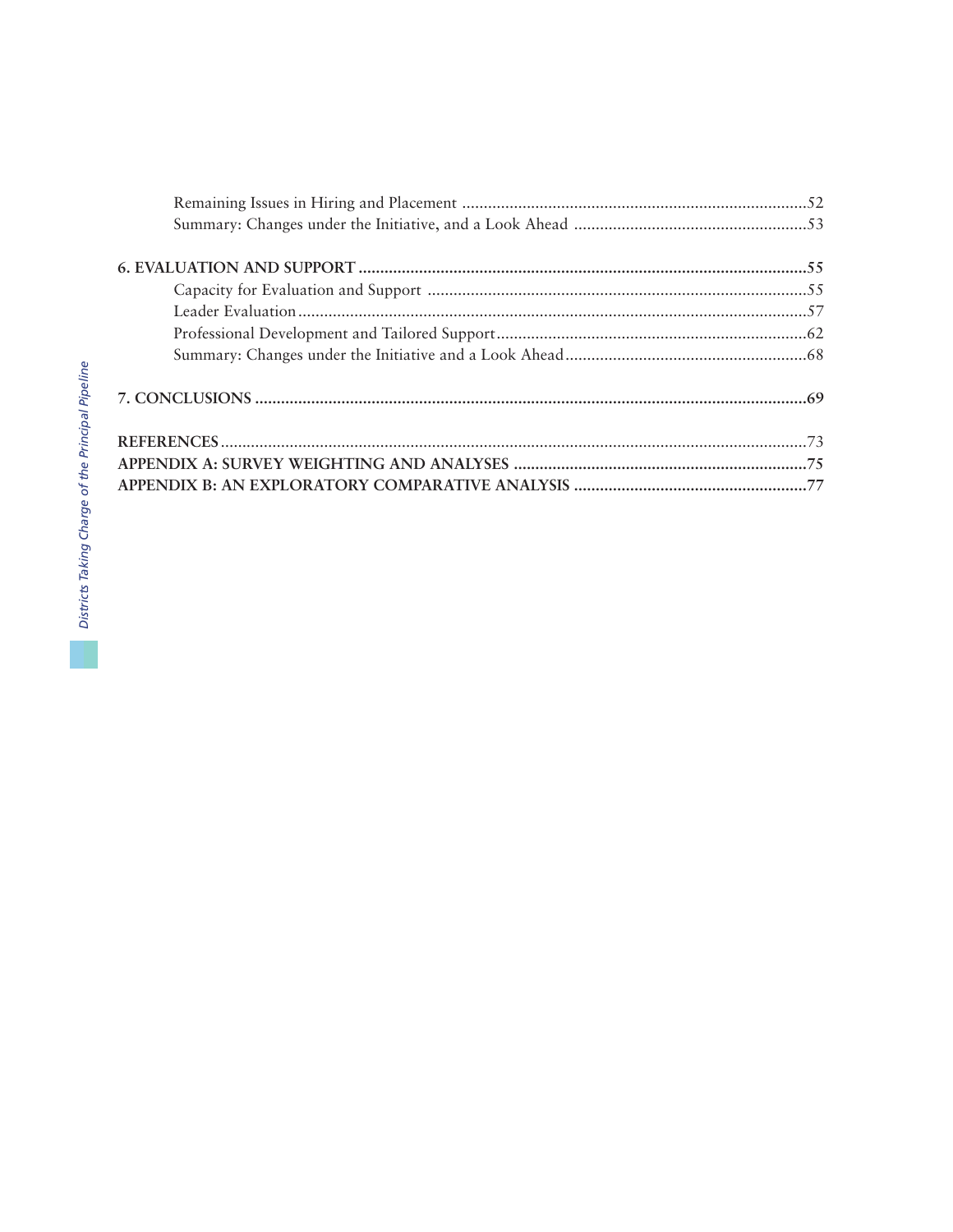### **Exhibits**

| Exhibit 6: School leadership positions previously held by principals, by district, 2014 13<br>Exhibit 8: Pathways as of 2011 and pathway changes made by 2014, by district 27<br>Exhibit 10: Principal perceptions of their preparation experiences, 2013 and 201436<br>Exhibit 13: Principal perceptions of their past experience as a candidate for principal positions, 2014 47<br>Exhibit 14: Principal perceptions of their 2012 and 2013 performance evaluation 60<br>Exhibit 15: Assistant principal perceptions of their 2012 and 2013 performance evaluation 60<br>Exhibit 17: Percent of principals having mentors or coaches, by cohort, 2013 and 201464<br>Exhibit 18: Principal perceptions of the support received from principal supervisor/evaluator and |                                                                                                   | <b>PAGE</b> |
|--------------------------------------------------------------------------------------------------------------------------------------------------------------------------------------------------------------------------------------------------------------------------------------------------------------------------------------------------------------------------------------------------------------------------------------------------------------------------------------------------------------------------------------------------------------------------------------------------------------------------------------------------------------------------------------------------------------------------------------------------------------------------|---------------------------------------------------------------------------------------------------|-------------|
|                                                                                                                                                                                                                                                                                                                                                                                                                                                                                                                                                                                                                                                                                                                                                                          |                                                                                                   |             |
|                                                                                                                                                                                                                                                                                                                                                                                                                                                                                                                                                                                                                                                                                                                                                                          |                                                                                                   |             |
|                                                                                                                                                                                                                                                                                                                                                                                                                                                                                                                                                                                                                                                                                                                                                                          |                                                                                                   |             |
|                                                                                                                                                                                                                                                                                                                                                                                                                                                                                                                                                                                                                                                                                                                                                                          | Exhibit 4: New principals appointed, by district and school year, as a percentage of              |             |
|                                                                                                                                                                                                                                                                                                                                                                                                                                                                                                                                                                                                                                                                                                                                                                          |                                                                                                   |             |
|                                                                                                                                                                                                                                                                                                                                                                                                                                                                                                                                                                                                                                                                                                                                                                          | Exhibit 5: Principals who had served as assistant principals and those who had also               |             |
|                                                                                                                                                                                                                                                                                                                                                                                                                                                                                                                                                                                                                                                                                                                                                                          |                                                                                                   |             |
|                                                                                                                                                                                                                                                                                                                                                                                                                                                                                                                                                                                                                                                                                                                                                                          |                                                                                                   |             |
|                                                                                                                                                                                                                                                                                                                                                                                                                                                                                                                                                                                                                                                                                                                                                                          |                                                                                                   |             |
|                                                                                                                                                                                                                                                                                                                                                                                                                                                                                                                                                                                                                                                                                                                                                                          |                                                                                                   |             |
|                                                                                                                                                                                                                                                                                                                                                                                                                                                                                                                                                                                                                                                                                                                                                                          | Exhibit 9: Median number of months between starting leadership preparation program                |             |
|                                                                                                                                                                                                                                                                                                                                                                                                                                                                                                                                                                                                                                                                                                                                                                          |                                                                                                   |             |
|                                                                                                                                                                                                                                                                                                                                                                                                                                                                                                                                                                                                                                                                                                                                                                          |                                                                                                   |             |
|                                                                                                                                                                                                                                                                                                                                                                                                                                                                                                                                                                                                                                                                                                                                                                          |                                                                                                   |             |
|                                                                                                                                                                                                                                                                                                                                                                                                                                                                                                                                                                                                                                                                                                                                                                          | Exhibit 12: Principal perceptions of their past experience as a candidate for a hiring pool       |             |
|                                                                                                                                                                                                                                                                                                                                                                                                                                                                                                                                                                                                                                                                                                                                                                          |                                                                                                   |             |
|                                                                                                                                                                                                                                                                                                                                                                                                                                                                                                                                                                                                                                                                                                                                                                          |                                                                                                   |             |
|                                                                                                                                                                                                                                                                                                                                                                                                                                                                                                                                                                                                                                                                                                                                                                          |                                                                                                   |             |
|                                                                                                                                                                                                                                                                                                                                                                                                                                                                                                                                                                                                                                                                                                                                                                          |                                                                                                   |             |
|                                                                                                                                                                                                                                                                                                                                                                                                                                                                                                                                                                                                                                                                                                                                                                          | Exhibit 16: Feedback received by principals on the results of their 2012                          |             |
|                                                                                                                                                                                                                                                                                                                                                                                                                                                                                                                                                                                                                                                                                                                                                                          |                                                                                                   |             |
|                                                                                                                                                                                                                                                                                                                                                                                                                                                                                                                                                                                                                                                                                                                                                                          |                                                                                                   |             |
|                                                                                                                                                                                                                                                                                                                                                                                                                                                                                                                                                                                                                                                                                                                                                                          |                                                                                                   |             |
|                                                                                                                                                                                                                                                                                                                                                                                                                                                                                                                                                                                                                                                                                                                                                                          |                                                                                                   |             |
|                                                                                                                                                                                                                                                                                                                                                                                                                                                                                                                                                                                                                                                                                                                                                                          | Exhibit 19: Principal agreement that different sources of support led them                        |             |
|                                                                                                                                                                                                                                                                                                                                                                                                                                                                                                                                                                                                                                                                                                                                                                          |                                                                                                   |             |
|                                                                                                                                                                                                                                                                                                                                                                                                                                                                                                                                                                                                                                                                                                                                                                          | Exhibit 20: Percent of assistant principals having mentors or coaches, by cohort, 2013 and 201467 |             |

5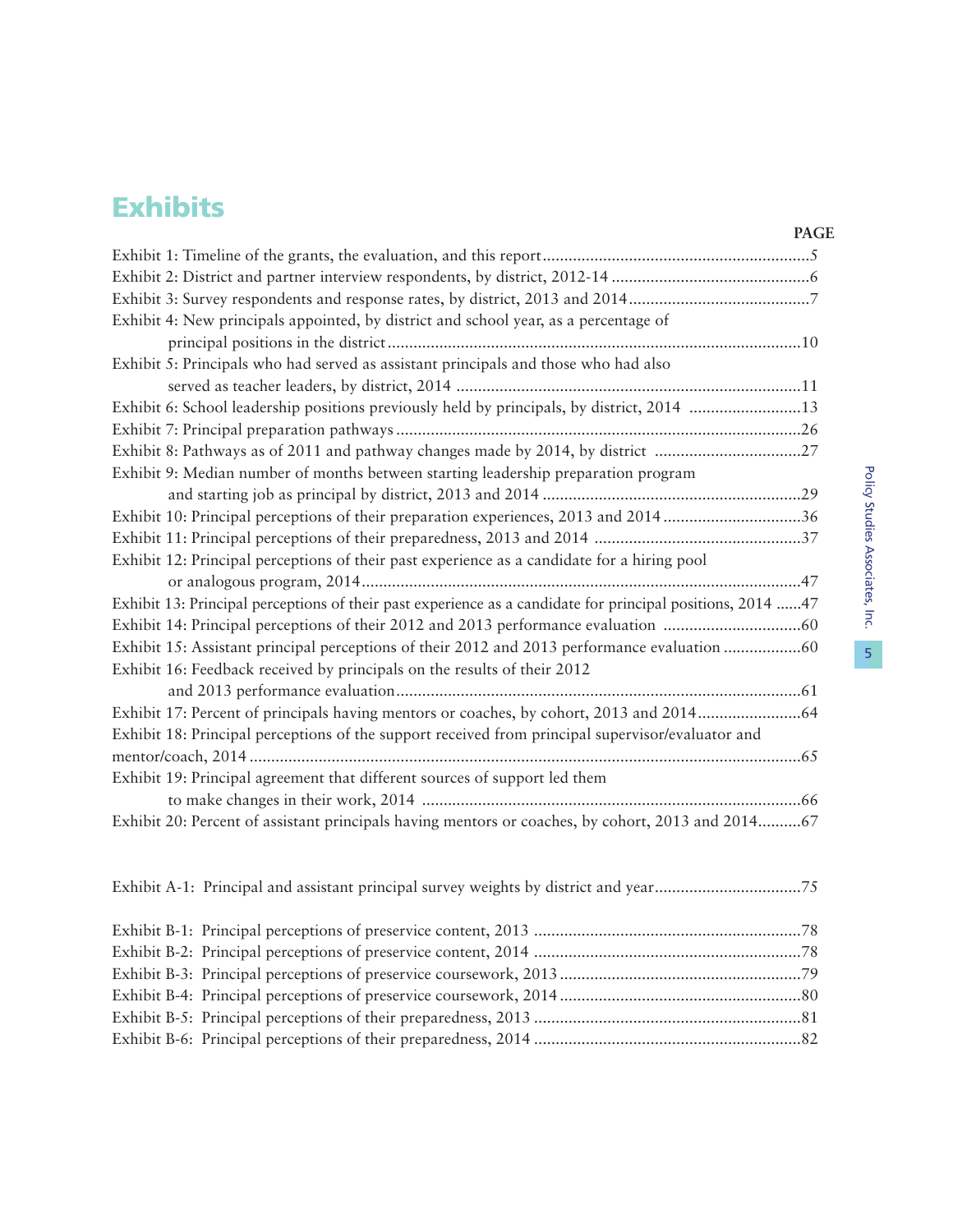*Districts Taking Charge of the Principal Pipeline* on Districts Taking Charge of the Principal Pipeline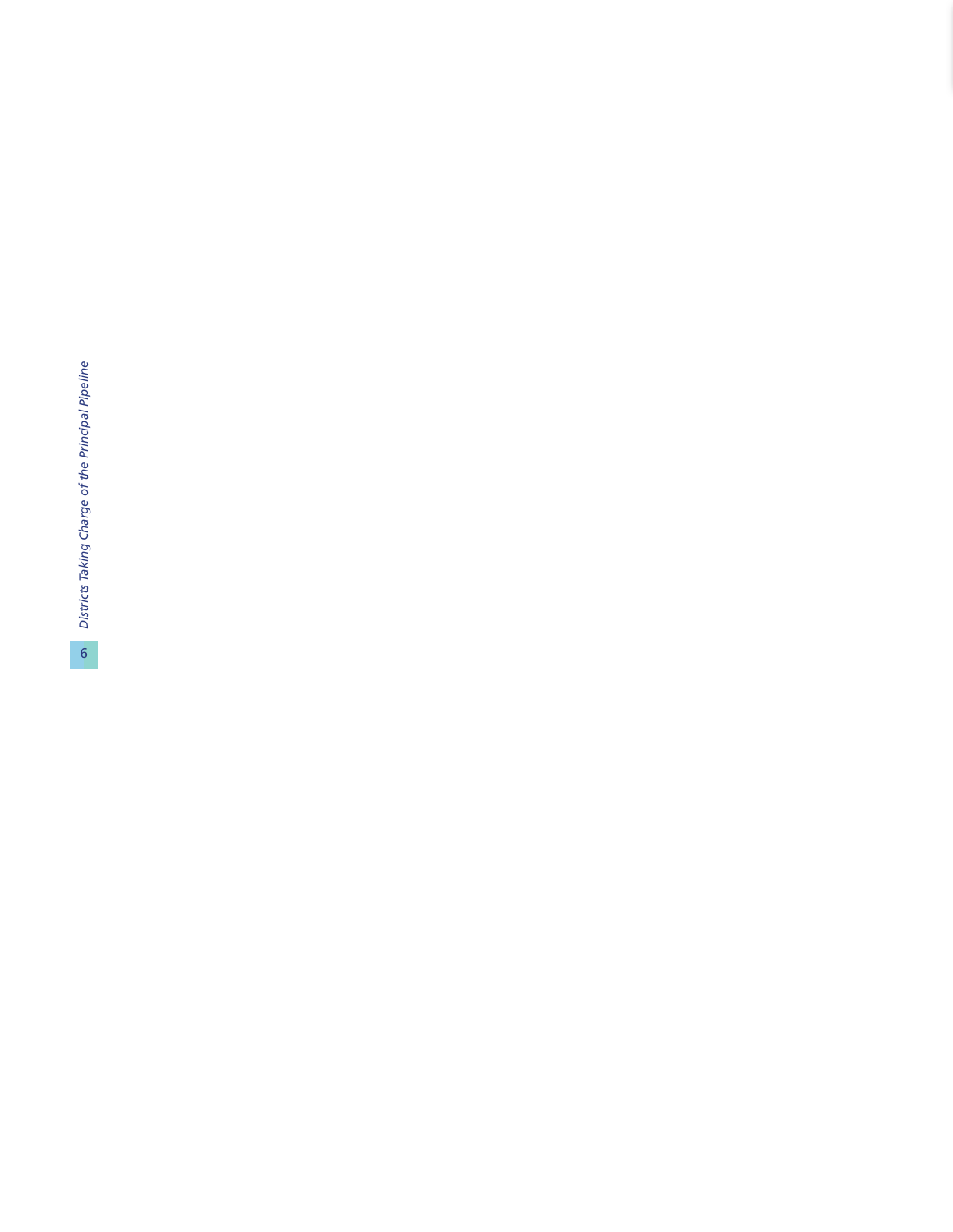### **Summary**

In the Wallace Foundation to address the critical challenge of supplying schools with effective principals. The experiences of these districts may point the way to steps other districts might take toward this same goal. Si ix urban school districts received support from The Wallace Foundation to address the critical challenge of supplying schools with effective principals. The experiences of these districts may point the way to steps other districts might take toward this same goal. Since 2011, the districts have particileadership in four interrelated domains of district policy and practice:

- 1. Leader standards to which sites align job descriptions, preparation, selection, evaluation, and support.
- 2. Preservice preparation that includes selective admissions to high-quality programs.
- 3. Selective hiring, and placement based on a match between the candidate and the school.
- 4. On-the-job evaluation and support addressing the capacity to improve teaching and learning, with support focused on needs identified by evaluation.

The initiative also brought the expectation that district policies and practices related to school leaders would build the district's capacity to advance its educational priorities.

The foundation selected the six sites, in part because they had already launched some policies and practices consistent with these components, and awarded grants of \$7.5 million to \$12.5 million over five years. The initiative also provided technical assistance. The districts agreed to adopt and implement approaches to standards-based preparation, selection, evaluation, and support for school leaders consistent with the initiative's specifications. The districts are:

- Charlotte-Mecklenburg Schools, North Carolina
- Denver Public Schools, Colorado
- Gwinnett County Public Schools, Georgia
- Hillsborough County Public Schools, Florida
- New York City Department of Education, New York
- Prince George's County Public Schools, Maryland

The evaluation of the Principal Pipeline Initiative has a dual purpose: to analyze the processes of implementing the required components in the participating districts from 2011 through 2015; and then to assess the results achieved in schools led by principals whose experiences in standards-based preparation, hiring, evaluation, and support have been consistent with the initiative's requirements. This report addresses imple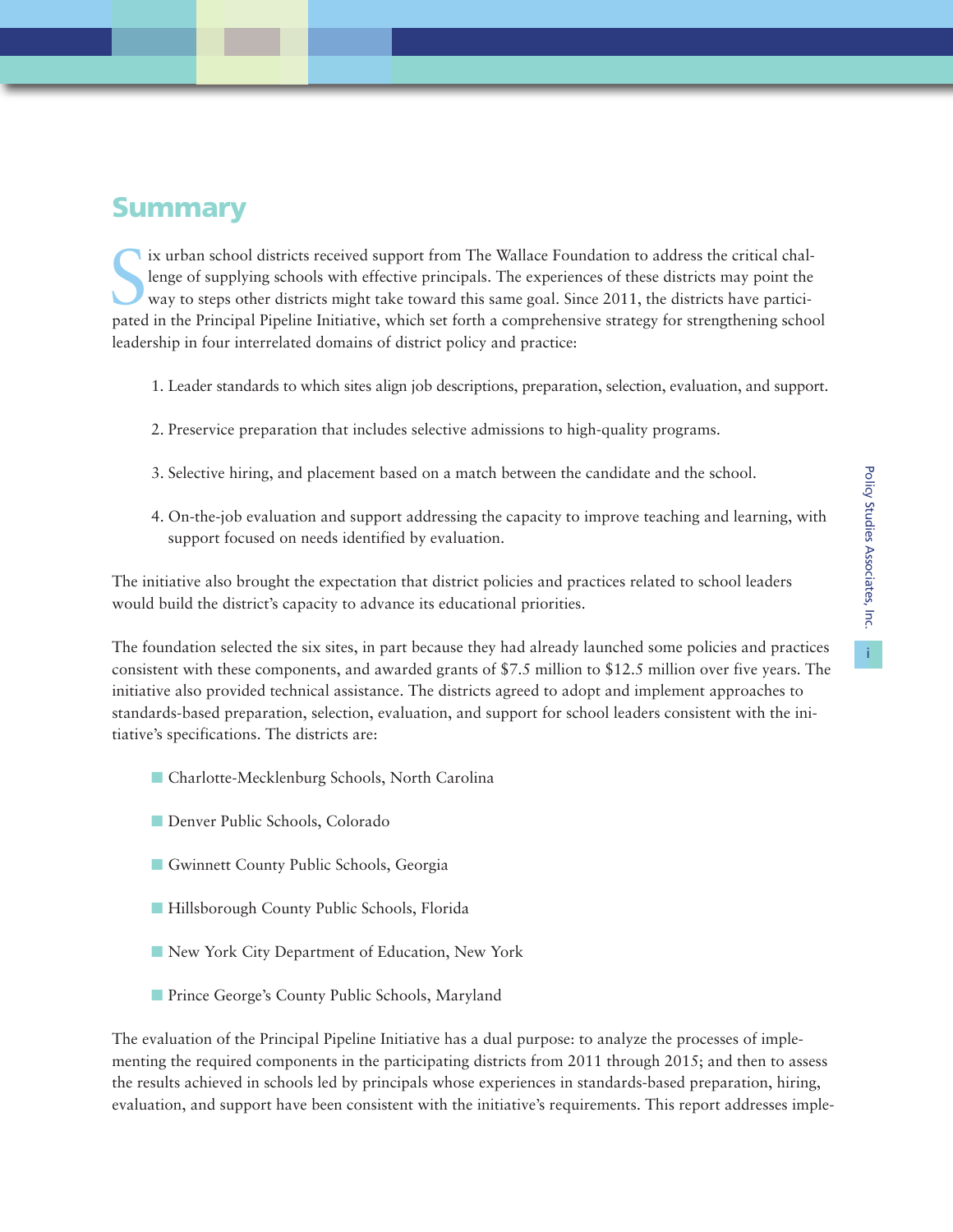mentation of all components of the initiative as of 2014, viewing implementation in the context of districts' aims, constraints, and capacity.

Data collection for this report took place during the first three years after the initiative's August 2011 launch. Data sources were: (1) semi-structured interviews with administrators in district central offices and partners during site visits in each spring, 2012 through 2014; (2) focus groups with novice principals and assistant principals (i.e., those in their first, second, and third years in their position) in spring 2013 and 2014; (3) surveys of novice principals and assistant principals in spring 2013 and spring 2014; (4) documents including the districts' proposals, work plans, and progress reports; and (5) observation of and participation in cross-site meetings from 2011 through 2014.

### *Looking at the Whole Leadership Pipeline*

As the Principal Pipeline Initiative matured over three years, districts were rapidly developing the capacity to take a strategic look at the flow of talent into the principalship. The increasing availability of data opened the way to more active management of career progressions for aspiring leaders, using approaches that we describe in the subsequent chapters of this report. In particular, the Leader Tracking Systems required and supported by the Principal Pipeline Initiative could inform this kind of active management.

Although not all districts had fully developed datasets with which they could analyze the pathways taken by their new principals, all district leaders were well aware that positions as assistant principals were part of the usual sequence. Their scrutiny of that position and their consideration of ways to raise the bar for assistant principal performance showed the strategic thinking that they were bringing to bear. Our survey data suggest that they could also look strategically at the responsibilities assigned to other leadership positions within schools, which may also provide important preparation for the principals who will take office some years in the future.

#### *Leader Standards*

A mandate to develop standards would not necessarily lead to active, continuing use of the standards, but in this initiative that is what ensued. Each district engaged in a multi-year process of developing and then refining leader standards—statements of the competencies and performance expected of principals. They developed and adapted indicators of competency and performance appropriate to various career stages, such as the stage of application to a preparation program or that of first-year principalship. Rather than leave their standards and competencies entombed in binders on their shelves, these districts' leaders put them to active use in structuring principal preparation, hiring, evaluation, and support. They treated the standards as living documents, and they expected to make further revisions.

### *Preservice Leader Preparation*

The districts took strong roles in reshaping preservice preparation. They developed or extended their own in-house preparation programs. They also forged stronger relationships and engaged in more active, de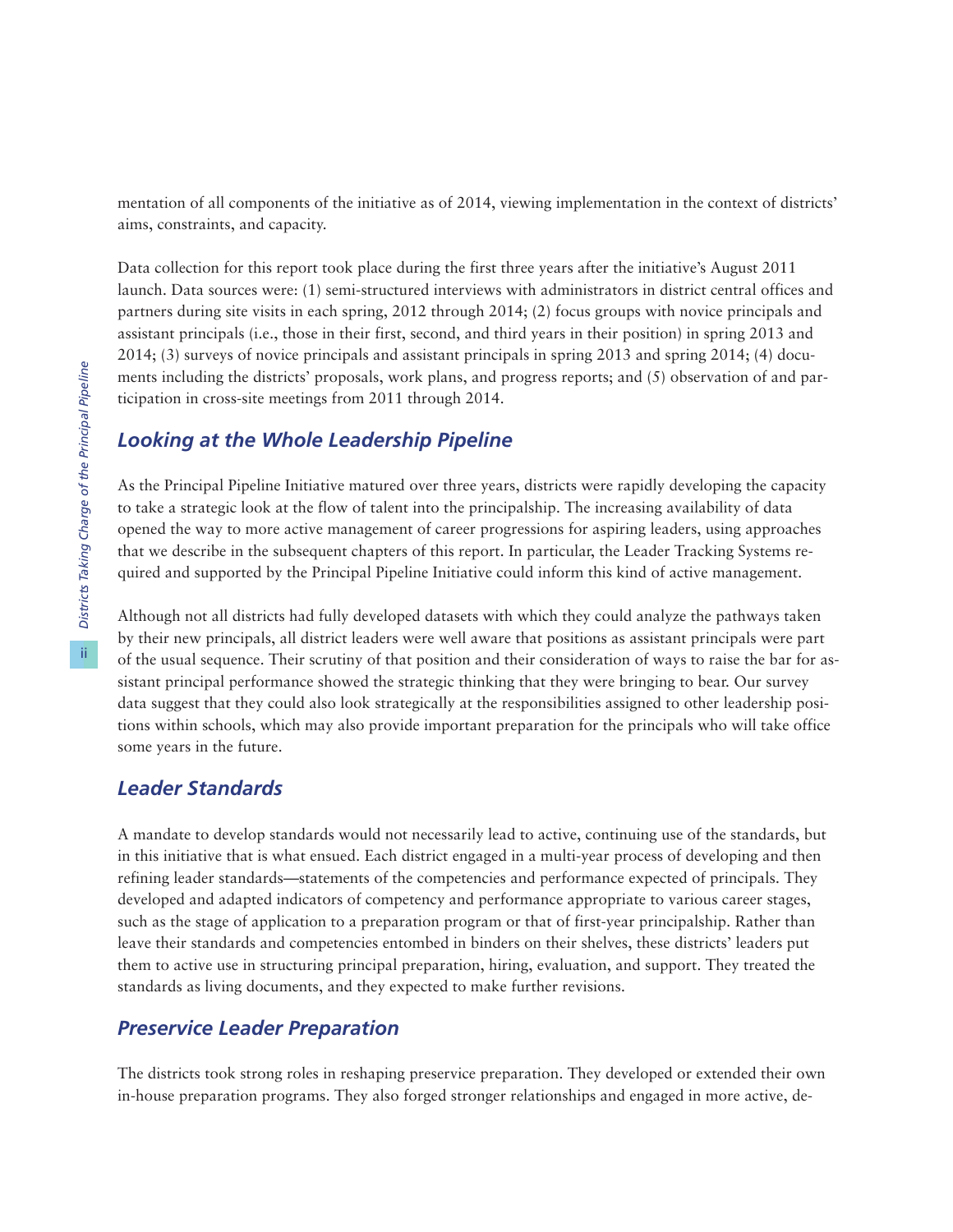manding communication with universities and alternate-route programs that prepared their principals. They worked with these partner programs to collect and review data on program features and outcomes.

Principals newly hired in the three years 2011-12, 2012-13, and 2013-14 reported that they were well prepared for their responsibilities in such key areas as instructional leadership. These principals had been prepared through universities, alternate-route programs, and district offerings. Overall, their survey responses were fairly consistent with those of graduates of exemplary programs surveyed by Darling-Hammond and colleagues (2007).

### *Selective Hiring and Placement*

During the grant period, all six districts revised the hiring process with further development and specification of hiring stages, criteria, and roles. They added new stages of assessment and selection for aspiring leaders well before the actual hiring stage. The results were hiring processes that were more systematic, deliberate, and standards-based:

- Every district had a new or modified screening step producing a pool of candidates who were allowed to apply for leadership positions.
- Every district developed or modified selection criteria or instruments aligned with standards.
- Every district was using data on candidates and schools in more systematic ways to match candidates to specific school positions where district leaders believed they would be the best fit.

Two districts, Denver and Hillsborough County, began conducting district-wide succession planning, using their improved data on potential principal vacancies to inform the overall hiring process. Finally, there was a noticeable sense of excitement in the districts around what officials saw as improvements in the hiring process. They were pleased with their use of added selection stages and assessments, and they expected to do more when they had easier access to still more data.

### *Evaluation and Support*

Districts added capacity for evaluation and support by hiring and training additional principal supervisors and mentors or coaches. They built and at least piloted new evaluation criteria aligned with their leader standards, a process that required multiple rounds of clarifying the criteria and preparing supervisors to use them. As of 2014, they were working to develop the skills of both supervisors and coaches in supporting leaders, and they were planning to use data on individual leaders' strengths and weaknesses to support greater differentiation of professional learning.

iii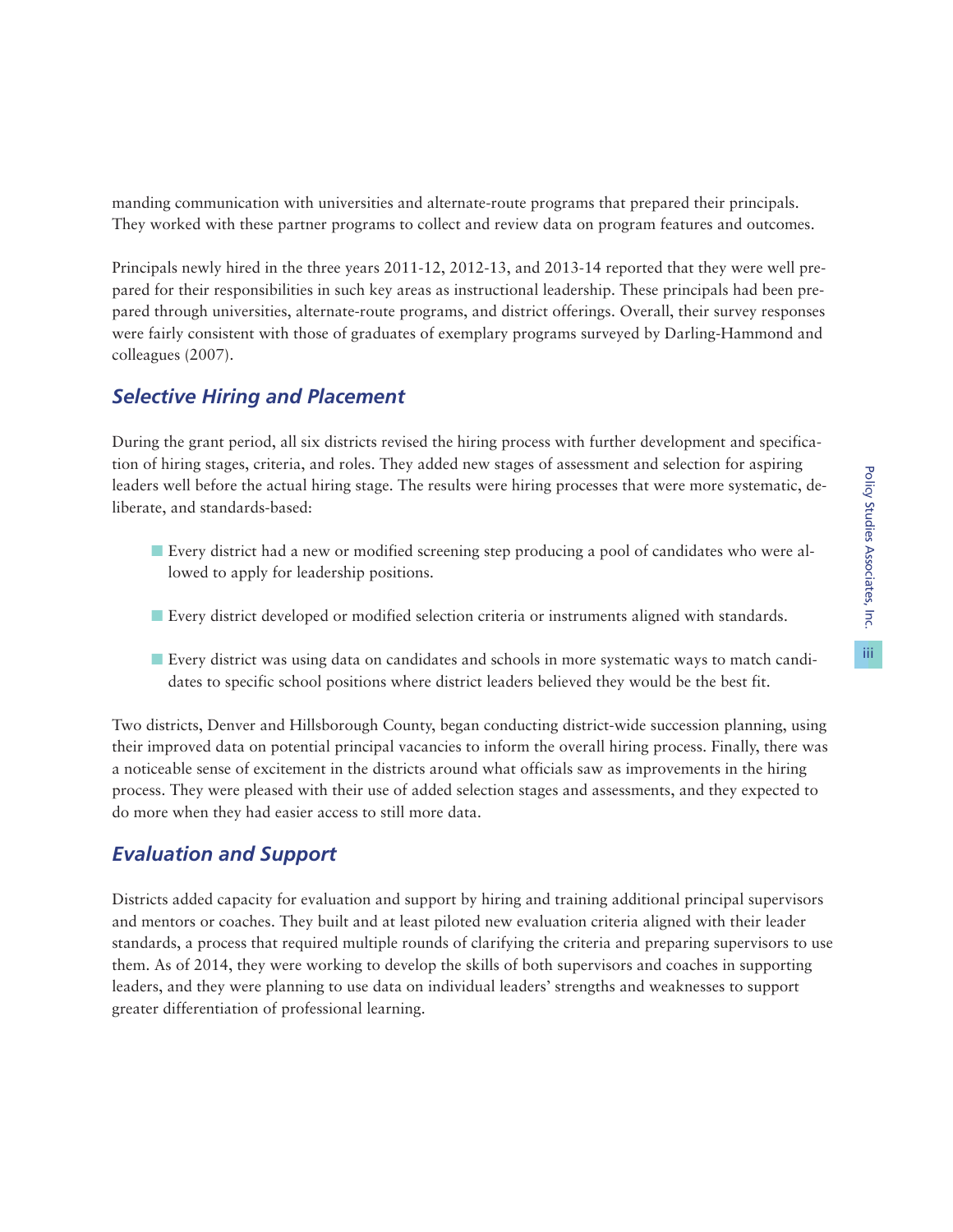### *Conclusions*

Across components, district leaders were thinking strategically and seeing the feasibility of making longterm improvements in their principal corps through new policies and practices and the development of new capacity. They were especially enthusiastic about using new longitudinal data about principals and aspiring principals to inform both individual-level staffing decisions and also organizational decisions about strengthening leader preparation and support. The Leader Tracking Systems that they were building as part of the Principal Pipeline Initiative were expected to play an important role as a source of data for these decisions and were seen as an especially important addition to district capacity.

District leaders also saw challenges ahead. In particular, they saw a need to redesign the assistant principalship as a learning opportunity for future principals. As of 2014 they had not made detailed plans in this regard, but they recognized the potential value of doing so.

### *Future Evaluation Reporting*

This report is not the last word on the Principal Pipeline Initiative. Future reports on implementation and on effects will assess the actions taken by districts and their partner institutions in this initiative. A specialfocus implementation report in 2015 will analyze principal evaluation systems. A 2016 report will assess implementation of the initiative overall, identifying the structures and policies put in place, the results observed, and factors that have supported or impeded the sites' progress in carrying out their plans. After the end of the sites' grant period, the final report from the evaluation will analyze the effects of "pipeline principals"—those prepared, selected, and supported in ways consistent with the initiative's design—on important school outcomes, including growth in student achievement.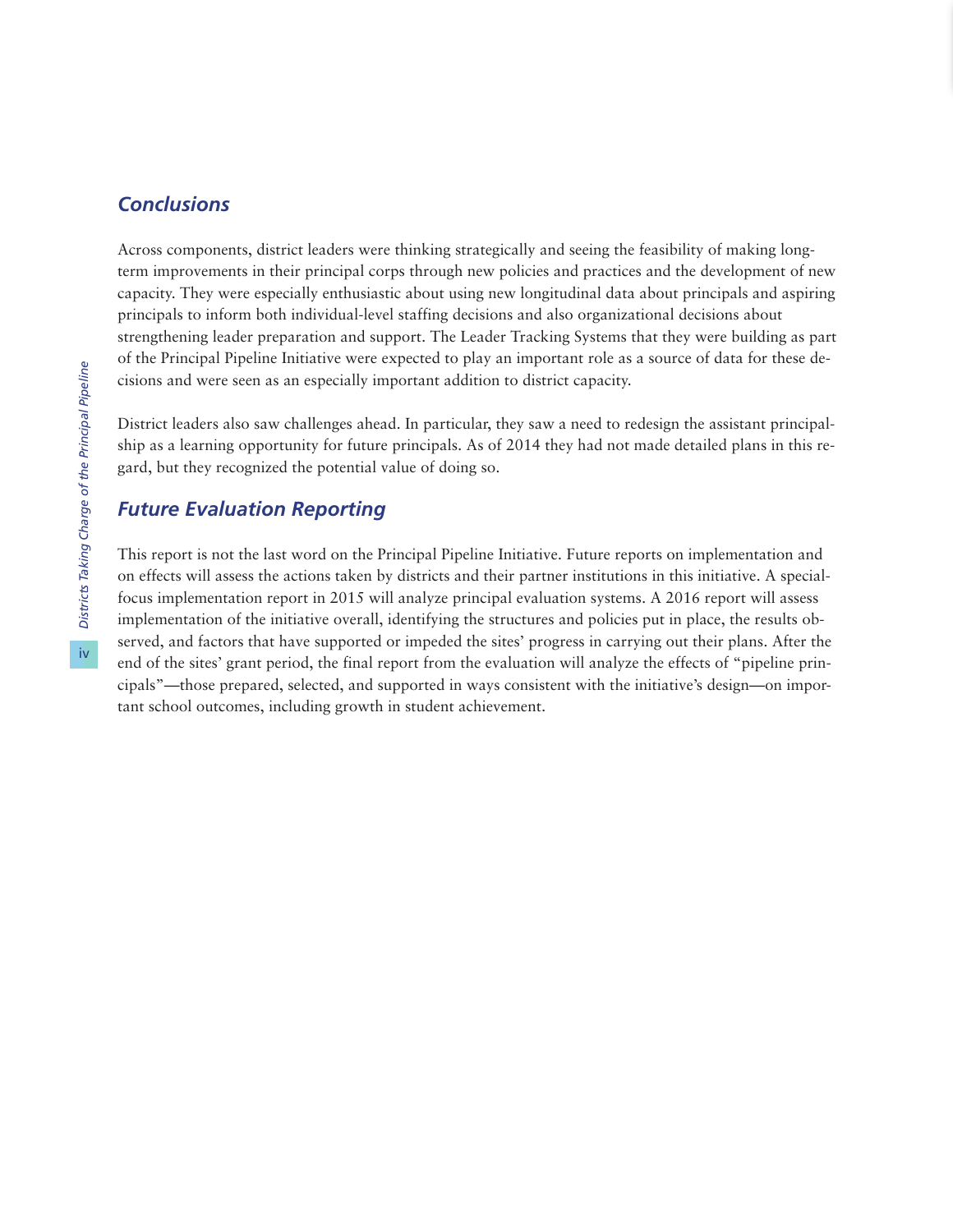### **1. Introduction**

In the Principals, and their experiences may point the way to steps that other districts might take toward same goal. With support from The Wallace Foundation, the districts have participated since 2011 the Principal Pipel ix urban school districts are taking on the critical challenge of supplying their schools with effective principals, and their experiences may point the way to steps that other districts might take toward this same goal. With support from The Wallace Foundation, the districts have participated since 2011 in leadership in four interrelated domains of district policy and practice:

- 1. Leader standards to which sites align job descriptions, preparation, selection, evaluation, and support.
- 2. Preservice preparation that includes selective admissions to high-quality programs.
- 3. Selective hiring, and placement based on a match between the candidate and the school.
- 4. On-the-job evaluation and support addressing the capacity to improve teaching and learning, with support focused on needs identified by evaluation.

The foundation made a multi-year commitment to the six sites, which were selected in part because they had already launched some policies and practices consistent with these components. The districts receive grants of \$7.5 million to \$12.5 million over five years, along with technical assistance supported by the foundation, to expand and improve on their existing practices and to build toward a strong, sustainable policies and investments in school leadership. They agreed to adopt and implement approaches to standards-based preparation, selection, evaluation, and support for school leaders consistent with the initiative's specifications, which are described below. Each district also agreed that a large number of its new principals would experience these approaches within just a few years of the initiative's start-up, by 2015. The districts are:

- Charlotte-Mecklenburg Schools, North Carolina
- Denver Public Schools, Colorado
- Gwinnett County Public Schools, Georgia
- Hillsborough County Public Schools, Florida
- New York City Department of Education, New York
- Prince George's County Public Schools, Maryland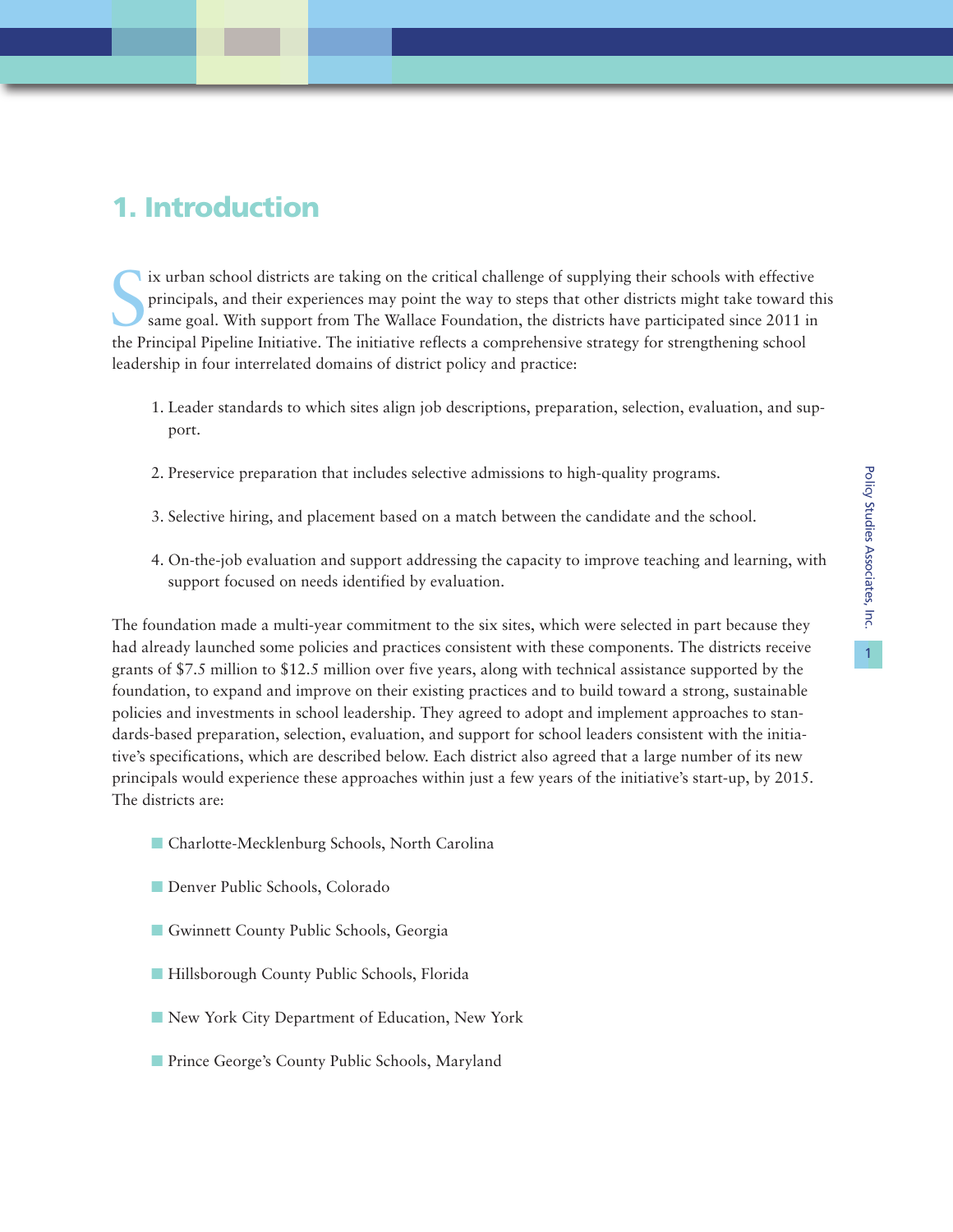### *Background: Design of the Principal Pipeline Initiative*

After a decade of supporting research and program innovations in educational leadership, The Wallace Foundation saw compelling evidence that a principal has a pivotal role in a school's instructional quality (see for example Seashore Louis, Leithwood, Wahlstrom, et al., 2010) and that urban districts have the power to reshape principal preparation and support (Orr, King, & LaPointe, 2010). Now, in its Principal Pipeline Initiative, the foundation is testing the proposition that a school district's programs, partnerships, policies, and practices can supply all or most of its schools with principals who are strong instructional leaders—strong enough to make a difference in school outcomes. The foundation's 2011 request for proposals expressed the initiative's central hypothesis in the following terms (Wallace Foundation, p. 2):

If an urban district and its principal training programs provide large numbers of talented, aspiring principals with the right "pre-service" training and on-the-job evaluation and supports, the result will be a pipeline of principals able to improve teaching quality and student achievement district-wide, especially in schools with the greatest needs.

The initiative reflects the belief that districts can do much to develop and support principals as effective instructional leaders if they reshape traditional, often haphazard preparation and hiring processes for aspiring principals and if they restructure evaluation and support for new principals. The foundation intends to learn whether the participating urban districts can improve school leadership by means of an intentionally crafted system of clearly stated expectations, selection gateways, and opportunities for professional growth for new school leaders, implemented at scale.

The Wallace Foundation's request for proposals spelled out the four components of the pipeline to be implemented and tested in the districts: leader standards; high-quality preservice training; selective hiring and placement; and on-the-job evaluation and support. All four components were expected to work together. Preparation, hiring, evaluation, and support would all be aligned to the same standards and thus would be mutually reinforcing. Specifically, key elements of each component would be the following;

- **STANDARDS** for leadership would specify the capabilities and performance that the district wanted in principals, and the district would shape all its policies and practices related to aspiring and novice school leaders around these standards. In addition to using the standards as criteria for hiring principals, districts would ensure that preparation programs use the standards in admissions and in instruction; that the evaluation of new principals would assess the extent to which they meet each standard; and that on-the-job support would specifically address any gaps between standards and performance.
- **PRESERVICE PREPARATION** programs for aspiring leaders, whether lodged in universities, nonprofit organizations, or districts themselves, were required to meet several specifications based on the findings of a major Wallace-supported study of exemplary preservice programs (Darling-Hammond, LaPointe, Meyerson, Orr, & Cohen, 2007). Admissions would be selective, with appli-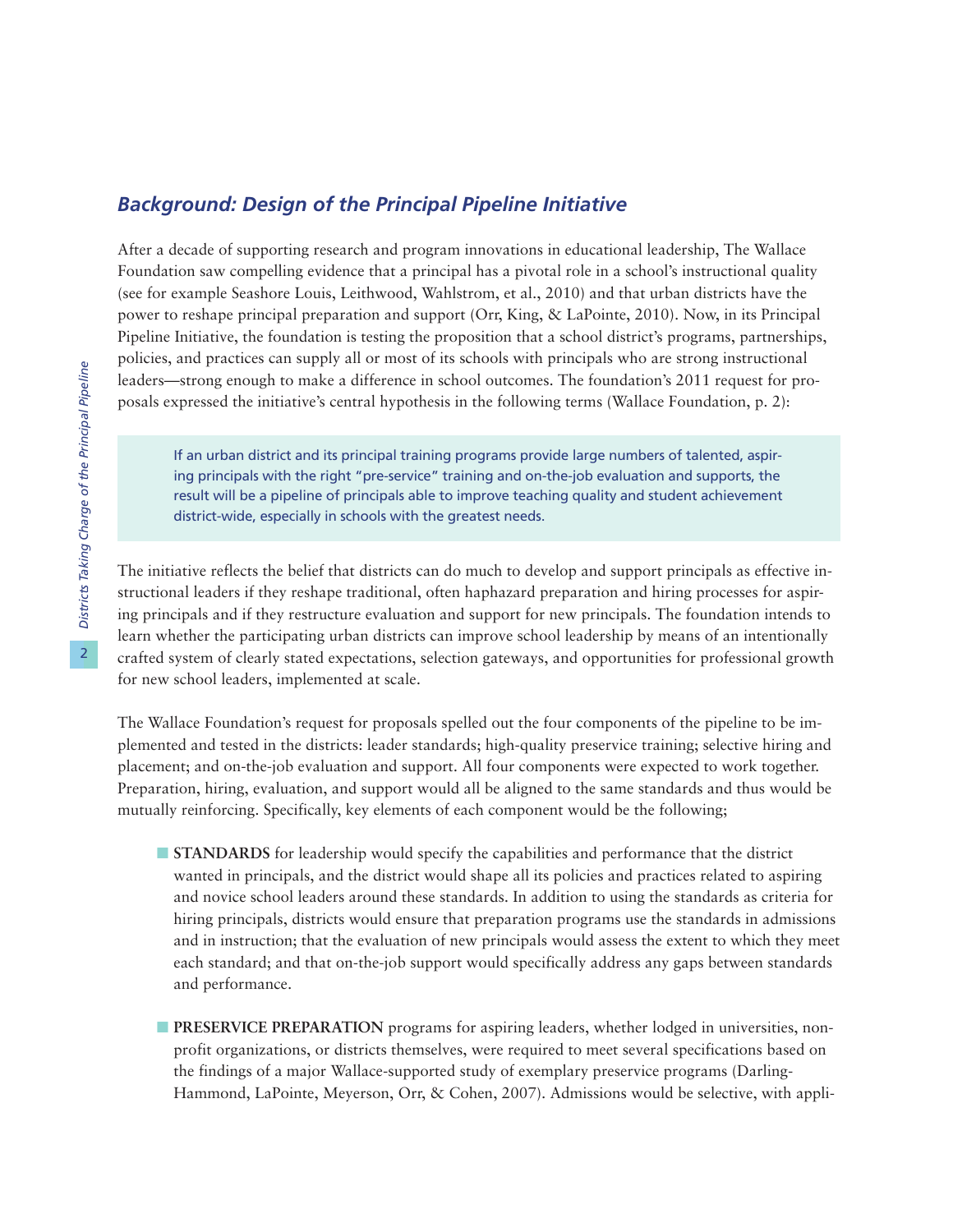cants recruited and then screened according to the district's standards for school leadership. The programs' curricula, too, would align with district standards. In addition, the programs would organize participants into cohort groups that would collaborate and progress together; link theory and practice through instructional approaches such as problem-based learning; and offer robust clinical experiences, expertly supervised. Drawing also on the findings of Orr and colleagues (2010), the initiative emphasized the importance of ongoing program improvement based on data about the quality of graduates' preparation and, for programs based in universities or nonprofits, a partnership that would give the district a substantial role in shaping the program.

- In **HIRING AND PLACEMENT**, the initiative called for "rigorous processes of selection and matching." Selection procedures would be designed to collect relevant information about applicants' capabilities and to identify the strongest candidates by systematically assessing their capabilities against district standards. Districts would then assign new principals only to schools for which their particular strengths would be a good match. The initiative design further specified that districts should give preference in hiring to the graduates of those preparation programs that they judged to be of high quality.
- Finally, **ON-THE-JOB EVALUATION AND SUPPORT** for school leaders would also be aligned with standards. Districts would systematically evaluate novice principals' instructional leadership capabilities, give them feedback, and, on the basis of the evaluation results, provide professional development and skilled mentoring to support them in further developing their needed capabilities. The initiative defines novices as those in their first, second, and third years in the position.

The initiative also brought the expectation that district policies and practices related to school leaders would build the district's capacity to advance its educational priorities. All components would closely reflect the district's strategic priorities and would achieve district-wide scale and long-term sustainability. Building leadership capacity aligned to a larger agenda has become a goal of the initiative.

From the beginning, The Wallace Foundation made several decisions that reflected its sense of urgency about testing the power of the pipeline to affect student performance. Because the aim was to measure outcomes within just a few years, and because it would take time for new cohorts of principals both to experience the pipeline components and to make a difference in their schools, there was no time to waste on a slow start-up. In search of grantee districts that had a head start on implementation, the foundation invited applications from districts that enjoyed reputations for high-quality work on school leadership, and in the competition it awarded points for the "degree to which most of the components are already in place and of good to high quality" (Wallace Foundation, 2011, p. 8). It also made clear to grantee districts that continued funding would depend on their success in placing substantial numbers of "pipeline principals" in schools by January 2015, less than three and a half years after grant award. With this deadline in mind, the foundation pressed for especially fast implementation of the initiative's preservice preparation component so as to ensure that high-quality programs would be in place and producing many new principal candidates by that date. Changes in evaluation and support could be implemented at a slower pace if necessary, but would be in place by mid-2015.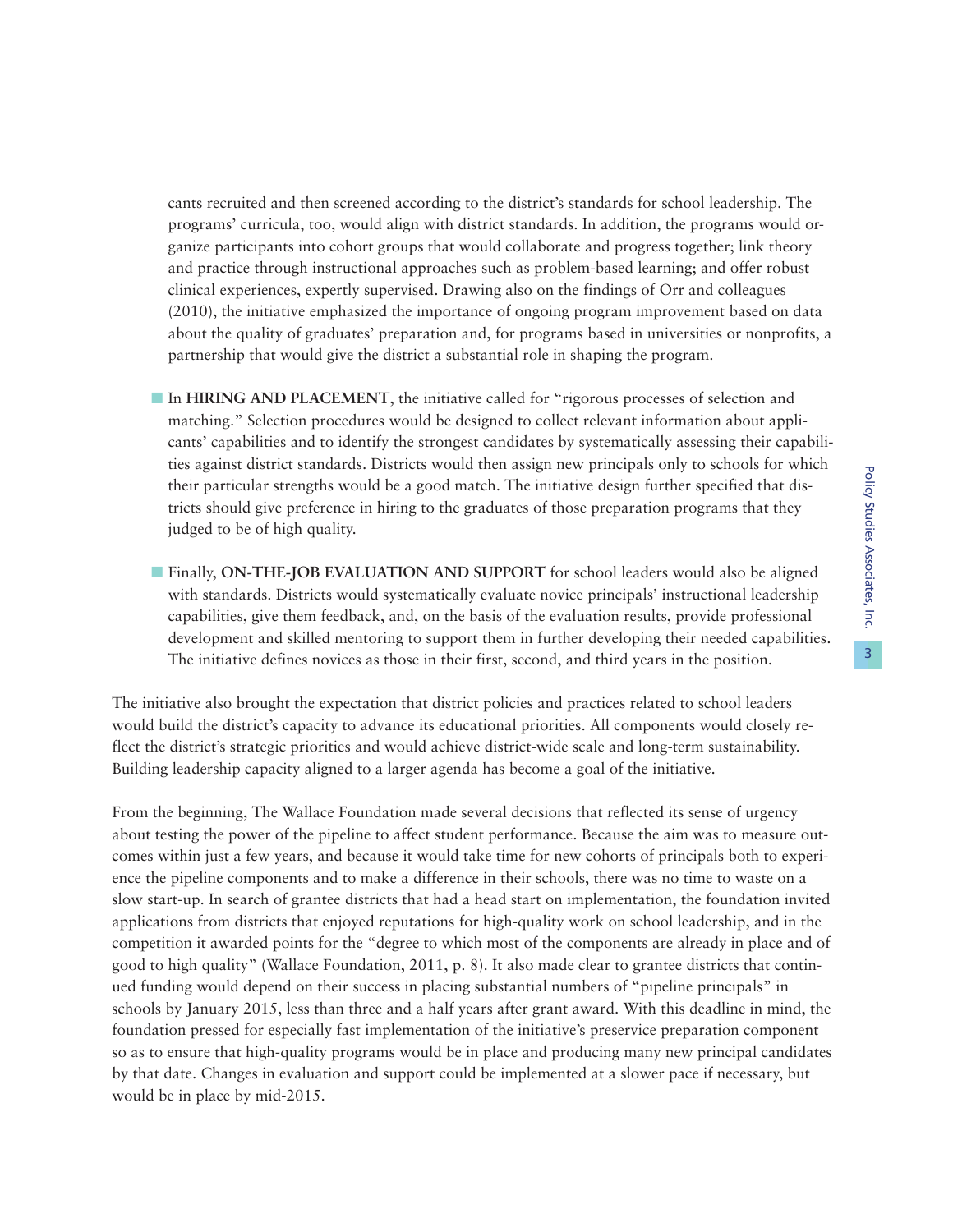Another important dimension of the initiative's design was active partnership between grantees and The Wallace Foundation. This included not only each district's ongoing dialogue with senior foundation officials about detailed work plans and budgets, but also extensive opportunities to receive technical assistance from providers vetted by the foundation and to participate in the initiative's Professional Learning Communities. The technical assistance included skilled help for each district in setting up its new data system, called a Leader Tracking System, as a repository for individual-level, longitudinal information about aspiring and novice leaders. The system would include data on the individual's preparation and certification history, positions held and the schools in which he or she had held them, assessed skills and performance in each position, and participation in professional development and coaching.

The initiative design addressed the ongoing improvement of pipeline components through data. For example, by using the Leader Tracking System to review aggregate data on the performance of the graduates of each preservice program, districts could identify the programs with which they wanted to continue close partnerships and those that needed improvement. This discerning approach to partnership with preparation programs was also to be supported by technical assistance in using Quality Measures, a suite of tools designed by Education Development Center with Wallace support, including indicators and rubrics for assessing leader preparation programs in a facilitated review of evidence. The foundation provided facilitation as part of its assistance with this initiative.

### *This Report and the Overall Initiative Evaluation*

This report addresses implementation of all components of the initiative as of 2014, viewing implementation in the context of districts' aims, constraints, and capacity. Previous reports in this series described the districts' plans and first-year activities (Turnbull, Riley, Arcaira, MacFarlane, & Anderson, 2013) and analyzed the preparation and support for school leaders offered by districts and their partners (Turnbull, Riley, & MacFarlane, 2013). These reports and two future reports on implementation are part of a multi-year evaluation of the Principal Pipeline Initiative that has a dual purpose: to analyze the processes of implementing the initiative's components in the participating districts from 2011 to 2015; and then to assess the results achieved in schools led by principals whose experiences in standards-based preparation, hiring, evaluation, and support have been consistent with the initiative's design.

The evaluation team is issuing reports while districts are introducing changes in their policies and practices under the initiative, with the result that the findings in this and other implementation reports are preliminary in several ways. District data on individual principals' experience with the initiative (such as the numbers of principals hired under particular procedures) are not yet complete but will become available for evaluators' use beginning in 2015 through the Leader Tracking Systems. A separate study is beginning to analyze costs.

This report is neither the first nor the last word on implementation of the Principal Pipeline Initiative. Data collection for this report took place during the first three years after the initiative's August 2011 launch. Two years remain in the sites' grant period, and implementation is a work in progress (Exhibit 1). In each year of the evaluation's data collection, district leaders described policies and practices that they saw as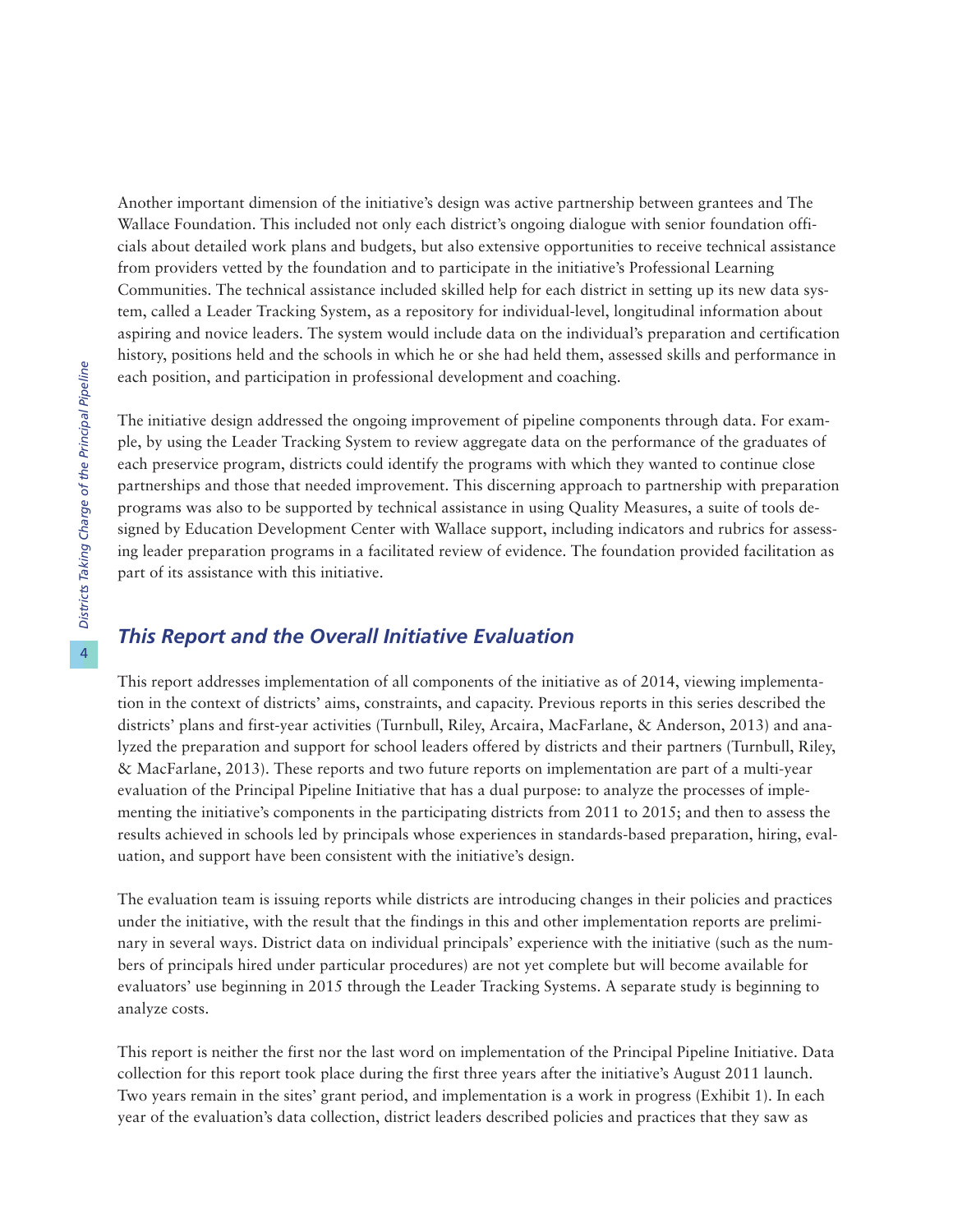consistent with the initiative's intent, but in general not enough time had passed for them to offer more than preliminary impressions of the results of those policies and practices. Most district leaders spoke in interviews about key policies and practices they still intended to change in order to meet new or continuing challenges. The principals and assistant principals surveyed as part of the evaluation (as described below) might or might not have experienced the current policies and practices, depending on the career stage that each respondent had reached at the time a practice had been introduced. For example, a principal appointed in 2013 might have completed formal preparation programs in 2010 and have been selected into a pool of principal candidates in 2012, before current practices went into effect.

#### **Aug 2011** *Grants begin* **Dec 2016** *Grants end* **Period described in this report Grant activities continue Nov 2011** *Evaluation begins* **Apr 2018** *Evaluation ends* **Apr 2012-Aug 2014 2012 2013 2014 2015 2016** ▼ ▼  $\sqrt{2}$ **2012 2013 2014 2015 2016 2017**

**Evaluation of implementation continues**

*Data collection for this report*

### **Exhibit 1: Timeline of the grants, the evaluation, and this report**

We offer this report's findings as a picture of a substantial initiative, still under development in each site, that has already generated early lessons for the participating districts. In each chapter, "takeaways" capture district leaders' experiences to date, which may provide food for thought for other districts. It is true that these six districts had considerable staff capabilities and also enjoyed funding and technical assistance from the Principal Pipeline Initiative. Still, their experiences and plans suggest strategies that other districts could explore, and their reflections suggest pitfalls and opportunities in implementation.

### *Data Sources*

This report is based on an analysis of data collected by the evaluation team from the following sources: (1) semi-structured interviews with administrators in district central offices and partner organizations during site visits in spring 2012, 2013, and 2014 (Exhibit 2); (2) focus groups with novice principals and assistant principals (i.e., those in their first, second, and third years in their position) in spring 2013 and 2014; (3) surveys of novice principals and assistant principals in spring 2013 and spring 2014 (Exhibit 3); (4) documents including the districts' proposals, work plans, and progress reports; and (5) observation of and participation in cross-site meetings from 2011 through 2014, including observation of presentations and panel discussions by district and partner-program leaders.

**Evaluation of effects continues**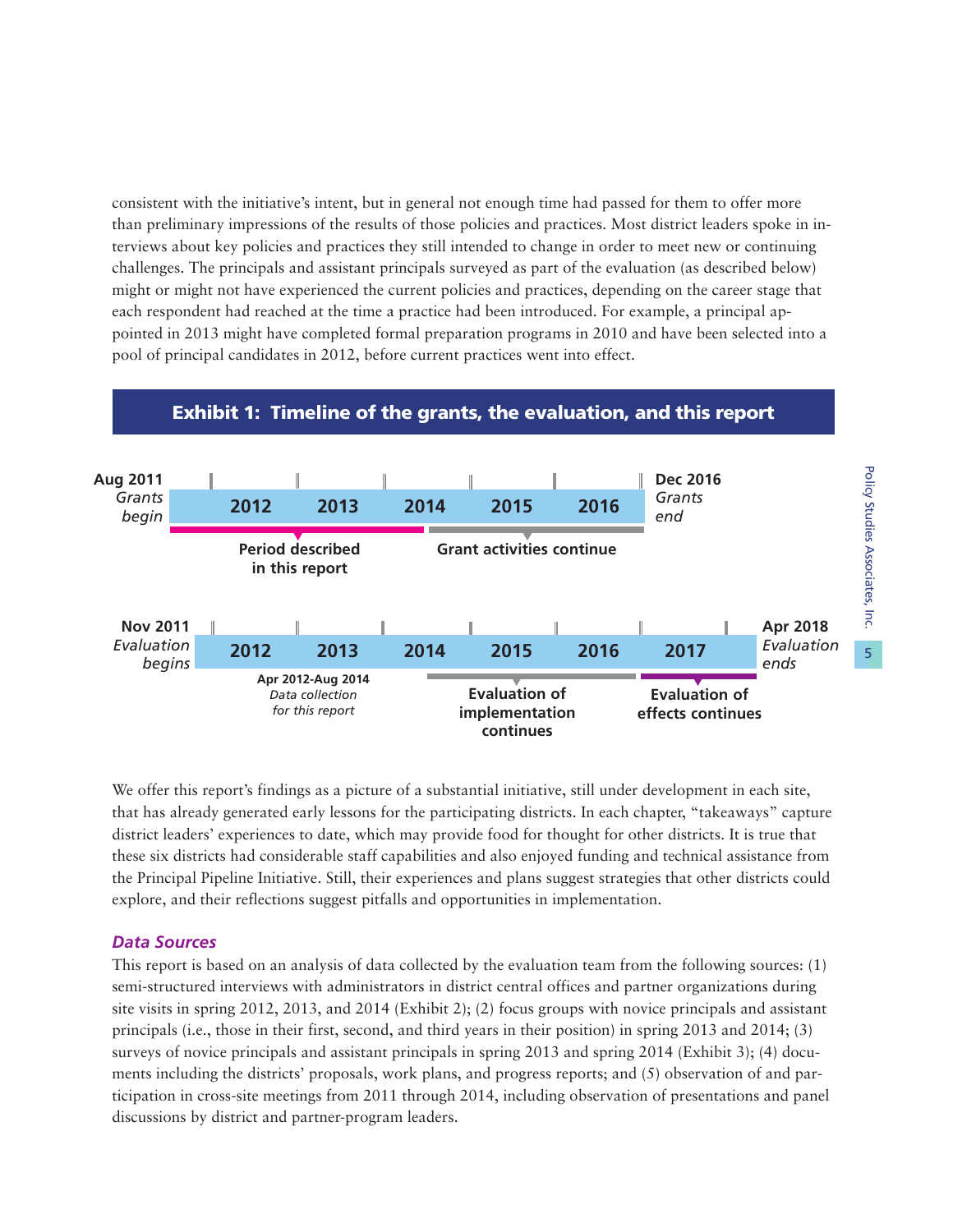#### **Exhibit 2: District and partner interview respondents, by district, 2012-14**

| <b>District</b>               | 2012 | 2013 | 2014 |
|-------------------------------|------|------|------|
| <b>Charlotte-Mecklenburg</b>  | 14   | 22   | 11   |
| <b>Denver</b>                 | 19   | 21   | 13   |
| <b>Gwinnett County</b>        | 14   | 15   | 16   |
| <b>Hillsborough County</b>    | 17   | 18   | 30   |
| <b>New York City</b>          | 8    | 14   | 18   |
| <b>Prince George's County</b> | 19   | 23   | 16   |
| <b>Total</b>                  | 91   | 113  | 104  |

Exhibit reads: In Charlotte-Mecklenburg, 14 district or partner staff members were interviewed in 2012.

Site-visit interviews were arranged by the project director in each district, responding to specifications from the evaluation team. We requested interviews with the project director, the superintendent (or, in New York City, another high-level official in the central office); other members of the executive team such as the directors of human capital, curriculum and instruction, and data systems; and central-office staff and partnerprogram leaders who were, collectively, knowledgeable about standards, job descriptions, preparation programs, hiring and placement, supervision, evaluation, and support for principals. In making arrangements for the visit, each project director determined how many individuals could effectively inform the sitevisiting team about each function without placing undue burden on district staff. Where two or three people worked closely together on a particular function, the team typically conducted a joint interview with them. In some cases project directors arranged one or more larger group interviews (e.g., the eight principal supervisors in Hillsborough County were interviewed in two groups in 2014, as were the eight principal coaches in that district).

Interview questions were designed to elicit the respondents' descriptions and assessments of each component of the Principal Pipeline Initiative in their local site as well as their overall perceptions of district policies and practices related to the principalship. A semi-structured protocol included not only factual questions but also probes for the respondents' perceptions of what district practices appeared to be serving the intended purposes, what practices appeared to need improvement, and what changes (if any) were under consideration. The comments made by district staff and partners in the initiative's twice-yearly gatherings also informed the evaluation team's understanding and are the source of a few illustrative quotes in this report.

Focus groups with novice principals and assistant principals were conducted in each district in 2013 and 2014. Project directors identified the participants. The focus groups' comments provided useful insights that informed the team's understanding of the more systematically collected data, but because the participants were not necessarily representative of their peers, caveats accompany the few focus-group comments referenced in this report.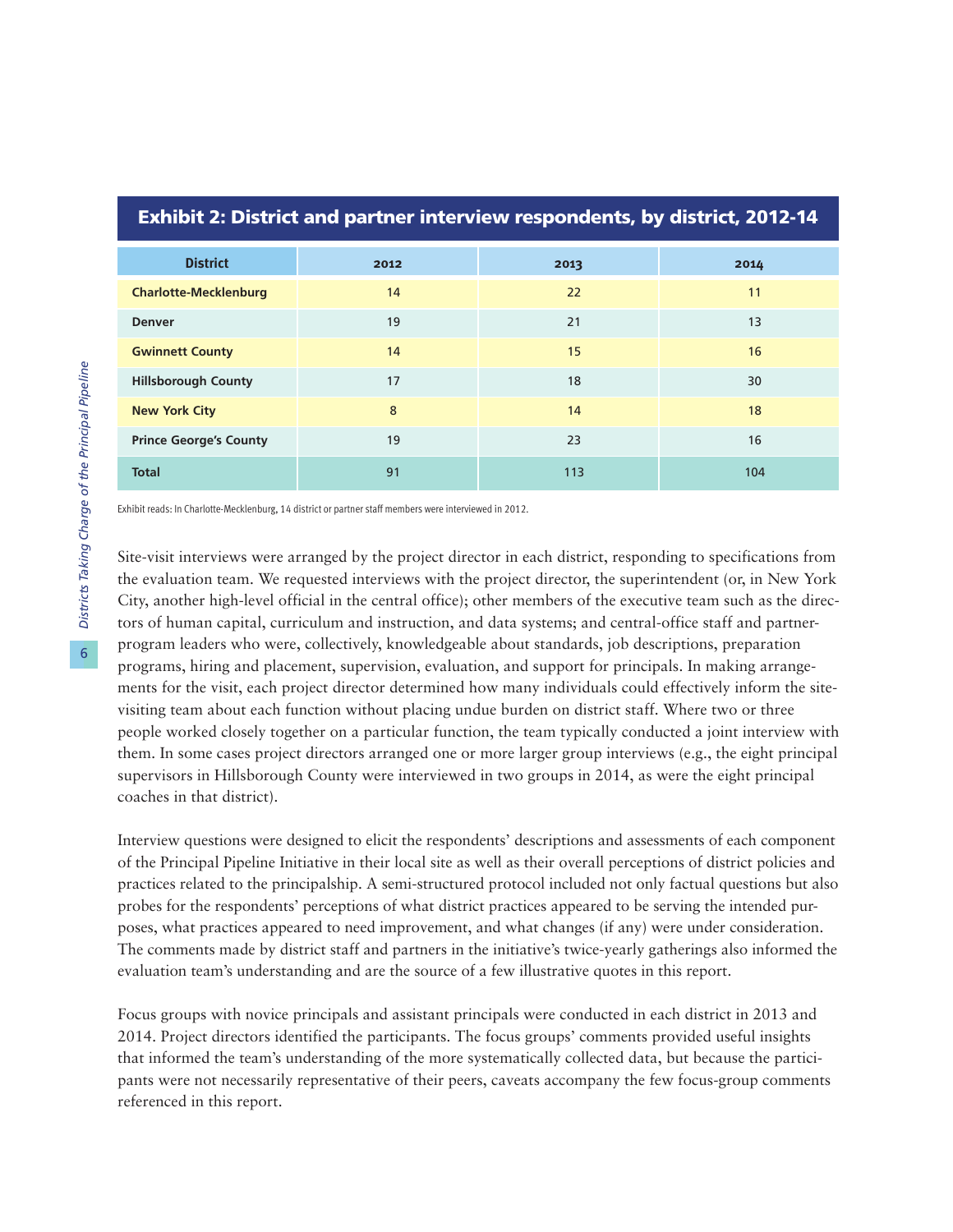More complete data were gathered from novice school leaders in web-based surveys addressing perceptions and experiences related to preparation, hiring, evaluation, and support. The surveys were administered in spring 2013 and spring 2014 to all first-, second-, and third-year principals and assistant principals in the six districts. In the 2013 wave of surveys, a total of 353 principals responded, for an overall response rate of 57 percent (Exhibit 3). Among assistant principals, we report results from five districts, where the overall response rate was 82 percent among assistant principals in 2013. (The New York response rate was 17 percent among assistant principals in 2013, and we have excluded those respondents from our analysis.) A total of 541 principals responded in 2014, for an overall response rate of 66 percent. Among assistant principals, a total of 671 responded, for an overall response rate of 73 percent.

#### **Exhibit 3: Survey respondents and response rates, by district, 2013 and 2014**

|                               | 2013 principal survey    |                              | 2013 assistant principal survey |                              |
|-------------------------------|--------------------------|------------------------------|---------------------------------|------------------------------|
| <b>District</b>               | Number of<br>respondents | Response rate,<br>in percent | Number of<br>respondents        | Response rate,<br>in percent |
| <b>Charlotte-Mecklenburg</b>  | 43                       | 96%                          | 62                              | 85%                          |
| <b>Denver</b>                 | 56                       | 78                           | 91                              | 81                           |
| <b>Gwinnett County</b>        | 39                       | 93                           | 112                             | 85                           |
| <b>Hillsborough County</b>    | 55                       | 90                           | 47                              | 75                           |
| <b>New York City</b>          | 102                      | 31                           | N/A                             | N/A                          |
| <b>Prince George's County</b> | 58                       | 89                           | 36                              | 78                           |
| <b>Total</b>                  | 353                      | 57                           | 348                             | 82                           |

**2014 principal survey 2014 assistant principal survey**

| <b>District</b>               | Number of<br>respondents | Response rate,<br>in percent | <b>Number of</b><br>respondents | Response rate,<br>in percent |
|-------------------------------|--------------------------|------------------------------|---------------------------------|------------------------------|
| <b>Charlotte-Mecklenburg</b>  | 52                       | 96%                          | 89                              | 84%                          |
| <b>Denver</b>                 | 68                       | 83                           | 91                              | 84                           |
| <b>Gwinnett County</b>        | 47                       | 100                          | 146                             | 90                           |
| <b>Hillsborough County</b>    | 42                       | 89                           | 97                              | 82                           |
| <b>New York City</b>          | 269                      | 51                           | 208                             | 54                           |
| <b>Prince George's County</b> | 63                       | 93                           | 40                              | 87                           |
| <b>Total</b>                  | 541                      | 66                           | 671                             | 73                           |

Exhibit reads: In 2013, 43 principals completed the survey in Charlotte-Mecklenburg, comprising 96 percent of all first-, second-, and third-year principals surveyed in the district. Note: 2013 NYC assistant principal data were not included in analyses due to a low response rate.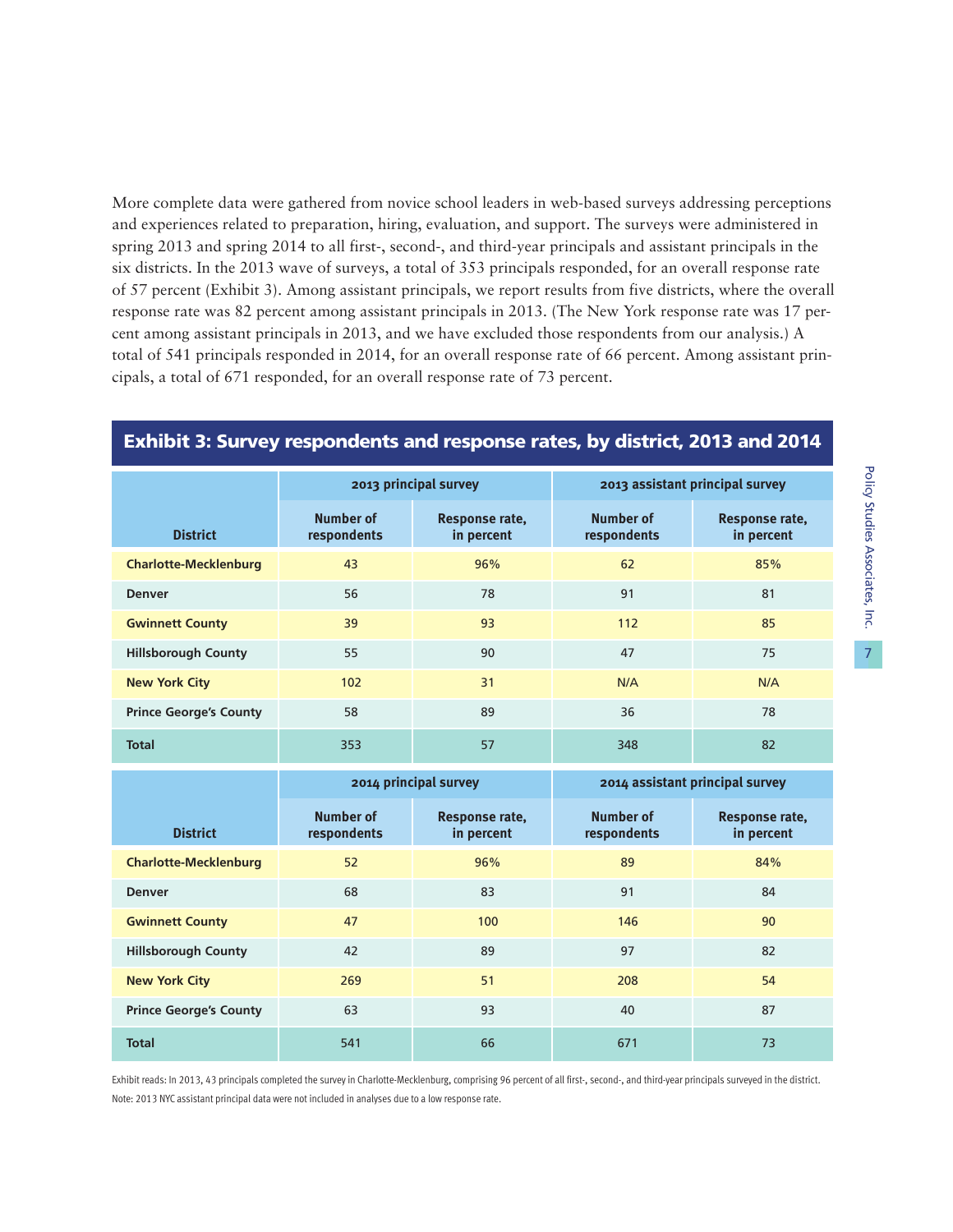#### *Data Analysis*

For this study of initiative implementation across six districts, the district is the primary unit of analysis. Therefore, where this report presents overall survey findings from all districts, the analysis gives equal weight to each district. The raw survey responses, if compiled across districts, would over-represent New York City—which had the largest numbers of novice principals and assistant principals—and under-represent the other districts. Because of the significant cross-district differences in numbers of novice principals and assistant principals, we applied post-stratification weights so that each district would be equally represented in overall analyses. Accordingly, overall cross-district findings are presented as weighted data. For a complete explanation of the survey weights, see Appendix A.

In the analysis of survey data, due to the relatively low response rate from principals and assistant principals in New York City (51 and 54 percent, respectively in 2014), we tested for non-response bias to determine whether respondents were representative of all principals and assistant principals in the district. We used New York City's progress reports submitted to The Wallace Foundation to determine whether there were significant differences between the percentages of survey respondents who reported having graduated from particular preparation programs versus the percentages of graduates of those programs reported in the more complete data from the district. Because three programs were overrepresented among survey respondents, additional analyses tested a sample of survey items for differences in responses from graduates of each of those programs versus graduates of all other programs. We found only a few significant differences among group means, and these few significant differences did not follow a clear pattern or cluster within a particular set of items. We therefore determined that within-district survey weights were not necessary for New York City.

Qualitative analysis was iterative. Interview transcripts and notes were coded by the evaluation team, using software for qualitative data analysis, according to key features and expectations of the Principal Pipeline Initiative. Multiple iterations of analysis identified and refined the specific themes, descriptions, and analyses presented in this report. Drafts were reviewed by the particular team members who visited the site for factual accuracy and revised as necessary. The districts' progress reports to The Wallace Foundation were a supplementary source for detailed factual descriptions of policies enacted; similarly, their initial proposals were a source for facts about policies and practices in place before the initiative. Finally, project directors at the sites conducted a further fact-check prior to publication.

#### *Future Evaluation Reporting*

As the initiative and the evaluation continue, two additional reports on implementation and one on effects will assess the actions taken by districts and their partner institutions in this initiative. A special-focus implementation report in 2015 will analyze systems for evaluating principals' performance. A 2016 report will assess overall implementation, identifying the structures and policies put in place, the results observed, and factors that have supported or impeded the sites' progress in carrying out their plans. After the end of the sites' grant period, in 2018, the final report from the evaluation will analyze the effects of "pipeline principals"—those prepared, selected, and supported in ways consistent with the initiative's design—on important school outcomes, including growth in student achievement.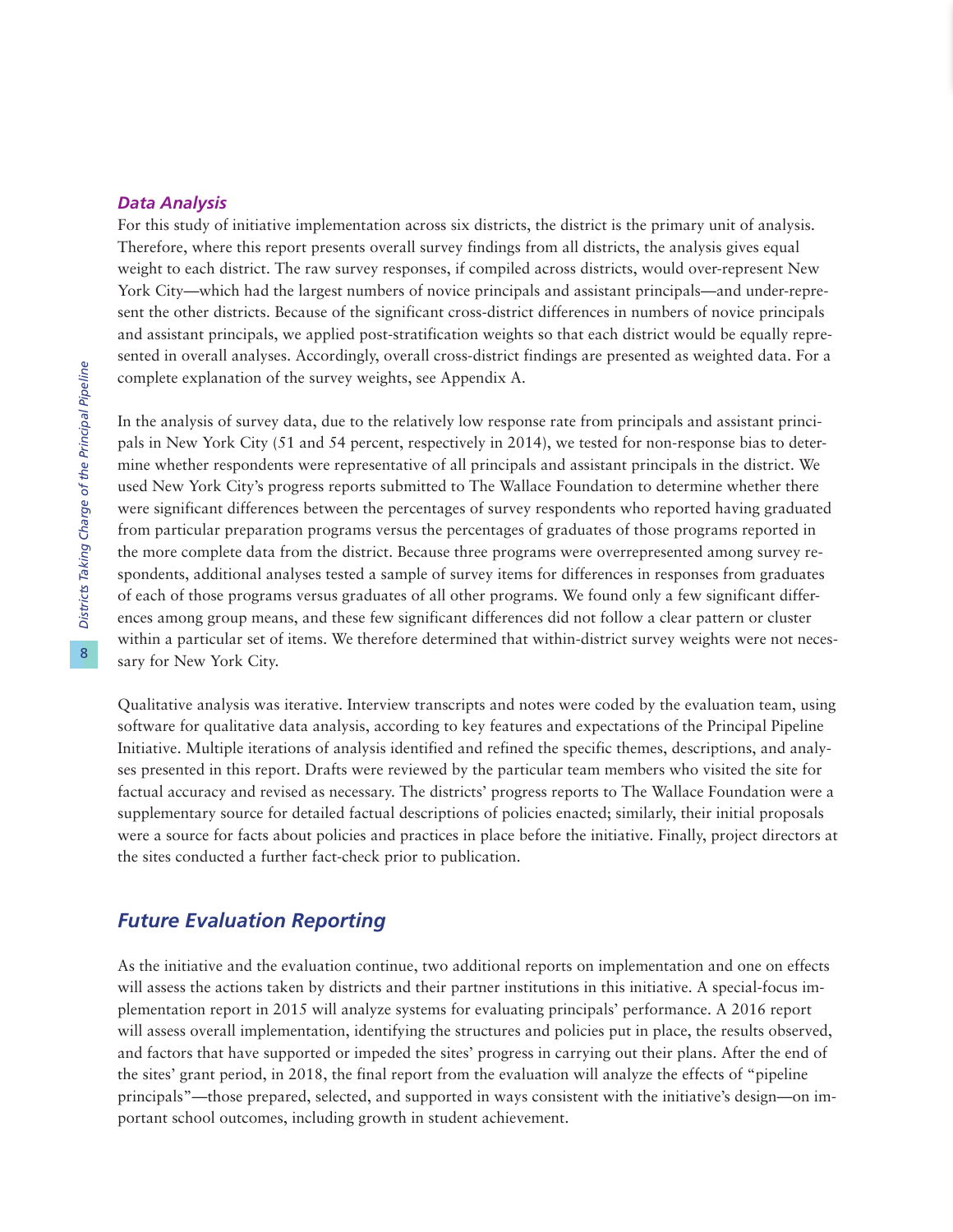## Policy Studies Associates, Inc.

9

### **2. Looking at the Whole Leadership Pipeline**

The six districts selected for the Principal Pipeline Initiative had already launched policies and programs in school leadership at the time of grant award, but under the initiative they have had further opportunities to deepen their strategic thinking. The districts have seized the responsibility—and opportunity—to reshape career pathways for aspiring and novice principals. Therefore, this chapter begins with an analysis of the problems in career advancement that districts wanted to solve when they embarked on the initiative, then provides descriptive data on entry into principal positions over the life of the initiative to date. The data currently available for these analyses begin to provide a glimpse of the potential of human-capital data systems to inform district planning, a theme to which later chapters of this report return. This chapter concludes with an analysis of district leaders' views on strategic management of their pipelines as of 2014.

#### *Takeaways*

1. District leaders sought to strengthen the caliber of new principals and candidates for principal positions.

2. Most novice principals spent time—several years, in some districts—as assistant principals.

3. Most principals also served in other school leadership positions such as teacher leader, department chair, curriculum specialist, literacy or math coach, and others. 4. Districts were reframing the expectations

for specific positions that they knew their future principals were likely to hold, starting with the assistant principalship.

### *Strengthening the Caliber of Leaders*

When the Principal Pipeline Initiative began, leaders in all of the districts reported that a central problem to be solved in school leadership was a haphazard pattern of career progression: individuals without notable leadership talents could acquire administrator certification, develop their networks, and win appointment to school leadership positions, while others with more potential might be overlooked or not even try to move up. Leaders in each district also said they had begun to address this problem on their own, but that the Principal Pipeline Initiative would accelerate their progress.

District leaders wanted to improve the rate of success and retention among new principals by cultivating and selecting strong candidates. The "bench," district leaders said, was not as deep as it needed to be. For example, some explained in interviews that they did not always see more than one strong candidate for principal positions. The number of applicants for vacancies was a particular concern in Denver and New York City, where strong accountability systems had resulted in principal dismissals, thus creating vacancies to fill, and where some interviewees expressed the view that the risk of dismissal might be making the job unattractive to applicants. In Hillsborough County, a shortage of very strong applicants was accompanied by an oversupply of applicants with the formal qualifications for principalship, making it hard to find an applicant whose success as a principal was most likely. Interviewees in Gwinnett County harked back to the previous decade when rapid growth in student enrollment had left the district short of well-qualified princi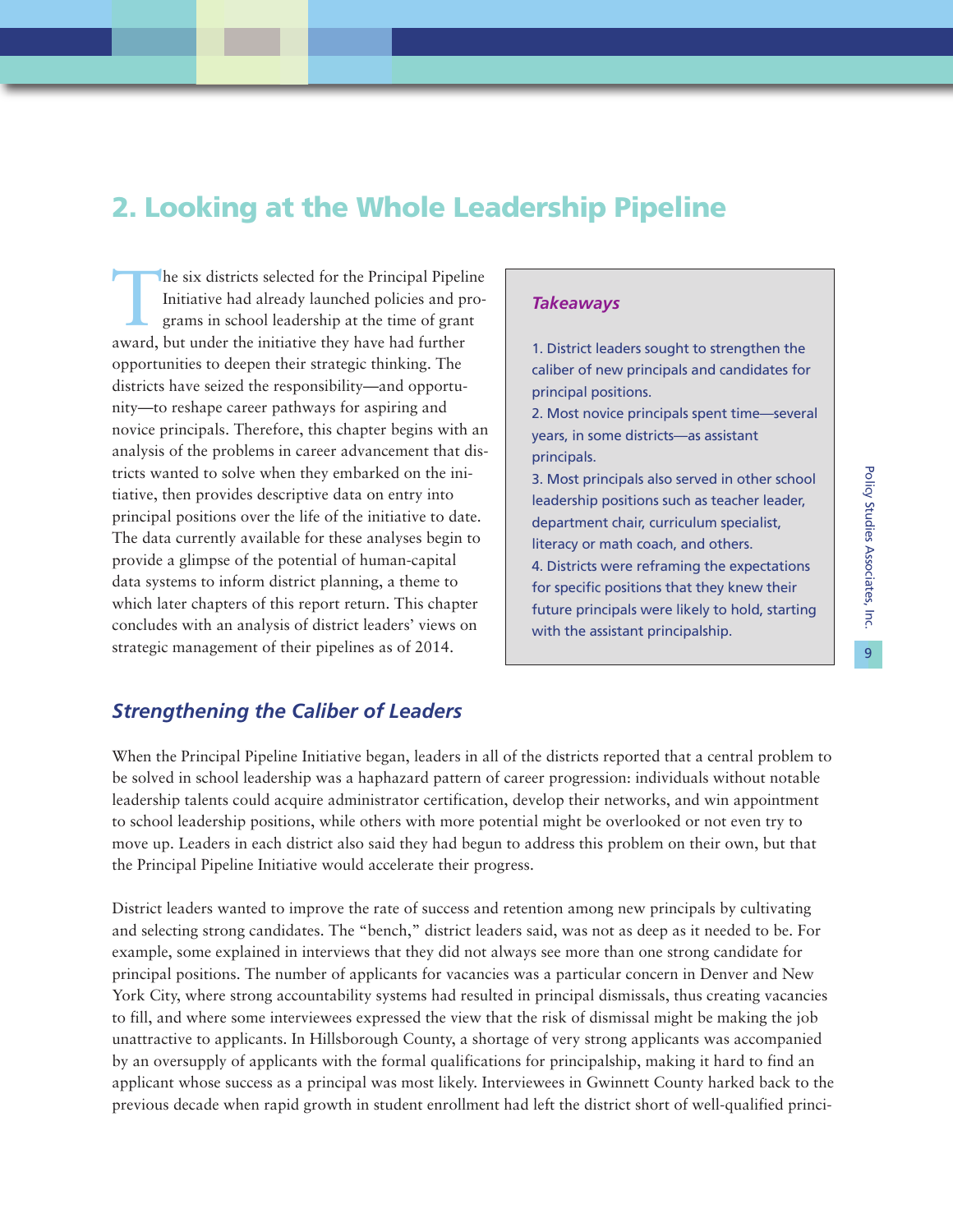pal applicants. Charlotte-Mecklenburg leaders described their recent investments in leader preparation programs and selection procedures, expressing optimism that they were beginning to address the problem.

Leaders in all of the districts hoped that the initiative would result in a larger number of strong applicants for principal positions and a higher success rate among novice principals. They saw participation in this initiative as a chance to impose greater—and smarter—managerial control over the process by which individuals attained jobs in school leadership. District leaders wanted to manage career paths much more intentionally.

### *Principal Hiring Rates*

A starting point for understanding the issues around aspiring and novice principals is the most basic data on the number of principals hired for each school year from 2011-12 through 2013-14. (Since the number of schools remained fairly stable in these districts, the number of newly hired principals was roughly equal to the number of individuals leaving the principalship.) In general, these six districts replaced roughly 15 percent of their principal corps annually (Exhibit 4). Denver was an outlier, with a hiring rate that was considerably higher (26 percent) for 2011, but its rate fell to one similar to those of other districts over the following two years. Prince George's County was an outlier in the other direction for 2013-14, appointing new principals at only a 7 percent rate.

| <b>District name and total</b><br>number of principal positions, | New principals as a percentage of all principal positions |         |         |  |
|------------------------------------------------------------------|-----------------------------------------------------------|---------|---------|--|
| 2013-14                                                          | 2011-12                                                   | 2012-13 | 2013-14 |  |
| <b>Charlotte-Mecklenburg (160)</b>                               | 14%                                                       | 12%     | 13%     |  |
| <b>Denver (182)</b>                                              | 26                                                        | 20      | 16      |  |
| <b>Gwinnett County (132)</b>                                     | 14                                                        | 13      | 12      |  |
| <b>Hillsborough County (254)</b>                                 | 13                                                        | 18      | 14      |  |
| New York City (1,590)                                            | 12                                                        | 13      | 13      |  |
| <b>Prince George's County (205)</b>                              | 16                                                        | 18      |         |  |

### **Exhibit 4: New principals appointed, by district and school year, as a percentage of principal positions in the district**

Exhibit reads: Charlotte-Mecklenburg had 160 principals in 2013-14 and in 2011-12 appointed a number of new principals that was 14 percent of this total. Source: Districts' annual progress reports to The Wallace Foundation.

All the districts had a sense of their likely principal-replacement task at the start of the initiative, based on their recent experience, but their procedures for data tracking and projections varied. Gwinnett County made generally accurate projections based on factors such as historical experience, projected student enrollment, and the number of principals nearing retirement age. Hillsborough County had a considerable amount of data on each employee, including principals, and also worked to make accurate projections. In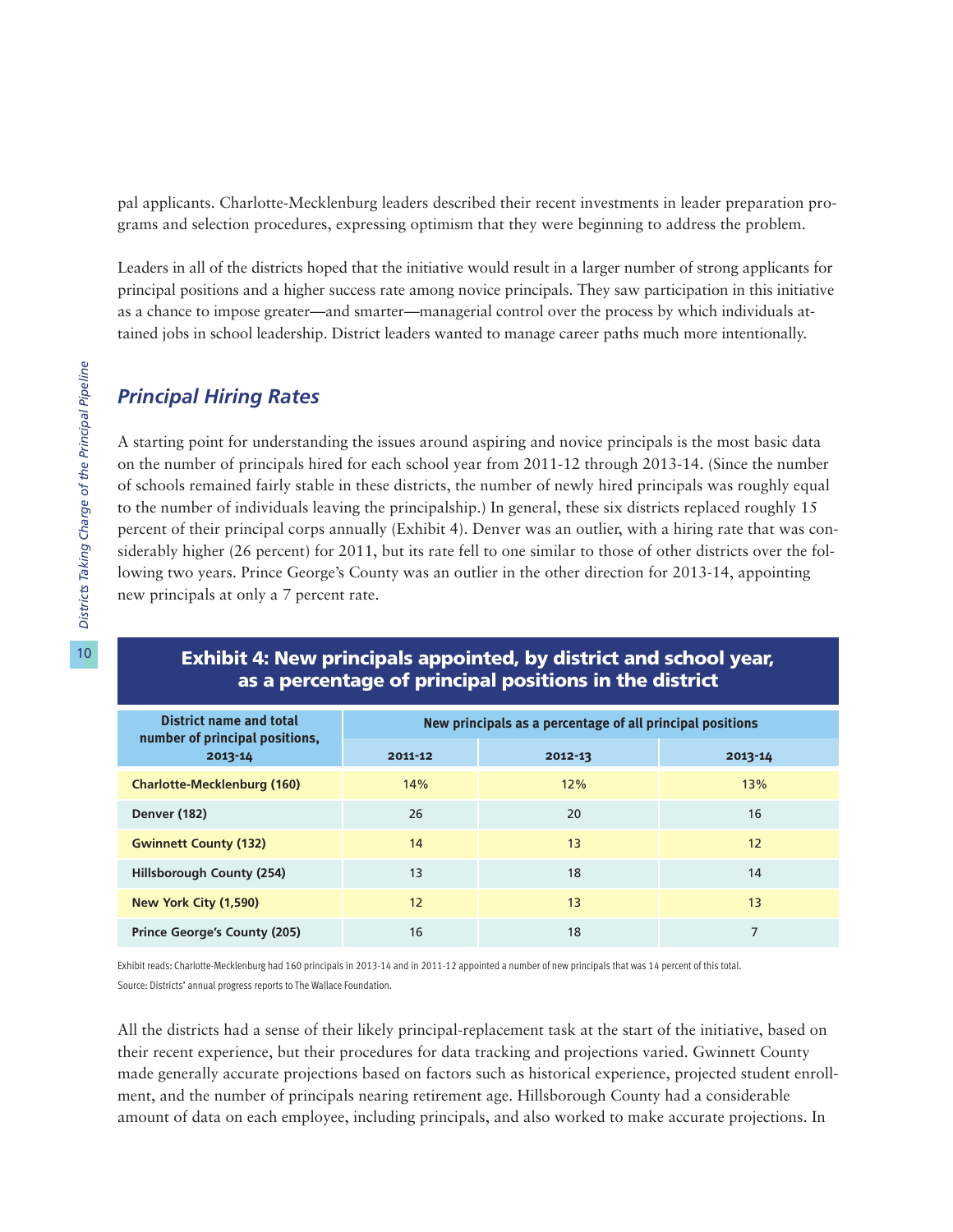Denver, where accountability pressures were especially intense and human-capital data systems less fully developed, district officials knew that a high replacement rate was likely but did not have specific projections. Over the course of the initiative, the foundation supported all districts' investments in more systematic, data-informed procedures for succession planning. District leaders expressed enthusiasm about this change, which we discuss throughout this report.

### *Positions Held Before the Principalship*

Most new principals in these districts had been assistant principals, as shown by the survey data collected for this evaluation. Overall, among first-, second-, and third-year principals responding to the survey in 2014, the percentage who had been assistant principals was 84 percent, weighted (Exhibit 5). <sup>1</sup> It was 87 percent, not significantly different, in the previous year. Across districts, the median number of years spent as an assistant principal was five years according to both the 2013 and 2014 surveys. In 2014 it was highest, six and a half years, in Hillsborough County (a district that required a lengthy apprenticeship for aspiring principals, as this report describes) and lowest, two years, in Denver (the district that was hiring principals at a rapid clip at the start of the initiative).



### **Exhibit 5: Principals who had served as assistant principals and those who had also served as teacher leaders, by district, 2014**

Exhibit reads: Eighty-one percent of first-, second-, and third-year principals in Charlotte-Mecklenburg responding to the survey in 2014 had served as an assistant principal, and 60 percent had served as both a teacher leader *and* an assistant principal.

Source: Principal Survey for "Evaluation of the Principal Pipeline Initiative," 2014.

<sup>1</sup> As described in Chapter 1 and Appendix A, survey data drawn from all six districts are reported here as weighted frequencies, such that each district is equally represented in the overall number or percentage shown. District-specific results are reported unweighted.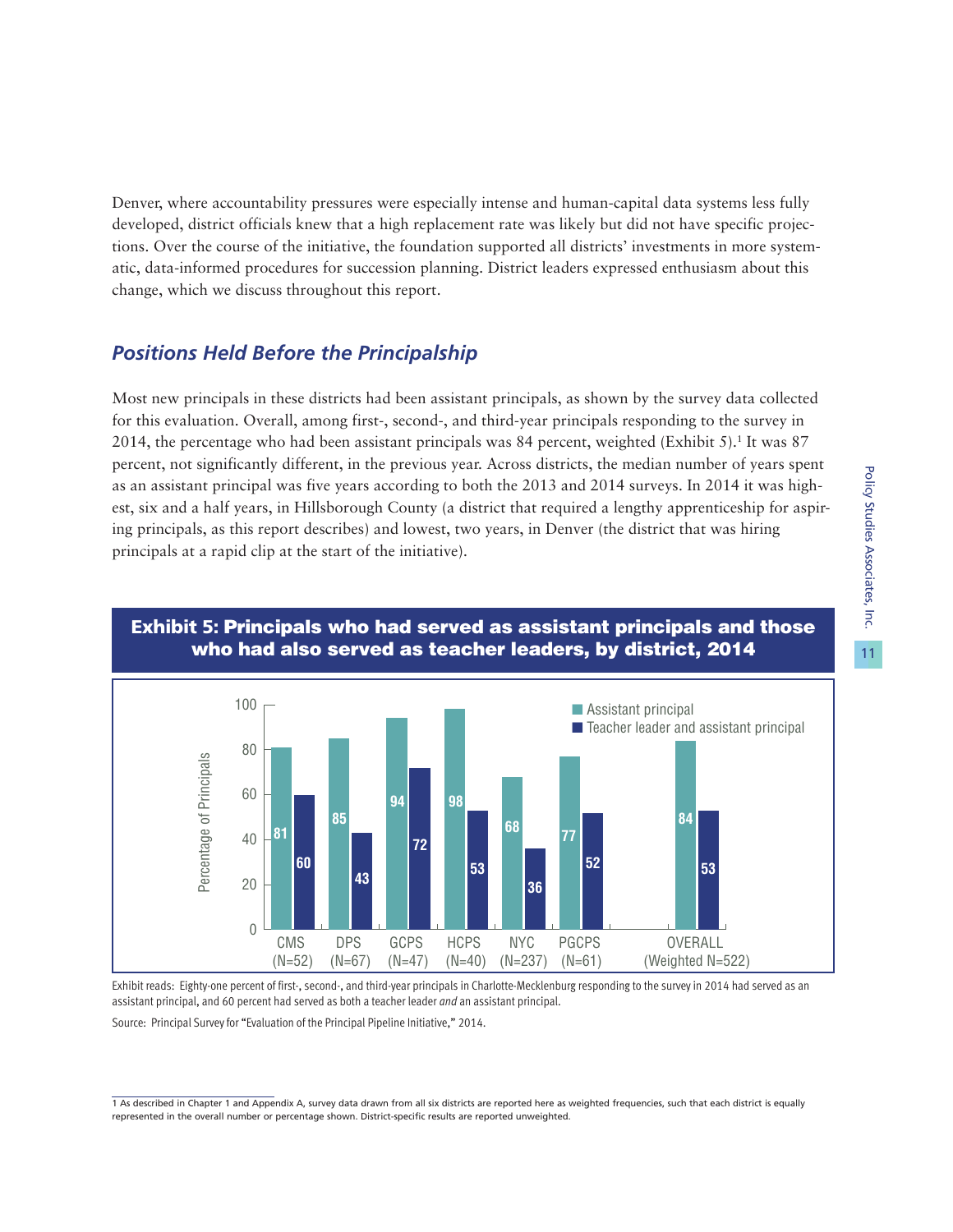Participants in our survey clearly recognized the learning opportunities that came with doing the job of an assistant principal. Among the principals who had served as assistant principals, 79 percent said that the experience contributed to their overall preparation for school leadership "to a great extent."<sup>2</sup>

Beyond this widely shared experience as assistant principals, however, the novice principals reported a great range of leadership experiences. Among those who had served as assistant principals, most (89 percent) had held at least one other leadership position in a school as well. The pathways through school leadership positions varied a great deal, and there were some systematic differences by district. For example, in Gwinnett County it was customary for aspiring principals to serve as both teacher leaders and assistant principals; nearly three-quarters of the novice principals (72 percent) had done so (Exhibit 5). Only half as many principals in New York City (36 percent) had held both of these positions, however. (We use the term "teacher leaders" to describe the response that appeared in the survey as "grade level or subject area team leader/ chairperson.")

We explored the particular roles that principals had held because survey respondents reported that their prior experience in "multiple roles" had contributed to their preparation for the principalship. Among all responding principals, 63 percent reported that experience in multiple roles had contributed to their preparation "to a great extent," and another 19 percent reported that it had done so "to a considerable extent."

Novice principals' prior leadership positions were different from district to district. There were cross-district differences, for example, in principals' past experience in school leadership positions that might call for instructional leadership—potentially signaling differences in new principals' opportunities to prepare as instructional leaders. We surveyed principals on their experience as department head, curriculum specialist or coordinator, or literacy or math coach. With the last two groups combined into those who had been a "curriculum specialist and/or coach," Exhibit 6 illustrates the ways in which positions in department or curriculum leadership, respectively, had been part of the principal pathways in each district. In Hillsborough County, neither of these roles was reported by more than 18 percent of respondents. Instead, it was the job of assistant principal that had provided most of the experience in leadership for future principals. In New York City and Prince George's County, however, both the role of department head and that of curriculum specialist or coach were substantial parts of the pathways to a principalship. In New York, curriculum positions were reported by just over half of novice principals (54 percent), and a subset of this group (17 percent of all the responding principals) had also been department heads. In Prince George's County, 64 percent of principals had been department heads, 46 percent had held curriculum positions, and 28 percent had served in both of these roles. Only 15 percent of Prince George's County principals had been assistant principals without also having been department heads or curriculum leaders.

The variation in pathways appears to reflect a combination of district policies and individual career trajectories. Gwinnett and Hillsborough Counties had a policy of drawing virtually all of their principals from the ranks of assistant principals. However, the extent to which aspiring leaders gained experience in other school leadership positions varied both within and across districts. No particular sequence of positions was

<sup>2</sup> This question did not have an exact counterpart in 2013. Throughout this report, 2014 results are reported alone where a question was newly added or revised in the 2014 version of the survey.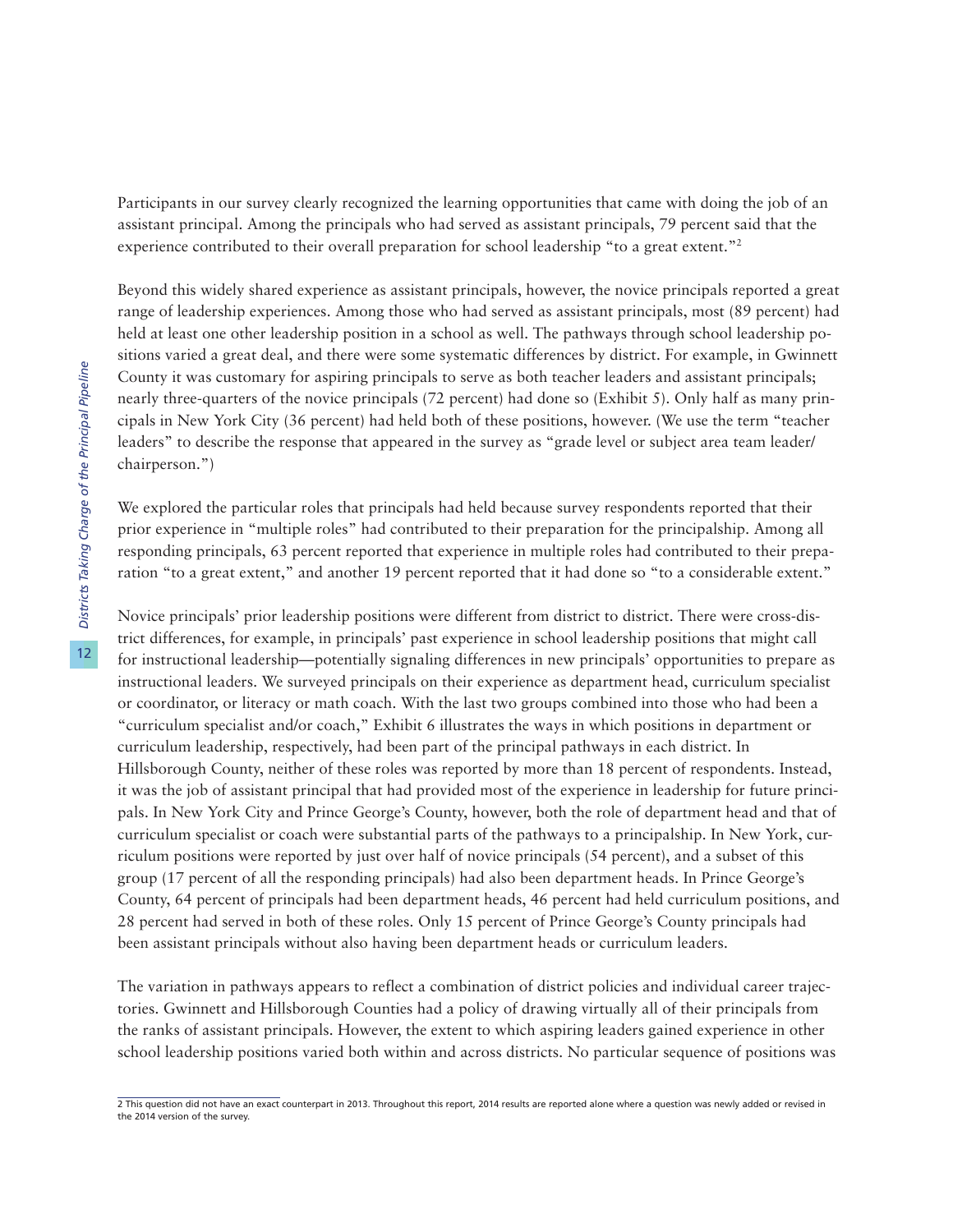### **Exhibit 6: School leadership positions previously held by principals, by district, 2014**













Exhibit reads: Eighty-one percent of first-, second-, and third-year principals in Charlotte-Mecklenburg had been an assistant principal, 38 percent a curriculum specialist and/or coach, and 25 percent a department head prior to becoming a principal. Forty-four percent of principals had been an assistant principal only, 10 percent a curriculum specialist and/orcoach only, and 2 percent a department head only. Seventeen percent had been an assistant principal and curriculum specialist and/or coach, 12 percent an assistant principal and a department head, 4 percent a curriculum specialist and/or coach and a department head, and 8 percent had been all three. Four percent had held none of these positions.

Source: Principal Survey for "Evaluation of the Principal Pipeline Initiative," 2014.

### **New York City (N=237) Prince George's County (N=61)**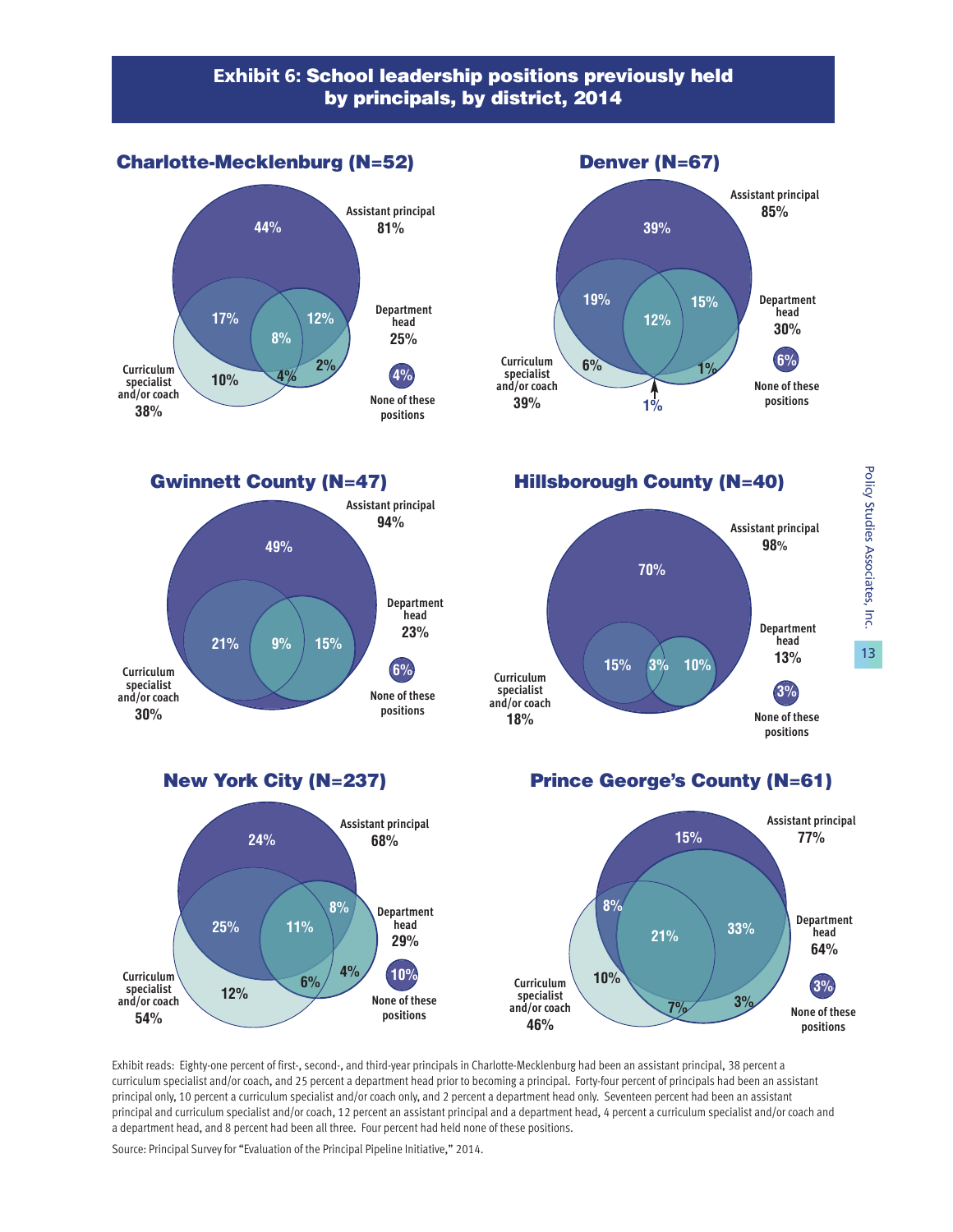prescribed; instead, individual aspiring principals found their way through a series of professional opportunities in which they could practice leadership skills.

Having developed a Leader Tracking System, each district will be able by early 2015 to view individual and aggregate data on these pathways to the principalship. Increasingly, district leaders will be able to identify common sequences and, if they so choose, to reshape the sequences through policies and programs. In addition, districts could redesign the leadership roles that are often stepping stones to a principalship in the district, ensuring that those roles offer experience and responsibility in critical areas like instructional leadership.

### *Building a Career Progression Strategically*

Some district leaders volunteered a detailed picture of a leadership pathway in interviews that the evaluation team conducted in 2014. Two top leaders outlined in detail the stages of leadership opportunities and selection gates that they considered desirable. One spoke of an ideal progression into the principalship one that did not yet exist in the district but that might be created through district policy:

The first part is robust outreach that cultivates leadership. It is a wide net and never overlooks talented people. Next is a very intentional pathway into positions that would lead to assistant principal, [such as] a teacher leadership position like department chair or staff development [position in which they] assess the needs of the school and think like a principal. So after three years, they are good assistant principals; the third stage is the assistant principalship. Fourth is specifically positions that lead to a principalship, an apprenticeship or internship we give you that accelerates you so you have experiences that get you prepared, trained, and ready. Next is the first principalship.

A top leader in a different district made similar comments, emphasizing selectivity in the steps through which that district had begun to move aspiring principals forward as of 2014:

We developed [standards for a] teacher leader, [identifying] what does excellence mean to the teacher leader. And partly that's a feedback tool that's very intentionally a selection tool to help our school leaders select good teacher leaders to get in the pipeline in the first place. So that's selection option number one. We then have selection opportunities for [university] programs to become an assistant principal…. In order to become assistant principal in the district you have to get into a pool, so there's a rigorous selection. Then as you go up there's selection, a very rigorous process to get into our principal residency program, so again, a nice selection tool. And then you have to get into the principal pool beyond that, and then there's a selection process [for principal placements].

Across all six districts, leaders spoke of both the opportunities and selection gates in place for aspiring leaders. As illustrated by the quotations above, some districts' leaders saw the assistant principalship as an expected part of the progression, a pivotal position from which the best performers could be selected for a final stage of preparation and then potentially qualify for selection as principals. This brought increasing recognition of some challenges, however, as we discuss next.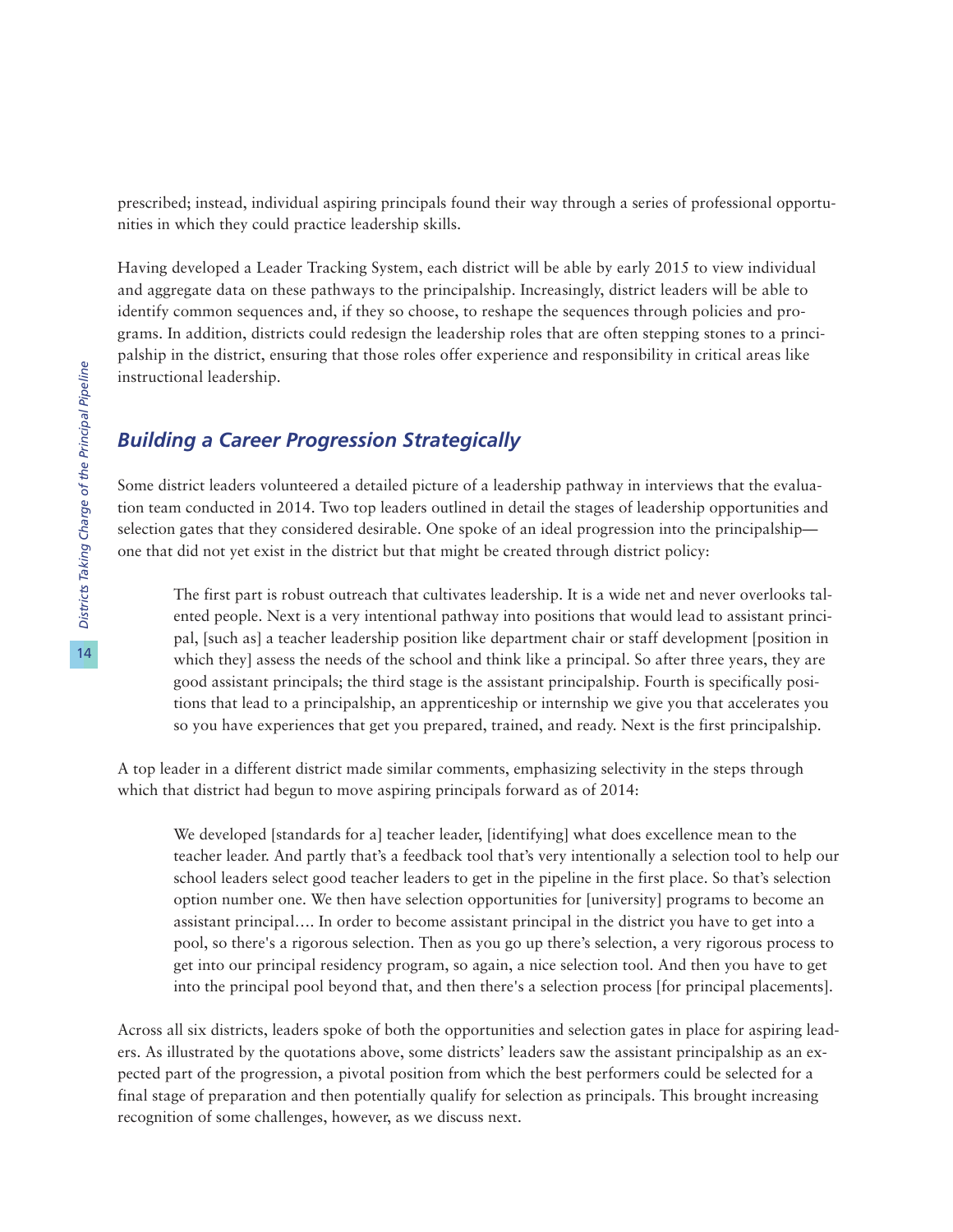### *Challenges Related to Assistant Principalships*

The challenge most visible to district leaders as they described career progressions as of 2014 was that of reframing the assistant principalship. They described their hopes, concerns, and possible policy options but had not finished developing specific plans for this reframing. Rather than letting principals shape the responsibilities of their assistant principals, district leaders wanted to use the assistant principalship strategically, as both apprenticeship and proving ground for future principals. Most of the assistant principals saw it this way as well: among first-, second-, and third-year assistant principals responding to our survey in 2014, a weighted total of 84 percent either planned to apply for principal positions (61 percent) or had already done so (23 percent). From both the central office and the assistant principal's office, then, there was interest in structuring the assistant principalship to offer better learning opportunities.

In all districts except Gwinnett County, however, district leaders expressed concern about the current assistant principals who had not shown high potential to meet the district's expectations as principals. This was a sensitive topic for district leaders to discuss in interviews. They recognized that many assistant principals were capably carrying out the kinds of noninstructional roles that in past decades were at the core of school leadership, such as student discipline and building management, and they were careful to communicate respect for the work those assistant principals were doing. District leaders were beginning to strategize about career opportunities other than principalships that might appeal to these assistant principals, such as central-office positions in student services or other departments. Such exit strategies for sitting assistant principals could free up positions for new assistant principals who would bring not only ambition but also skills in instructional leadership.

At least one leader in each of four districts<sup>3</sup> expressed impatience with another group of assistant principals, those who were not performing well in their positions. One commented that principals were sometimes too reluctant to give their assistant principal a poor rating. "Hard conversations" were needed, this interviewee said. A top leader in another district also expressed frustration, saying:

We have assistant principals … that are not keeping up with the changes. They're satisfied with where they are, and they're not adapting to the new instructional focus, ... haven't kept up with the educational changes that are taking place.

When they thought about pathways to leadership, then, district leaders were planning possible trajectories for the people who would become principals and also exit strategies from school leadership for those who probably would not. They recognized a need to open up assistant principal vacancies for strong candidates, who would otherwise grow frustrated with the lack of opportunities.

3 At the request of some of these interviewees, we do not name the districts here.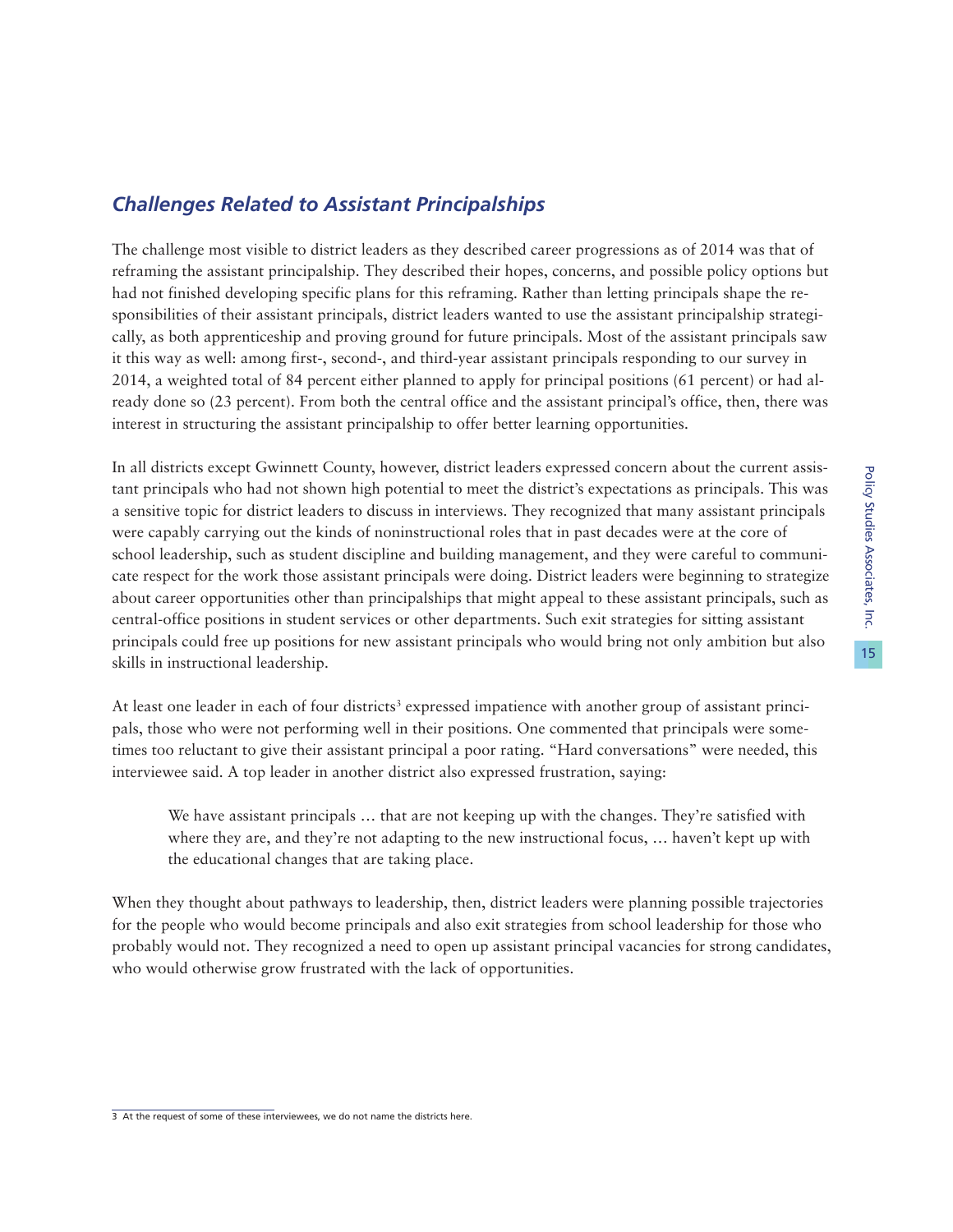### *Summary: Changes under the Initiative, and a Look Ahead*

As the Principal Pipeline Initiative matured over three years, districts were rapidly developing the capacity to take a strategic look at the flow of talent into the principalship. The increasing availability of data opened the way to more active management of career progressions for aspiring leaders, using approaches that we describe in the subsequent chapters of this report. In particular, the Leader Tracking Systems required and supported by the Principal Pipeline Initiative could inform this kind of active management.

Although not all districts had fully developed datasets with which they could analyze the pathways taken by their new principals, all district leaders were well aware that positions as assistant principals were part of the usual sequence. Their scrutiny of that position and their consideration of ways to raise the bar for assistant principal performance showed the strategic thinking that they were bringing to bear. Our survey data suggest that they could also look strategically at the responsibilities assigned to other leadership positions within schools, which may also provide important preparation for the principals who will take office some years in the future.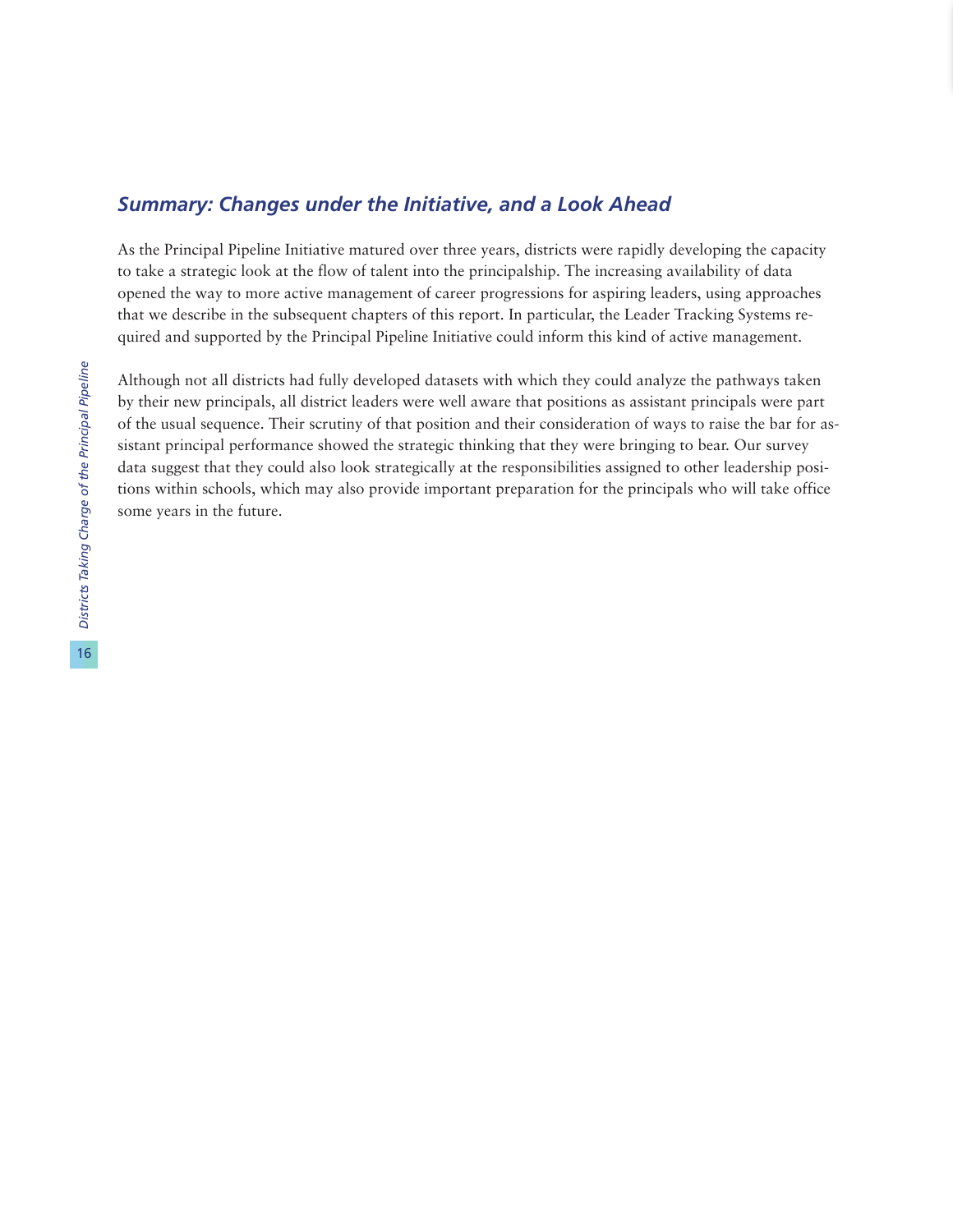### **3. Standards for School Leaders**

The Principal Pipeline Initiative called for developing standards for school leaders as an early step in implementation. The intention was that the standards would codify expectations for school leaders' capabilities and performance, and that they would shape leaders' preparation, hiring, evaluation, and support. Over time, the districts' initial standards documents were supplemented with companion documents laying out desired principal competencies and, often, rubrics and evidence guides, as described below. Thus the work of building out and revising standards took place over multiple years. We analyze here the ways in which districts used standards to drive policy and program changes, and what the early results have been.

### *Standards Development*

At the beginning of the initiative, two purposes of stan-

#### *Takeaways*

1. Districts treated their standards documents as living documents. 2. Districts used the structure and language of standards and competencies to build preparation curricula, hiring criteria, and tools for principal evaluation and support. 3. Standards and competencies were important influences on professional development, hiring, and evaluation. 4. Standards and competencies were revised as needed improvements came to light in the process of using them. 5. Districts expected to continue adjusting

their standards documents.

dards development stood out for district leaders. First, in all six districts, officials said that developing and using standards and competencies would lend coherence to the district's leadership policies and practices. In Hillsborough County, for example, leader standards were called "the driving force," and the development of standards was a matter of "putting first things first." District leaders in all sites intended to align job descriptions and hiring criteria, preparation curricula, leader evaluation, and ongoing support to their standards.

Second, interviewees in three districts in 2012 also spoke of standards in a way that emphasized the power of standards to communicate priorities for school leadership. In Gwinnett County, one district leader said "the standards have to be the centerpiece, … a way of communicating what you want to achieve," while another said, when asked about standards and job descriptions, "We want all of us to speak the same language." Similarly, in New York, a leader said, "We needed to create consistency of language around leadership; the [previous] school leadership competencies were not used in any systemic way." Leaders in Prince George's County said in 2012 that they were pleased with the opportunity to align their policies on school leadership to a set of standards. They also expressed the sense that a "definition around leadership that's more clearly and concisely connected to all our work" was helping in communication.

The districts convened groups of varying composition to launch their standards development. They had two starting points in common: where the state had articulated standards, districts incorporated those standards into the process; districts also consulted the 2008 standards of the Interstate School Leaders Licensure Commission (ISLLC), a consensus document of many professional associations that had greatly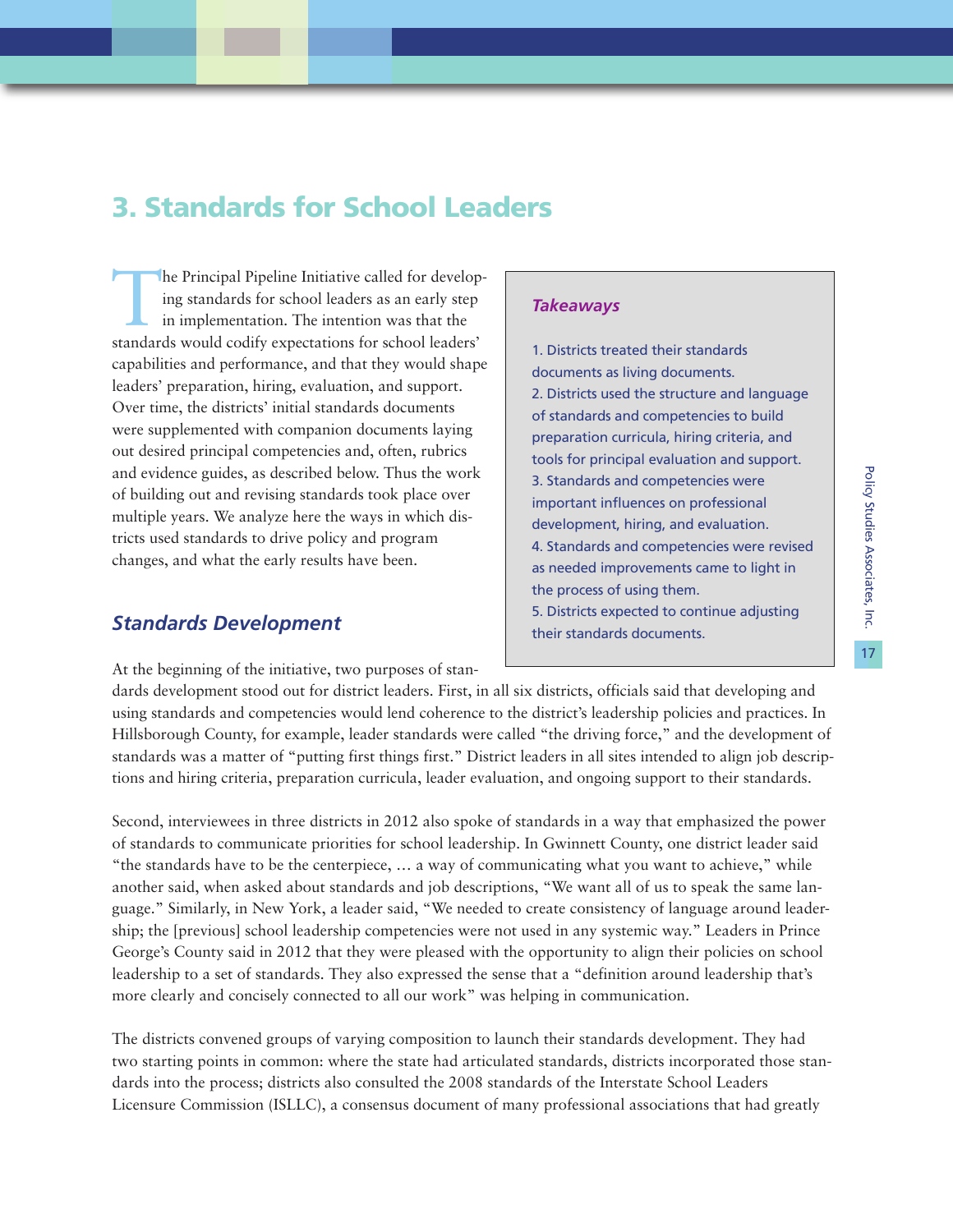influenced state regulations nationwide. In most districts, as described below, principals were involved in the deliberations during 2011-12. District leaders explained in interviews that they expected principals' participation in standards development to bring both practicality and credibility to the standards documents.

- Charlotte-Mecklenburg had a prescribed set of standards and evaluation requirements from the state of North Carolina, but nevertheless formed a School Leadership Council including principals, assistant principals, principal supervisors, human resources staff, preservice partners, and the chief academic officer to focus on standards. This council worked during 2011-12 to identify key competencies for leadership practice aligned with a subset of the state standards, which it called "Super Standards," reflecting the district's needs and priorities.
- Denver developed its own leader standards, as it had done for its parallel document, the Framework for Effective Teaching. A small committee spent time in summer 2011 in a "very, very labor intensive" process of developing the first draft of what was later named the School Leadership Framework, reflecting state standards, tools and competencies emphasized in a partner preservice program, and standards drawn from national sources. The draft was then extensively vetted by district stakeholders.
- Gwinnett County already had job descriptions aligned to Georgia's leadership standards, but the district also asked outside experts to review its standards.
- Hillsborough County developed and refined a lengthy set of School Leader Standards and Competencies in a process that engaged a 20-person committee of principals and assistant principals, then asked all principals and assistant principals to vet the resulting competencies. State standards were incorporated.
- New York convened a cross-division group to develop a vision for a career continuum of leadership competencies. The group set out to align the competencies to the Quality Review—the school observation and evaluation process that uses a rubric to assess how well the school is organized to support student achievement—as discussed in detail later in this chapter.
- Prince George's County drafted a set of standards for vetting internally, by stakeholder groups that included the teachers' and administrators' unions, and externally, by the state department of education.

Four districts saw their initial standards documents as unwieldy, recognizing that more concise standards and competencies would be more understandable and more usable in district practice. Denver and Gwinnett County saw that the early versions of their documents were repetitive and needed to be pared down. Hillsborough County focused its attention on eight competencies, selected from a longer array that was initially developed. Charlotte-Mecklenburg updated its standards in 2014, renaming them the Competencies, Skills and Beliefs for School Leaders, around which they aligned district policies on preparation, hiring, evaluation, and support. The changes have continued, as this chapter describes. One district's recently revised standards are shown for illustrative purposes in the text box below.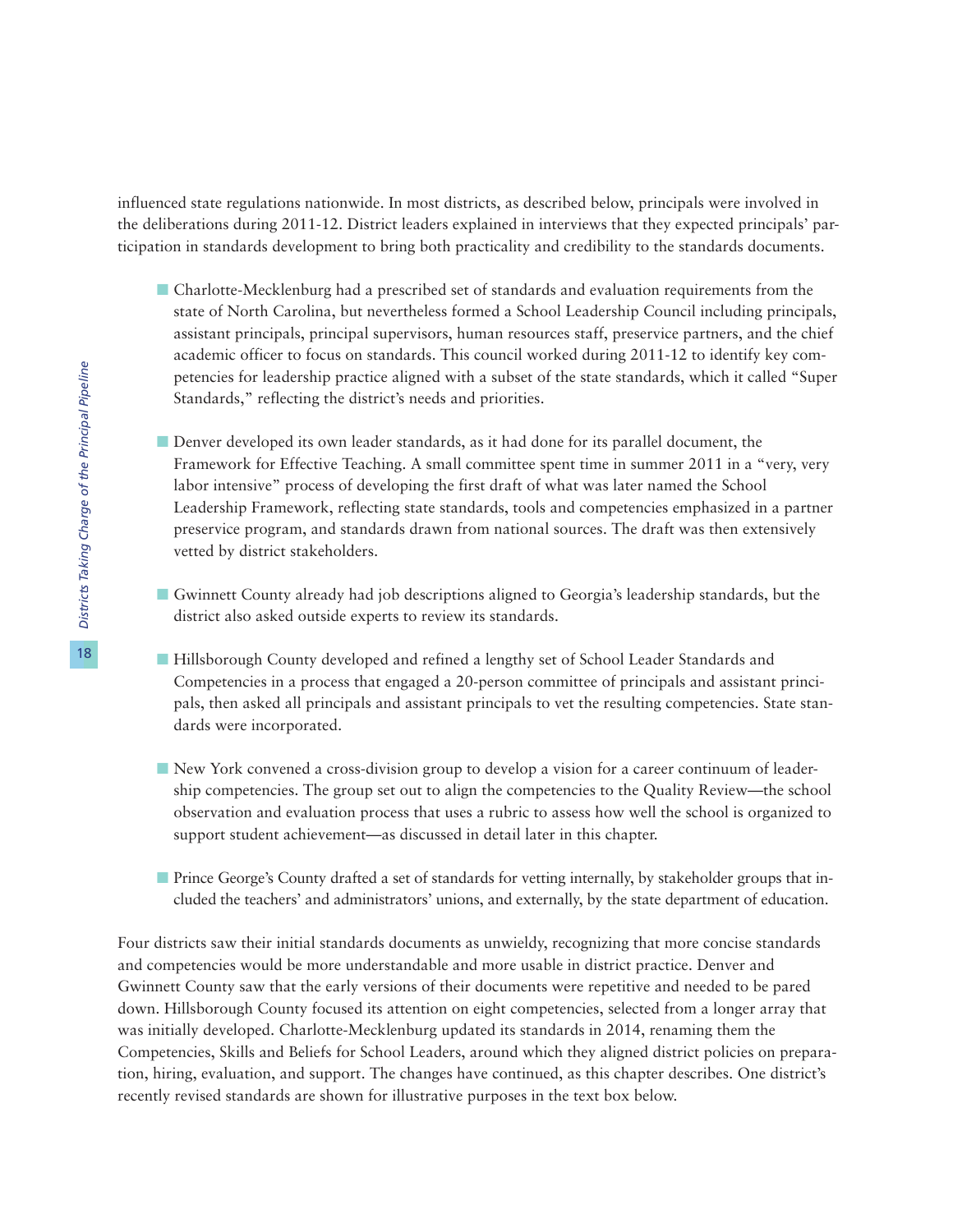### *An Illustration of School Leadership Standards*

As of 2014, each of the six districts had from six to ten overarching principal standards. Most of the standards documents specified skills, elements, or indicators providing detail or operationalizing the overarching standards. To illustrate, we show Denver's principal and assistant principal standards (called "expectations") and indicators, as revised in 2013.

| <b>Expectation</b>                      | Indicator                                                                                                                                          |
|-----------------------------------------|----------------------------------------------------------------------------------------------------------------------------------------------------|
| Culture and<br><b>Equity Leadership</b> | Leads for equity toward college and career readiness                                                                                               |
|                                         | Leads for culture of empowerment, continuous improvement, and celebration                                                                          |
| Instructional<br>Leadership             | Leads for high-quality, data-driven instruction by building the capacity of teachers to lead and<br>perfect their craft                            |
|                                         | Leads for the academic and social-emotional success of diverse student populations                                                                 |
|                                         | (ELA Program School Leaders): Leads for effective English Language Acquisition programming                                                         |
| <b>Human Resource</b><br>Leadership     | Applies teacher and staff performance management systems in a way that ensures<br>a culture of continuous improvement, support, and accountability |
|                                         | Implements strong systems for identifying, recognizing, and distributing talent                                                                    |
| <b>Strategic</b><br>Leadership          | Leads the school's vision, mission, and strategic goals to support college readiness for all students                                              |
|                                         | Distributes leadership to inspire change in support of an empowered school culture                                                                 |
| Organizational<br>Leadership            | Strategically aligns people, time, and money to drive student achievement                                                                          |
| Community<br>Leadership                 | Actively advocates for members of the school community and effectively engages family and<br>community                                             |

### **School Leadership Framework: Denver Public Schools**

### *Using Standards in District Policy and Practice*

After formulating their initial leader standards and competencies in 2011-12, the districts embarked on the longer process of aligning components of the pipeline to those documents. As districts revised or developed hiring systems, they were able to build from a foundation of newly adopted standards. In Charlotte-Mecklenburg, for example, the identification of Super Standards was followed first by building an evaluation instrument and procedures designed to identify an individual leader's strengths and weaknesses, then by refining the principal job description so that it reflected both the evaluation instrument and the standards, and then by repeatedly fine-tuning recruitment and selection processes to improve their alignment with the job description.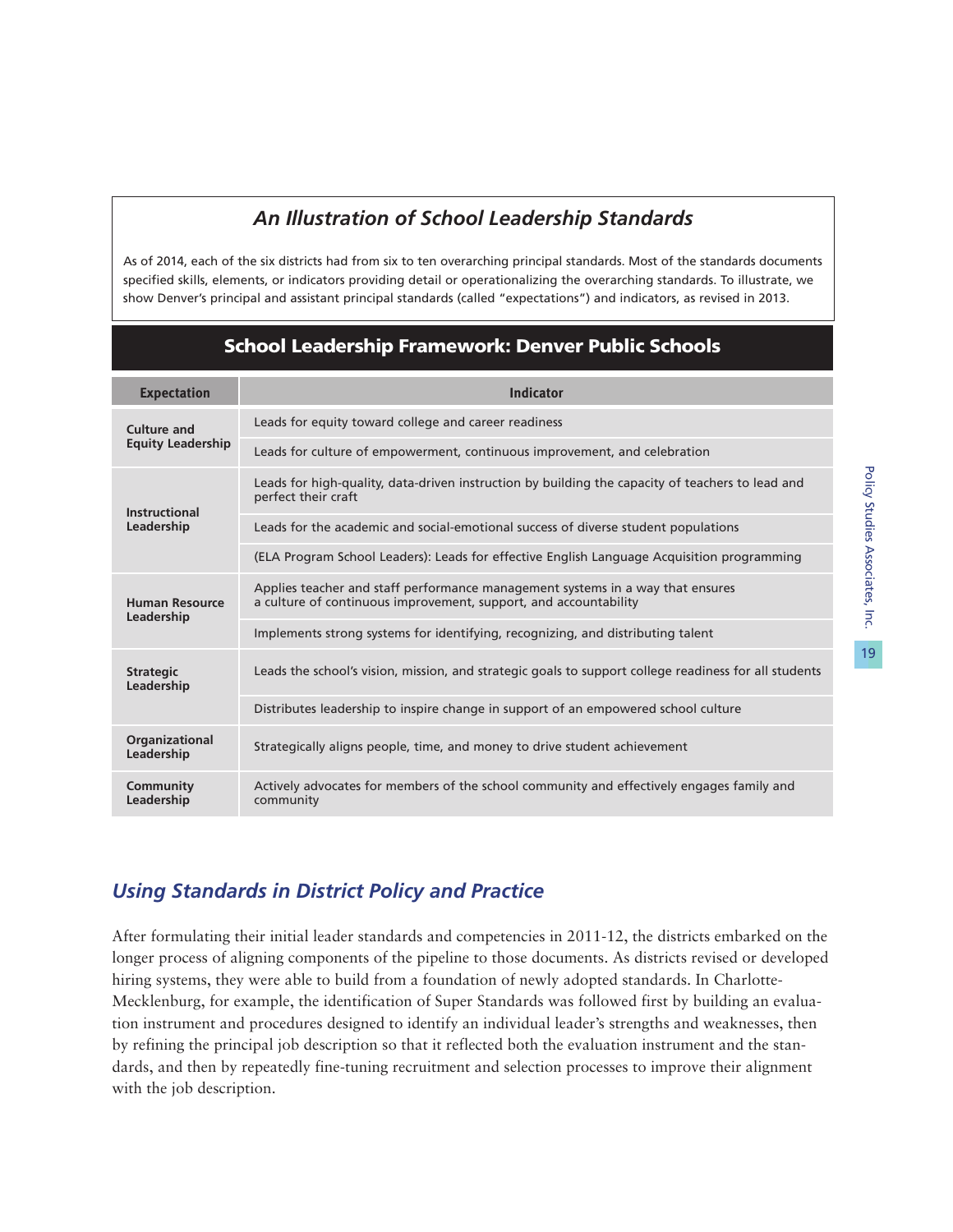In Hillsborough County, a person closely involved with the ongoing use of standards and competencies described their centrality in the district's work with principals, assistant principals (APs), and aspiring leaders:

In year one I didn't realize how important they were. We developed them, but now when we're going into year three, the competencies drive everything we do. Every training we have, you're going to see the competencies slide at the beginning, what competencies are we focusing on, so it might be instructional expertise in that training, it might be achievement focus…. Every principal and AP has a learning plan, where they sat down with their supervisor and created goals based on our competencies. It's the language that is now being used across the district.

Hillsborough County formed an Alignment Committee composed of the same individuals, including principals and district-level staff, who had developed the original standards and competencies. The committee used the eight competencies as the lens for reviewing and modifying preparation programs and support at multiple career stages. The idea was to organize curricula for the sequence of two district-run preparation programs so that they would not be redundant with each other but would take participants "deeper and deeper" into the development of their competencies, as one district staff member put it. The committee also worked to align assessments with the competencies.

Indeed, the focus on standards and competencies reportedly helped Hillsborough County conceptualize many pipeline components, from preparation through evaluation, as a continuum in which the district could collect standards-based data on individuals and use the data for selection as well as support. With each aspiring principal's experiences and performance summarized in the Leader Tracking System, the aligned programs and assessments were expected to pay off in better choices of new principals. A district official explained:

Now when a candidate tries to get into our pool at the beginning, the Future Leader Academy [for aspiring assistant principals], they're assessed on those eight competencies. That information is in our electronic system, our Leader Tracking System. And then as they progress through the pipeline, you're going to continue to collect data about those eight competencies to where when you get to the end, you really would be able to say, "This person is one of the strongest we have when it comes to this competency," and so you would be able to make a better match, better hiring decisions.

### *Revising Standards and Competencies Based on Experience*

Over the years, all the districts revisited their standards and competencies, adapting and revising them to meet the practical challenges encountered in leader preparation, hiring, evaluation, and support. The refinement of leadership standards over time reflected lessons learned in the development of tools and materials for leader development and assessment or the refinement of standards for other role groups.

For example, in spring 2014 Charlotte-Mecklenburg overhauled its selection procedures for aspiring principals (as described in Chapter 5). A district official described the process of working with other district lead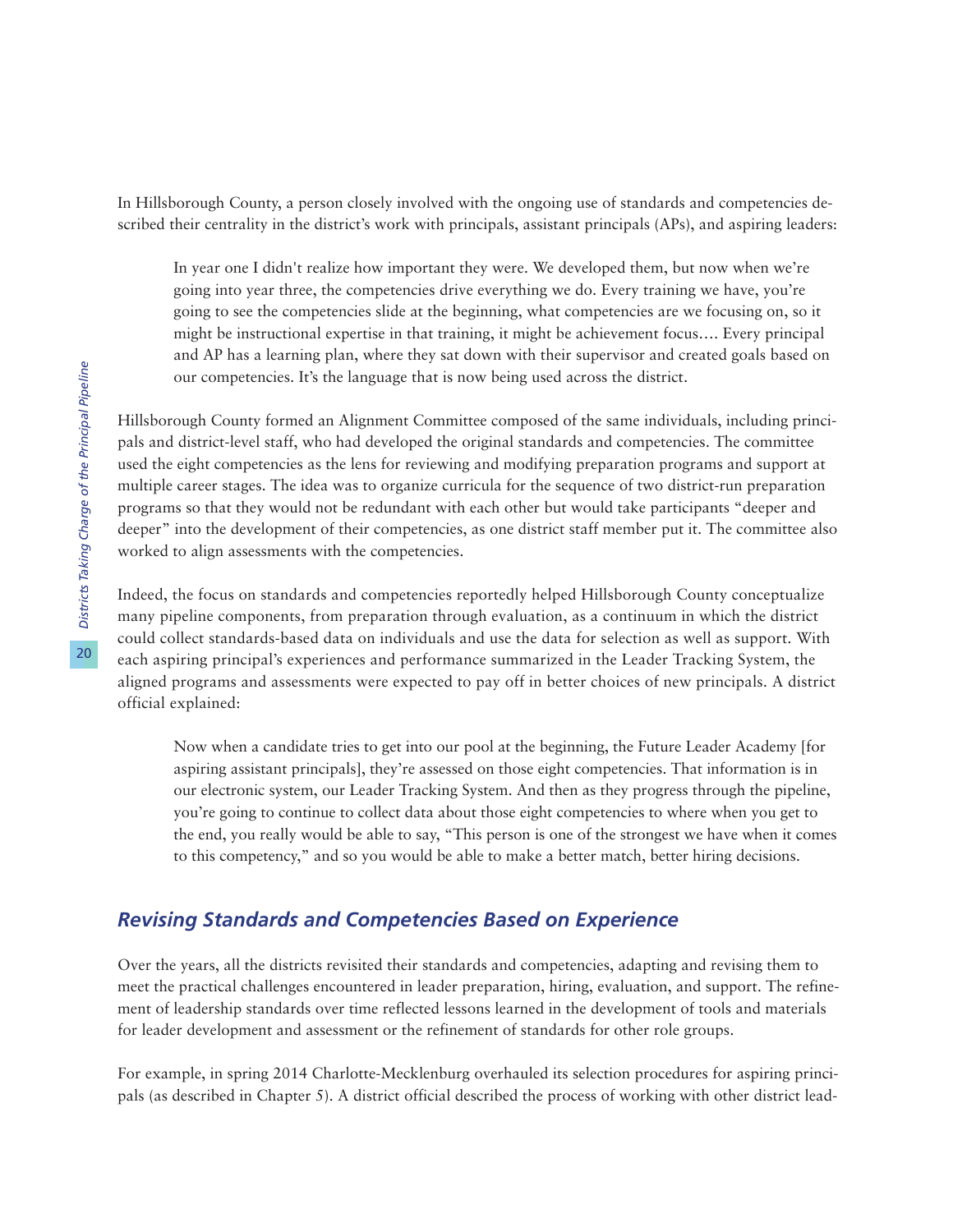ers to figure out how candidates might demonstrate the skills and beliefs described in the district's leader competencies:

We really worked with them on [questions like,] for belief in students, what does that mean? To what level do we expect our people to demonstrate that, to be successful as a first-year principal? And so that is when we really began the redesign work and came up with our new competencies, new rubrics.

Denver leaders, seeking to clarify the district's key expectations for all educators, worked toward alignment among the standards documents they had developed for different positions in the schools and district office. The documents they reviewed in this process, called frameworks, included the district's longstanding Framework for Effective Teaching and a new framework for central-office leaders, as well as the School Leadership Framework designed for principals and assistant principals. A district official described an example of useful new insights that came from the systematic comparison of the frameworks:

We wanted them to align across the district. Everybody's working on their own framework, and so we pulled a group together and we put all of our frameworks together and asked, where did they align and where did they not? And ours was pretty solid, the School Leadership Framework, except everybody else had this "personal leadership" and we didn't. So that's where I said, "Ha! There's our gap."

### *New York City's Approach to Principal Standards*

New York City took a distinctive approach to the development and application of standards for principals. The School Leader Competencies that it put forth in 2012 were something of a placeholder, lightly adapted from an existing document that reportedly was not viewed as particularly useful. Meanwhile, though, an in-depth process had been launched with the aim of reframing the principal evaluation instrument to align closely with the Quality Review, which was a component (alongside student performance) of the district's consequential evaluation system for schools.

The Quality Review incorporated rubrics and indicators for assessing each school's instructional core, systems for improvement, and school culture. District leaders reasoned that the standards for principal evaluation should be organized around the qualities that the city expected to see in its schools. They set out, therefore, to map backward from the Quality Review Rubric to identify the principal competencies associated with each school-level indicator and to use the resulting standards for principal evaluation—and, at the same time, to align all Principal Pipeline Initiative components to the same standards.

Building acceptance for this approach across offices, with the state, and with the administrators' union took time. By 2013, however, the new Principal Performance Review was in place, with indicators aligned to the Quality Review Rubric.

According to interviewees, the transition was a success. A principal supervisor praised the evaluation indicators that operationalized the principal standards, observing that they eased the work of evaluating and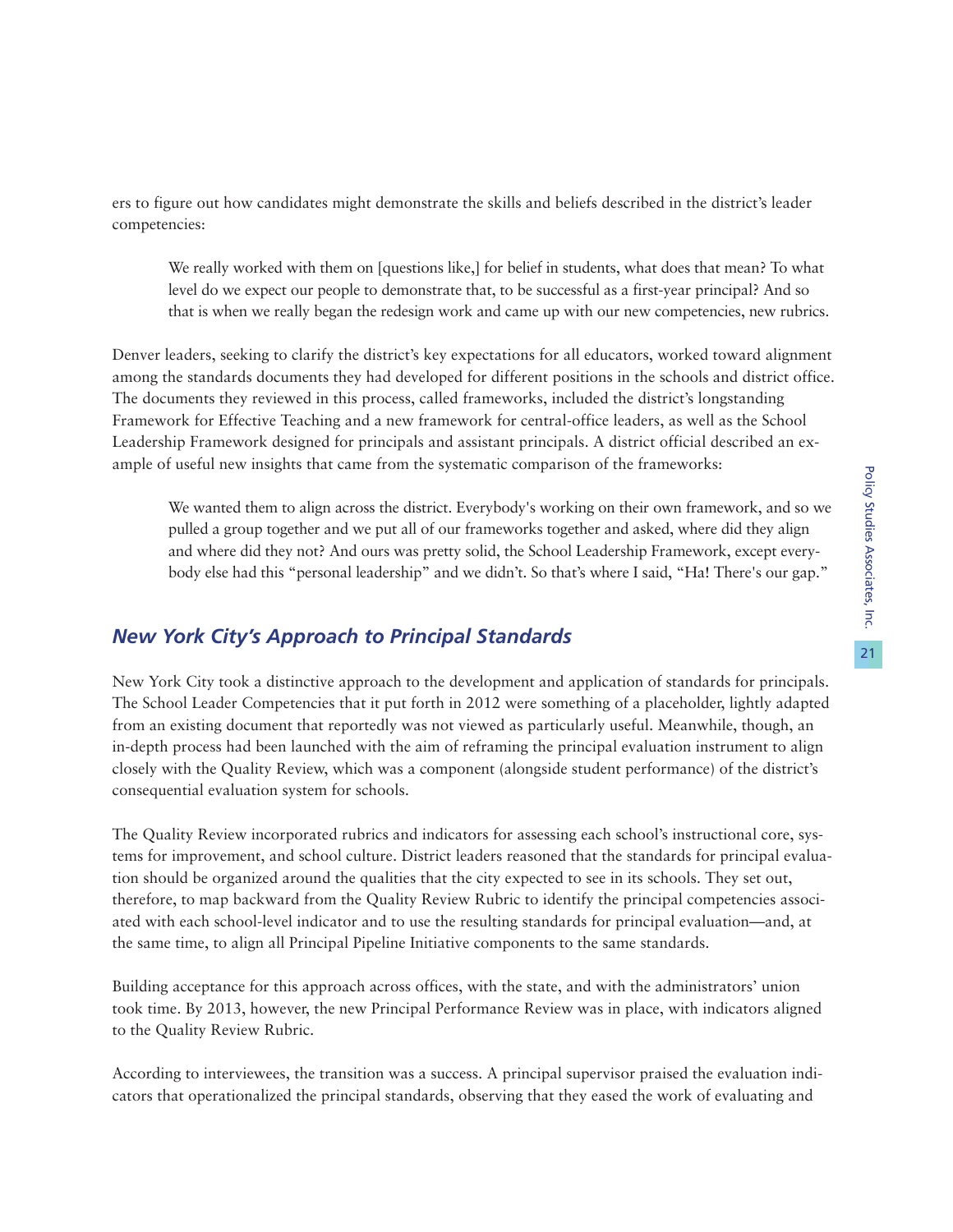supporting principals because they reflected "great information that you can capture in a school" and were "easy to talk about" with principals, who were already deeply familiar with the Quality Review. A districtrun preparation program had a curriculum reorganized around the standards. A district official, pointing to the value of the alignment effort, offered a rapid-fire listing of its benefits that closely matched the way the entire pipeline initiative was supposed to work: the use of a single set of standards could clarify expectations for preparation programs, hiring, evaluation, and support; it would facilitate accountability and could contribute to shared understanding among multiple stakeholders. The comprehensiveness of this statement is striking:

I think that what's really been working is that we have now a single consistent set of standards that is used through the entire trajectory of a principal's development and then work as principal. So it's the same set of standards that we're using to select people for a principal preparation program, to evaluate their readiness to become a principal, and then to evaluate their work as a principal, as well as to drive the support that they're given in the principal role. I think that it's helpful in terms of making sure that hiring managers, central office, principals in the field, coaches, principal prep programs are all on the same page in terms of what it is that we expect of principals and what the standards are that we are going to hold them accountable for. I think that's really been great. Before we began this work, prep programs had their own sets of competencies and standards, and there were maybe different standards for evaluating people who were interested in becoming principals and then other standards for evaluating ones that were principals. It was a hodgepodge of different standards, and I think that we've managed to create a coherent understanding across a number of different stakeholders.

### *Standards for Assistant Principals*

Interviewees in five districts reported that standards for assistant principals were the same as those for principals, but that a principal's level of proficiency or performance was not expected of assistant principals. "Those exact same competencies and beliefs are now being used with our APs, because we expect the same skills, competencies, and beliefs," said a Charlotte-Mecklenburg official—but she then qualified the statement with, "Possibly to a different level for a first-year AP." Similarly, a Denver interviewee said that the stated leader standards were the same for both roles, but added:

What was new this year is we developed an evidence guide to support the role of assistant principals…. So now we have one school leader framework, two evidence guides. It's the same framework, so the same standards for both jobs. But the evidence guides are differentiated, so what's "effective" at the AP level would look slightly different than what's "effective" at the principal level.

A Prince George's County official explained that the standards for assistant principals closely resembled those for principals but that the indicators were expressed in terms of "supporting" the principal in carrying out the functions that officially belonged to the principal. For example, an assistant principal would be expected to "support the principal in" areas such as the school budget.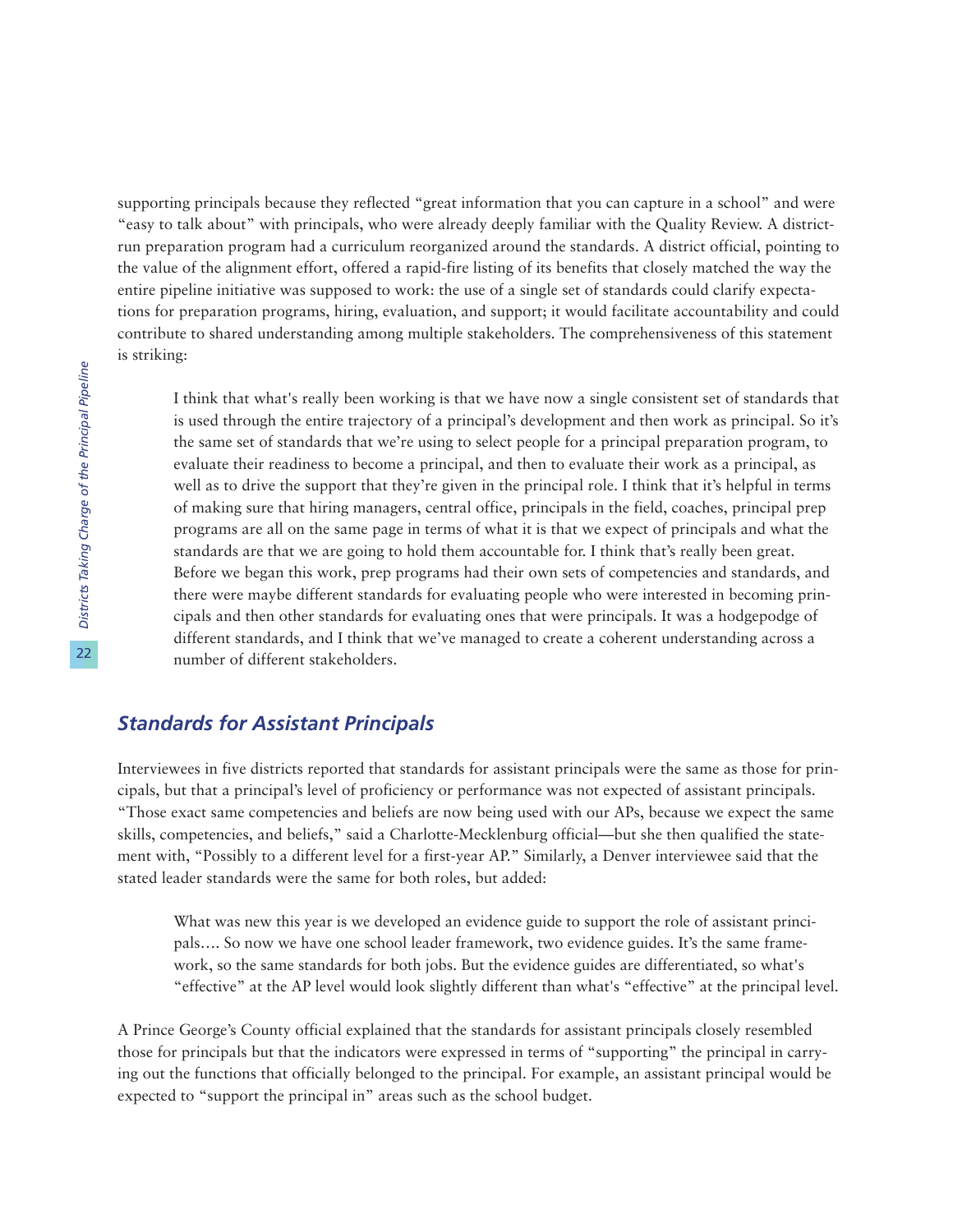In New York City, on the other hand, standards had not been built out for assistant principals in the same way that they had for principals. An interviewee commented on this fact, implying that it was an area ripe for future improvement:

An interesting thing in our system is that there's a very rigorous and well-defined set of standards and a process for evaluating both teachers and principals, but not so much for APs. The principals have to write up some kind of evaluation report at the end of the year and give them a "satisfactory" or "unsatisfactory."

### *Summary: Changes under the Initiative, and a Look Ahead*

A mandate to develop standards would not necessarily lead to active, continuing use of the standards, but in this initiative that is what ensued. Rather than leave their standards and competencies entombed in binders on their shelves, these districts' leaders put them to active use in structuring principal preparation, hiring, evaluation, and support—as later chapters discuss in detail.

Although no district's leaders said in interviews that their standards needed a thorough overhaul, incremental revisions appeared very likely to continue. Future work on evaluation and support—the initiative component that was scheduled for completion in 2015—appeared particularly likely to spur further revisions in standards and competencies because new issues were likely to arise in the practical application of standards. Districts could potentially spend more time reviewing standards for assistant principals. New developments in the field of school leadership, such as the expected release of new ISLLC standards in early 2015, could also be expected to prompt further review of the districts' standards and competencies. On this note, a leader in Denver described the belief that any local standards document should be revisited on a regular cycle:

It's an iterative, dynamic document…. If we're constantly changing and improving in the field, if we assume that, then this document needs to be responsive to the standards that are changing for the roles.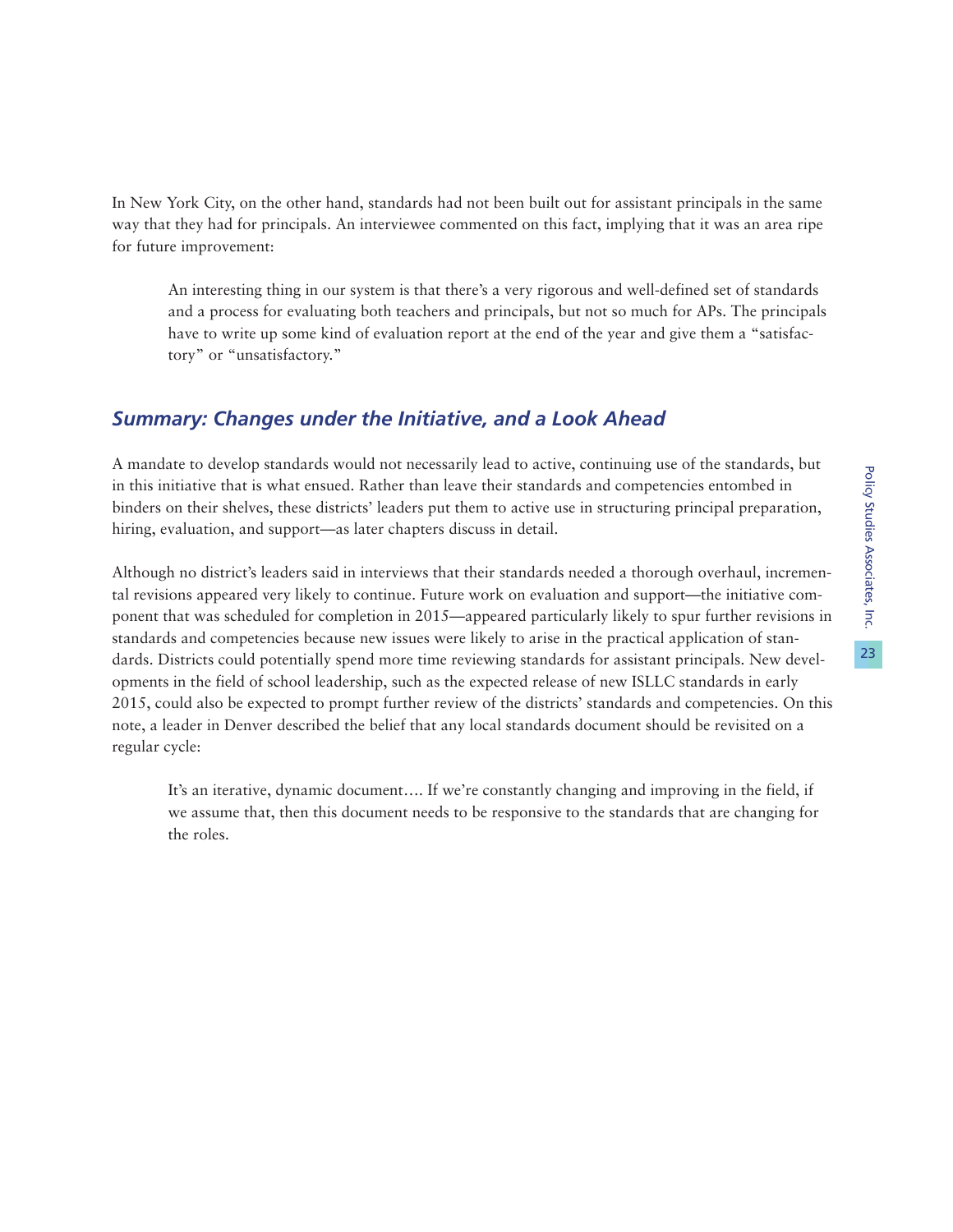*Districts Taking Charge of the Principal Pipeline* 24 Districts Taking Charge of the Principal Pipeline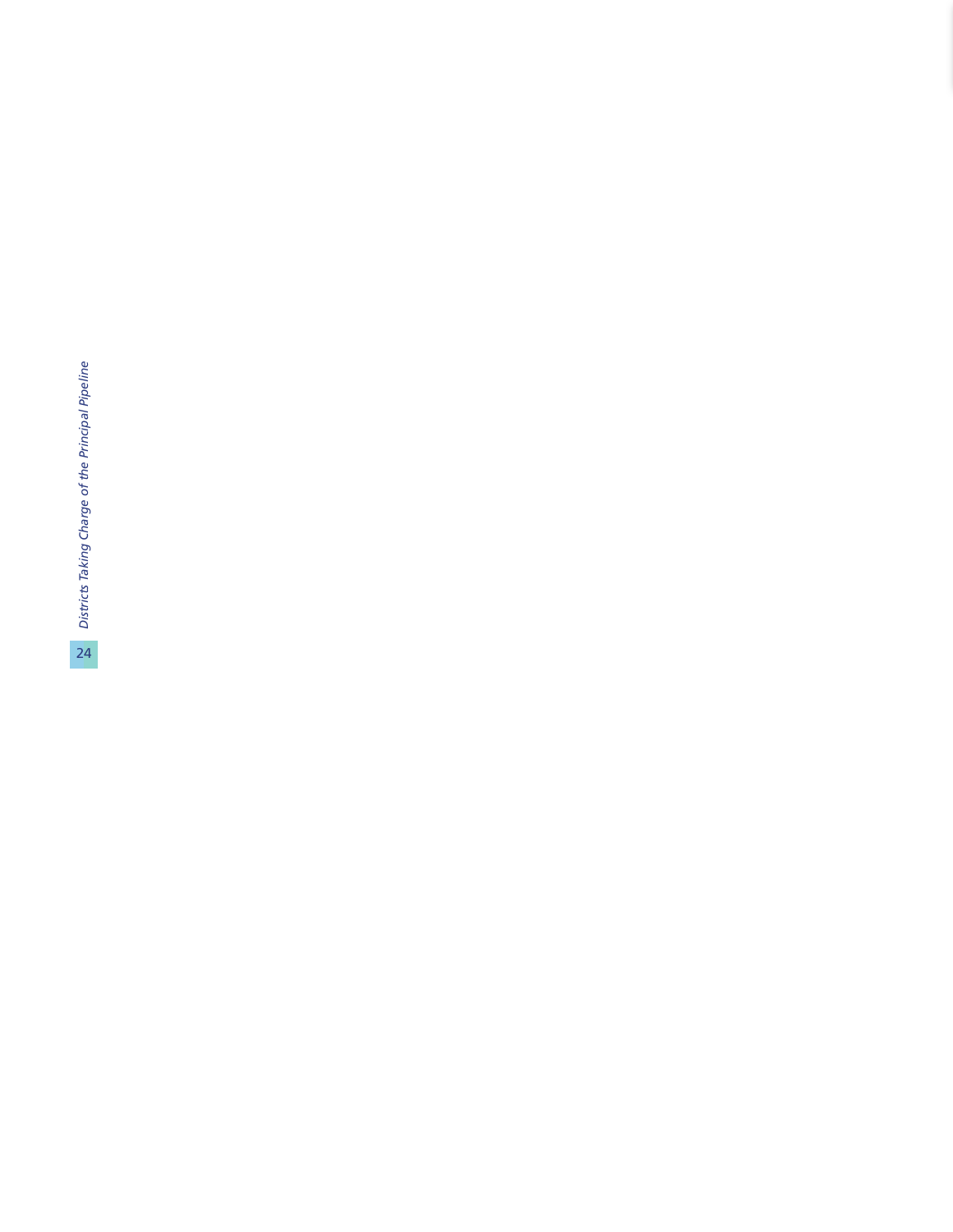# **4. Preservice Leader Preparation**

The second major component of the Principal<br>Pipeline Initiative design was a strong district<br>role in shaping the preservice preparation of<br>high-potential aspiring leaders. Districts embraced t Pipeline Initiative design was a strong district role in shaping the preservice preparation of high-potential aspiring leaders. Districts embraced this aim in two major ways: by launching or expanding the programs that they themselves managed; and by seeking greater influence over external programs--those in nearby universities or nonprofit organizations--whose graduates they hired.

The initiative's theory of action featured the latter approach, with the expectation that districts' power as "consumers" of program graduates gave them the opportunity to change the local ecosystem of preparation programs, including the university programs that led to state administrator certification (Orr et al., 2010). As described in this chapter, the initiative provided funding and assistance for the use of Quality Measures, a facilitated process in which districts and "preferred

## *Takeaways*

1. Districts developed their own, district-run programs as part of the multi-year process of formal preparation.

2. Districts also formed partnerships with preparation programs outside the district. This included collecting and reviewing data on program features and outcomes. 3. The preparation programs serving these districts measured up reasonably well by the yardstick of past research on exemplary preparation programs, according to principal reports.

provider" programs together assembled and reviewed data on each program's design and results so that programs in districts, universities, and other partner organizations could benefit from data-informed improvements. The initiative also encouraged districts to give formal preference in hiring to the graduates of the programs that district leaders deemed to be of high quality, thus creating a market-based incentive for programs to meet the district's expectations.

The evaluation team studied the districts' activities in leader preparation, analyzing the existing state of preservice preparation and the changes that took place under the initiative. This chapter analyzes the ways in which each district approached the opportunity to reshape preparation, the relationships forged with external partners, the experiences and preparation reported by novice principals, and preparation for assistant principals.

# *Revising the Process of Formal Preparation*

Between 2011 and 2014, districts expanded and deepened the programming for aspiring principals. Each district had made choices about the preparation pathways that it would allow before the initiative began, and some made changes in requirements under the initiative. The pathways can be described as falling into three general types (Exhibit 7). Two states, Georgia and Florida, constrained the options by requiring university preparation for certification or licensure, while the other four states—Colorado, Maryland, New York, and North Carolina—had also approved alternate routes to principal certification.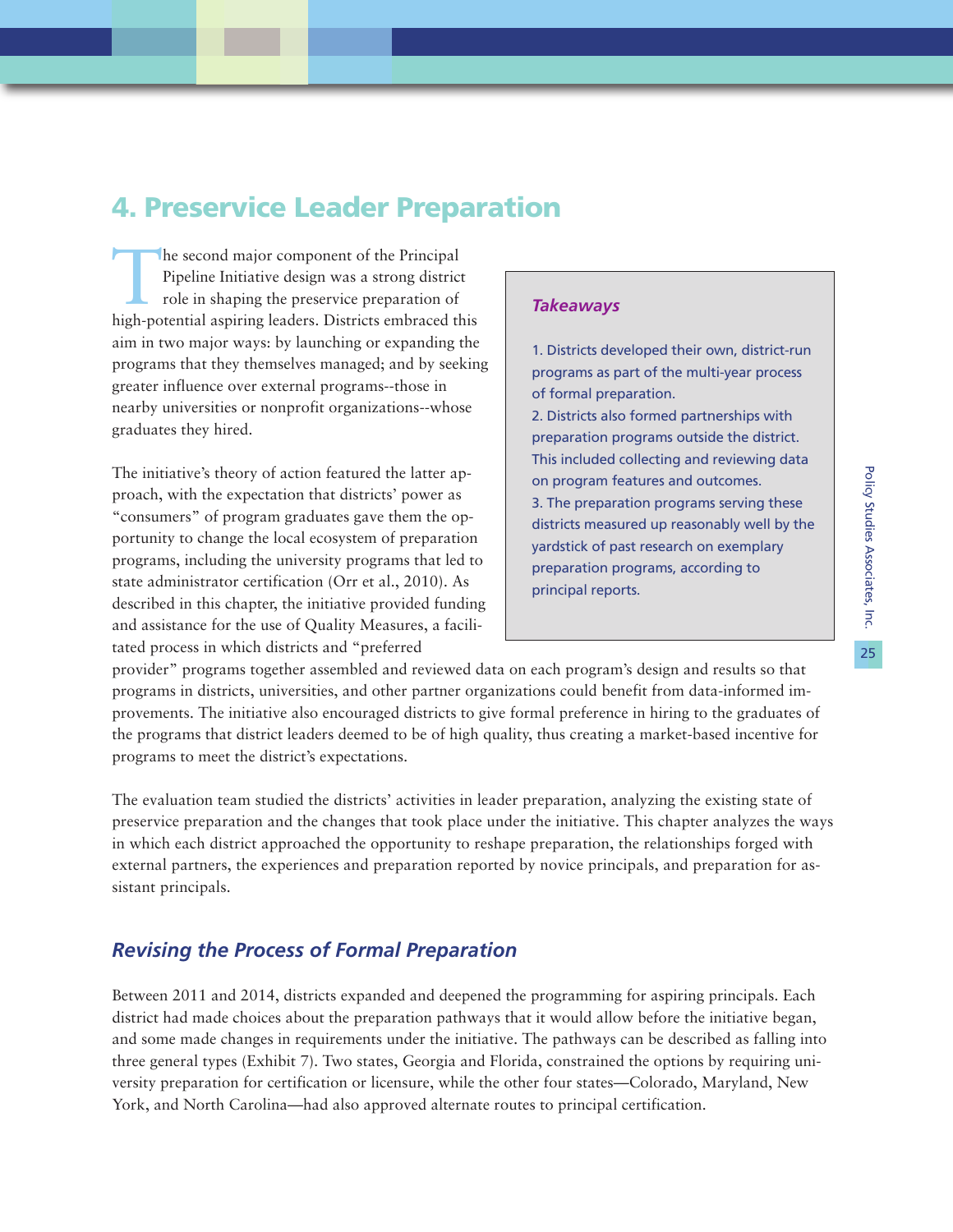# **Exhibit 7: Principal preparation pathways**



- In the first pathway, *"university preparation only,"* aspiring leaders paid university tuition (sometimes with a district subsidy) for a program in which they could participate while working full-time. The program qualified them for state certification as an administrator. Our data show that in practice most graduates went on to work as assistant principals before being tapped as principals.
- A different pathway was the *"alternate route with a residency*." In selective nonprofit programs that worked in collaboration with a district, aspiring leaders received fellowship support to leave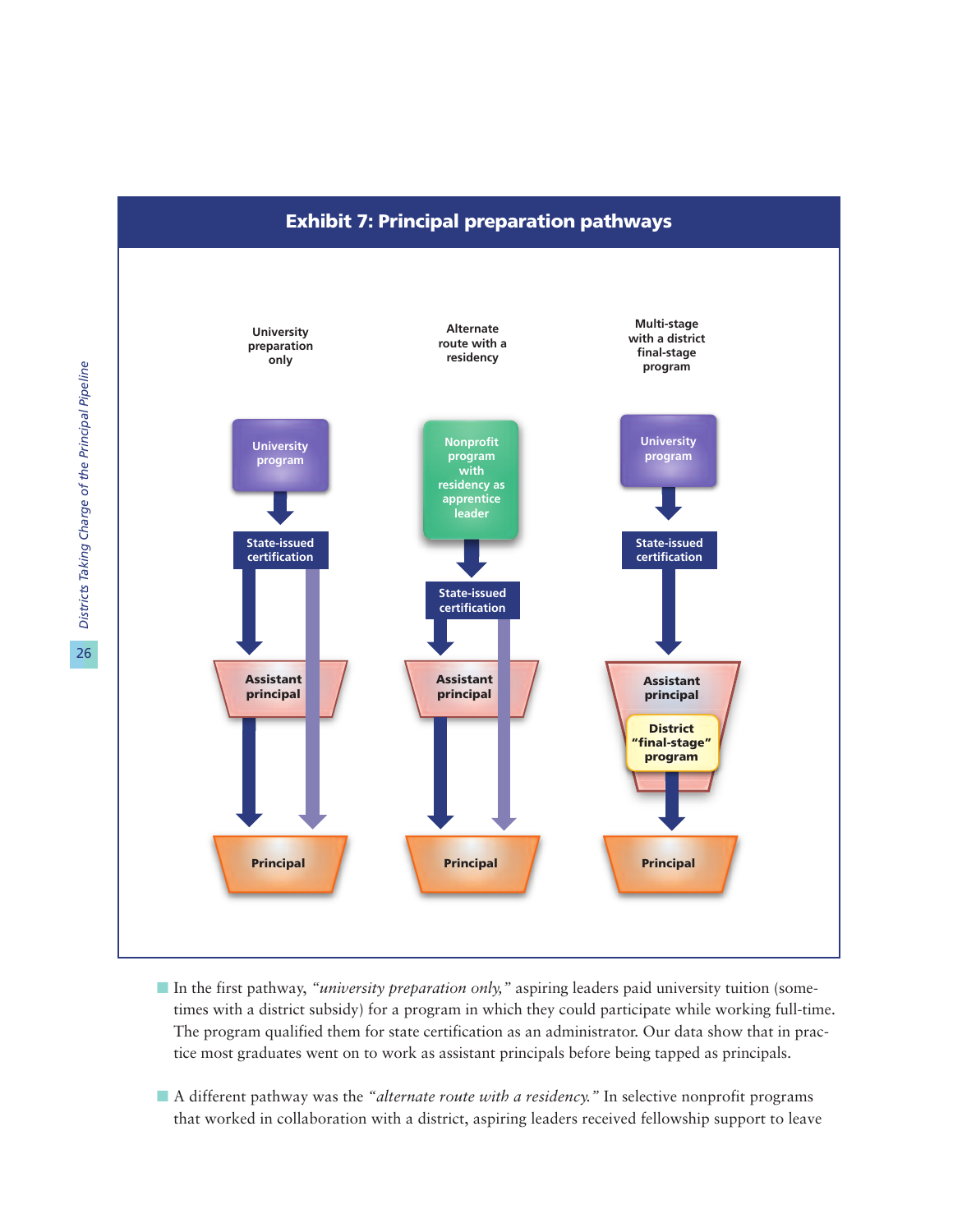their jobs and take a residency of a year or more as an apprentice leader, with on-the-job mentoring and group activities designed to develop school-leadership skills. At the end of the residency they were eligible for principalships. Actual placement rates as principals or assistant principals varied by program, district, and year.

■ In a third pathway, *"multi-stage preparation with a district final-stage program,"* aspiring leaders first went through the university preparation required for initial administrator certification, then served as assistant principals. After two or three years in that position they could be selected for a district-run, tuition-free program as a final stage of preparation. In that program, while continuing to work as assistant principals in their existing school or "residents" in another school, they participated in classes and practical activities designed to inculcate the district's philosophy and practice of school leadership. During or after that final program, most applied to become principals.

The third pathway, including participation in a district-run preparation program for principals, gained policy support across districts under the initiative (Exhibit 8). Gwinnett and Hillsborough Counties reaffirmed their commitment to the third pathway of multi-stage preparation. Both districts were committed to a vision in

| <b>District</b>               | 2011                                                                 | 2014                                                                                                                                                          |
|-------------------------------|----------------------------------------------------------------------|---------------------------------------------------------------------------------------------------------------------------------------------------------------|
| <b>Charlotte-Mecklenburg</b>  | University preparation or alternate<br>route was required.           | University partner programs had been added.<br>Alternate route was being phased out.                                                                          |
| <b>Denver</b>                 | University preparation or alternate<br>route was required.           | University partner programs had been added.<br>A district final-stage program had been added but<br>not required.                                             |
| <b>Gwinnett County</b>        | Multi-stage. A district final-stage<br>program was required.         | University partner programs and a district<br>program for aspiring APs had been added.<br>No change was made in requirements.                                 |
| <b>Hillsborough County</b>    | Multi-stage. A district final-stage<br>program was usually required. | University partner programs and a district<br>program for aspiring APs had been added.<br>The district final-stage program was required in<br>all cases.      |
| <b>New York City</b>          | All three pathways were available.                                   | University, programs, alternate-route partner<br>programs, and district programs had been added.<br>No change was made in the types of pathways<br>available. |
| <b>Prince George's County</b> | University preparation or alternate<br>route was required.           | University partner programs had been added.<br>A district final-stage program had been added but<br>not required.                                             |

# **Exhibit 8:**

# **Pathways as of 2011 and pathway changes made by 2014, by district**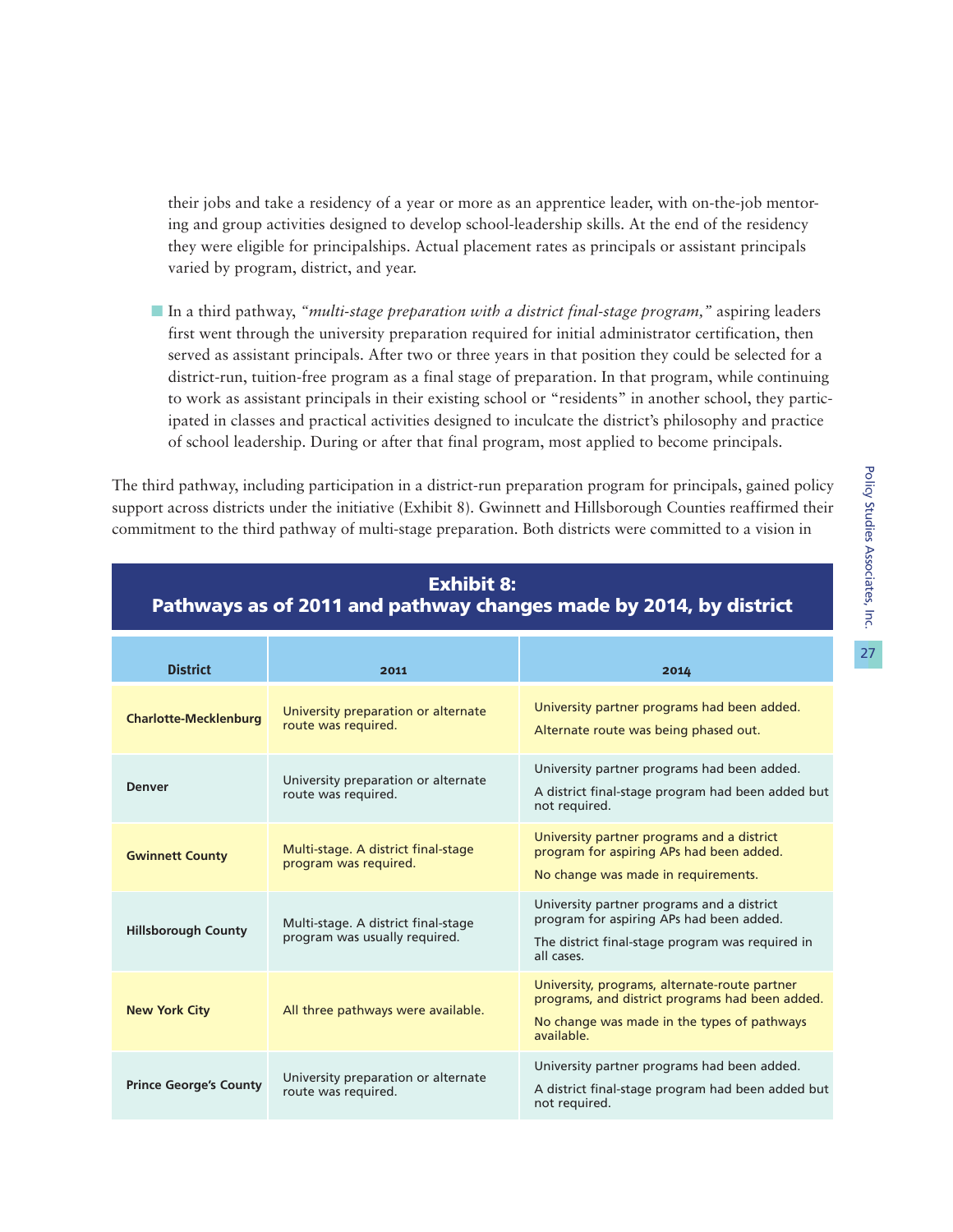which the district itself took the lead in preparing its future principals, and both used some of their grant funds to enhance their existing final-stage programs in alignment with their principal standards. Gwinnett County lengthened and redesigned the clinical component of its final-stage Aspiring Principals Program. Hillsborough County overhauled its final-stage Preparing New Principals program for experienced assistant principals, increasing the number of on-the-job activities designed to build participants' skills and adding a mentoring component, and it strengthened the policy of selecting new principals from among graduates of this program. Both districts also forged partnerships with nearby university programs.

Denver and Prince George's County incorporated this third pathway into principal preparation. Each added a new, district-run program for sitting assistant principals whom the district identified as especially promising candidates for the principalship. While the new programs were not mandatory prerequisites for principal positions, the districts promoted them as a desirable step. Denver's Learn to Lead program, supported by the grant, provided a one-year residency at either the current school or a new school in which participants took on additional principal-like roles and developed their leadership skills and perspectives. Prince George's County's Aspiring Leaders Program for Student Success, developed in partnership with the National Institute for School Leadership under the grant, provided a structured curriculum and trained mentors. Neither district took other preparation options off the table, however, and both broadened their partnerships with universities.

Charlotte-Mecklenburg and New York City broadened their portfolio of options. They continued to include university preparation and alternate routes as ways of qualifying to become a principal, rather than requiring or strongly encouraging an additional program. They also moved to strengthen district influence over recruitment and selection of candidates for preparation through all programs. Specifically, Charlotte-Mecklenburg supported new, specialized program options in two nearby universities in addition to the program that it had previously developed with a third university. New York City, using something of an "all-of-the-above" strategy, supported new or redesigned options in universities, expanded the options that the district itself offered at each stage of preparation, and worked with its nonprofit partners who were adding program options for aspiring leaders.

# *A Strong District Role in a Lengthy Preparation Process*

As the districts worked to influence principal preparation, they were mindful of the many years that could elapse between starting preparation and becoming a principal. They had agreed to participate in an initiative that called for preparing substantial numbers of new principals in new ways by early 2015. It is not surprising that all six districts started by reshaping the last step in formal preparation, the one closest to appointment as a principal. As described below, five of them quickly developed or sought to strengthen inhouse programs designed to prepare selected assistant principals for success as principals. It would take longer to have an effect on incoming principals by way of improving the university-based programs leading to initial certification.

Our survey data show the length of time that preparation could take. Across districts, survey respondents in 2014 (those who had started on the job between March 2011 and February 2014) reported a median of 78 months—six and a half years—from the beginning of their first leadership preparation program to their first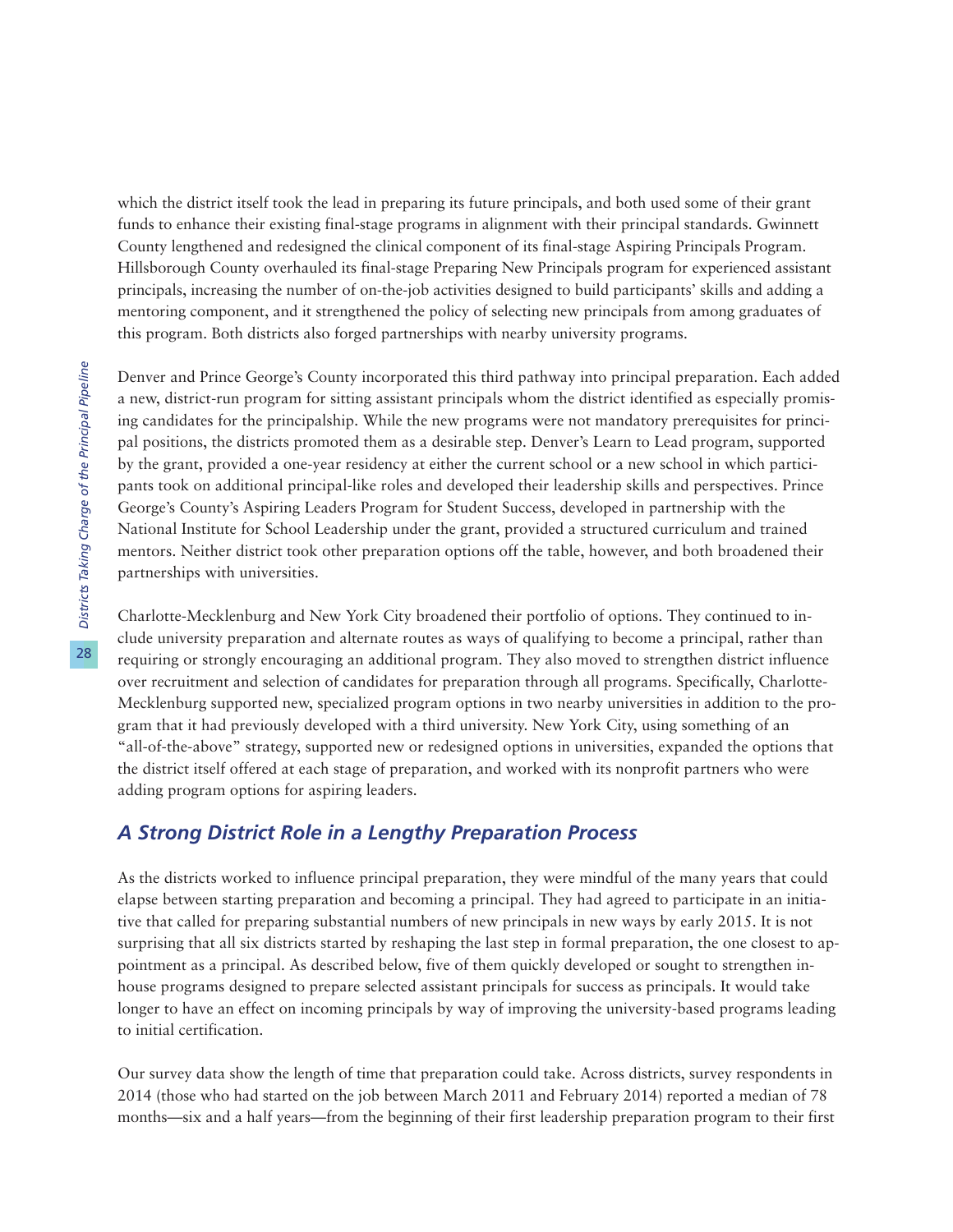day on the job as a principal (Exhibit 9). The median was 60 months, or five years, for survey respondents in the previous year (a partially overlapping group who had started on the job between spring 2010 and spring 2013). The median length of time varied across districts. In 2014 it ranged from about three years in New York City to nine years in Hillsborough County. This meant that if Hillsborough County had been able to influence changes in all the university programs that prepared its future principals, starting immediately after grant award in 2011, the effects could potentially be seen in around half of new principals by 2020.



Exhibit reads: The median number of months between starting a leadership preparation program and starting a job as a principal was 55 months for the 23 first-, second-, and third-year principals responding in 2013 and 72 months for the 28 responding in 2014 in Charlotte-Mecklenburg. Source: Principal Survey for "Evaluation of the Principal Pipeline Initiative," 2013 and 2014.

For five districts, then, a key priority at the start of the initiative was a program for high-potential assistant principals that the district itself operated. Charlotte-Mecklenburg, the sixth district, relied instead on expanding its formal agreements with local universities, supplementing its contractual partnership with the New Leaders alternate certification program. Having launched partner relationships before the initiative began, Charlotte-Mecklenburg was already seeing principal applicants prepared in the partner programs and could hope that the programs would supply a good proportion of new principals soon.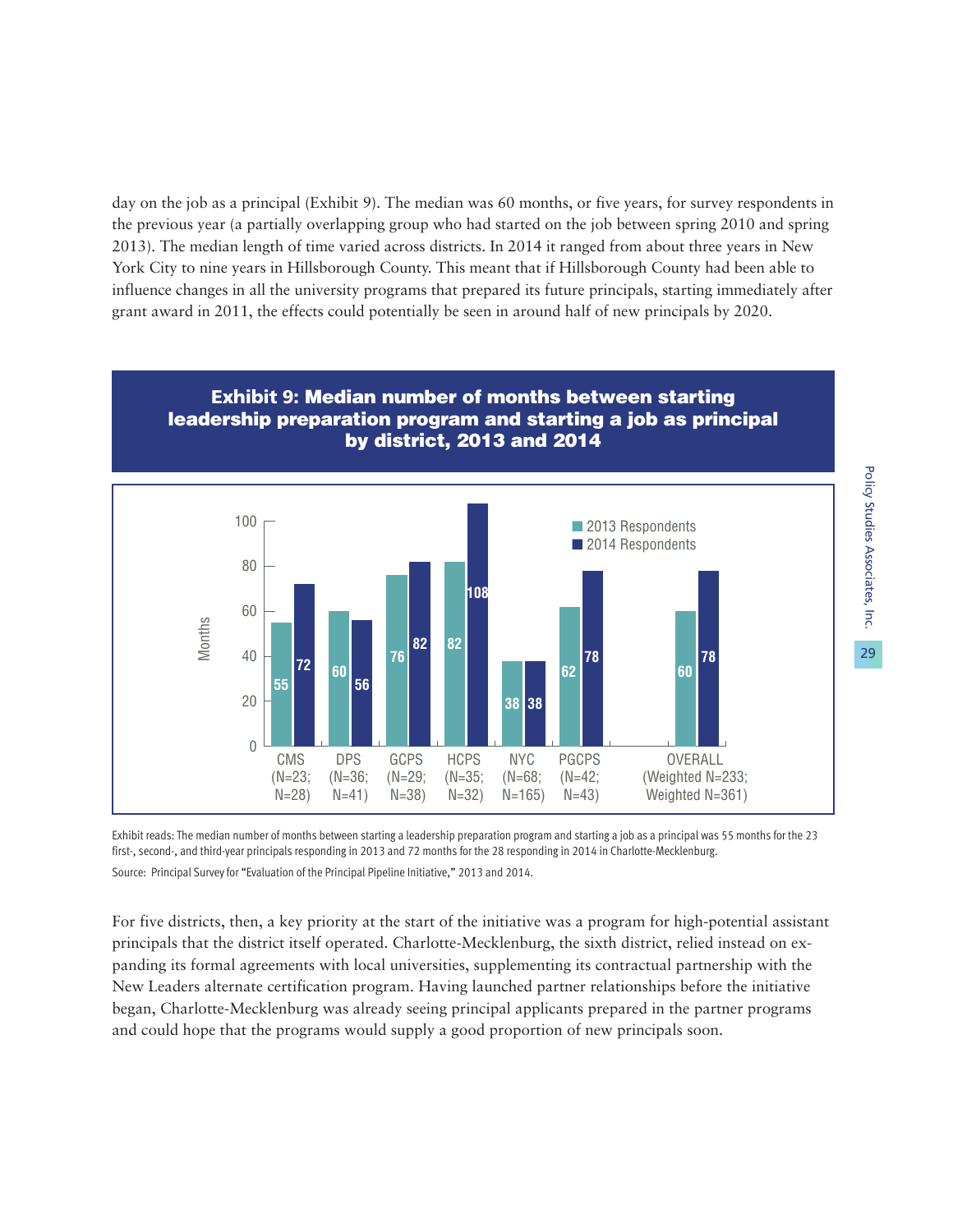## *District-Run Programs*

District leaders saw their own preparation programs as having some advantages over external programs:

- A selective admissions process gave the district a checkpoint for spotting high-potential leaders.
- District leaders who conducted class sessions had a chance to observe and size up the rising cohort of principal candidates.
- Program content could be tailored to the principalship routines and priorities of the district, immersing the aspiring leaders in those routines and priorities.

Seeing prospective principals repeatedly over the course of a district-run preparation program gave the district a strong head start in principal selection, according to interviewees. One Gwinnett County official succinctly observed of the district's preparation program: "It's a full-year interview." In districts with selective internal preparation programs, district hiring managers and others could get to know future candidates and see them engage in authentic leader responsibilities tied to leadership standards. The internal programs also provided an opportunity to counsel people out of the path to principalship or give them an opportunity to withdraw after gaining a better understanding of the job. Another Gwinnett County leader said of participants in that district's sequence of two preparation programs: "We get two shots at screening them before they get to be principals."

The districts could use their leader standards both in setting admissions criteria and in developing or refining program curricula. Hillsborough County's work on alignment, for example, included use of the district's eight key competencies in the criteria for admission to district-run preparation, and the alignment committee was hard at work in 2013-14 ensuring that at each stage of preparation the aspiring principals would have opportunities to develop those specific competencies. In New York City, the director of one of the district-run programs described recent changes made to align with the Quality Review Rubric, which is now the key standards document (as described in Chapter 3):

The general scope and sequence of the program has been adjusted to fit the department's priorities. This year, it was decided that we should align our content more closely to the Quality Review. … Our faculty also participates in the PPO [Principal Practice Observation] visits, which are the principal rating visits. Our faculty know exactly what people are being rated on…. Literally, one of my people can walk out of a PPO, … go right to class, and say, "This is what you're being required to do as a principal right now. This is what I'm seeing, and this is how you could do better."

## *Partnerships with Programs Outside the District*

Expanding and deepening partnerships with principal-preparation programs outside the district was a key aim of the Principal Pipeline Initiative (Turnbull, Riley, & MacFarlane, 2013). Two districts, Denver and Charlotte-Mecklenburg, had formal partnerships with universities that had begun well before the Principal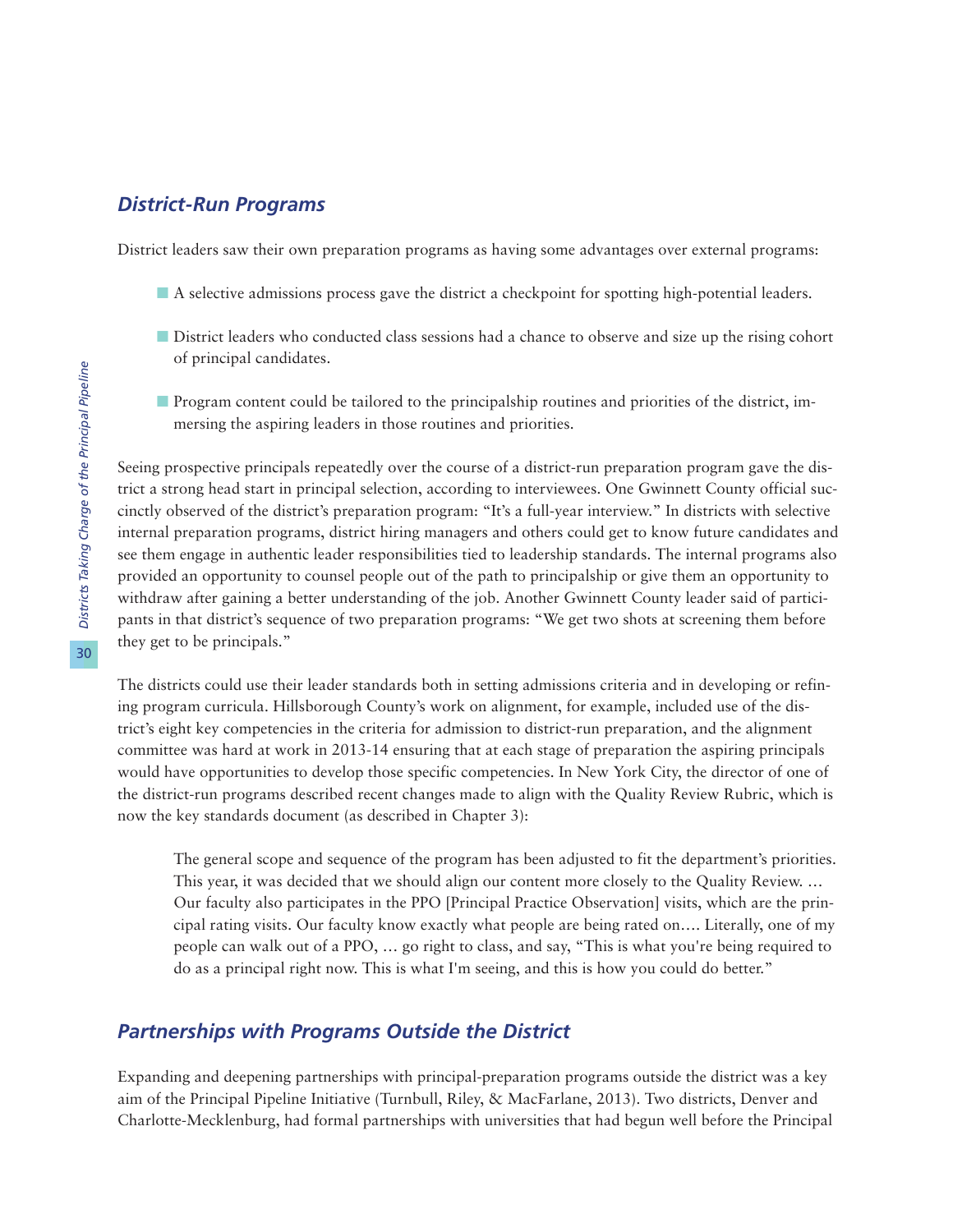Pipeline Initiative. Each program was tailored closely to district requirements. Denver Public Schools and the University of Denver created the Ritchie Program for School Leaders together in 2003, and the program was continuously co-designed and co-led by the district and university. Recruitment and admissions were carried out collaboratively; applicants' data were shared with the district; the program's project-based curriculum and the assessment of participants were aligned with the district's leader standards—for which one of the original sources had been the Ritchie curriculum.

Charlotte-Mecklenburg worked with Winthrop University to develop the two-year Leaders for Tomorrow program, which admitted its first class in 2008. A top district leader participated directly in selecting the students to be admitted each year. Interviewees in both the district and the university described the district as the "customer" for Leaders for Tomorrow. The district required that the program be aligned with the district's strategic plan, and the program director fine-tuned the curriculum and activities to align with new district priorities.

Denver and Charlotte-Mecklenburg used their existing university relationships as models for new start-up programs in universities:

- Denver expanded its partnership with the University of Denver to include an additional program for emerging leaders. And a new partner program at the University of Colorado-Denver was designed to focus on leadership that would effectively serve English learners.
- Charlotte-Mecklenburg launched the School Executive Leadership Academy in partnership with two schools within Queens University, the business school and the education school. It also initiated a program at the University of North Carolina-Charlotte, with three sub-programs of varying duration including a five-week summer intensive program designed to prepare principals for high schools.

New York City and Prince George's County worked with nearby universities to revamp or initiate preparation programs, using grant funds as part of the support for these efforts:

- As of 2013-14, new or revised programs for principal certification were operating in partnership with New York City at Bank Street College, Teachers College of Columbia University, Fordham University, and Relay Graduate School of Education.
- Bowie State University was partnering with Prince George's County in a program for principal preparation that had become more closely aligned with the district's priorities in school leadership. The district also initiated discussions with several other institutions, including the one that had the largest number of alumni working as school leaders in the district, McDaniel College.

Gwinnett County and Hillsborough County formalized their relationships with existing university programs for administrator certification. District officials met regularly with the program leaders in selected universities. They provided input that resulted in at least some curricular or programmatic change in university programs, and both districts provided the services of district staff as instructors or coaches in those programs.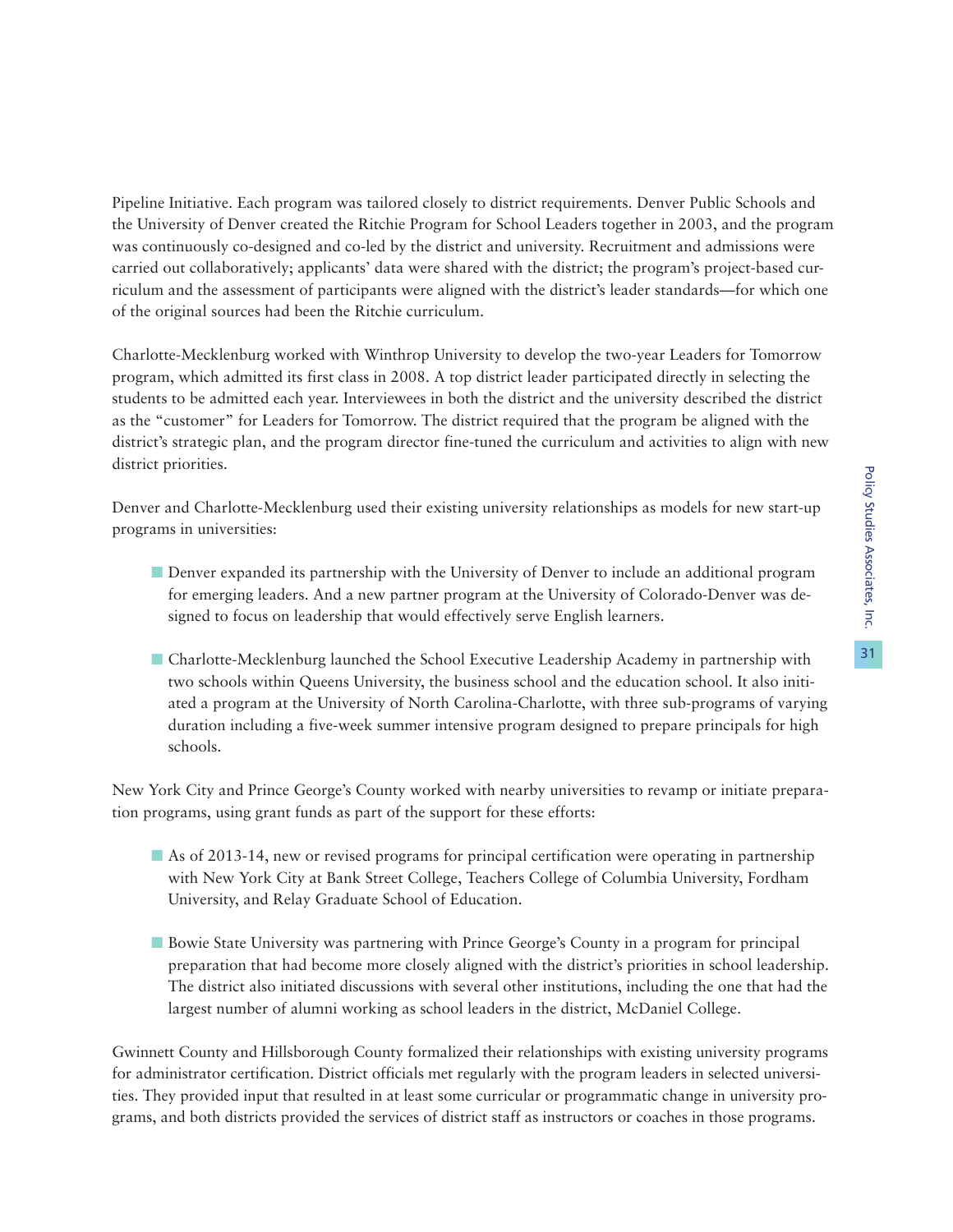Most relationships with nonprofit preparation programs also continued or grew through spring 2014. New Leaders continued to work in partnership with Charlotte-Mecklenburg, New York City, and Prince George's County for principal preparation. Its early-stage program for potential future principals, Emerging Leaders, was also operating in New York City. The New York City Leadership Academy continued to prepare principals for New York City and, under the Principal Pipeline Initiative, had begun a new, two-year program to prepare aspiring assistant principals who could join forces with principal candidates and apply as a jointly prepared leadership team for a school. The teams then received intensive coaching under other funding.

One program partnership was set for termination, however. As of spring 2014, Charlotte-Mecklenburg had chosen to end its contractual partnership with New Leaders for principal preparation for cost reasons. This was the only partnership nearing termination at this point in the initiative.

All districts were selective in choosing partners, assessing the likely benefit from the working relationship. The programs that districts partnered with met criteria such as: philosophical alignment with the district's beliefs about leadership competencies and how to develop them; willingness to engage in frequent communication; and openness to making program changes.

#### *Quality Measures and the Use of Data*

A vehicle for strengthening partnerships under the Principal Pipeline Initiative was use of the Quality Measures for Education Leadership Systems and Programs. Designed by Education Development Center with Wallace support, Quality Measures is a suite of tools that include indicators and rubrics for assessing leader preparation programs. It is organized around six program components that are associated with program effectiveness in leader preparation, drawing particularly on the work of Darling-Hammond and colleagues (2007). The components are: course content and pedagogy; clinical practice; recruitment and selection; and three components related to graduate performance outcomes (knowledge, skills, and competencies; responsiveness to market demand; and impact on school, teacher, student performance).

The Principal Pipeline Initiative provided facilitators, training, and protocols for the Quality Measures work, which was intended to help districts and program leaders assess these program components in a data-based process. Leaders of programs in districts and partner organizations gathered evidence on the extent to which their programs met criteria in each of the components listed. At each site, program representatives then met together with district staff and Quality Measures facilitators to review each program's evidence and rate it on a rubric of indicators related to each component.

A total of 32 preparation programs operated by or partnering with the six districts had at least begun the process of Quality Measures as of August 2014. They included:

■ Twenty-two university-based preservice programs, including five working with Gwinnett County, five with Hillsborough County, four with Charlotte-Mecklenburg, four with Prince George's County, three with Denver, and one with New York City.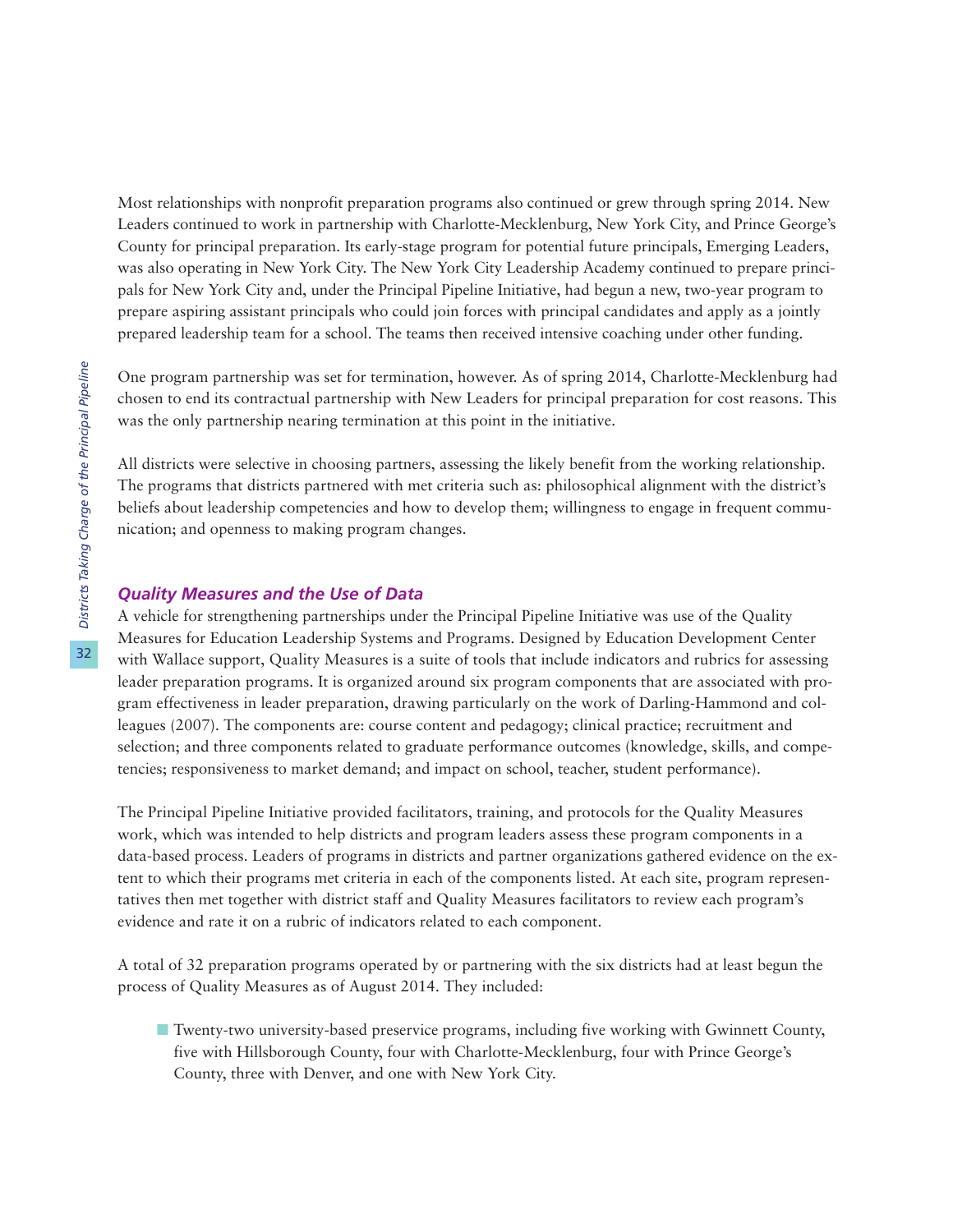- Six district-run programs, including two from New York City and one each from Denver, Gwinnett County, Hillsborough County, and Prince George's County.
- Two of the New Leaders alternate-route programs: one from New York City and one from Prince George's County.
- Two alternate-route programs developed and led by other organizations: one that worked with Denver and one that worked with New York City.

Across all programs that had completed the full review process, Education Development Center reported that the evidence related to course content and pedagogy was most often rated "well developed" or "developed." The evidence related to graduate program outcomes was much weaker, generally falling in one of the two lowest rating categories. The review teams recommended that districts and providers develop or improve tracking systems to determine graduates' employment status, to support principals during induction, and to "collect relevant longitudinal data" (Education Development Center, 2014, p. 11).

In assessing the effects of the Quality Measures process on both programs and partnerships, our interviewees pointed to the value of systematically reviewing and discussing program features and exchanging information. A typical positive comment was the following, from a leader of a university-based preservice program who compared the process favorably to traditional accreditation:

We happen to think our program is pretty good, but we learned so much in the three-day process with other teams. We immediately started making refinements [to our program]. It was a really informative process. The protocols are so helpful in way that is different from the accreditation reviews.

Interviewees also commented that the collaborative work on the Quality Measures process strengthened working relationships between districts and external programs. Together with the recommendations for tracking systems, this built receptivity among partner programs for continuing feedback about their operations and their graduates' performance.

The districts' Leader Tracking Systems, when populated with data spanning the entire career trajectories of leaders and potential leaders, will expand the possibilities for such feedback. One of many anticipated capabilities of the systems is the ability to tie an individual's principal preparation experiences to data such as evaluation ratings and school performance. Over time, district leaders recognized, analysis and communication of such findings could inform program improvement and contribute to program accountability. This use of the system had not begun as of 2014, however.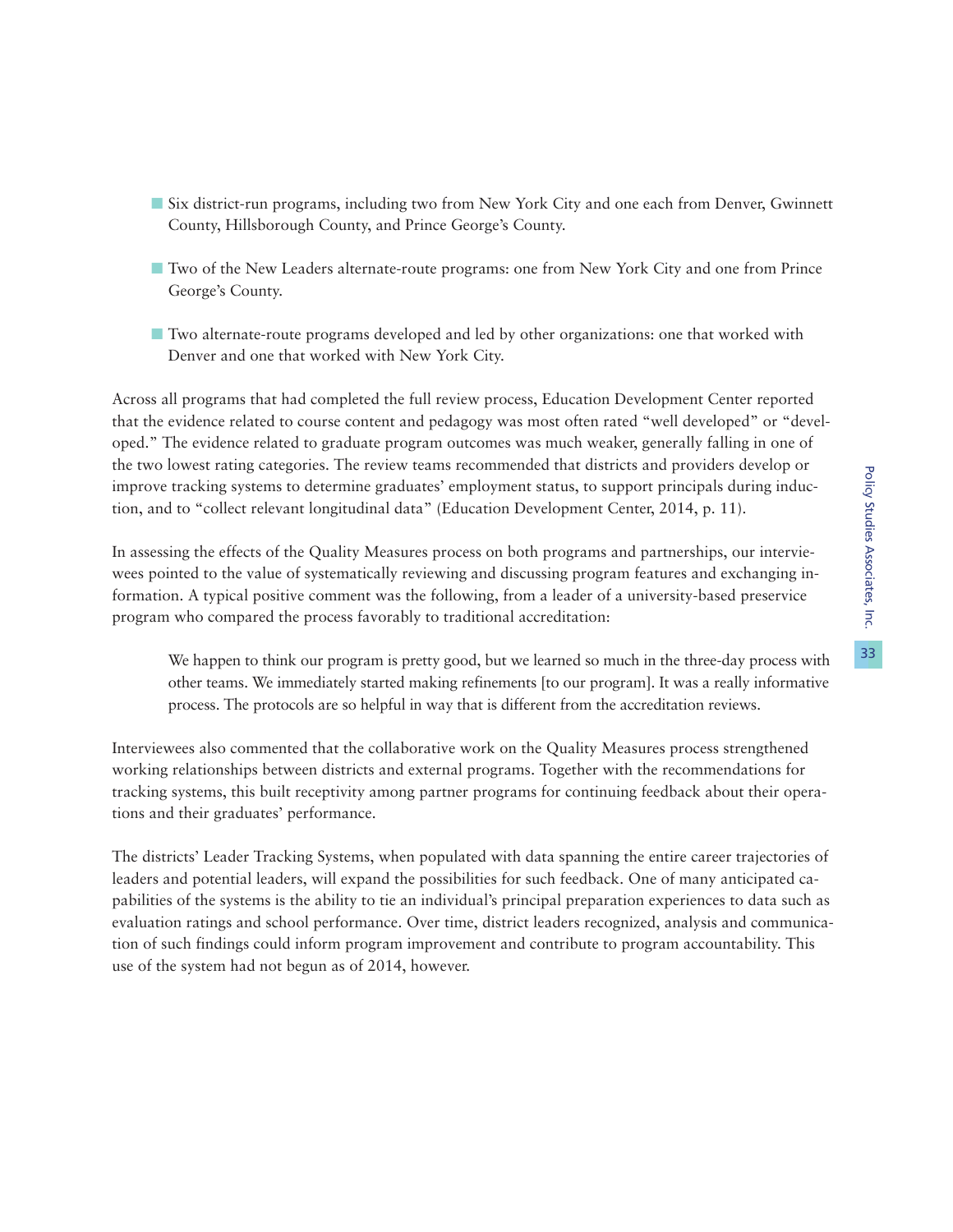#### *Sources of Districts' Power in Relation to Preparation Programs*

A particularly influential study in the design of the Principal Pipeline Initiative was that of Orr and colleagues (2010), who classified districts' relationships with preservice preparation as reflecting the stance of a competitor, customer, or collaborator. Under the initiative, we found that all of the districts wielded the power of "customers" while also "collaborating" with partner institutions and organizations. All districts behaved as customers with partners and potential partners, for example by establishing leader standards that the district would look for in program graduates. Each district also followed the initiative design by identifying a set of preferred providers, or programs that it believed were most aligned with district interests, and collaborating with them at least to some degree. The new and stronger relationships with external programs show that all six districts were willing to act as "discerning customers" and as "collaborators," in Orr's terms.

A "competitor" stance could be seen, however, in five districts' support of their own, district-run preparation programs. Some district-run preparation options were in fact direct competitors to external programs whose graduates qualified for certification. In 2013 Denver won state approval to grant administrator certification through its own alternative program. The district used that authority sparingly over the first year, to accommodate individuals whose preparation had not fit the usual mold, but district leaders were considering options for future program design. Participants in one of New York City's district-run programs earned certification through an arrangement with Baruch College, but as a practical matter the program was run by the district more than by the college. It appeared possible that these districts and others would seek to enlarge their footprint as producers, rather than consumers, of aspiring leaders who held state certification.

The initiative design suggested that districts should exercise consumer power by giving formal preference in hiring to graduates of particular programs. This idea drew a mixed reception in the districts. Gwinnett and Hillsborough Counties did give strong preference to graduates of their district-run programs. Denver and Prince George's County arranged for graduates of their new district-run programs to enjoy some advantages in the application process of applying to principal positions. Arguably, though, a preference for graduates of a district's own program reflected its choice to be a producer of principals, more than a choice to wield power as a consumer.

For every district to some degree, the notion of giving preference to some external programs posed some concerns. According to one district leader, whose sentiments were also expressed by others, the lack of formal preference for partner programs in fact enhanced the district's power as a consumer that could effectively pressure these partners (here described as "pipeline programs") to improve:

We give no priority to [graduates of] our pipeline programs. They have to clear the same bar everybody else does. I don't know how we would justify it not being that way. I think it puts a good pressure on our pipeline programs to always be pushing themselves in terms of alignment to the district and preparing their candidates for our expectations.… So I think it's a good thing for the pipeline programs to know that they're not assured a free pass. That keeps you on your game and keeps you tightly connected to the district. … They all get feedback from the district in terms of where there are gaps in their candidates.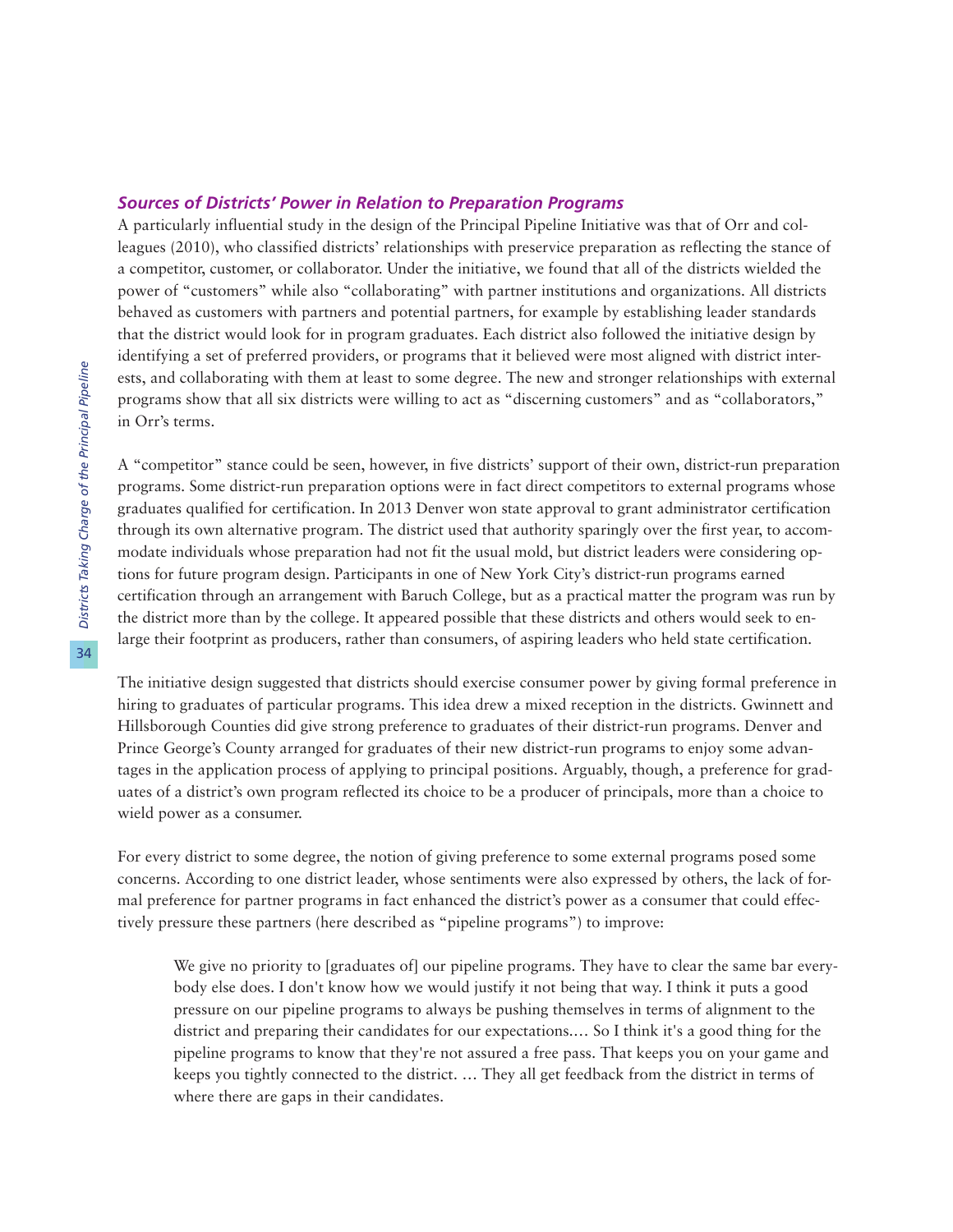# *Principals' Experience with Preparation*

So far, this chapter has largely focused on the institutional relationships between districts and preparation programs. We now shift the perspective to that of individual participants. Our data offer two kinds of windows into the preparation experiences of the individuals who became principals in these districts. First, we use the survey findings to take a retrospective look at novice principals' description and assessment of their preparation. Second, we describe how the districts gave preparation opportunities to their aspiring principals.

### *Principals' Perceptions of Their Preparation Experiences*

Survey data give a picture of the preparation of four entering cohorts of principals—preparation that largely took place before the Principal Pipeline Initiative. Our questions asked for reflection on "the totality" of the respondent's preservice preparation, not specific programs or types of programs. Survey respondents were reflecting in part on the programs in which they participated in the last year or two before taking the principal job, but also on programs in which they participated many years earlier (recalling that the median time span between the start of preparation and the start of a principalship was 60 months across all districts among the 2013 respondents, 78 months among the 2014 respondents). Our principal survey respondents of 2013 became principals in 2010-11, 2011-12, and 2012-13; the survey respondents of spring 2014 became principals in 2011-12, 2012-13, and 2013-14. The cohorts who became principals in the two earliest years had completed their preservice preparation when the grant was awarded. The cohorts who became principals in the next two school years might have had the last year of their preparation after the grant award. However, a typical starting time for all respondents' preparation would likely have been in the 2000s.

Survey responses indicated that preparation experiences predating and immediately following the grant award already showed many of the preparation-program features that the initiative called for (Exhibit 10). These features included a focus on instructional leadership, field-based activities, and a cohort group of peers. These data suggest that the districts were already hiring principals who had benefited from highquality preparation programs as defined in prior research (Darling-Hammond et al., 2007), consistent with the foundation's intention to select grantee districts that were already carrying out some components of the initiative. No statistically significant differences were found in responses from 2013 to 2014. This is not surprising, since the groups of respondents overlap substantially.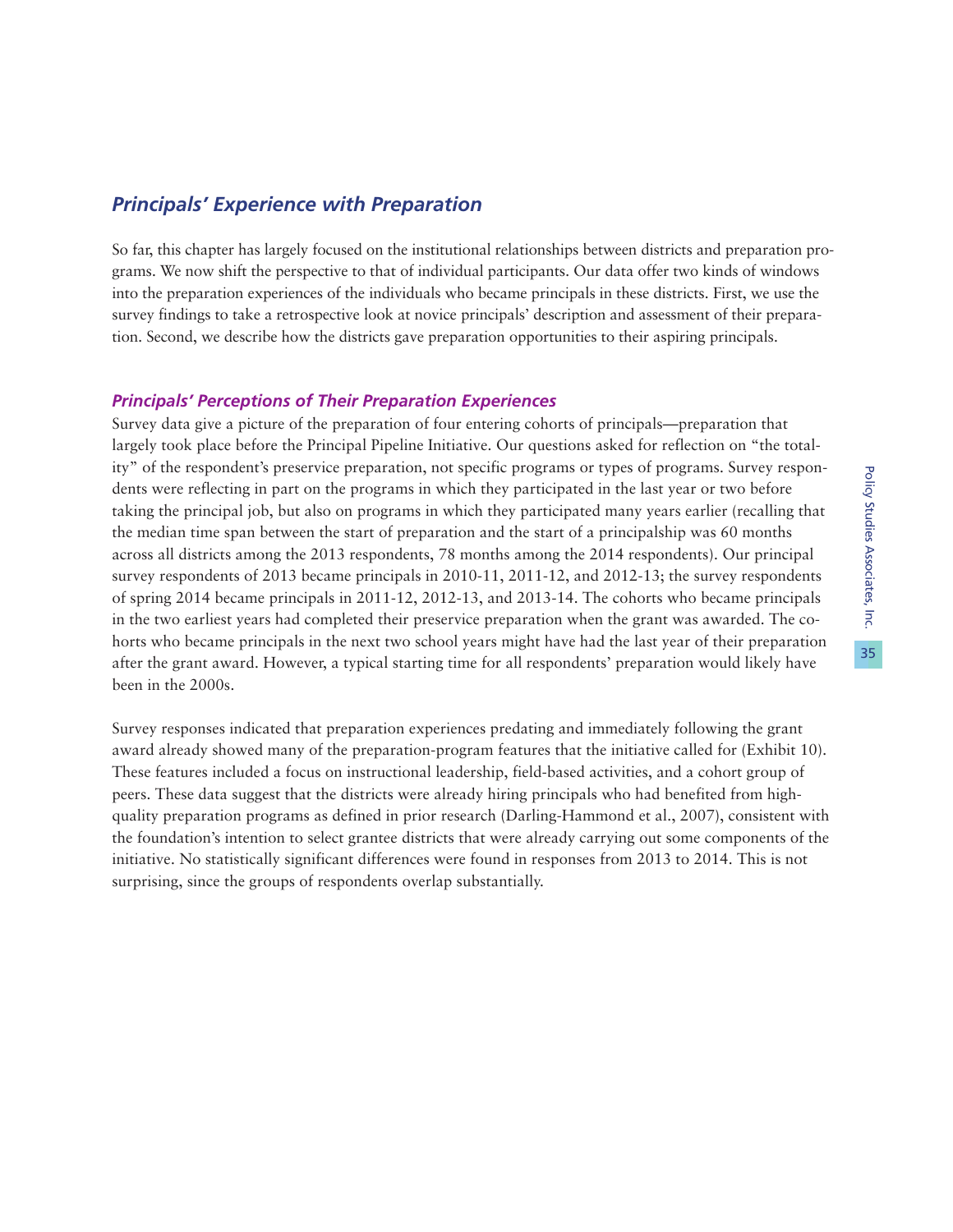|                                                                                                                        | Percent of principals saying to a<br>considerable or great extent |                   |
|------------------------------------------------------------------------------------------------------------------------|-------------------------------------------------------------------|-------------------|
| To what extent were the following true of your<br>formal leadership preparation training?                              | 2013<br>$(N=326)$                                                 | 2014<br>$(N=472)$ |
| a. Program content emphasized leadership for school improvement                                                        | 82%                                                               | 87%               |
| b. Program content emphasized instructional leadership                                                                 | 81                                                                | 88                |
| c. My interactions with peers have had a positive influence<br>on my personal growth                                   | 80                                                                | 85                |
| d. Program gave me a strong orientation to the principalship as a career                                               | 77                                                                | 80                |
| e. I had coursework that included analysis and discussion of case studies                                              | 76                                                                | 82                |
| f. I had coursework that included analysis and discussion of field-based<br>problems/problem-based learning approaches | 74                                                                | 81                |
| g. I had coursework that included a portfolio demonstrating learning<br>and accomplishments                            | 72                                                                | 73                |
| h. I have developed close personal relationships with other<br>leadership students                                     | 69                                                                | 78                |
| i. I had coursework that included field-based projects in which<br>I applied ideas in the field                        | 67                                                                | 74                |
| j. I had coursework that included completion of a capstone or<br>culminating project                                   | 64                                                                | 73                |
| k. I had coursework that included action research or inquiry projects                                                  | 63                                                                | 71                |
| I. Program content was tailored to district context                                                                    | 60                                                                | 64                |

**Exhibit 10: Principal perceptions of their preparation experiences, 2013 and 2014**

Exhibit reads: In 2013, 82 percent of first-, second-, and third-year principals in the six districts reported that their preparation program emphasized leadership for school improvement to a considerable or great extent. In 2014, 87 percent of first-, second-, and third-year principals in the six districts reported that their preparation program emphasized leadership for school improvement to a considerable or great extent.

Source: Principal Survey for "Evaluation of the Principal Pipeline Initiative," 2013 and 2014.

Principals gave generally positive assessments of the results of their preparation, from the vantage point of their subsequent experience as novice principals (Exhibit 11). Among the 2014 respondents, for example, 87 percent said that their programs had prepared them well or very well to engage in continuous learning; 83 percent said the programs had prepared them to create a collaborative learning organization. They also reported that they had been prepared well or very well to evaluate teachers and provide feedback (82 percent), engage staff in decision making (82 percent), lead school change (82 percent), plan comprehensively for school improvement (80 percent), and use data (79 percent). Responses in the previous year were statistically similar. It should be noted, however, that all self-reports in response to these questions presumably reflect some upward bias.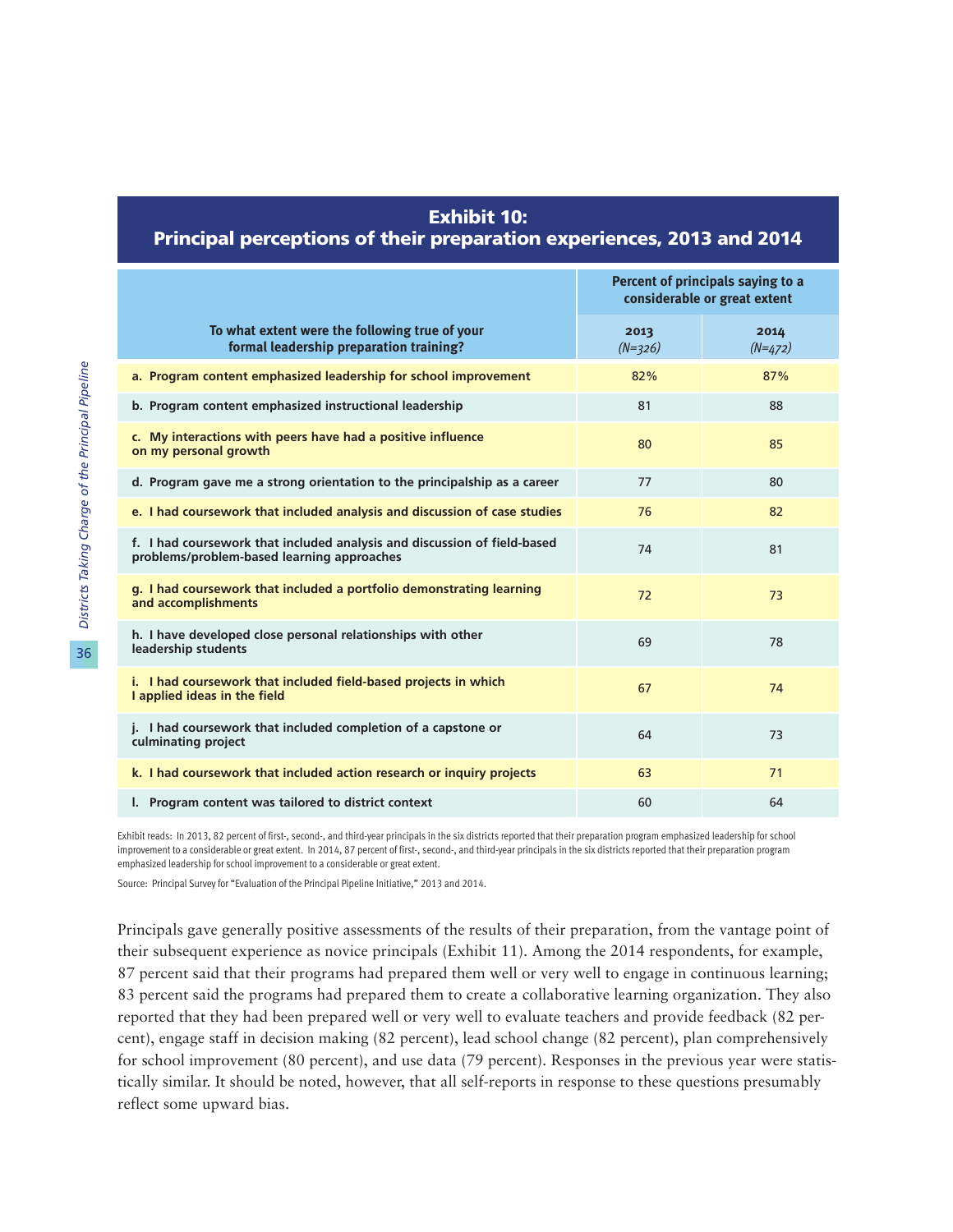| <b>Principal perceptions of their preparedness, 2013 and 2014</b>                                    |                                                          |                   |  |  |
|------------------------------------------------------------------------------------------------------|----------------------------------------------------------|-------------------|--|--|
|                                                                                                      | <b>Percent of principals saying</b><br>well or very well |                   |  |  |
| How effectively did your leadership preparation training<br>prepare you to do each of the following? | 2013<br>$(N=326)$                                        | 2014<br>$(N=476)$ |  |  |
| a. Engage in self-improvement and continuous learning                                                | 88%                                                      | 87%               |  |  |
| b. Create a collaborative learning organization                                                      | 82                                                       | 83                |  |  |
| c. Use data to monitor school progress, identify problems and propose solutions                      | 78                                                       | 79                |  |  |
| d. Engage staff in a decision making process about school curriculum and policies                    | 77                                                       | 82                |  |  |
| e. Evaluate teachers and provide instructional feedback to support their improvement                 | 76                                                       | 82                |  |  |
| f. Lead a well-informed, planned change process for a school                                         | 76                                                       | 82                |  |  |
| g. Engage in comprehensive planning for school improvement                                           | 76                                                       | 80                |  |  |
| h. Create a coherent educational program across the school                                           | 72                                                       | 76                |  |  |
| Redesign school organizations to enhance productive teaching and learning<br>i.                      | 72                                                       | 72                |  |  |
| Design professional development that builds teachers' knowledge and skills                           | 65                                                       | 70                |  |  |
| k. Understand how different students learn and how to teach them successfully                        | 59                                                       | 61                |  |  |
| I. Evaluate curriculum materials for their usefulness in supporting learning                         | 50                                                       | 55                |  |  |

**Exhibit 11: Principal perceptions of their preparedness, 2013 and 2014**

Exhibit reads: In 2013, 88 percent of first, second, and third-year principals in the six districts reported that their preparation programs prepared them well orvery well to engage in self-improvement and continuous learning. In 2014, 87 percent of first, second, and third-year principals in the six districts reported that their preparation programs prepared them well or very well to engage in self-improvement and continuous learning.

Source: Principal Survey for "Evaluation of the Principal Pipeline Initiative," 2013 and 2014.

Research on preparation programs—especially the work of Linda Darling-Hammond and colleagues (2007)—helped dictate the program features that the Principal Pipeline Initiative called for. Our principal survey allows an exploratory comparison of principals' reports on their preparation with those of the Darling-Hammond team's two groups of respondents: graduates of the programs highlighted as exemplars, and a national comparison group of principals.

These districts appeared to enjoy the benefit of relatively strong preparation programs. The strength of preparation at the start of this initiative and shortly after is suggested by the similarity between the survey responses of novice principals in these districts and those of graduates of the exemplary programs studied by Darling-Hammond and colleagues. Further, the survey responses found in this study were more favorable in some respects than the responses among that study's national sample. This held true for these graduates' assessments of program content and instructional approaches and their self-reported preparation for specific aspects of leadership. The detailed comparative findings appear in Appendix B.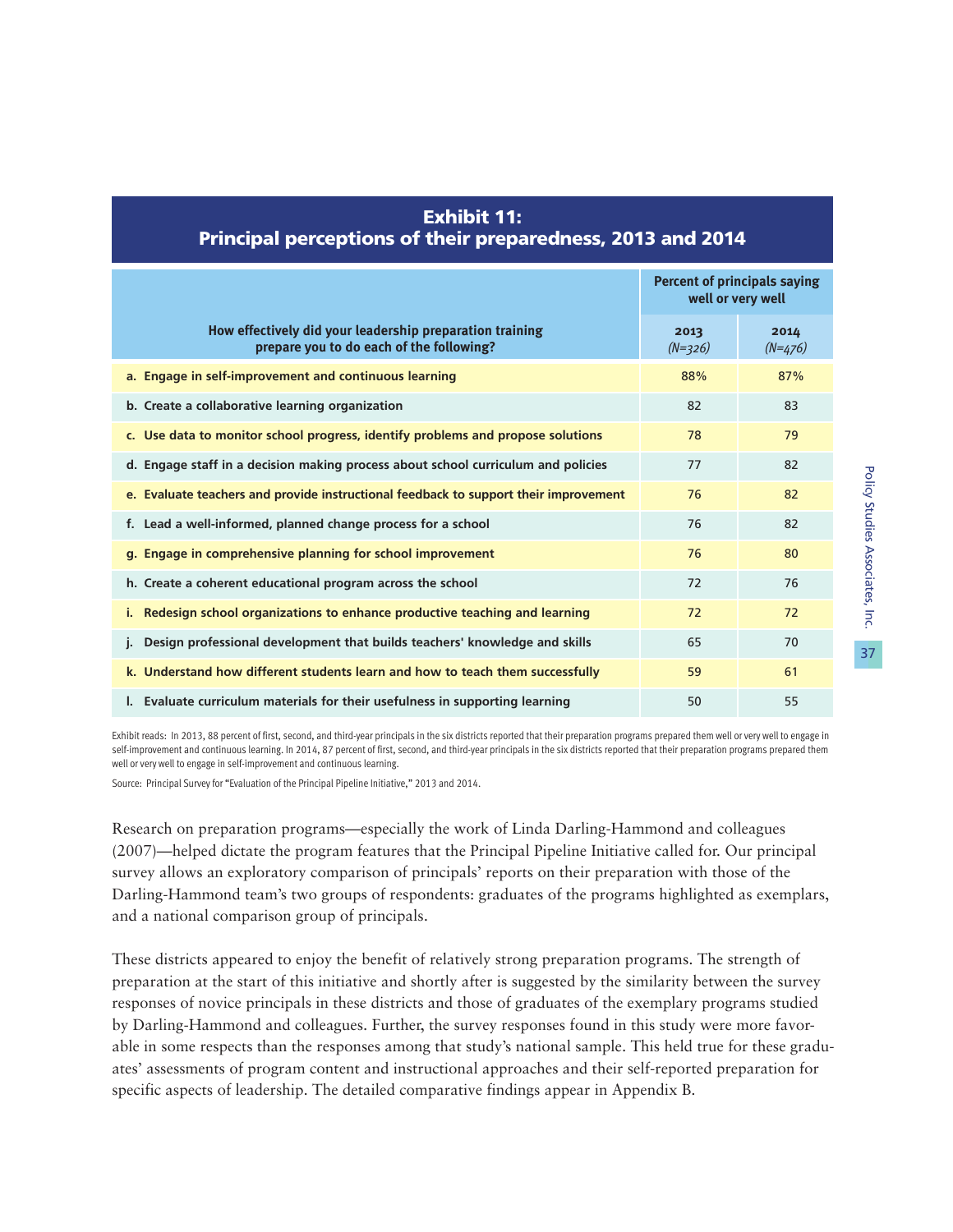In interpreting these findings, it is important to consider that the program features identified as unusual strengths in the middle of the past decade may have become more widespread everywhere, not just among the programs preparing principals for these districts. Because these survey instruments have not been used to gather nationally representative data on leader preparation in recent years, we cannot know how the programs serving these districts would compare with others nationally.

#### *How Districts Worked with Aspiring Principals*

Selection into a district program of principal preparation often meant that the individual selected had a good chance of becoming a principal. Interviewees in three districts described their programs in similar terms:

Hillsborough is different from many other districts in the sense that selection into even [assistantprincipal preparation] and certainly [principal preparation] is a pretty straight line to a hiring process.

We've found quickly that [those entering Denver's program] needed to be, at best, six months away [from being principal-ready], because we start interviewing and selecting for principal jobs virtually in January…. So we've changed our language in that it's not a principal preparation program, but more of a "transition into the principalship" type of program.

You are clearly told that when you turn in application for [Gwinnett's program], you're signaling that you're ready to be a principal the next day.

These programs had rigorous selection processes that used performance tasks and interviews in selecting candidates, with ratings by groups of trained staff using instruments aligned with the leader standards. Prince George's County also used rigorous selection, requiring a video demonstrating on-the-job leadership, along with recommendations and a writing sample. The difference in Prince George's County was the context of limited available positions: very few new principals were being appointed, and graduates of the new preparation program faced stiff competition for those positions.

Another example of a close connection with the hiring process was in one district-run program in New York City, where participants were nominated by leaders of the sub-district units called clusters. Each cluster nominated approximately 20 individuals seen as highly promising candidates to assume principalships within several years. An interviewee who worked with the program said:

Given that our goal is to provide a pipeline of leadership for each cluster, if a cluster's going to endorse someone, that means a lot.

The districts' own preparation programs were used as a way to get to know each participant's strengths and potential. Ongoing participant assessments aligned with leader standards—standards that also shaped the principal job descriptions and hiring criteria—contributed to the sense that these programs offered a strong position for future hiring.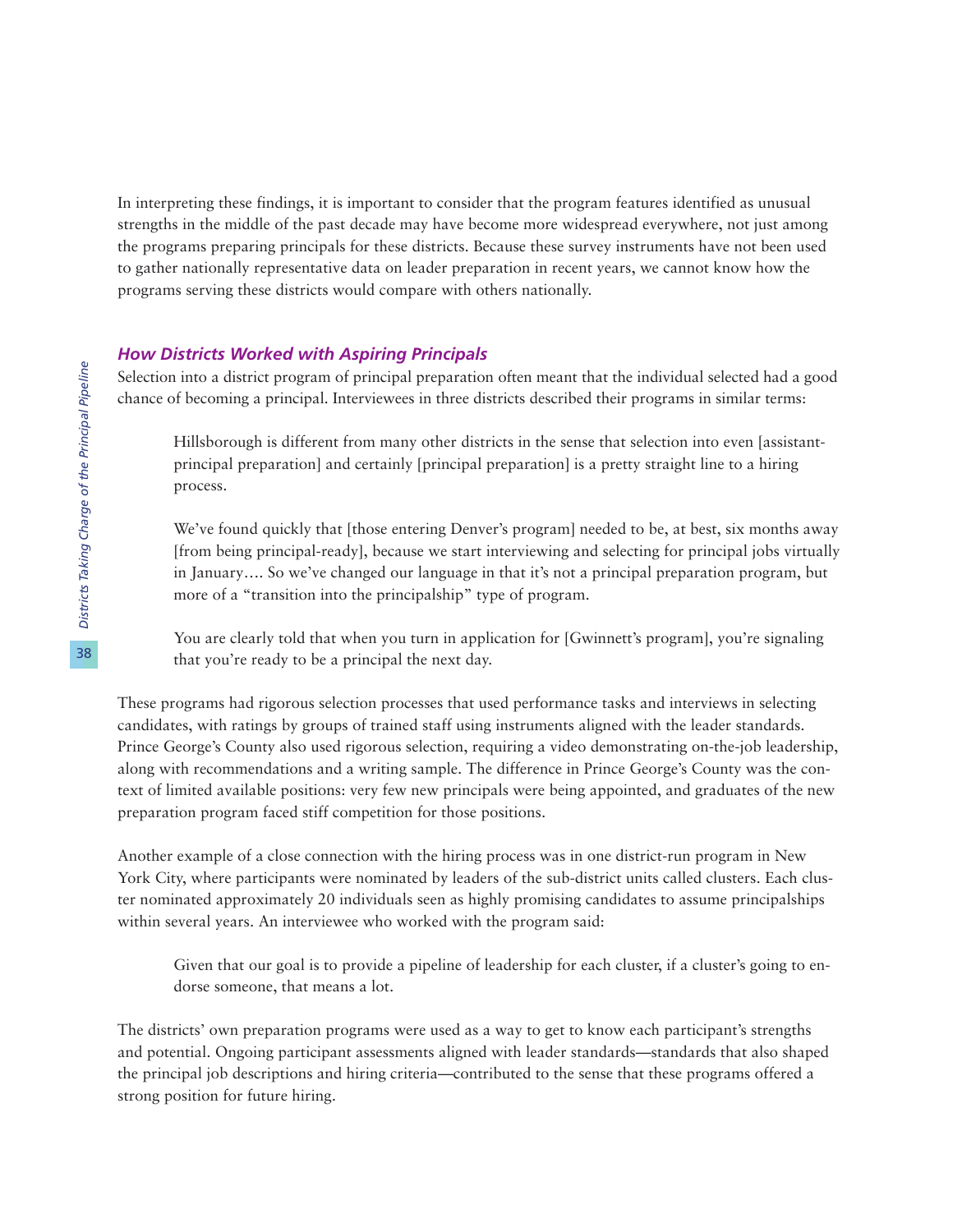Another way in which all six districts worked with aspiring leaders was to provide them with structured information about preparation opportunities and planning their career paths. In New York City, the diversity of school opportunities and preparation programs presented a large-scale challenge in helping each aspiring leader find the right pathway. This was described as an issue in 2012. The district then developed a page on its website with capsule descriptions of all the partner preparation programs and links to their websites, and that page became the second-most widely viewed page on the district's site. But providing enough information to aspiring leaders was still seen as an issue in 2014, when a district official said:

I think it's actually sort of confusing to people in the field because it's hard for them to differentiate which program is really right for me. I think that it would be smart for us to really try and get clearer about which programs are best for who.… I don't think we have been as clear as we can be about which programs are best suited for different career aspirations.

Pointing to the wide range of aspiring principals' situations and purposes, this official elaborated on the challenge of helping to clarify:

…which programs are really best if you're a teacher who needs her certification and wants to become an AP versus which program is really designed for a more seasoned educator who's serious about becoming a principal right away, and even within that, which program is best for somebody who wants to go in and turn around a struggling school versus somebody who sees themself as taking over the school that they've been working in for ten years.

# *Preparation for Assistant Principals*

Districts varied in the extent to which they had crafted programs for assistant principals, either to prepare aspiring assistant principals or to support novice assistant principals on the job. (The latter type of program is discussed in Chapter 6 of this report.) In most districts, university programs leading to initial administrator certification constituted the formal preparation that assistant principals received. However, the two districts with the most tightly prescribed pathways to the principalship launched similar pathways to the assistant principalship early in the initiative. Gwinnett County instituted a more rigorous selection process for the Aspiring Leader Program that it offered to would-be assistant principals. Hillsborough County started up a selective Future Leaders Academy for individuals who had their initial administrative certification (based on their university preparation) and hoped to become assistant principals. Each of these districts also provided structured mentoring for its new assistant principals, and Hillsborough County was considering adding more mentors in order to shrink their caseloads. Charlotte-Mecklenburg also had an induction program for novice assistant principals.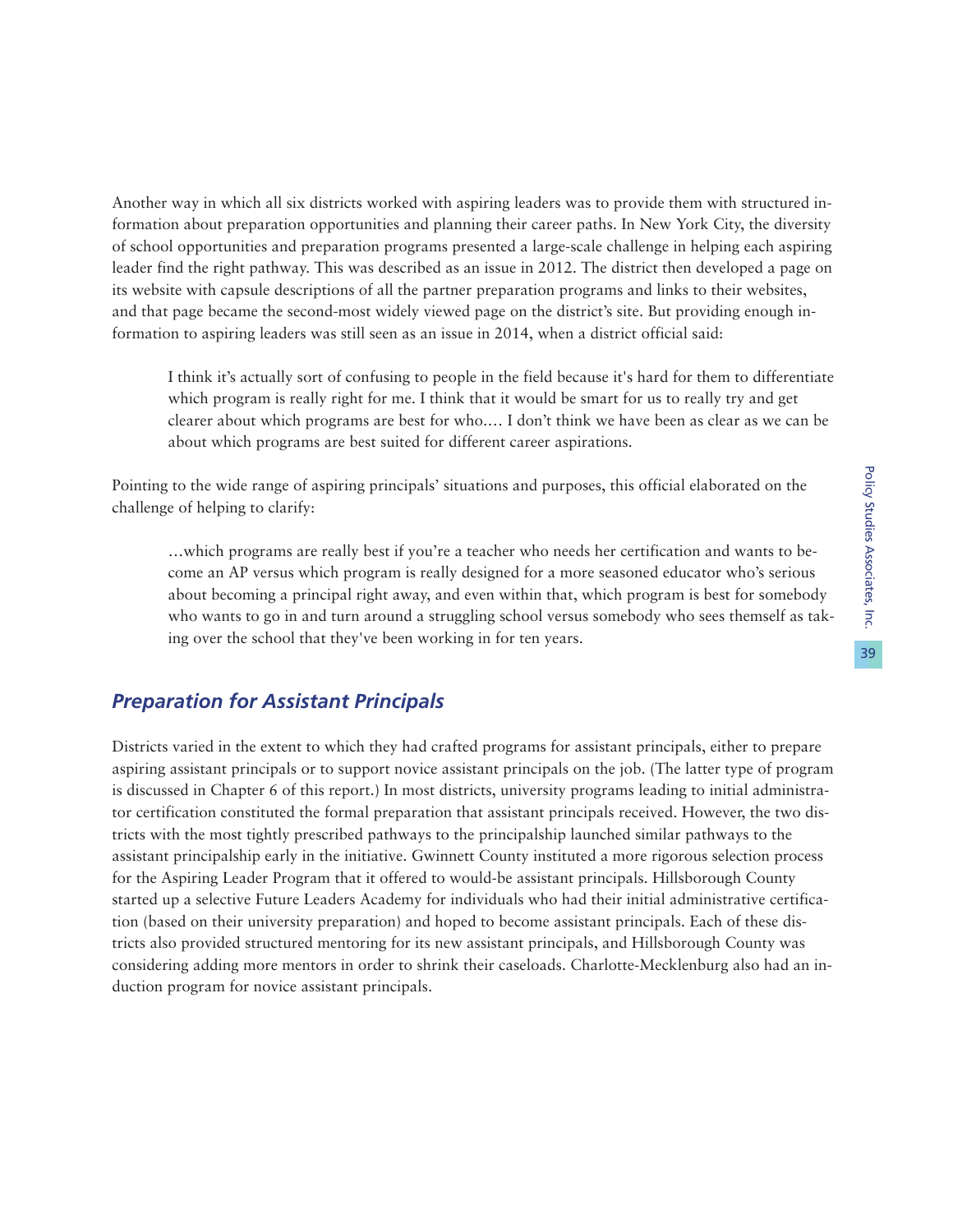## *Summary: Changes under the Initiative, and a Look Ahead*

For district decision makers, although a consumer approach offered potential improvement in their principal corps over the long term, the direct approach of preparing their own new principals also held appeal. Thus, the launch or expansion of district-run preparation programs was a feature of early implementation in five districts (all but Charlotte-Mecklenburg).

With preparation in universities, alternate-route programs, and district offerings, the principals newly hired in the years from 2011 through early 2014 reported that they were well prepared for their responsibilities in such key areas as instructional leadership. Their responses also suggested that cohort models, problembased learning, and clinical experience were widespread across preparation programs that served these districts before the grant award, although tailoring of content to the district was less so. Overall, their survey responses did not differ greatly from those of graduates of exemplar programs surveyed by Darling-Hammond and colleagues (2007).

Districts were creating ways to follow the progress of principal aspirants and novice principals through preparation and beginning practice, gathering data from their own and partner programs and also working more intensively with aspirants. Internal gatekeeper programs gave district and school leaders first-hand knowledge of individuals who might soon be in the hiring pool. As the districts worked with partners on preparation and novice support, they could track individuals' progress, and new data-tracking systems will improve their ability to do so. This information can potentially continue to inform redesign and fine-tuning of leader preparation in these sites—but also is of use in a process that is even more salient to district leaders, that of hiring school leaders. We discuss that process next.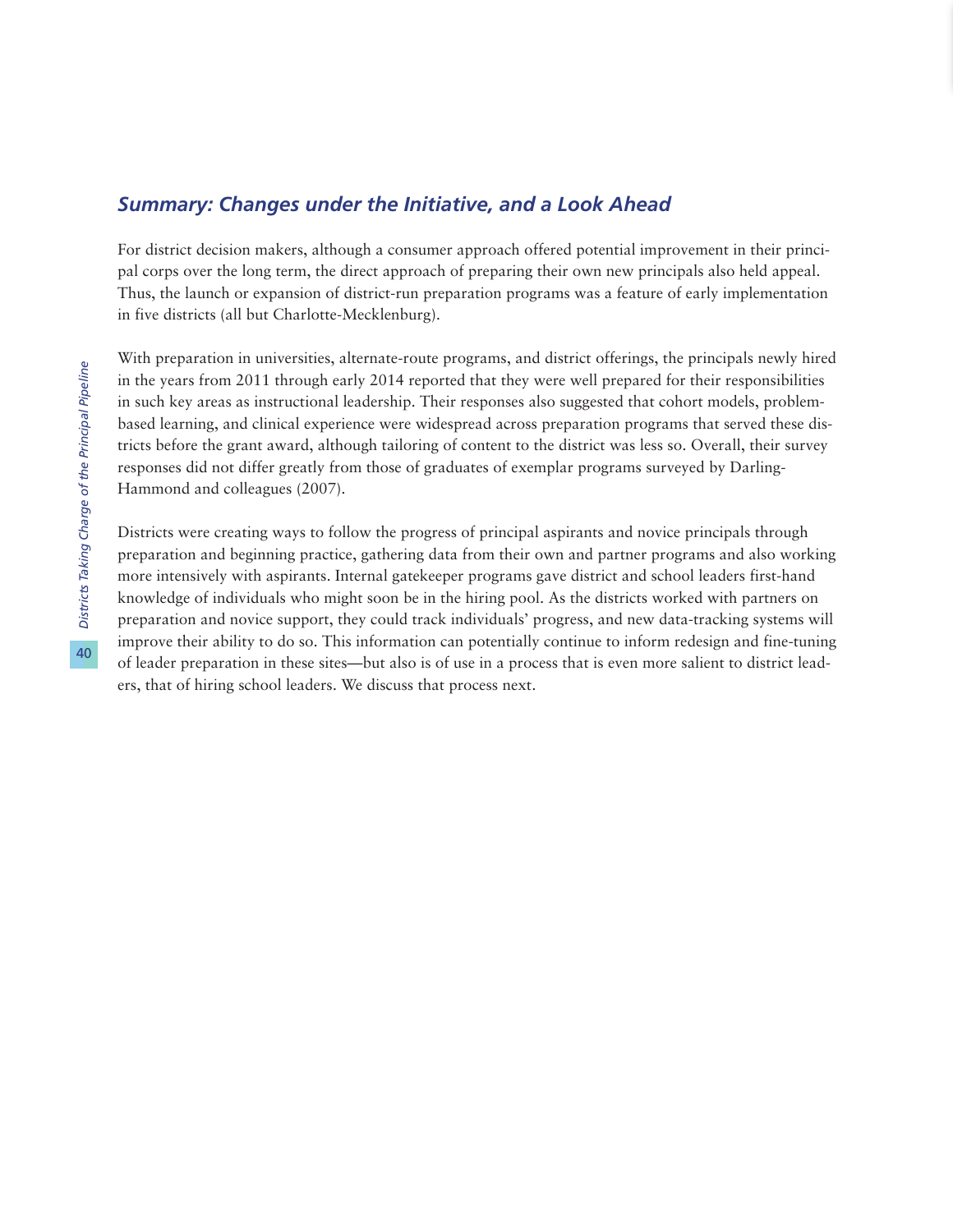# **5. Selective Hiring and Placement**

In reshaping the procedures and criteria that<br>they used in hiring principals. Under the grant,<br>they sought to lay groundwork for the actual hiring of in reshaping the procedures and criteria that they used in hiring principals. Under the grant, they sought to lay groundwork for the actual hiring of principals through earlier selection stages that winnowed aspiring school leaders, and through the compilation of data on these aspirants' experience and performance. The districts also worked to use available data in succession planning as well as principal selection.

District leaders expressed hope that a systematic set of steps for aspiring principals' advancement could ensure stronger rosters of candidates available for hiring as principals. Under the grant, every district introduced one or more new occasions for a standards-based assessment of aspiring principals. In New York, new assessments provided information; in the other districts, they not only provided information but also opened or closed doors to advancement.

### *Takeaways*

1. Districts saw value in adding new stages of assessment and selection for aspiring leaders, including the use of talent pools. 2. Standards-based rubrics, interview protocols, and performance tasks offered more systematic ways to assess candidate skills.

3. Succession planning and placement discussions engaged top-level district leaders.

4. Leader Tracking Systems showed promise of organizing the data on experience and performance into accessible candidate profiles for use in placement decisions.

# *Multi-Stage Selection and Talent Pools*

For these districts, restructuring the avenues to positions in school leadership was not solely a matter of improving preservice preparation. The restructuring included changes that were closely related to hiring: building talent pools of aspiring leaders, rigorously vetted, whom the district considered ready to advance in the hiring process. Before grant award, four of the districts (Denver, Hillsborough County, New York City, and Prince George's County) essentially accepted applications for open principal positions from anyone holding the state-required certification. There were some barriers to entry in these districts— Hillsborough strongly preferred candidates from within the district, especially graduates of its Preparing New Principals program; New York City had a "hiring pool" of license holders who had met a few additional requirements set by the state—but in general the procedure in these four districts was to post open positions and consider the applications that came in.

Charlotte-Mecklenburg and Gwinnett County had a different approach before the grants were awarded: each had instituted a preliminary, district-run selection stage for aspiring leaders who wanted to be considered for specific positions. Gwinnett required that aspiring principals participate in its selective Quality-Plus Leader Academy before winning principal jobs. Charlotte-Mecklenburg had created "talent pools" for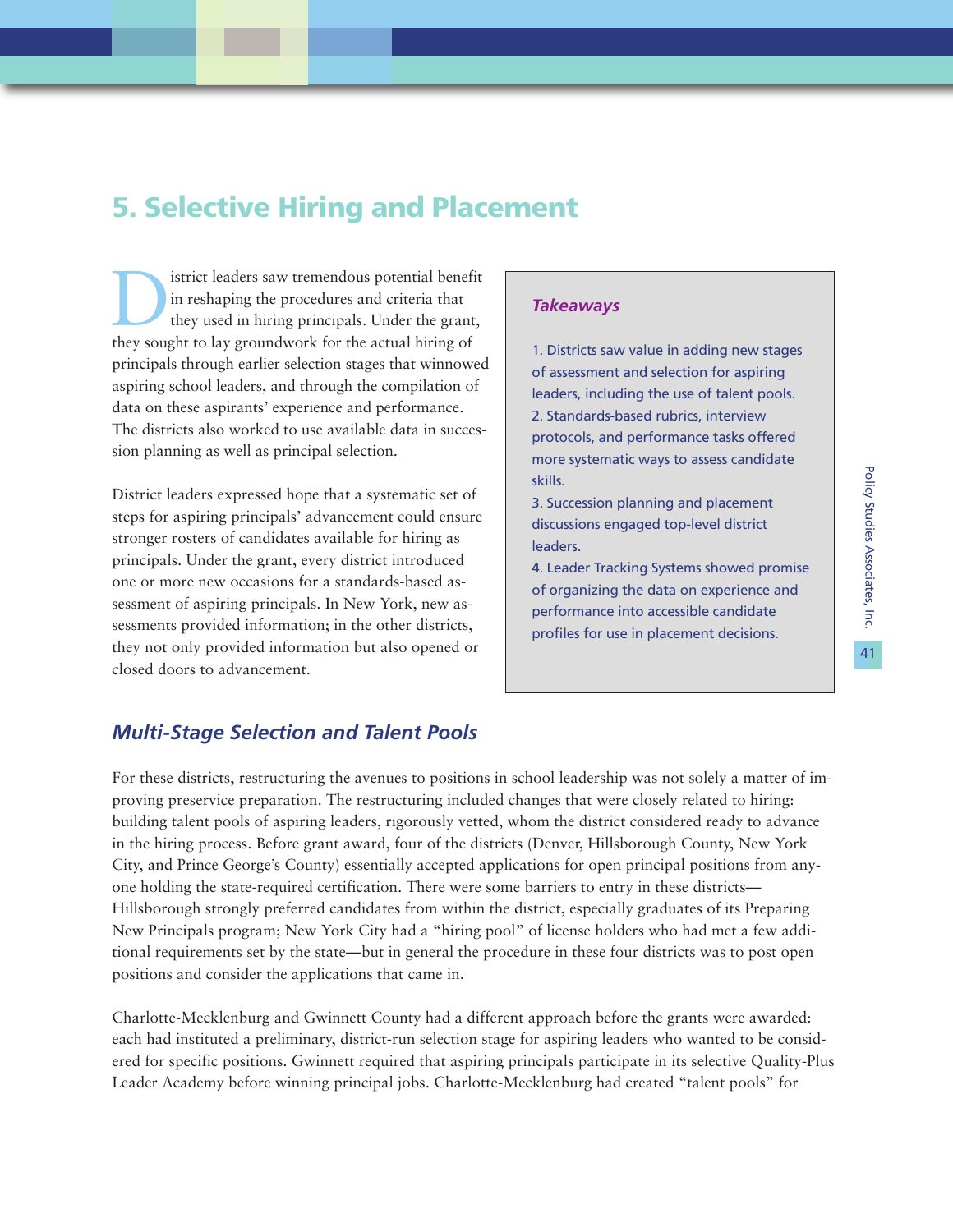would-be principals and APs, with selection procedures for entry, and expected to fill all open leadership positions from among the candidates who had cleared the bar for entry into these pools.

By 2014, all districts had selection stages and processes of assessment that were prerequisites for a principalship application from inside or outside the district. The other four districts joined Gwinnett and Charlotte-Mecklenburg in having pre-application selection processes:

- In Hillsborough, completion of Preparing New Principals quickly became a more tightly enforced requirement for principal candidates, and for future cohorts, entry into that program would also have to be preceded by completion of the new Future Leaders Academy, which also had a selective admissions process.
- Denver and Prince George's County instituted selective pools for aspiring principals.
- New York State tightened its entry requirements for the hiring pool, and New York City introduced a new set of assessments for candidates who qualified for that pool. While no candidate was disqualified on the basis of performance on these district assessments, the scores became part of the individual records provided to hiring managers.

Gwinnett County also made changes. Like Hillsborough County, it added a selective program to prepare assistant principals, and the data gathered at that stage became part of each aspiring leader's dossier.

Selection into a talent pool as a prerequisite for consideration in hiring promised to streamline the filling of principal vacancies by limiting the number of applications to be considered at the time that each vacancy arose. This was a priority, as seen in the comments of district staff who either complained about a deluge of applications for each open position or expressed relief that the tide had been stemmed. District managers in Prince George's County cited their vivid memories of the numbers: "We put out a principal posting and over eight hundred applied," said one.

A Denver principal supervisor summed up the benefits of instituting a talent pool in this way in 2014:

Looking at the principal pool, we have had several changes and have finally gotten to giving us better options for principal candidates. The screening process for candidates to enter into a pool has greatly increased the level of expertise and quality of principals. Doing all the pre-work up front has led to higher-level candidates.

#### *Issues in Pool Selection*

Although the potential advantages of talent pools were evident, filling a pool with the right number and types of candidates has not been simple. Charlotte-Mecklenburg's experience is instructive. Having set up talent pools in 2011, the district repeatedly modified the procedures and criteria used for selection as criticisms arose. One key issue was the sheer size of the pool: the pool was seen at some times and from some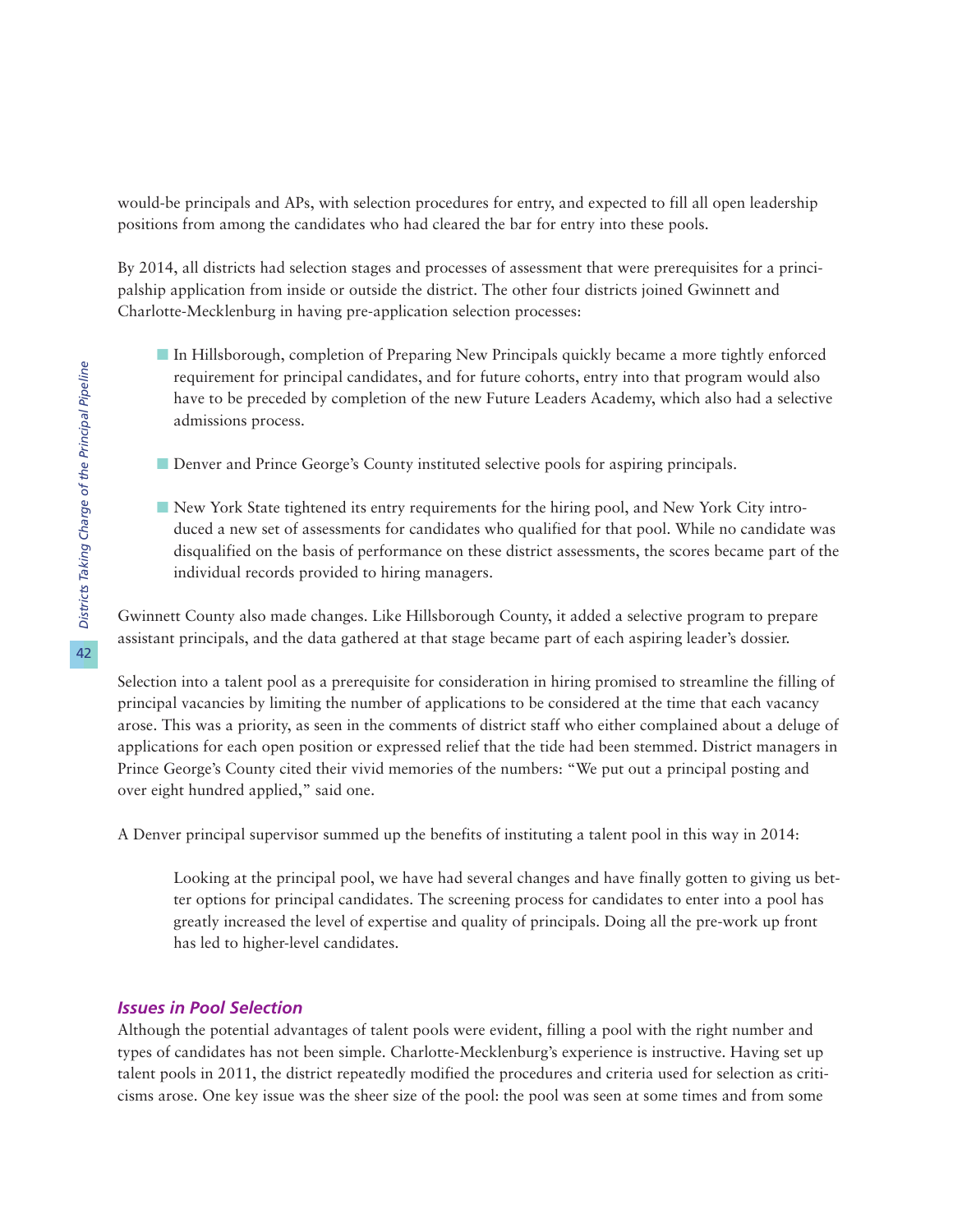perspectives as too small, but at other times and from other perspectives as too large and unselective. As of 2012, for example, district leaders felt the pool was short on appropriate candidates who could lead high schools or establish good community relationships in one part or another of this demographically diverse district. Principals asked why the candidates they recommended were not accepted into the pool. In response to these concerns, the process was revised and criteria relaxed in order both to yield a larger pool and to accommodate principals' recommendations. In the following year, though, selectivity again ramped up because the pool was seen to be producing marginally qualified candidates for vacancies. In short, changes were made because the consequences of particular design choices emerged over time. One interviewee emphasized the risk of discouraging aspiring leaders when either too few or too many were entering the pool:

We've seen it … go from a very high bar to a concern that good people were not getting into the pool. … So what's that sweet spot in terms of the rigor of your selection process that isn't discouraging to those high-potential people that just still aren't clearing the bar to get into the principal pool? …We open it up … and we have a whole bunch of people sitting in a pool, some or many not very qualified, and they get discouraged because they never get interviews and they never get selected and they sit there…. So I don't know that we've found that sweet spot.

Charlotte-Mecklenburg's experience over the years suggests that the districts that more recently introduced talent pools may also want to make design adjustments in the future. For example, as of 2014, Prince George's County continued to receive large numbers of applications from individuals in its pool. Although two interviewees commented that the abundant supply of qualified candidates was "a good problem to have," others candidly acknowledged that the need to review hundreds of applications could be evidence of flaws in the system. In no district did leaders say that they had found the right level of selectivity for their pool.

# *More Ways to Assess Candidates' Skills*

In 2011, Gwinnett County stood out among the grantees for the relatively elaborate performance-assessment procedures it used in assessing aspiring leaders. With simulations that included several role-play interactions, in addition to the chance to observe potential principals during their participation in the Aspiring Principal Program of the district's Quality-Plus Leader Academy, the district approached its hiring decisions comfortable in the knowledge that it had assembled a great deal of relevant data on each candidate.

Under the grant, all the other districts incorporated some form of performance assessment at one or more selection stages, and Gwinnett County continued to review and refine its procedures as well. Prince George's County moved quickly to revamp its hiring procedures, seeking a basis for hiring that would differ from the old-fashioned system widely described as "who you know." "We wanted to eliminate the old-boy network," said a district official in spring 2012. Recommendations and "popularity" were outweighed by new measures that offered promise of greater objectivity and precision. Prince George's County used its initial leader standards to reshape its candidate assessments in 2011-12. A district official explained in 2012: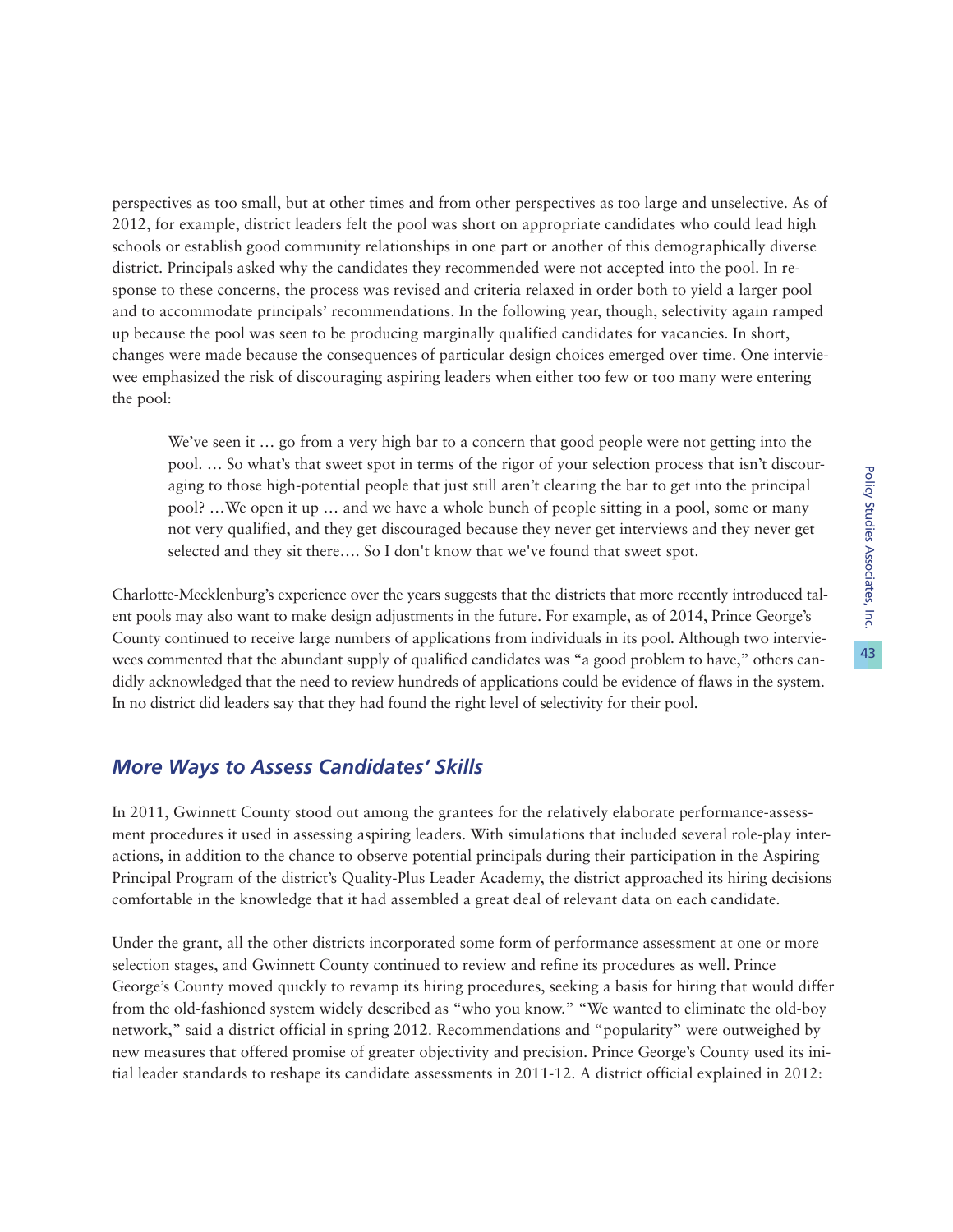People must demonstrate that they have the ability to carry out standards—they conduct an observation, they analyze data, they create a vision statement. All these things are a part of the work that has emerged from the standards.

The other four districts (Charlotte-Mecklenburg, Denver, Hillsborough County, and New York City) developed new assessments for aspiring leaders at least two years after grant award, a process that helped shape the refinement and elaboration of leader standards. As described in Chapter 3, the standards themselves set an overarching framework within which each district built out more detailed statements of principal competencies and, increasingly, specified the evidence that would reveal each competency. Here we discuss the assessments used at any stage of the hiring process, including selection into a talent pool as well as any later stage in which candidates participated in a further assessment for specific positions.

The increased use of practical demonstrations in the hiring process was apparent in survey respondents' reports. Among the two cohorts of principals who started on the job in 2010-11 and 2011-12, practical demonstrations had been part of the application experience (in applying for a talent pool or for a principal position) for 31 percent, across districts. The rate of practical demonstrations rose to 50 percent for the two later cohorts, those who started on the job in 2012-13 and 2013-14. This was the selection procedure that showed the greatest increase over time. 4

In overhauling their assessment procedures for aspiring leaders, then, these districts looked for practical ways to gather evidence aligned with their leader standards. Three of them (Charlotte-Mecklenburg, Denver, and Hillsborough County) enlisted consulting help in this process, turning to Cross & Joftus for assistance in structuring their assessments and training the people who would rate candidates. In each of the three districts with which they worked, the consultants based the assessments on the district's own evolving definitions of the standards and competencies it sought in leaders. District staff did the same in New York City when the new Principal Review rubric was completed and official in 2013-14.

Assessment procedures in all districts as of 2014 included practical demonstrations, typically with simulated scenarios. Several assessments would occur over a day or more. Activities could include:

- Role play: the candidate takes the role of principal responding to a difficult semi-scripted scenario, such as addressing an angry parent or faculty member.
- In-basket exercise: the candidate prioritizes and addresses a set of tasks and messages that might arrive in an in-basket.
- School data review: the candidate receives a package of school data to analyze, discuss, and address in recommendations for data-informed improvement.
- Teacher observation and feedback: the candidate observes a video of teacher instruction and provides written or oral feedback to the teacher.

<sup>4</sup> Our survey data do not specifically identify the time(s) when a particular respondent applied to a talent pool or applied for a principalship. We use the time of becoming a principal (i.e., the earliest two cohorts vs. the latest two cohorts) as a rough proxy for the time when groups of respondents experienced the hiring process.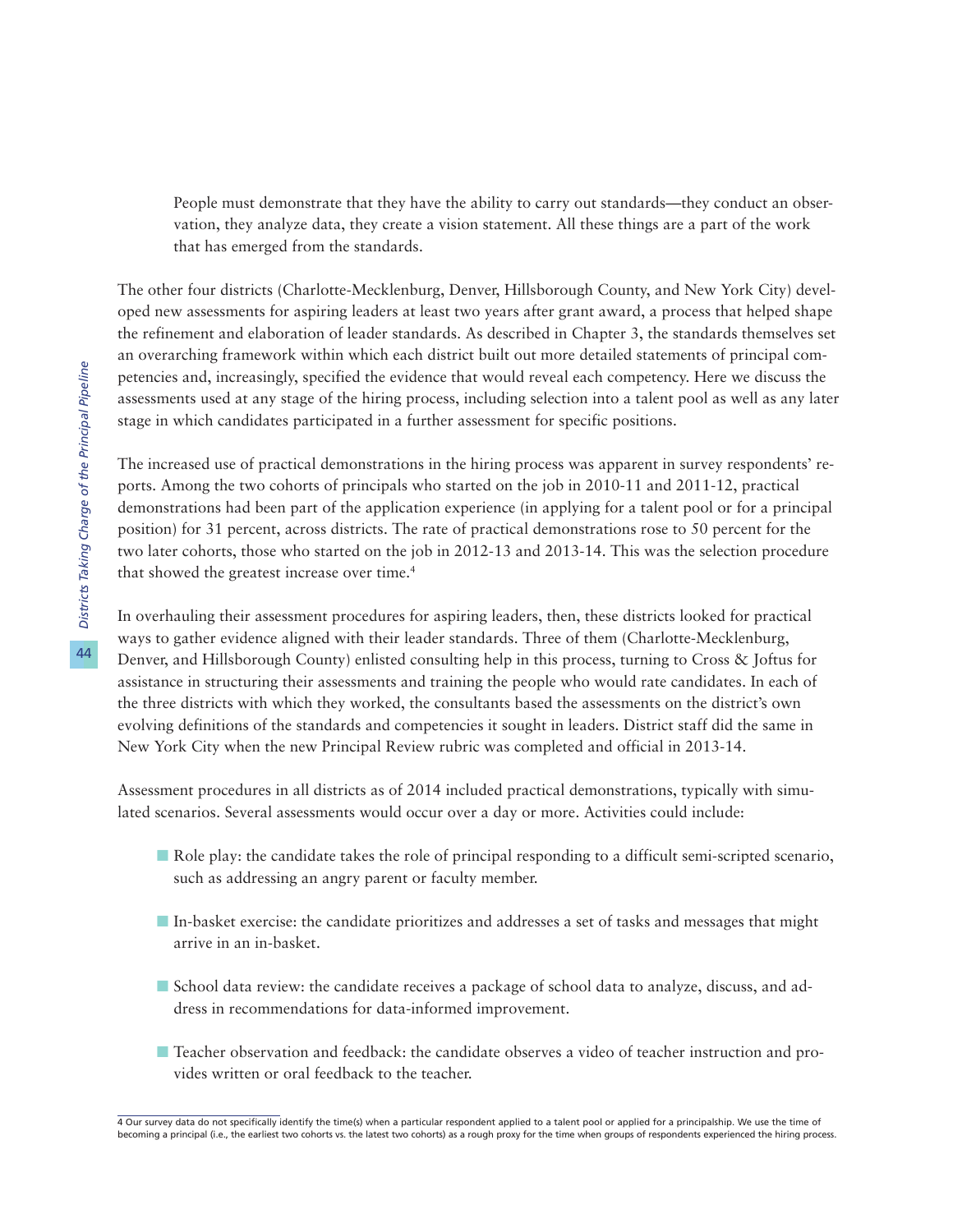In interviews, district officials expressed enthusiasm about the power of these new procedures to expose candidates' strengths and weaknesses. A Charlotte-Mecklenburg interviewee involved in the process said: "What we're doing now that we weren't doing [a few years ago] is the role play that brings to the surface a lot that we would not see in a normal interview, the back and forth exchange."

New York City's new process for individuals in the Principal Candidate Pool included performance tasks for each of three three-hour assessments that typically occurred over a six-week period. Applicants received one-page scenarios, and in response to each scenario they might be required to outline a plan, write a letter to stakeholders, or deliver a short oral presentation. The scenarios had been crafted to reveal whether candidate responses reflected the skills and behaviors that the district standards called for.

Candidates' performance in each district was rated by teams of trained raters, including principal supervisors, central office staff from various divisions (e.g., administration, human resources, curriculum and instruction), principals, and coaches or mentors. Raters used standard instruments, such as rubrics and evidence guides, based on the district's leader standards. Thus, not only did the standards provide a framework for designing an assessment instrument, but language from the standards documents appeared in the descriptions of evidence that would signal different levels of performance.

A Charlotte-Mecklenburg official pointed out that the current assessment procedures for the talent pool could generate useful feedback for candidates because of the alignment to standards. Moreover, the principal supervisors were being coached to give feedback in terms of the competencies that the candidate still needed to develop:

So we don't say, "You did poorly in the role play, and you need to learn in the role play to do blah-blahblah." Because we're not coaching to the activity. We coach to the competency.

#### *Issues of Staff Capacity for the Rating Process*

Full results of the new hiring procedures will take some time to emerge, as new cohorts of school leaders emerge from the process and their on-the-job performance can be seen. At this early stage, interviewees reported that performance assessments appeared to provide a more authentic understanding of candidates' competencies. They observed, however, that the time demands on district staff reviewing and rating performance were substantial. The capacity issue here was not so much skill as the sheer amount of time that the ambitious new systems demanded. Carrying out performance assessments required substantial time on the part of raters and hiring managers, raising questions about sustainability. As the new systems started up, districts leaned on staff in ways that could lead to burnout or detract from other responsibilities.

In Charlotte-Mecklenburg, for example, several senior district staff members attended each talent-pool candidate's multi-hour session of performance assessments and interviews. If there are a hundred applicants over the next two years, the person-hours will add up. In New York City, a small and dedicated central-office staff and willing principals were rating the performance of principal applicants, and the strain associ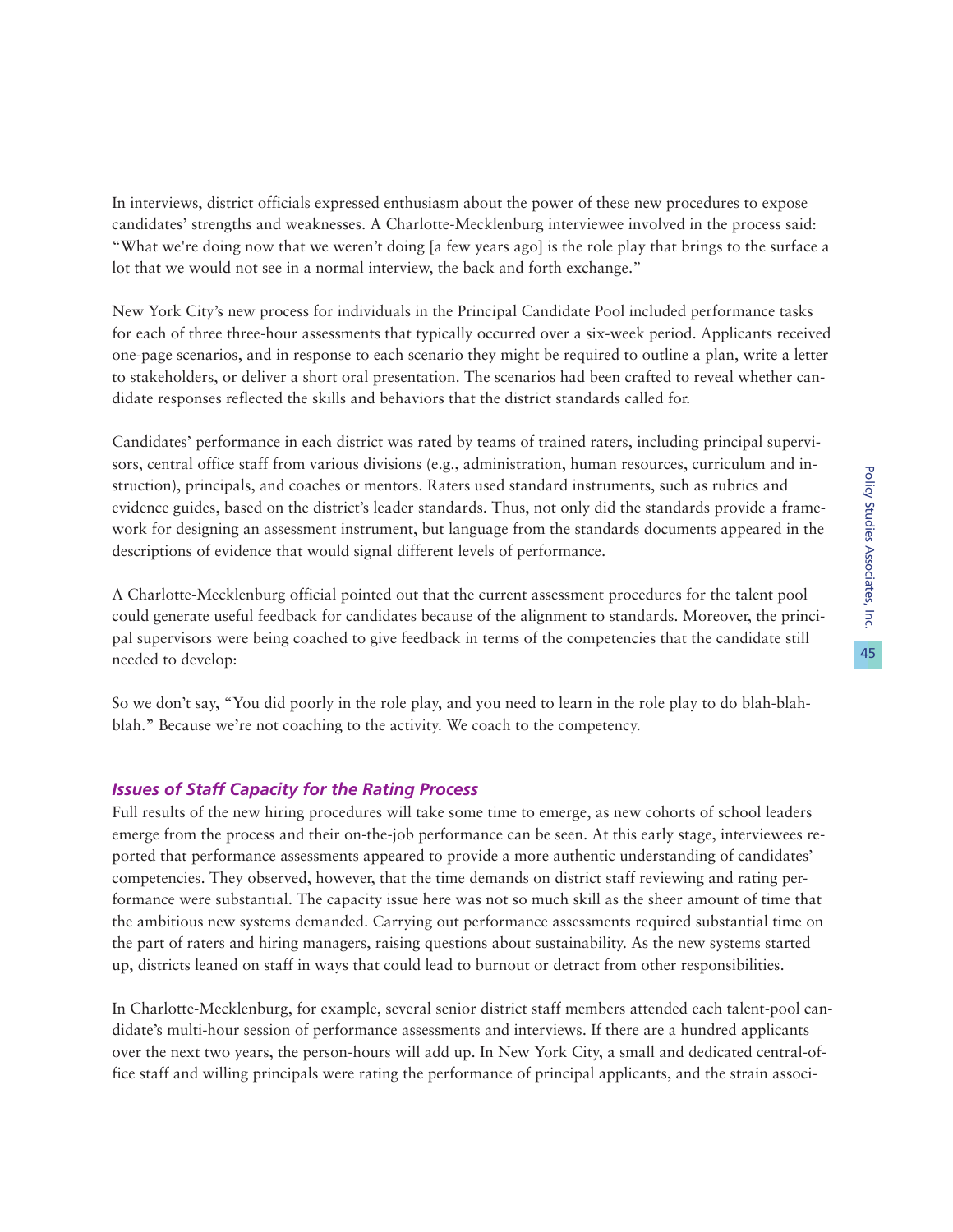ated with the time commitment was clear. As one participant in Charlotte-Mecklenburg put it, "It has been very time-consuming…. I'm not going to sugar-coat that. We're going to see if all that time commitment is worth it."

## *Applicants' Perceptions of the Selection Process*

As might be expected from individuals who had recently been hired, novice principals gave relatively positive responses to questions about the hiring process. Feedback to candidates was an area in which districts might be able to improve, however. The 2014 survey had a question about the process of application to a talent pool (or, in Gwinnett and Hillsborough Counties, application to the principal preparation programs that served the function of a talent pool). A parallel question asked about a process in which the respondent had applied for specific school vacancies (a process that did not take place in all cases, since districts might place candidates based on data they already had in hand, without requiring formal applications from the candidates they identified).

At each stage, more than 80 percent of the principals reported that they had had a good opportunity to show their skills and that standards and expectations were clearly communicated (Exhibits 12 and 13). About 60 percent reported having received useful feedback, with only about 20 percent strongly agreeing that the feedback had been useful at each stage.

Changes in procedures were creating some stresses for candidates. In focus groups with novice principals and aspiring principals in 2014, the effects of changing district policies and practices could be discerned in some participants' frustration. They felt that the process lacked transparency; they were unsure of the rationale for the changes they had heard about or experienced; and some suspected that the process had underlying unfairness. This feeling was not universal, and the focus groups were not representative of all new principals or aspiring principals, but the comments signaled that a sense of anxiety and suspicion may arise when high-stakes procedures are undergoing rapid change, and they may point to a continuing need for the districts to provide ample information about their hiring policies.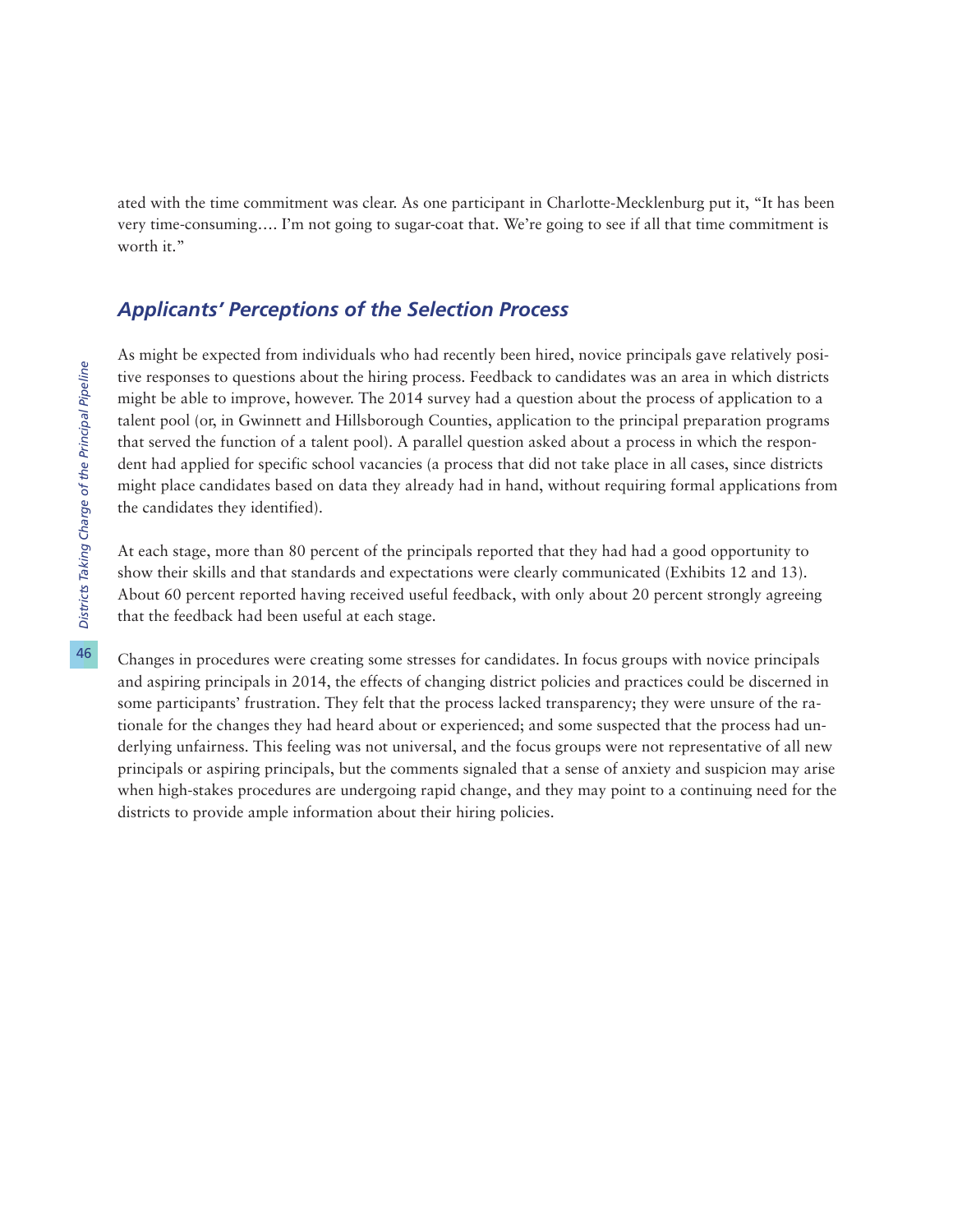

**Exhibit 12: Principal perceptions of their past experience as a candidate for a hiring pool or analogous program, 2014**

Exhibit reads: Thirty-two percent of first-, second-, and third-year principals in the six districts strongly agreed and 56 percent agreed that they had a good opportunity to show their skills as a candidate for a hiring pool or analogous program.

Source: Principal Survey for "Evaluation of the Principal Pipeline Initiative," 2014.

# **Exhibit 13: Principal perceptions of their past experience as a candidate for principal positions, 2014**



Exhibit reads: Twenty-seven percent of first-, second-, and third-year principals in the six districts strongly agreed and 61 percent agreed that they had a good opportunity to show their skills as a candidate for principal positons.

Source: Principal Survey for "Evaluation of the Principal Pipeline Initiative," 2014.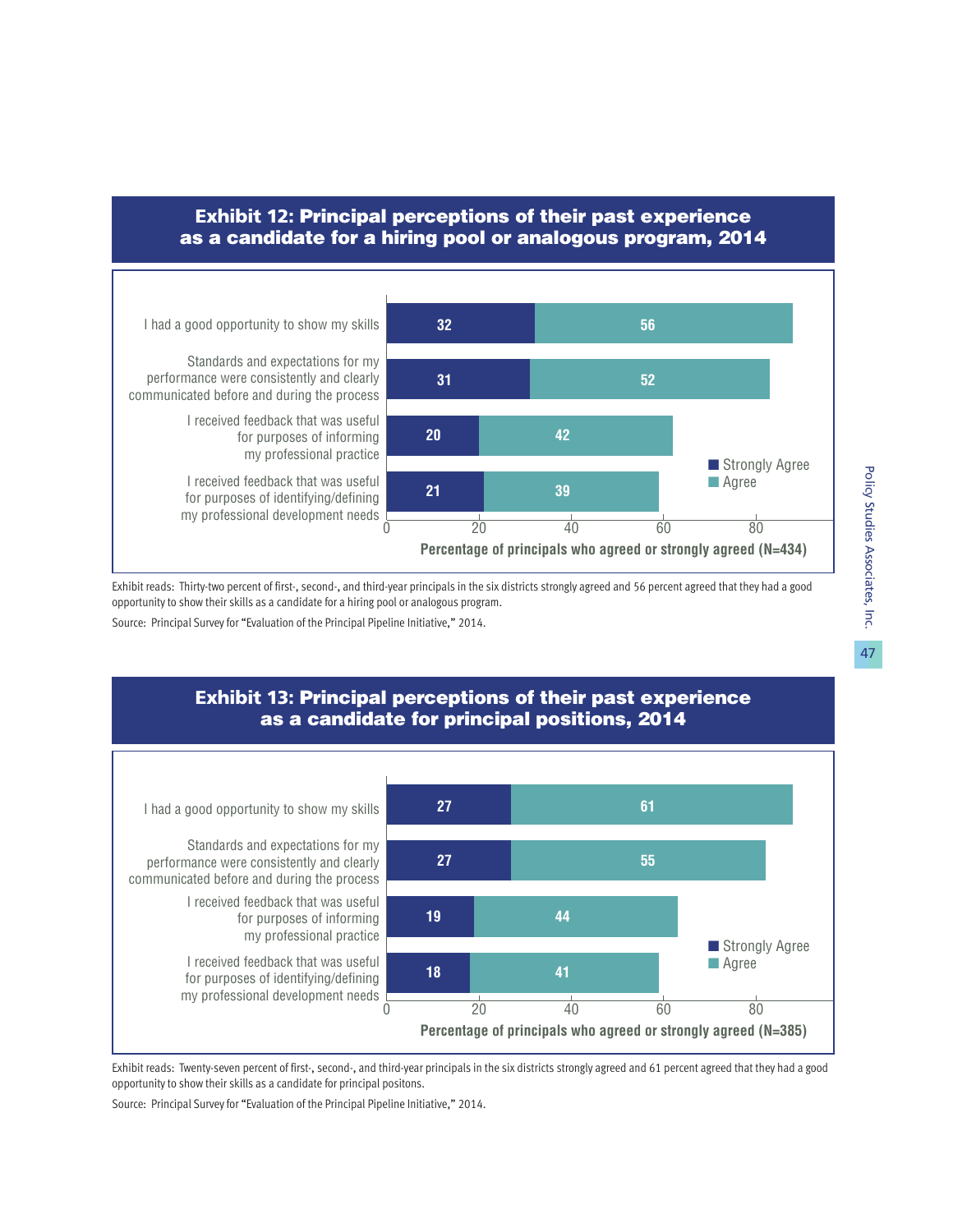## *Succession Planning and Placement*

The specific procedures for filling an existing or upcoming school vacancy were revised at least once in each of the participating districts, and no one ruled out further changes. Denver's changes, for example, illustrate a shift from a decentralized, ad hoc process to a more centralized one. In 2011-12, the process was in the hands of the principal supervisor. A principal supervisor for a group of schools took the lead in inviting applications for each vacant or soon-to-be-vacant principal position, identifying the specific criteria sought in that principal. Applications would then arrive from interested candidates who saw the job posting. As a principal supervisor described it in 2012, especially with reference to struggling schools, the effort was considerable and the results were often disappointing:

We get some support from [the human resources office], but typically we post the position, wait for candidates to apply, pull the applications. You'd hope for thirty or forty, but we [usually] get eight to fifteen applicants, and half of them don't meet the criteria. That's the biggest challenge: finding quality candidates that have done this work before.

Districtwide, too, there was dissatisfaction with the effort and the results. Time was spent in screening unqualified applicants; effort was duplicated in multiple, school-by-school selection processes; and it might become clear in retrospect that the candidate placed as principal for one school would have been a better fit for a different school that happened to post its vacancy later.

One change in Denver was the initiation of the principal pool in 2012-13. Another was a shift to longerrange succession planning at the top levels of the district in 2013-14. By spring 2014, district interviewees could describe how those two processes intersected for a more orderly and better informed process than had been possible in earlier years. In the fall, top leaders and the principal supervisors conferred to begin projecting an overall number of vacancies and identifying specific vacancies that might be anticipated based on what the principal supervisor knew about principals' plans. They also discussed assistant principals and others who might be encouraged to seek leadership roles or further preparation. For the principal pool, a rolling process of application review had resulted in 54 candidates selected into the pool by mid-April. As vacancies occurred, some were quickly filled from the pool. Looking ahead in April, interviewees were generally confident that they had a good range of candidates ready for vacancies likely to arise later.

Hillsborough County was moving in 2013-14 toward a system of succession planning as well. In two meetings so far, overall projections and specific likely vacancies were assessed in relation to the pool of candidates who had been through the district's principal preparation program. A participant said:

To have these conversations, … the succession planning meetings, to look at vacancies for the whole year, to talk about "these are the types of leaders needed," to actually pull up candidates' data, create lists for the [principal supervisors]—all of that was new this school year that we're very excited about.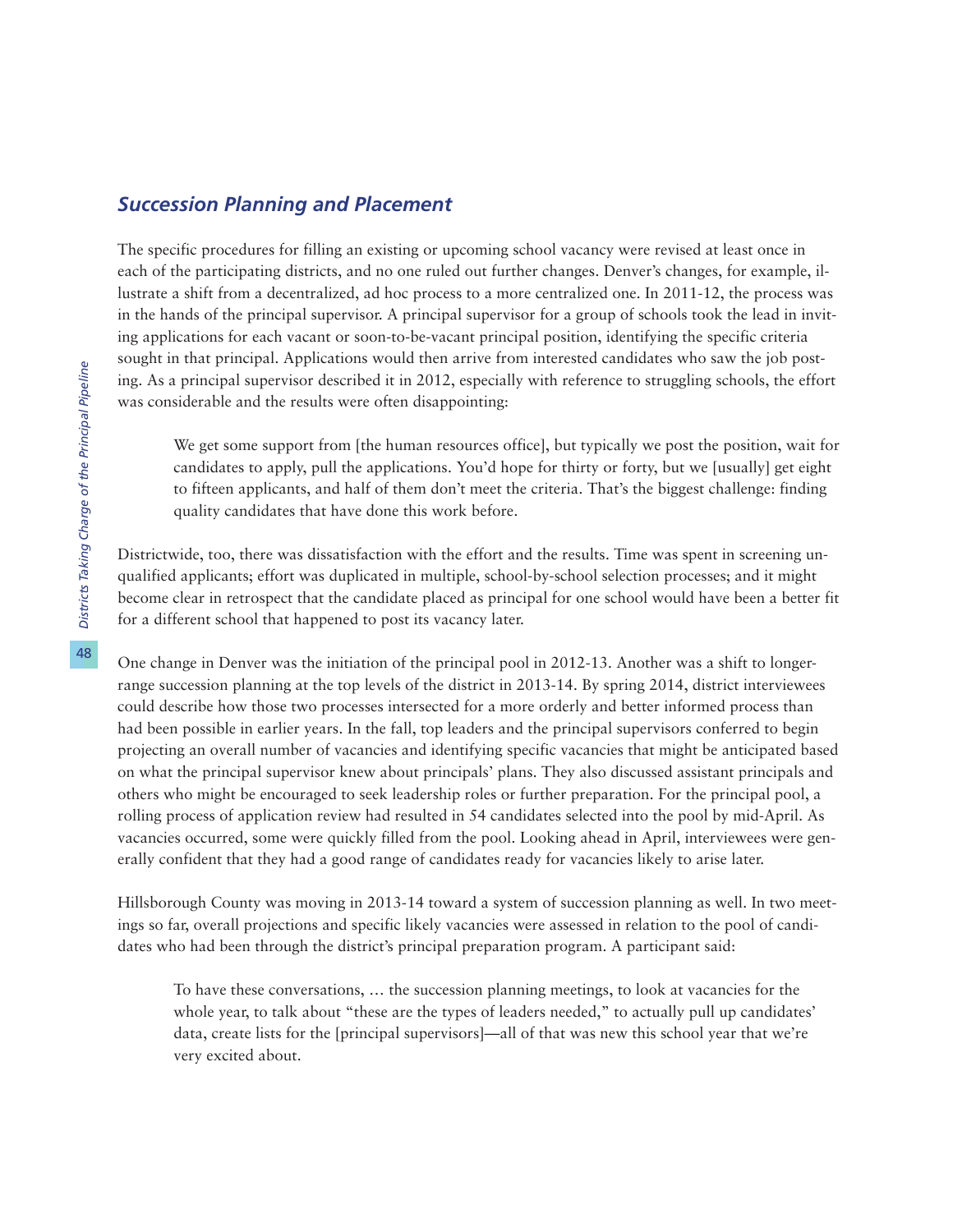Another participant in that district echoed the enthusiasm about the opportunity to

…look at school needs [and] look at the skills and competencies [of individuals] coming out of the program and their past experiences, generating a group of candidates that would likely be successful, by matching their competencies with the needs of the school.

Prince George's County, which overhauled its hiring process in 2012, made other changes over the subsequent years and was considering still others in 2014. The district had moved from posting specific vacancies individually to a batched process of inviting applications and, to the extent possible, filling vacancies from the resulting eligible pool. As of spring 2014, however, the district was planning a shift to more use of "school-specific vacancies" and a streamlined selection process because some challenges had become apparent. Applications had been invited for two schools whose specialized foci did not have good matches in the existing pool, and, more broadly, district leaders were wondering about the wisdom of excluding strong candidates who happened to miss the "all-call" for applications. This example suggests that any of the districts may seek further refinement of their succession planning and hiring procedures before the Principal Pipeline Initiative ends.

# *Use of Data in Principal Placement*

District leaders welcomed the idea of using more data, gathered in more ways, in the hiring and placement process. They particularly appreciated the value of data about candidates in making the right match between candidates and particular schools. By 2014, selection into the talent pool was becoming close to synonymous with readiness for placement in a principalship. And, as districts looked ahead more systematically to the expected principal vacancies, the hiring process was increasingly a matching process, in which the district tried to find the best fit for each of several schools from among interested candidates in the pool.

The six districts were able to use school-level data to inform matching. Prince George's County, for example, previously collected input informally from school community representatives at the time of hiring a principal, but starting in 2011 the district developed and maintained profiles of all schools that could be used in the hiring process. Using surveys along with achievement and other data, the district compiled a profile that would be relevant to the school's leadership needs, so that a principal candidate could be matched to any school where a vacancy arose.

District leaders were interested in various kinds of data about candidates for hiring purposes. They could readily access the data generated by their assessment process for a talent pool or district-run preparation program, data that were often housed in the same district office involved in principal hiring. They were also interested in data that had traditionally been collected by different divisions and stored in separate databases, including data on student performance in schools or classrooms where a candidate had previously served.

In this regard, district leaders appreciated the Principal Pipeline Initiative specifications —and the accompanying support—for development of a Leader Tracking System capturing individual, longitudinal data on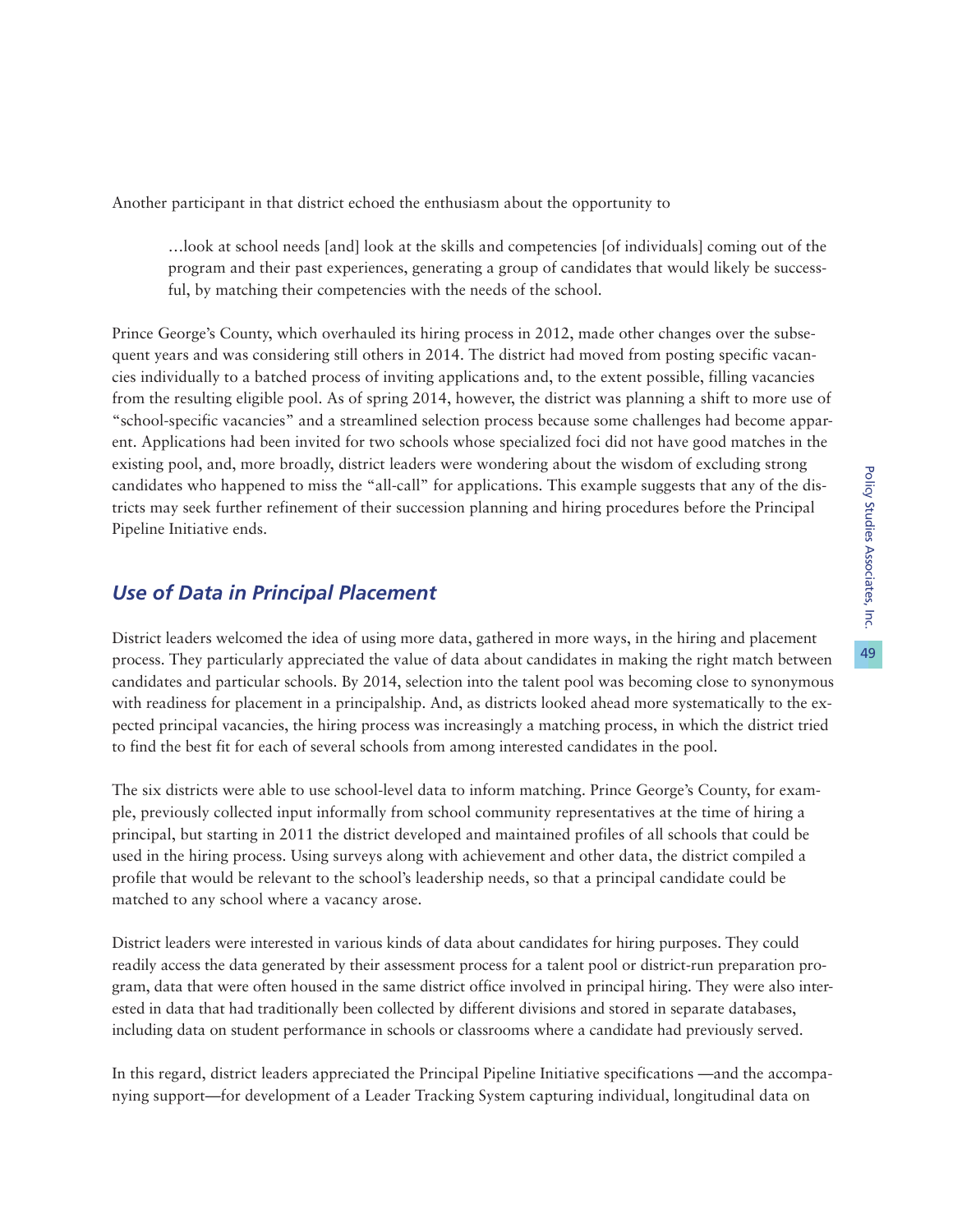experience, performance, and assessed competencies. The data were not yet seamlessly available for the hiring process in spring 2014, but Hillsborough County had begun to use electronic fact sheets on potential candidates, and leaders in all districts looked forward to the routine use of the data in user-friendly formats. As the Leader Tracking Systems become operational, districts were expecting that data for hiring decisions would become easily accessible.

Examples of data that districts expected to use, and in some cases had begun using, for hiring included: relevant student achievement data as a teacher and assistant principal; evaluation scores as a teacher and assistant principal; experience with certain types of schools and students; language skills; performance on selection and exit assessments in preparation programs; and measured competencies related to instruction and leadership. Thus, for example, district leaders said in interviews that they might look for a candidate who had experience in particular grade levels or with English language learners and whose measured competencies matched the needs that they saw in the school. None claimed that matching was becoming an exact science, but they welcomed an easier process of spotting candidates whose backgrounds they considered promising matches for a school's most visible needs.

Much work had to take place in order for individual data to be accessible. Designing and populating each Leader Tracking System took time and required the expertise of specialists whom the districts employed or retained as consultants, as well as assistance and expert review from consultants engaged by The Wallace Foundation. In each district there were problems to be solved in pulling the data together and designing user interfaces. In New York City, for example, retrieving data from multiple data systems was a challenge. District information-technology staff also spoke of "being able to talk across the user and technical perspectives" in the process of finding and organizing the most relevant data to address users' needs. "When they say what they want," a staff member said of the prospective users of the new system, "there may be a hundred decisions [still needed] about what they *really* want." The system designers conducted focus groups with prospective users and also ensured that top district leaders were involved in all key decisions.

A top leader in another district who had begun to see the early products of this kind of work said:

I think the behind-the-wall technology development has been extremely helpful. It allows us to with ease—pull out those people who are in the pipeline who will be good matches for the schools. It's very, very helpful.

#### *Human Judgment as Part of the Process*

Although they were stepping up the use of systematically gathered data in hiring decisions, district leaders also explained that human judgment would continue to be part of the decision process, especially in matching candidates' strengths to particular school positions. They did not expect to find a formula that would drive data-based decisions but, rather, knew that decision makers would use judgment in interpreting the available data.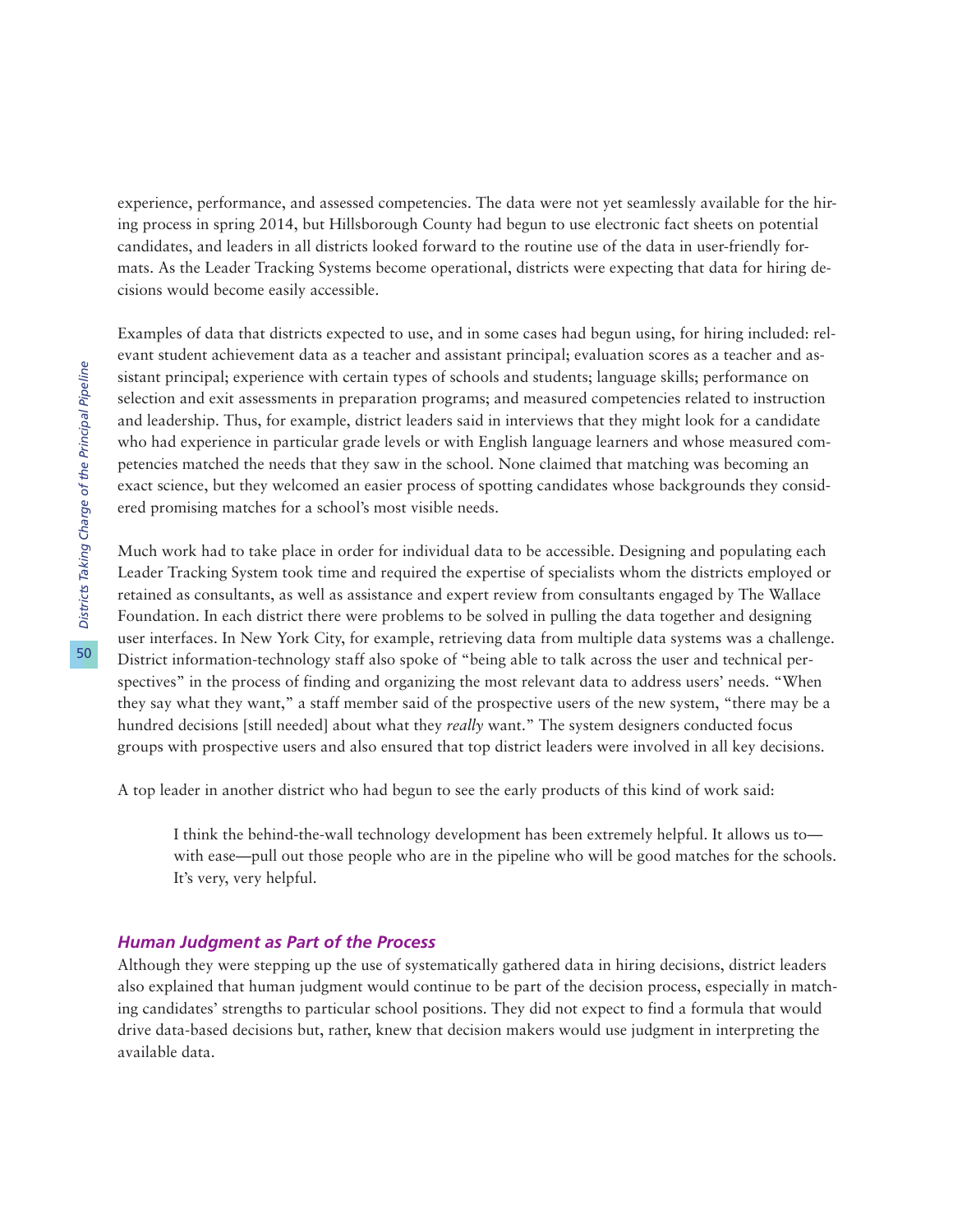They also expected to use insights drawn from acquaintance with aspiring leaders. The district leaders valued their chance to observe prospective leaders in the district-run preparation programs in five of the districts, sometimes over multiple years. They knew they had to figure out how to incorporate their observations into selection in a responsible way, though. They recognized that their newer, systematically gathered data on experiences and measured skills offered a needed alternative to the kinds of informal impressions that had prevailed in the "old-boy network":

It's a mindset shift, it's a culture shift. I think that in the past people just knew who they knew, and they did interviews and walkthroughs and had relationships, and that's how they made decisions. We're trying to get them to now also look at this really good data that shows how people performed on assessments aligned to the expectations that people are going to be held accountable for once they become principals, and to really think about what does this tell about whether this person is going to be the right fit for the role generally and for this school specifically.

# *Hiring Assistant Principals*

Across all districts, principals customarily made the decisions about hiring assistant principals for their schools. Districts were beginning to give principals additional data about candidates, however, and Charlotte-Mecklenburg, Denver, and Hillsborough County selectively identified candidates eligible to become assistant principals.

A Denver official explained that the data gathered in screening process for assistant principal candidates were "almost exactly the same" as for principals, including a paper screen, interviews, and scenario-based assessments. One small exception was that fewer scenarios were used with aspiring assistant principals than with aspiring principals. The school principal led and shaped the school-level process of reviewing specific candidates from the assistant principal pool, however.

In Hillsborough County, the principal supervisors officially selected an assistant principal from a list of three finalists who had completed a selective preparation program in the district and whom a principal had identified on the basis of interviews. In most cases, though, the principal supervisors' involvement was something of a formality; one interviewee estimated that the principal's choice prevailed in "99 percent" of cases.

Gwinnett County also tried to infuse the wealth of data available at the district level into a process of hiring assistant principals, although it was still a process in which principals retained the decision-making authority. Rather than accepting a principal's comment, "I kind of like so-and-so," district officials would ask about the school's specific needs and then identify likely matches among the candidates whom they had assessed and worked with in the selective preparation program for assistant principals. As one described it:

Principals hire for their schools, so the principals contact us for suggestions. There's a process that we have in place through screening. There's a list of available applicants. … What we do instead of trying to make the decisions for them is just to provide as much information and evidence as possible so that they can make that best decision when hiring for their schools.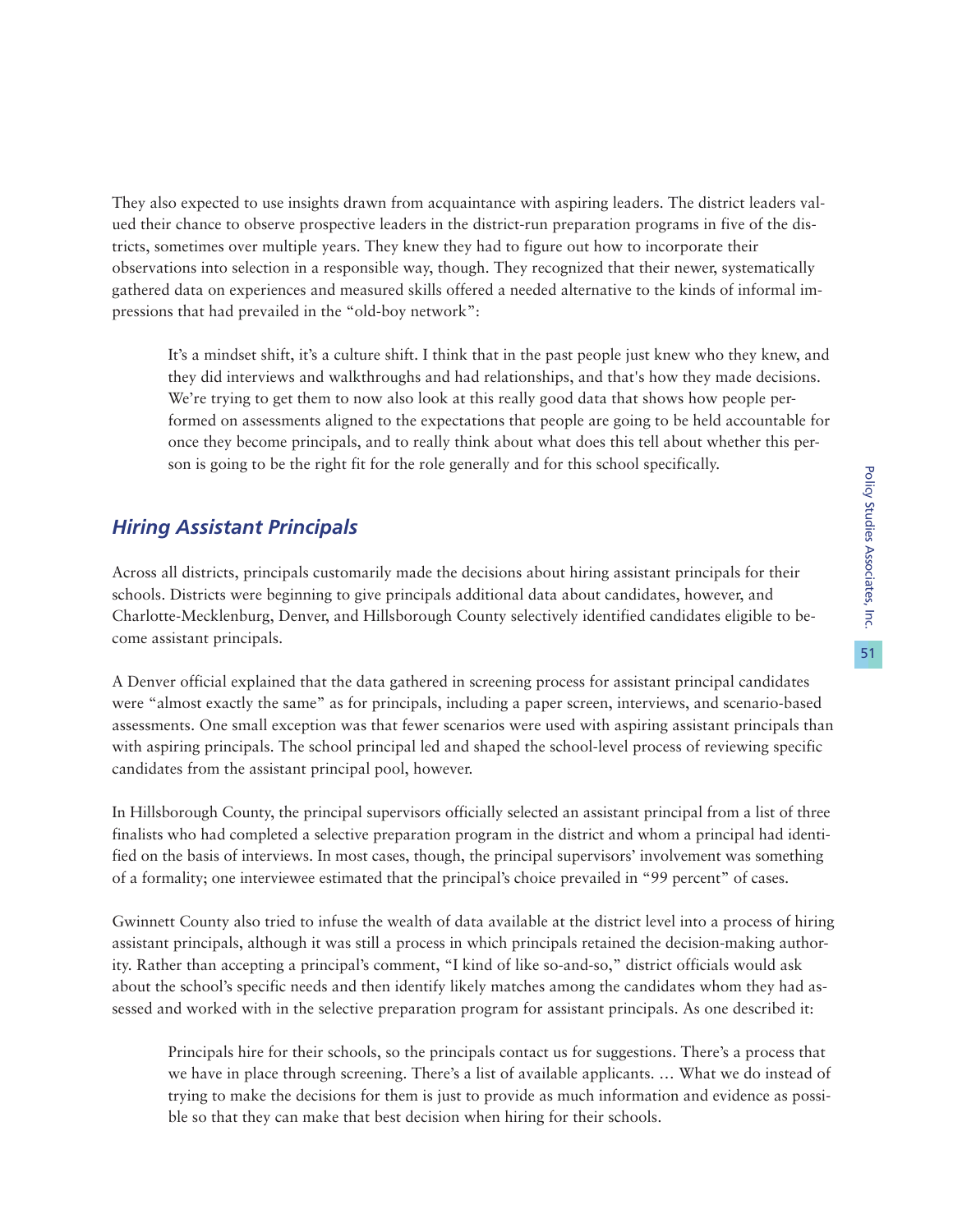## *Remaining Issues in Hiring and Placement*

District officials said they were pleased with the changes they had made in hiring procedures. Interviewees in each district spoke highly of the principal candidates they were seeing and the matches they were making between candidates and schools. Still, the ways in which they were using data were new and unproven. And they acknowledged challenges: finding leaders for some types of schools remained difficult; and their assessment procedures did not yet bring to light all the needed types of information about candidates.

Several kinds of schools continued to pose challenges for leadership selection. It was common for high schools to draw too few strong candidates. Leaders in all districts also acknowledged challenges in finding the right candidates for high-need schools. These could include schools with low student achievement or low family incomes, or schools in which parents of high socioeconomic status made many demands on the principal. District leaders in Charlotte-Mecklenburg and Hillsborough County said they had seen both high-achieving and low-achieving schools pose leadership challenges, and that they still did not have as many strong candidates as desired when a vacancy arose in a school of either kind.

Considering the strengths and weaknesses they had seen in the work of their newest principals, interviewees made some similar observations across all districts except New York City (where no one wanted to generalize across a cohort of 200 new principals annually). Leaders in the other five districts praised the new principals' deep knowledge of instruction. However, they expressed concern about some principals' difficulties in working with the school community. In the following comments, from three different districts, veteran leaders described this recurring area of weakness that they had seen in new, highly prepared principals:

They're very passionate people. They get into the school ready and passionate to make a change, and it's like they're coming in with a sledgehammer and making change, but … they don't realize it's personal leadership skills, they're missing the boat. No one's following them if they're going in with a sledgehammer. So how do they navigate through that politically?... Are there ways they can navigate it better so it's not as disruptive a change?

How do you use your positional authority? How do you read the culture of a school in terms of, say, this is not a turnaround school if we're sitting at 97 percent proficiency? Perhaps there are many things you need to work on, but we don't need to approach this like it's a turnaround situation in your first principalship out of the gate. … I would say more of our principals struggle … over their human relations and inability to get the work done through and with people.

I think sometimes you have to remind them about relationship building. They go in, and sometimes they go head on, tackle things. They have to remember they're not part of the family yet.

With this concern in mind, district leaders said they wished they had better ways to measure emotional intelligence (the term used in Denver) or "micro-political" skills (the term used in Charlotte-Mecklenburg) and to bolster aspiring principals' capacity to work effectively with a faculty, staff, and community. In Gwinnett County, a district leader described the use of a promising tool: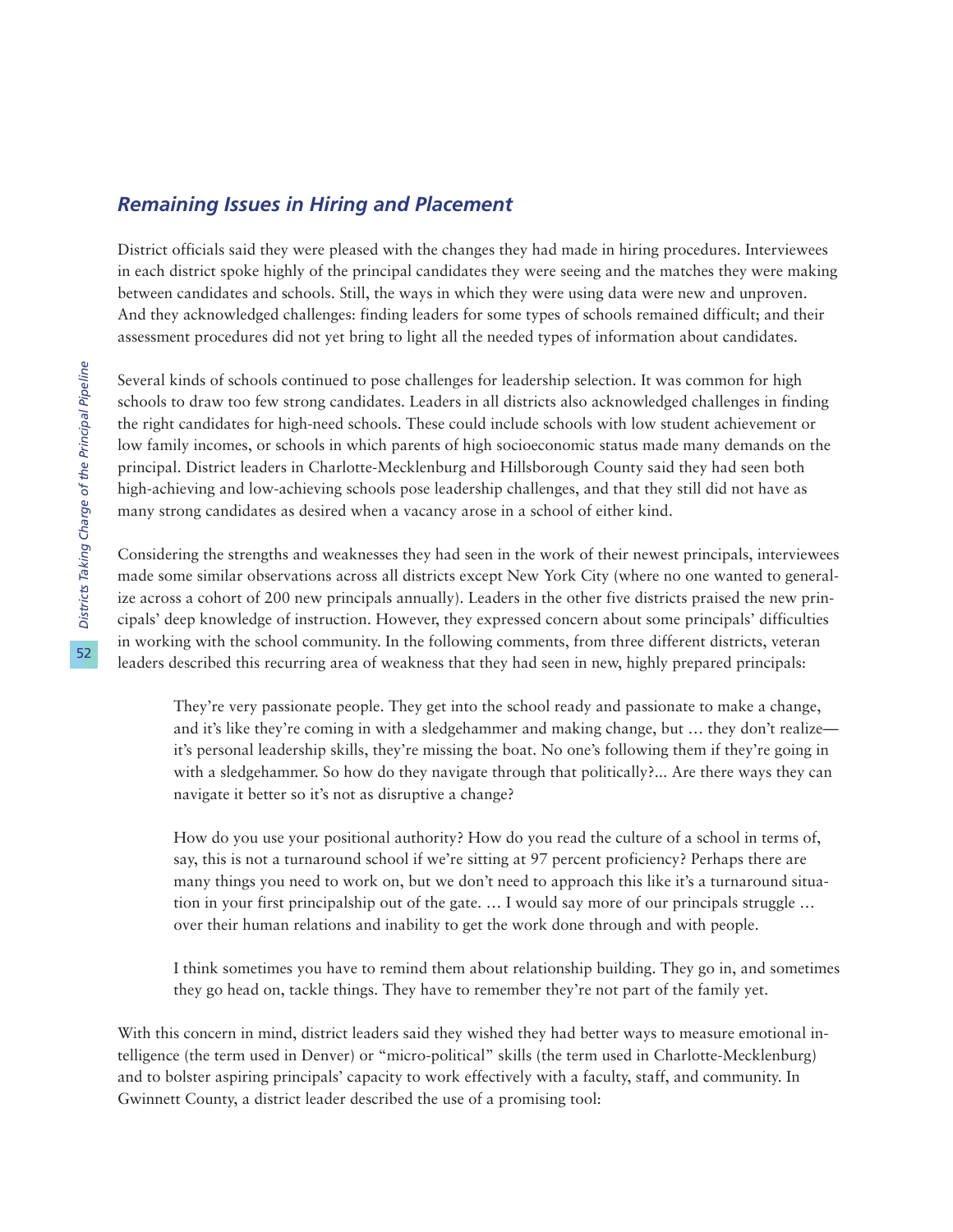This year, [we used a] pilot disposition assessment which was quite enlightening. We found things about individuals that would derail them if they're not aware that they need to manage that part of their personalities. [Some who are] not touch-feely—now we know this, and they know it, and they're getting support to make them more aware of the messages they send. … [In the past we've been] missing some pieces that get at … the emotional wake a person will leave if they don't address those areas.

# *Summary: Changes under the Initiative, and a Look Ahead*

During the grant period, all six districts revised the hiring process with further development and specification of hiring stages, criteria, and roles. These changes added more screening decisions and discussion prior to taking final candidates to the superintendent. Changes ranged from fine-tuning pieces of the process, such as selection criteria, to the development of entirely new components, such talent pools and data-based procedures for matching candidates to positions. The results were hiring processes that were more systematic, deliberate, and standards-based.

- Every district had a new or modified screening step producing a pool of candidates who were allowed to apply for leadership positions. Overall, the districts moved closer to winnowing candidates to those with a good chance of fitting into a position within the next year or two. In New York City, a newly designed step provided ratings on standards-based competencies for all candidates in the hiring pool, which hiring managers could use. In Gwinnett and Hillsborough Counties, districts that had instituted sequences of two selective internal programs, the selection stages were now beginning years before a candidate might be considered for a principal position.
- Every district developed or modified selection criteria or instruments aligned with standards and specifying behaviors or other evidence for each criterion. Selection stages, whether into a pool or in hiring, were expected to incorporate the uniform use of rubrics, tasks, and interview questions aligned with standards. The districts invested in design and development efforts to identify priority competencies for each stage and provide tools and training for consistent ratings.
- Every district was using data on candidates and schools in more systematic ways to match candidates to specific school positions. Districts were adding procedures for considering data collaboratively as a group of senior managers. In Denver, Gwinnett County, and Hillsborough County, individual supervisors had lost some of their independence in winnowing to the finalists for a position.
- Denver and Hillsborough County introduced new procedures by which top district leaders held succession-planning discussions, reviewing data-based projections of principal vacancies and working toward agreement on their priorities for leader selection in the short term and leader development in the longer term. (Charlotte-Mecklenburg and Gwinnett County had similar planning processes in place before the initiative).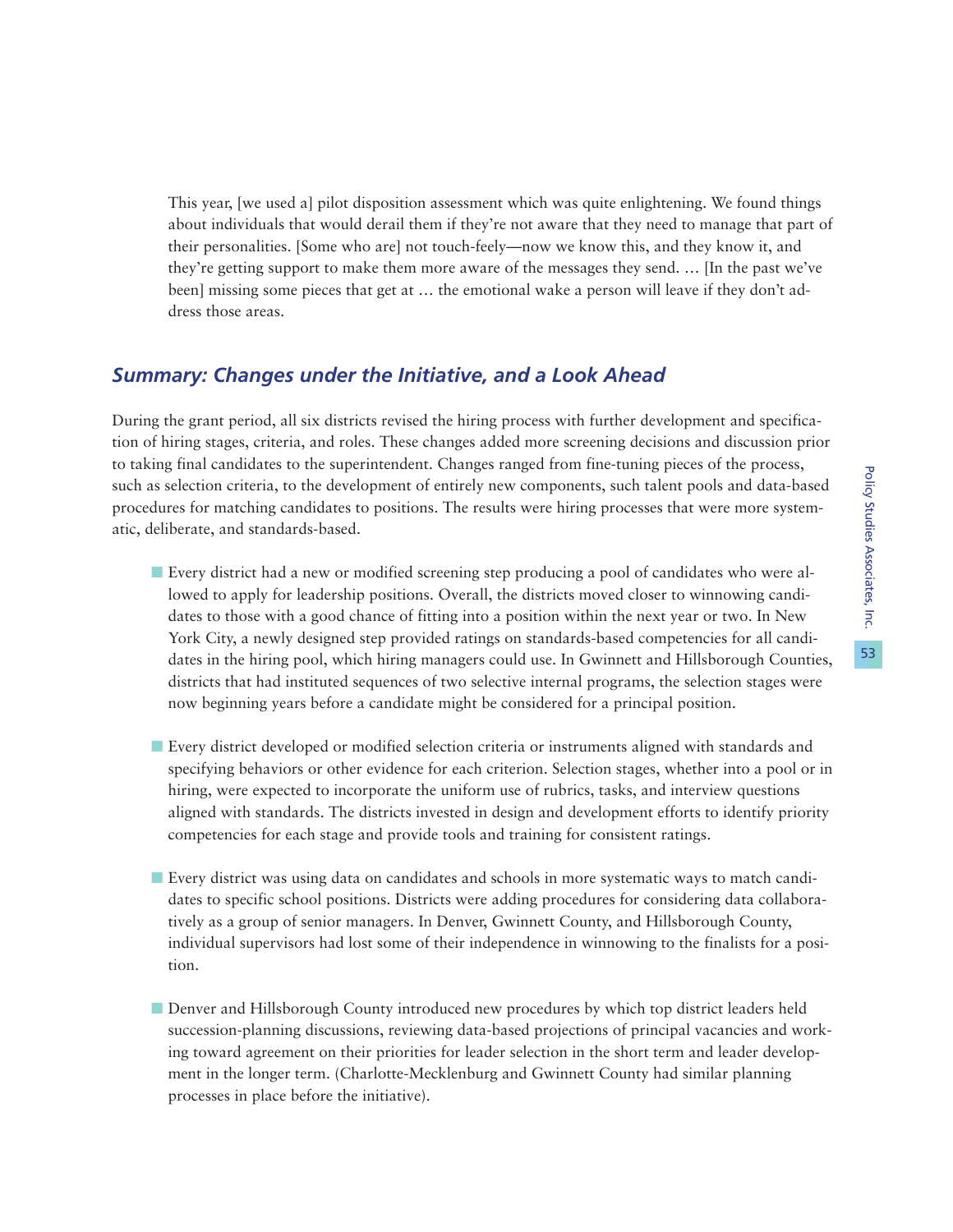Finally, there was a noticeable sense of excitement in the districts around what officials saw as improvements in the hiring process, both those already accomplished and those that could follow from added selection stages and more readily available data.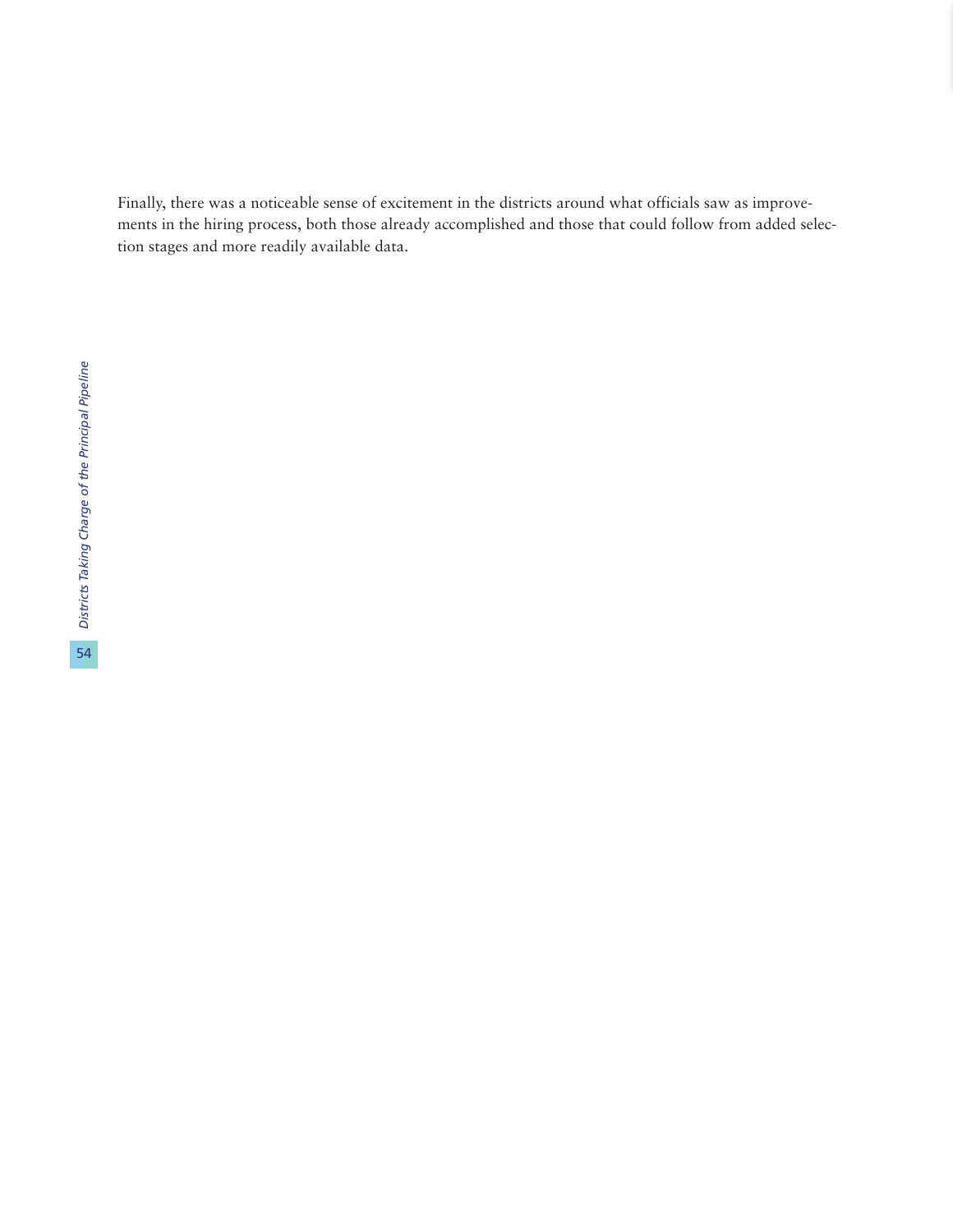# **6. Evaluation and Support**

Every district worked on every component of the Principal Pipeline Initiative design in every year, but some staging of their work was evident. The component that included leader evaluation and professional support was on a slightly slower timeline than the others. This component was scheduled to be solidified in 2015.

Districts encountered the limits of their existing capacity for leader evaluation and support in their initial work on these functions. They worked to build capacity while they iteratively piloted, revised, scaled, and refined new procedures for evaluation and support. We begin the chapter with an overview of the types of capacity available in the districts and from their partner organizations, then analyze the work done to strengthen leader evaluation and support from 2011 to 2014.

# *Capacity for Evaluation and Support*

Districts' capacity for principal evaluation and support resided in several different roles. The district staff who directly supervised principals took a major role in eval-

## *Takeaways*

1. Districts added capacity through positions and training for supervisors, mentors, or coaches, trying to give new principals a larger amount of skilled support. 2. Developing evaluation criteria aligned with standards required multiple rounds of clarifying the criteria and preparing the supervisors to use them.

3. Principals tended to see mentors or coaches as more helpful than supervisors, although both groups received positive ratings.

4. Data on individual strengths and weaknesses could support greater tailoring of professional development, but work remained to be done to realize this vision for principals and assistant principals.

uation and were also expected to support principals. Support also came from mentors or coaches, from the central offices in charge of professional development, and from external partners.

#### *Principal Supervisors*

The participating districts put their principal supervisors in a dual role of both evaluating and supporting principals. New York City was a partial exception, with an anomalous arrangement in which formal responsibilities for supervision and support were assigned to two different groups. By state law, community superintendents or high-school superintendents served as formal rating officers of principals. The clusters and networks, created as a school support structure independent of the geographically based superintendencies, were expected to give schools and their principals feedback and support. Still, the New York City principal supervisors whom we interviewed also gave numerous specific examples of ways in which they tried to create learning opportunities for principals and assistant principals whom they supervised. Supervision arrangements in the other districts were also redesigned for a greater focus on instructional issues and on building principals' capacity.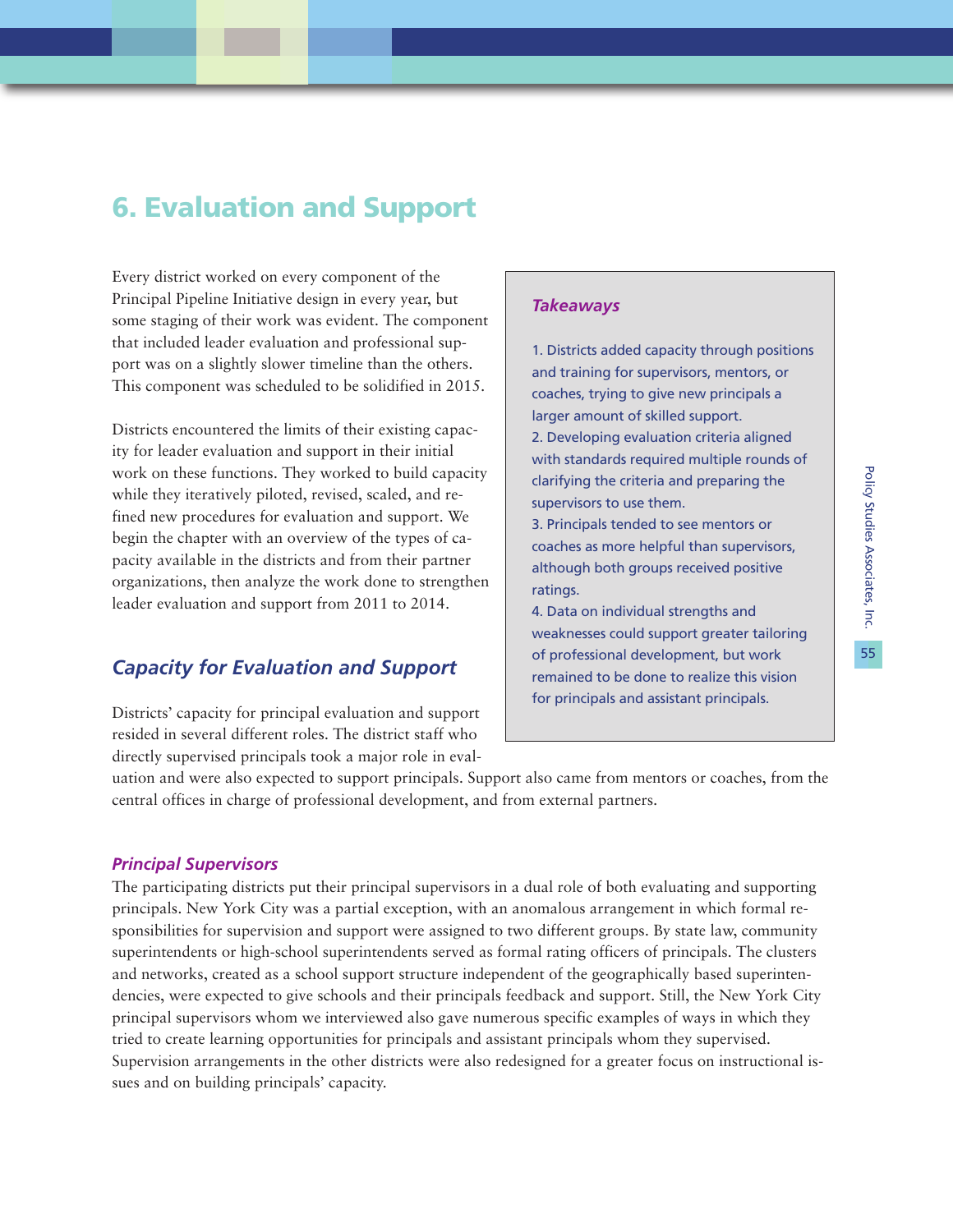A study of the principal supervisor role that The Wallace Foundation commissioned from the Council of the Great City Schools was influential in this initiative (Corcoran, Casserly, Price-Baugh, Walston, Hall, & Simon, 2013). Based on a national survey and on site visits to the Principal Pipeline Initiative districts, the study's recommendations for any sizable district included increased staffing, clearer goals, professional development and coaching, and clearer lines of both communication and accountability for principal supervisors. All of the districts in the Principal Pipeline Initiative subsequently made plans to enlarge their cadres of supervisors—thus reducing each supervisor's caseload of principals—and to continue clarifying and supporting the supervisor's role. Denver added enough principal supervisors in 2012-13 to reduce each supervisor's caseload to ten principals.

Early in the initiative, district leaders had seen tension in the shift that they were asking their principal supervisors to make, from hands-on solvers of administrative problems to coaches strengthening instructional leadership. As of 2014, no district leader claimed that the tension between administrative and instructional emphases had gone away. A leader in one district said of the shift in role that the principal supervisors were experiencing:

It has been a slow but steady process. You can see the shifting of the mindsets in terms of where their priorities are, how they look at the big picture now. …[But] trying to change the mindset sometimes, or the way of work, … [can be] difficult. It's almost like a rubber band. You stretch it, but as soon as you let go it goes right back.

## *Capacity for Mentoring, Coaching, and Professional Development from Inside and Outside the District*

Each district employed or had contracts with individuals who provided support for novice principals. For example, novice principals in Denver had two distinct types of support: "mentors" who were experienced principals in the district and helped with whatever problems arose on the job; and "executive coaches" on contract with the district who worked with them on the process of clarifying and pursuing their professional goals in leadership.

Charlotte-Mecklenburg organized its principal support into a multi-year sequence. The district had started its year-by-year program of induction support before the initiative began, and it used initiative support to extend the program to a full five years. The design illustrates the interplay of internal and external sources of support for novice principals:

- First- and second-year principals were matched with a Consultant Coach who met with and advised principals in small groups.
- Beginning in 2011-12, second-year principals participated in the National SAM Innovation Project. SAM coaches worked with principals on time use and instructional leadership, and by 2014, SAM coaching was conducted by district staff members.
- Third-year principals participated in the Executive Leadership Institute at Queens University of Charlotte. A collaboration between the university's education and business schools, the program trained principals on leadership styles and organizational change.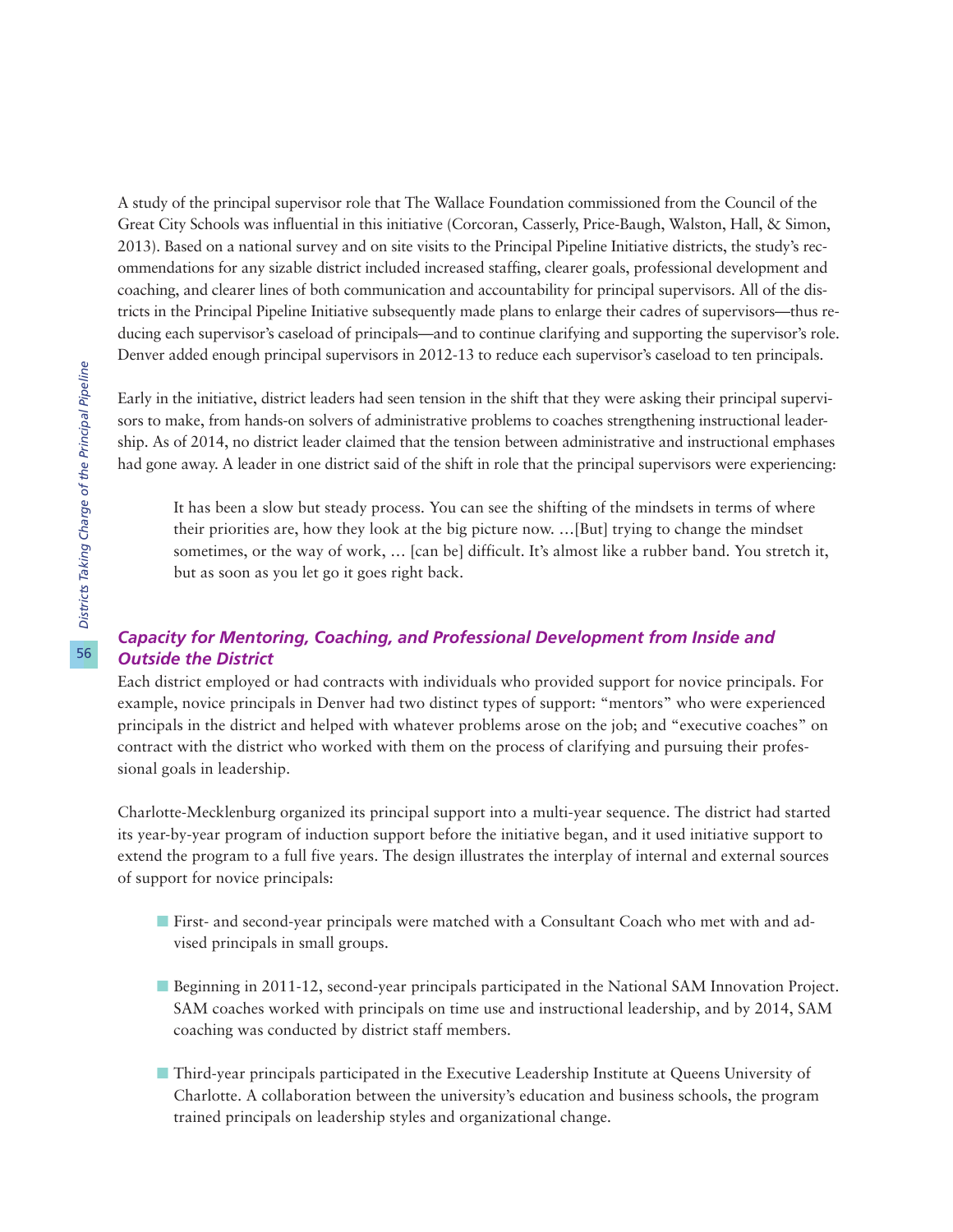57

- Fourth-year principals participated in the Innovation Institute of the nonprofit McColl Center for Art and Innovation, which focused on innovation for leaders from a variety of backgrounds.
- A fifth-year capstone experience through the Center for Intentional Leadership rounded out the support sequence.

Across districts, external partners also supported principals. The National SAM Innovation Project worked with principals in Charlotte-Mecklenburg, as described above, and also in the other districts. The New York City Leadership Academy had had a contract to provide coaching to all first-year principals in New York City since well before the initiative. New Leaders provided ongoing coaching to its graduates after they became principals in Charlotte-Mecklenburg, New York City, and Prince George's County. The School Leaders Network helped organize and facilitate peer learning for new principals and assistant principals in New York City and Prince George's County.

Another role for partner organizations was that of building district staff members' capacity to support new principals. The New York City Leadership Academy worked with Denver to support mentoring training, for example, and it also built capacity in Charlotte-Mecklenburg's partnerships for preparation and induction. New or expanded partnerships for novice-principal support in three districts grew out of the districts' and partners' previous experience working together:

- Charlotte-Mecklenburg received help with the coaching process from two universities. The director of a partner preservice program at Winthrop University also had a major role in helping the district develop a coaching program and provided training for the district's coaches. Queens University started a three-day academy for the district's leadership coaches.
- Hillsborough County contracted with the New Teacher Center to help develop a principal coaching program, train the coaches, and work with principal supervisors to help build their skills in leader development. Later, Cross & Joftus was engaged to build capacity for principal evaluation aligned with the district's leader competencies.
- Under the grant, Prince George's County expanded the participation of mentor principals in the National Association of Elementary School Principals' Leadership Immersion Institute. Mentor principals won special certification by participating in training and in a nine-month internship program in which they practiced providing feedback and support to new administrators.

# *Leader Evaluation*

Each district came to the initiative with a history of evaluating principals' performance, but each revisited its procedures under the initiative. Newly articulated district leader standards, as discussed in Chapter 3, were at the core of this process. State education agencies also played a part; for the five states (all but Colorado) that were grantees under the federal Race to the Top program, establishing criteria for leader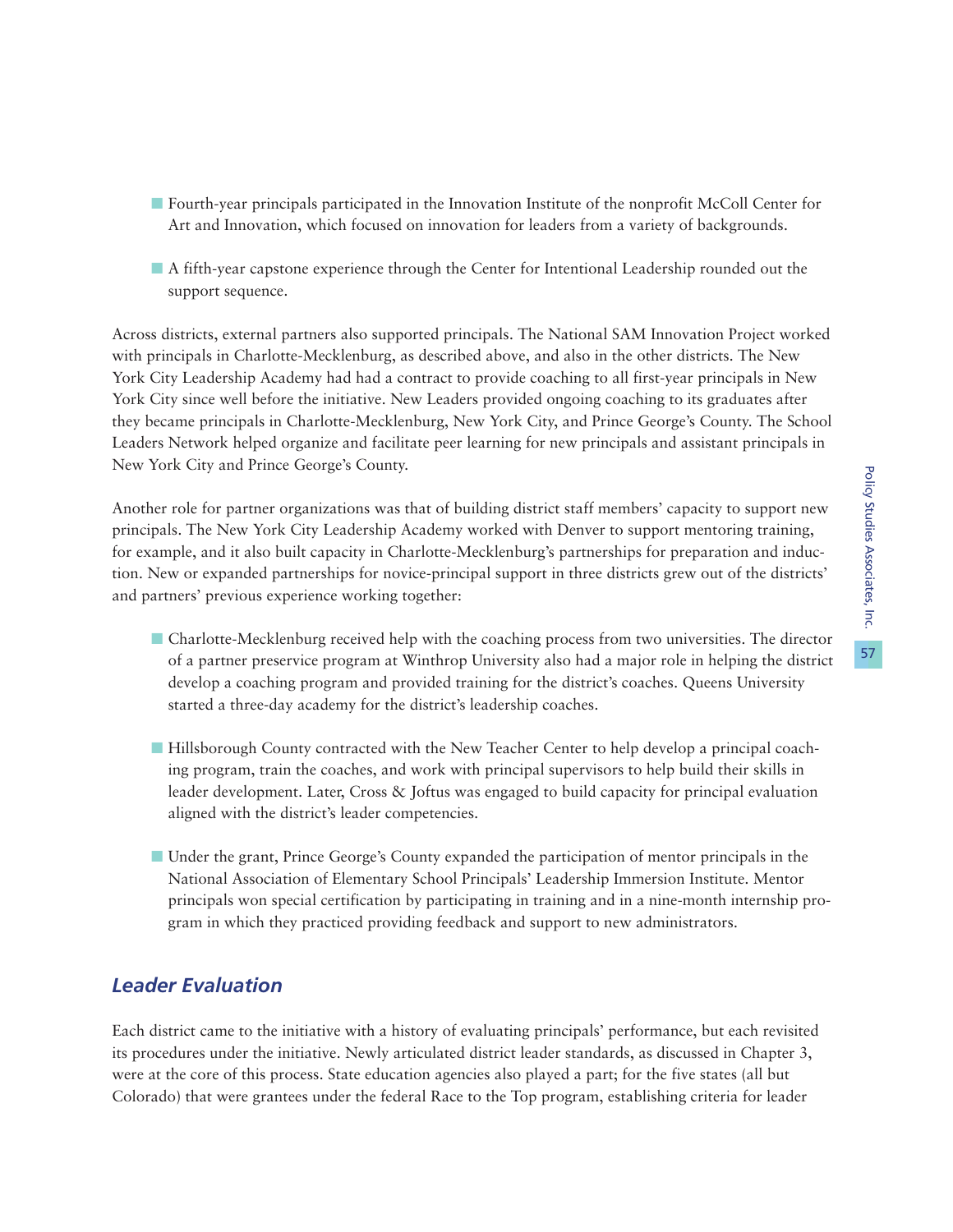evaluation was part of the work for which the state was held accountable by the U.S. Department of Education. Gwinnett County and Hillsborough County, which had evaluation systems for leaders before their states did, were able to proceed in fine-tuning their own systems rather than taking on entirely new state-mandated systems. Prince George's County submitted its new evaluation system to the state for approval in 2013 and was asked to make only minor changes. Charlotte-Mecklenburg was required to use the state's evaluation criteria but also developed evaluation rubrics that reflected local priorities as well as state priorities. In New York City, as described in detail in Chapter 3, the local Quality Review Rubric was the source for a new principal evaluation for which the district succeeded in winning state approval.

### *The Process of Developing Standards-Based Evaluation*

Principal evaluation in every district in 2014 included measures of student performance and also ratings that supervisors gave in relation to a set of standards-based evaluation criteria. The criteria for supervisors' ratings were evolving. For example, Gwinnett County was using its longstanding Results-Based Evaluation System, in which one major component continued to be school-level performance benchmarked against comparable schools in other urban districts nationwide. The district was beginning to use new procedures and criteria for supervisor ratings, however, with the intention of phasing in a new system for that component of the evaluation system.

At the request of The Wallace Foundation, five of the districts participating in the initiative had undertaken to use the VAL-ED instrument, developed (with Wallace support) to capture evidence on research-based elements of principal effectiveness (Goldring, Porter, Murphy, Elliott, & Cravens, 2009; Murphy, Elliott, Goldring, & Porter, 2007). This instrument gathers ratings in a 360° process from the principal, the supervisor, and teachers. (The sixth district, Denver, used its own 360° instrument instead of VAL-ED.) Four districts used VAL-ED on a pilot basis or only as a source of formative feedback to leaders, but Hillsborough County used it districtwide as part of its consequential evaluation for principals.

Some interviewees commented that 360° ratings provided valuable insights in assessing principals' performance. In both Charlotte-Mecklenburg and Denver, principal supervisors reported instances in which they had recommended dismissal of a principal after learning that he or she lacked teachers' support or respect. Their assessments had relied on additional information, beyond a survey, but they cited this experience in endorsing the collection of data from teachers. As one of the supervisors said:

We had to dismiss a principal last year, and I will say, teacher perception surveys often play a big role in that, because if your teachers have absolutely no confidence in you, how can you run a school?

Charlotte-Mecklenburg, Denver, Gwinnett County, and Hillsborough County reported doing extensive work to prepare principal supervisors to use new evaluation instruments. The process of learning how best to operationalize new standards in evaluation instruments was also informing refinement of the indicators that accompanied the standards—a process that was far from finished in spring 2014. A Denver official described how principal supervisors were carrying out one step in beginning to calibrate their ratings on indicators and the associated rubrics: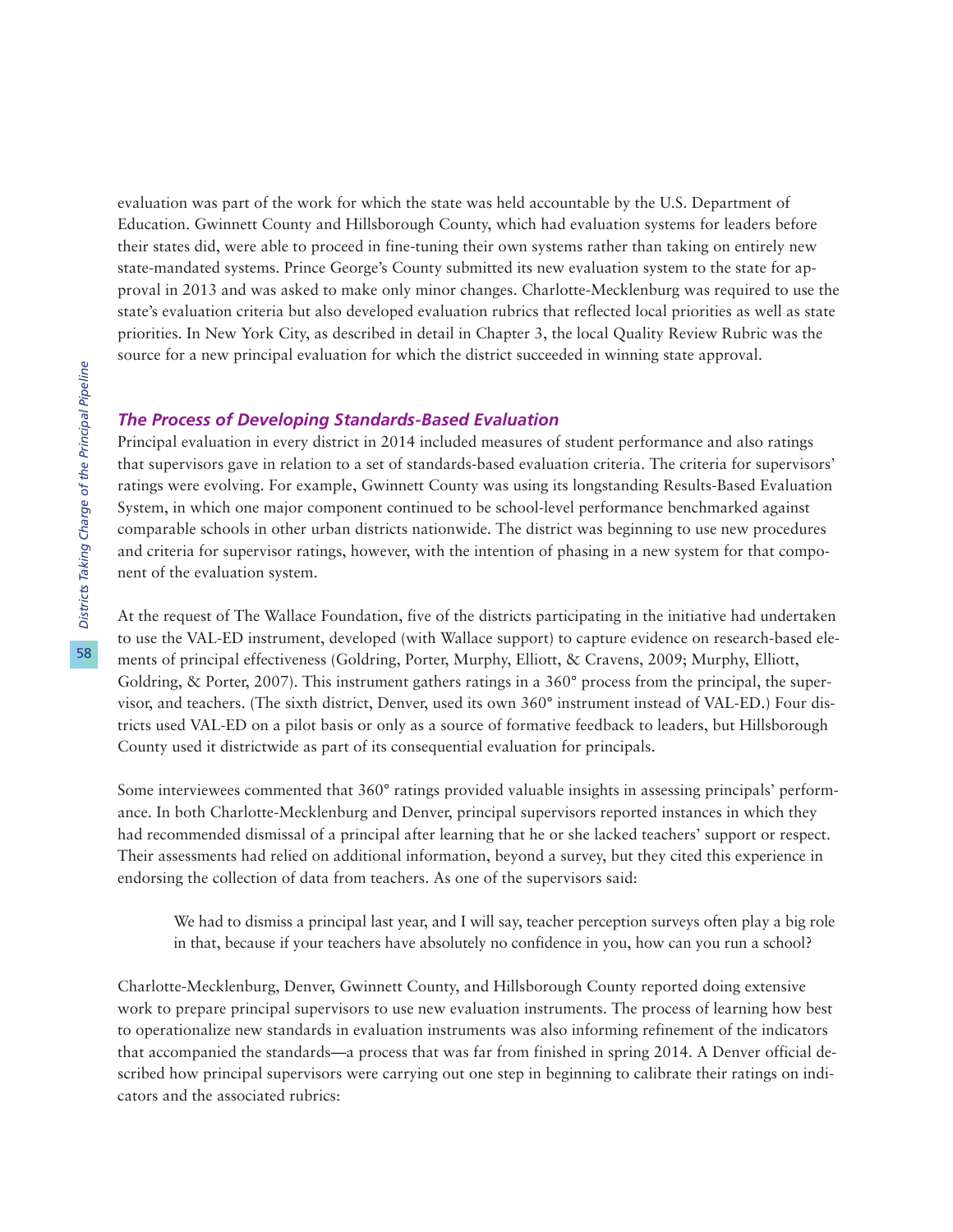We went through all the different indicators and said, what data do you look at? For each of those indicators, what would be the kinds of data and evidence that you're collecting? And then we said, okay, that is a ton because there were charts all around the room full of stuff. So then we said, let's narrow it and look across these, where do we see commonality? We call those high-leverage data points. We listed those out and then spent the next session actually looking at, okay, how do you collect your data?

A Gwinnett County official also emphasized the careful work being done in the process of calibration:

In the new principal evaluation system .... [we are] now watching the team [of principal supervisors] really look at wrestling through these standards, and how you evaluate them in a consistent format.

#### *Assistant Principal Evaluation*

For the most part, assistant principal evaluation instruments mirrored those used for principal evaluation. In Charlotte-Mecklenburg, the state-mandated evaluation instrument was identical for principals and assistant principals. In three other districts, the instrument was at least lightly adapted; in Prince George's County, for example, the indicator language for standards was reframed with words such as "supports the principal in…" each leadership function. Gwinnett County had similar minor adaptations in the assistant principal evaluation. Denver had an "evidence guide" for rating assistant principals that differed from the one used with principals, although the overall expectations for the two positions were aligned with each other. Hillsborough County used its own 360° instrument, aligned with the district's leader competencies, for assistant principals. A district official commented that the results gave principals useful information about the competencies in which their assistant principals needed further development. The major exception was in New York City, which had neither formal standards nor an evaluation instrument for assistant principals.

Just as principals had the final say on hiring assistant principals, they held the reins in evaluating assistant principals. Some district officials expressed concern about the way principals carried out these evaluations, commenting that principals should more assertively communicate negative results to their assistant principals. This was related to their concern that some marginal performers were occupying assistant principal positions and thus were blocking opportunities for aspiring leaders with higher potential.

## *Perceptions of Evaluation among Principals and Assistant Principals*

Survey respondents expressed mildly positive views about their experience with leader evaluation (Exhibits 14 and 15). Readers should note that these findings pertain to the evaluations conducted in 2012 and 2013. We asked about the previous school year's evaluation because our surveys were fielded in early spring each year, before the current year's full cycle of evaluation and feedback was likely to have been completed. There were no significant differences in responses across years of the survey (i.e., in the responses pertaining to evaluation in 2012 vs. 2013).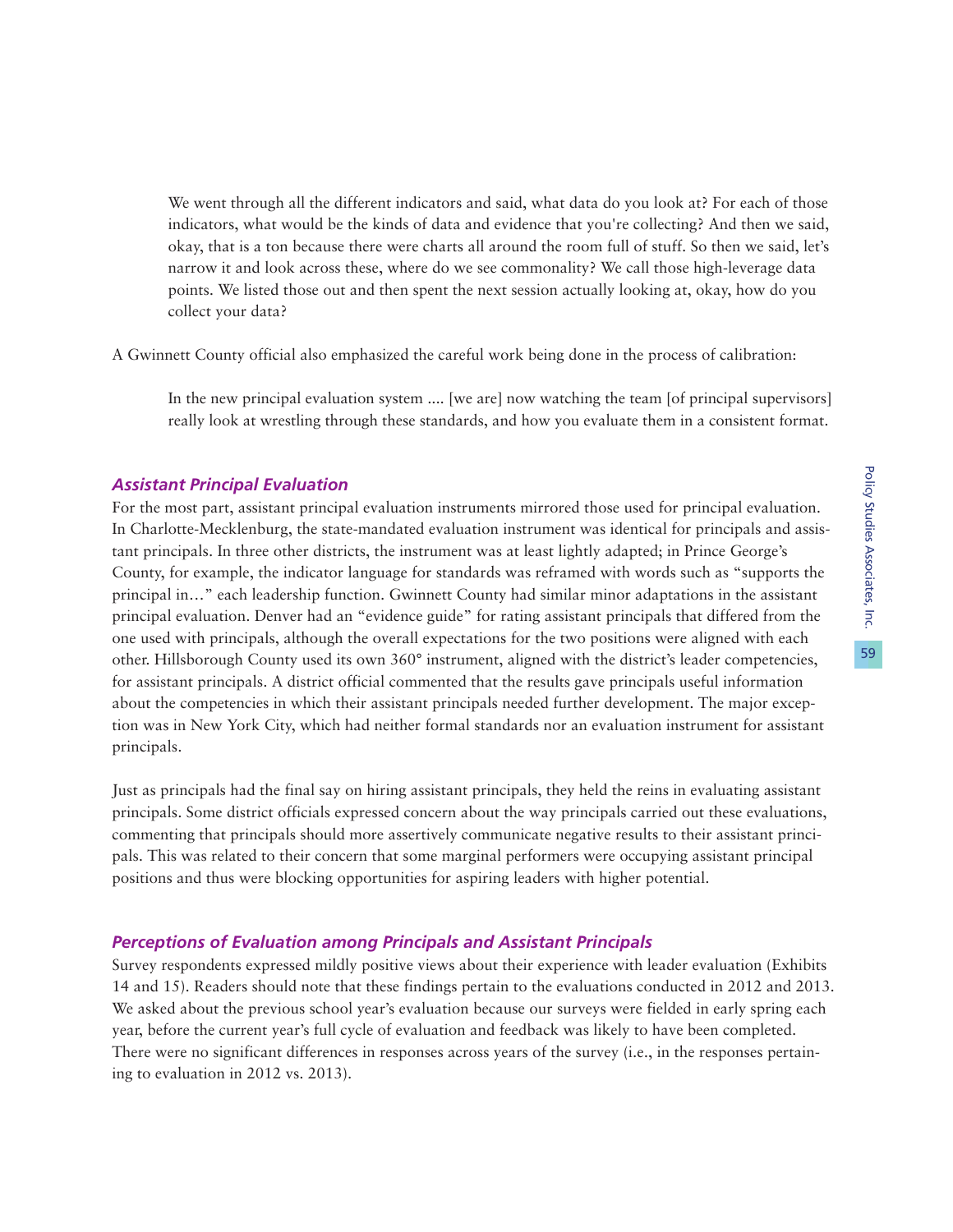# **Exhibit 14: Principal perceptions of their 2012 and 2013 performance evaluation**

| The performance evaluation system:                                                                   | <b>Percent of principals</b><br>saying to a considerable<br>or great extent of their<br>2012 evaluation<br>$(N=204)$ | <b>Percent of principals</b><br>saying to a considerable<br>or great extent of their<br>2013 evaluation<br>$(N=259)$ |
|------------------------------------------------------------------------------------------------------|----------------------------------------------------------------------------------------------------------------------|----------------------------------------------------------------------------------------------------------------------|
| a. Was useful for purposes of informing my professional practice                                     | 65%                                                                                                                  | 54%                                                                                                                  |
| b. Provided clear expectations for my performance that were<br>consistently and clearly communicated | 64                                                                                                                   | 58                                                                                                                   |
| c. Adequately/accurately reflected my performance                                                    | 63                                                                                                                   | 54                                                                                                                   |
| d. Was useful for purposes of identifying/defining my<br>professional development needs              | 58                                                                                                                   | 50                                                                                                                   |
| e. Captured the breadth and complexity of my leadership role                                         | 58                                                                                                                   | 49                                                                                                                   |

Exhibit reads: In 2013, 65 percent of first-, second-, and third-year principals in the six districts reported that their 2012 performance evaluation was useful for purposes of informing their professional practice to a considerable extent or to a great extent. In 2014, 54 percent of first-, second-, and third-year principals in the six districts reported that their 2013 performance evaluation was useful for purposes of informing their professional practice to a considerable extent or to a great extent.

Source: Principal Survey for "Evaluation of the Principal Pipeline Initiative," 2013 and 2014.

## **Exhibit 15: Assistant principal perceptions of their 2012 and 2013 performance evaluation**

| The performance evaluation system:                                                                   | Percent of APs saying to<br>a considerable<br>or great extent of their<br>2012 evaluation<br>$(N=132)$ | <b>Percent of APs saying to</b><br>a considerable<br>or great extent of their<br>2013 evaluation<br>$(N=243)$ |
|------------------------------------------------------------------------------------------------------|--------------------------------------------------------------------------------------------------------|---------------------------------------------------------------------------------------------------------------|
| a. Adequately/accurately reflected my performance                                                    | 69%                                                                                                    | 59%                                                                                                           |
| b. Was useful for purposes of informing my professional practice                                     | 64                                                                                                     | 60                                                                                                            |
| c. Provided clear expectations for my performance that were<br>consistently and clearly communicated | 62                                                                                                     | 56                                                                                                            |
| d. Was useful for purposes of identifying/defining my<br>professional development needs              | 64                                                                                                     | 56                                                                                                            |
| e. Captured the breadth and complexity of my leadership role                                         | 59                                                                                                     | 51                                                                                                            |

Exhibit reads: In 2013, 69 percent of first-, second-, and third-year assistant principals in the six districts reported that their 2012 performance evaluation adequately/accurately reflected their performance to a considerable extent or to a great extent. In 2014, 59 percent of first-, second-, and third-year assistant principals in the six districts reported that their 2013 performance evaluation adequately/accurately reflected their performance to a considerable extent or to a great extent.

Source: Assistant Principal Survey for "Evaluation of the Principal Pipeline Initiative," 2013 and 2014.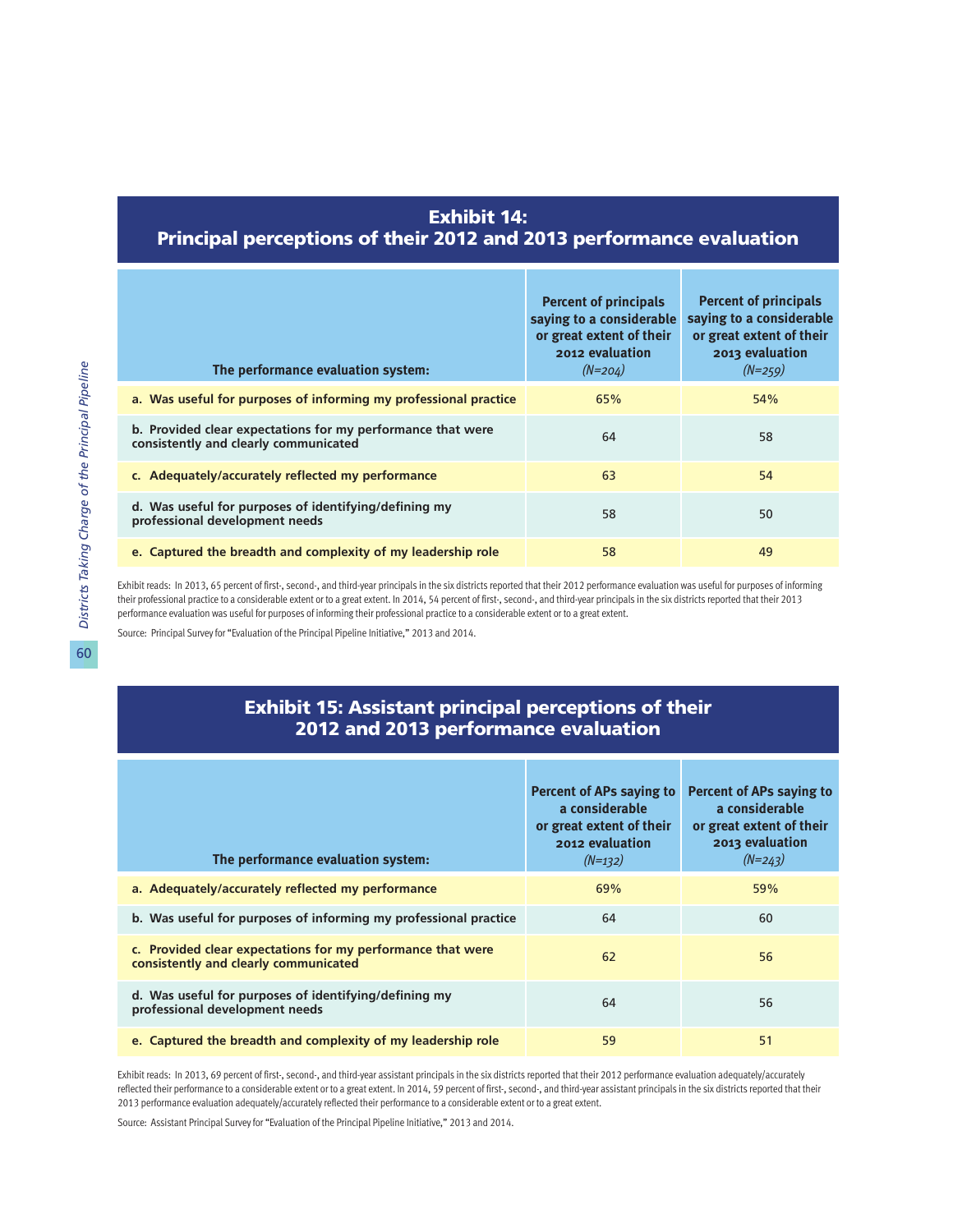Most principals (77 percent) received their evaluation results in written form, and most (64 percent) had a formal meeting with their evaluator to receive feedback (Exhibit 16). About one-quarter of responding principals had received feedback in an informal meeting with their evaluator. Among the principals who had a mentor or coach, between a quarter and a third received evaluation feedback in an informal meeting with that person. These responses did not change significantly between years.

| Did you receive formal and/or informal feedback on<br>the results of your performance evaluation for<br><b>LAST school year?</b> | <b>Percent of respondents</b><br>who were principals in<br>2011-12<br>$(N=204)$ | <b>Percent of respondents</b><br>who were principals in<br>2012-13<br>$(N=259)$ |
|----------------------------------------------------------------------------------------------------------------------------------|---------------------------------------------------------------------------------|---------------------------------------------------------------------------------|
| a. Yes, written report                                                                                                           | 77%                                                                             | 77%                                                                             |
| b. Yes, required formal meeting with my evaluator                                                                                | 64                                                                              | 64                                                                              |
| c. Yes, informal meeting with my mentor/coach                                                                                    | 26                                                                              | 30                                                                              |
| d. Yes, informal meeting with my evaluator                                                                                       | 24                                                                              | 26                                                                              |
| e. No, I received no feedback on my evaluation                                                                                   | 5                                                                               | 3                                                                               |
| f. Other                                                                                                                         |                                                                                 |                                                                                 |

### **Exhibit 16: Feedback received by principals on the results of their 2012 and 2013 performance evaluation**

Exhibit reads: In both 2013 and 2014, 77 percent of second- and third-year principals across the six districts reported that they received a written report summarizing the results of their evaluation in the previous school year.

Note: Item c was calculated only for those respondents who reported that they had a mentor/coach (in 2013, *N*=129; in 2014, *N*=166).

Source: Principal Survey for "Evaluation of the Principal Pipeline Initiative," 2013 and 2014.

An example of the positive views of the evaluation process that some principals reported in surveys and focus groups came from a principal in Charlotte-Mecklenburg, who highlighted the value of informal communication. This principal said that the evaluation instrument itself needed improvement. However, she emphasized that recurring, informal interaction with a supervisor provided useful evaluative feedback grounded in an understanding of the school:

The feedback that I get from my supervisor is ongoing. It is not, "Okay, here's the evaluation tool, we're going to sit down and have an hour's conversation about it and that's your feedback." The feedback comes throughout meetings when I talk with him during school visits, phone calls on the cell phone, emails back and forth. … he knows where I'm at, he knows where my school is, he understands the culture and climate of my building, and he and I have had conversations about areas that I need to grow in and areas where I have strengths.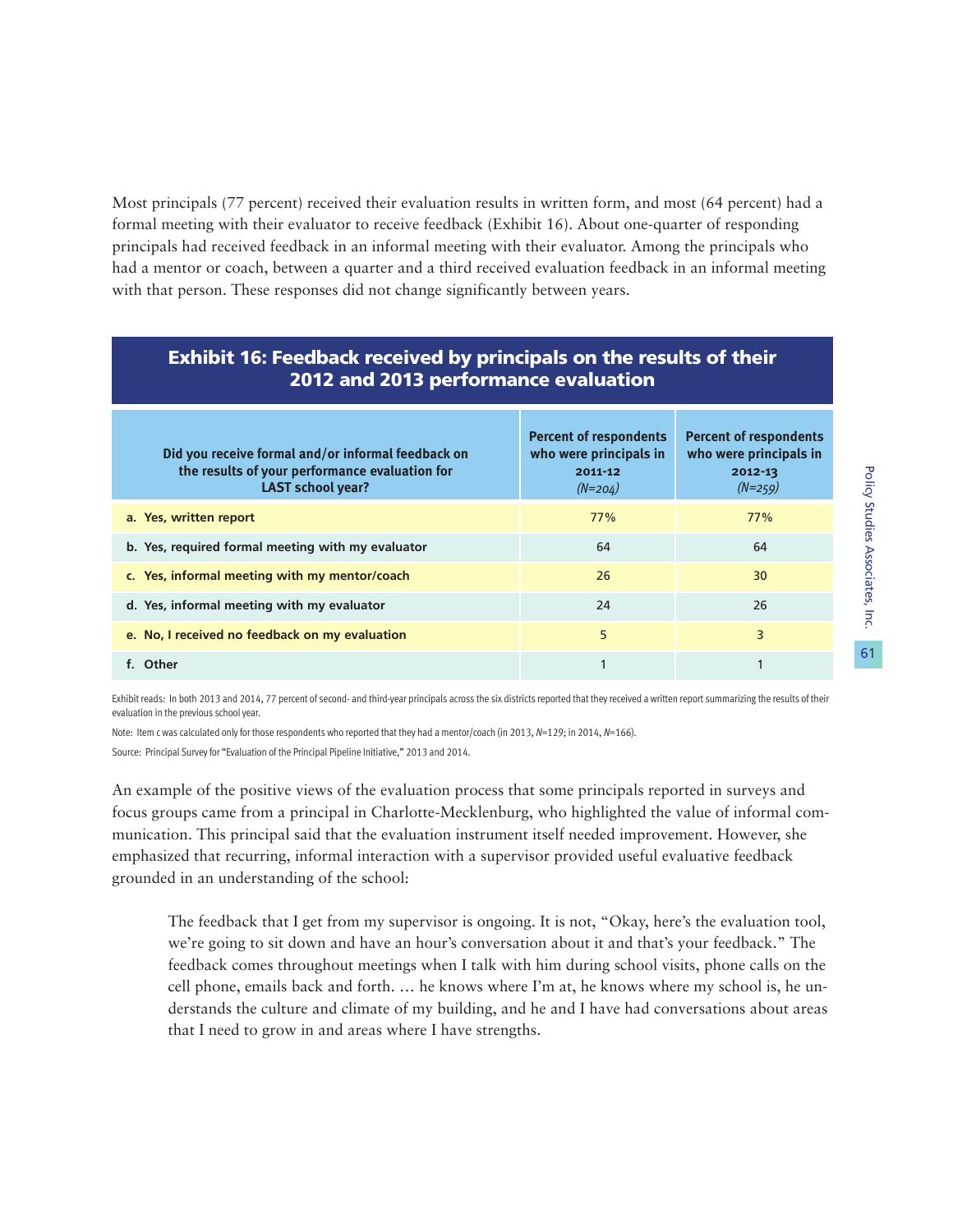#### *Professional Development and Tailored Support*

As of spring 2014, all districts were following the initiative's design by making—or planning—improvements in the professional development and individual support they provided to principals. Additional support for assistant principals was being considered.

#### *Support for Principals*

As described earlier in this chapter, all six districts had worked to bolster the capacity of supervisors and mentors or coaches to work with principals. Districts reorganized the professional development offered to groups of school leaders, and they continued to refine their policies and practices on coaching. Leaders in several districts expressed enthusiasm about the possibility of tailoring professional learning and support opportunities to individual principals' identified needs.

Charlotte-Mecklenburg was adding a new senior position in its professional development department in summer 2014: an executive director of leadership development whose full-time responsibility would be the professional learning opportunities for principals, assistant principals, and district leaders. One priority for the position would be professional development for those who had been selected into the talent pool; another would be bringing a more standard approach districtwide. A district leader described the work to be done, emphasizing the need to develop differentiated options within a consistent framework of leadership development:

We have strong induction, so it's not to take the place of that. It's more about giving people more options, and trying to bring it all together and have a consistent way we develop APs and principals from an internal perspective…. A major part of our strategic plan is continuing to invest in leadership development.

In Denver, a centerpiece of support was the introduction of coaches focusing on team building and personal leadership with new principals. For aspiring principals in the district-run Learn to Lead program, the district's standards were used to frame individual plans for professional growth, based on each participant's measured strengths and weaknesses. Denver's intended changes in professional development centered on "shifting from sort of 'one size fits all' to a more differentiated approach." A first step in that direction was to offer more choice in professional development offerings, but a district leader explained in 2014 that the next step would be to move beyond relying on a voluntary approach and instead determine "how can we guide people" to the resources they needed. Like the aspiring leaders, the principals had professional growth plans, and the district expected to gather and use data on the principals' progress on their plans, as well as on the extent to which they had taken advantage of particular professional development offerings.

Gwinnett County reorganized its principal supervision structure in 2013-14, adding more supervisors to support principals as instructional leaders. The district also continued to support principals with "leader mentors," who were retired principals with strong records in instructional leadership, offering coaching on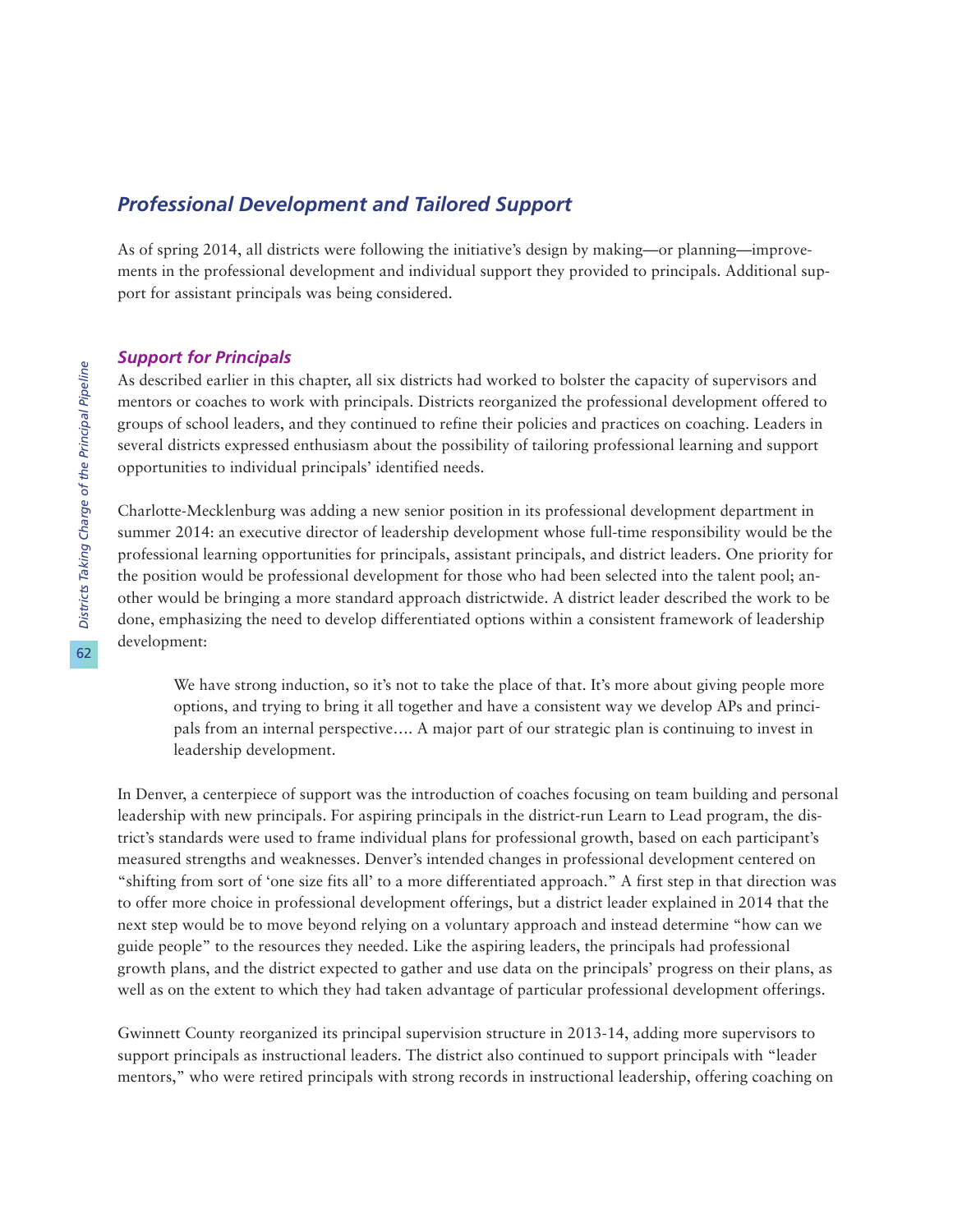tasks as they arose and providing guidance on leadership responsibilities. An innovation in 2013-14 was the use of a log to capture a record of the interactions that each leader mentor had with each principal. The district's principal meetings had been reorganized, shortening the time spent on general announcements so as to focus more time discussing problems of practice, such as employee engagement. In Gwinnett County, as in Denver, there was an intention of increasingly tailoring professional development offerings. As a district official put it, "It's not just, 'we have a good seminar.' It's really customizing that to the principal's need and level of performance. That's very ambitious, I understand that."

Hillsborough County incrementally increased the number of supervisors and coaches working with principals and provided them with coaching for their roles (as described earlier), in an effort to provide not only more support for principals but also support that was increasingly focused on instructional leadership. As of 2014, one of the changes under way was linking the supervision and coaching to professional development. After sessions on a particular leadership skill, the supervisor and coach would follow up, asking a principal how he or she planned to put the skill to work in the school.

New York City had put support arrangements in place during the 2000s, in particular the network structure and the coaching support for first-year principals from the New York City Leadership Academy. Under new district leadership in 2014, these arrangements were still in place.

Prince George's County also had new leadership in 2013-14. The first change introduced in principal support was the re-introduction of universal meetings for principals, with the aim of ensuring that all received the same, clear messages about district priorities. At the end of the school year, additional principal supervisors were hired from the ranks of principals.

In support, as in hiring, district leaders saw the potential of the data in the Leader Tracking System to improve the district's work. They believed that individual leaders' assessed competencies could and should drive the differentiation of support. A district-level interviewee in Charlotte-Mecklenburg sketched a vision that had counterparts in the other districts as well:

Hopefully as we get our Leader Tracking System all fully implemented and developed, we'll be able to take what we're learning from our current selection process and really identify which of these competencies are the person's strength, what are the areas for growth, and be able to give that data over to the [professional development] department so that they'll be able to provide what's needed for each of those people, and giving that information to our [principal supervisors and their staff] so that they can work individually with the people within their groups, and even trickle that down to the principals so they know where to help their APs grow.

Principals' survey responses did not show significant changes in the overall extent of mentoring or coaching from 2013 to 2014. A high proportion of first-year principals in every district had mentors or coaches in both 2013 and 2014, according to our survey data, but districts varied in the extent to which they assigned mentors or coaches to principals after their first year on the job (Exhibit 17).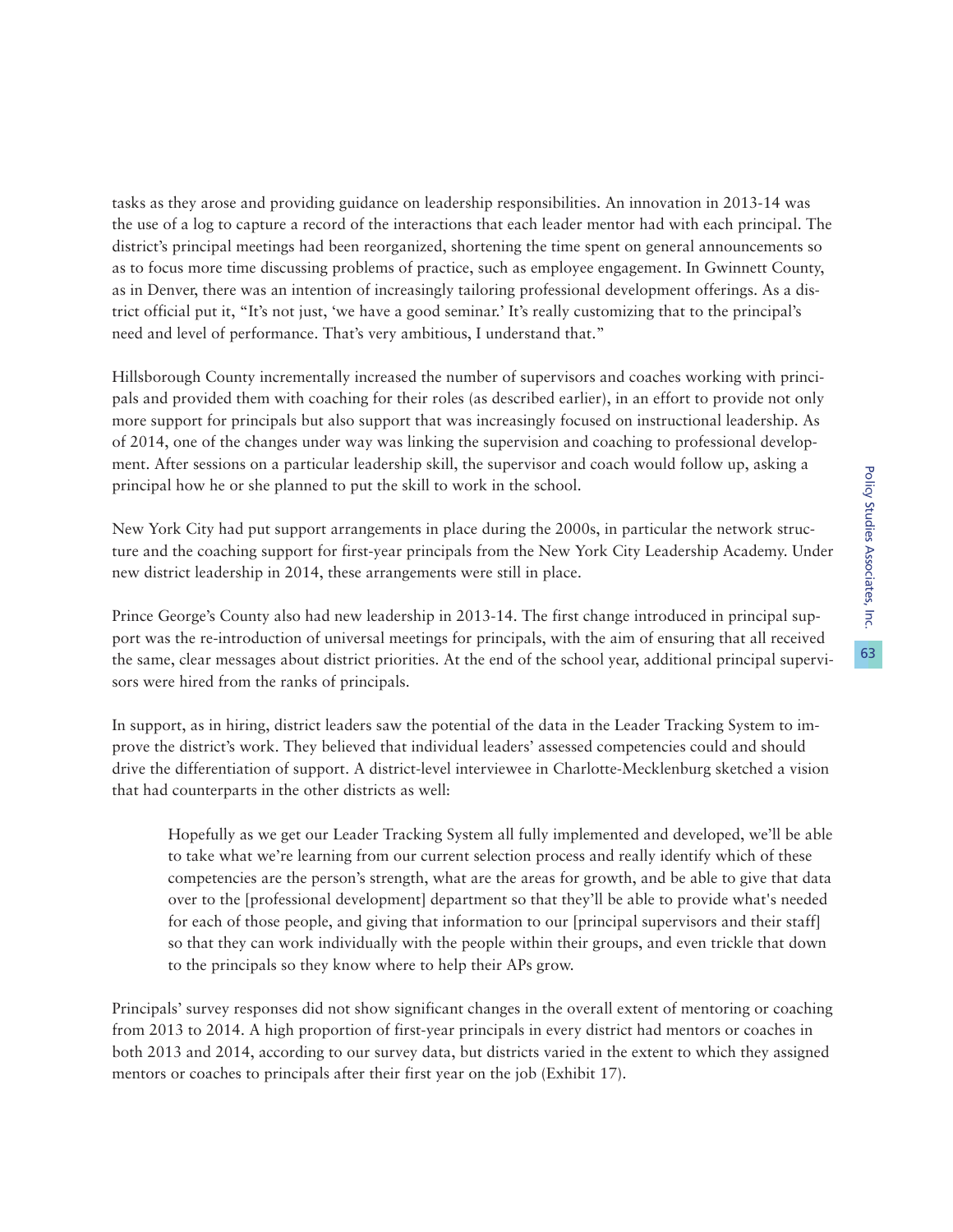#### **Exhibit 17:**

## **Percent of principals having mentors or coaches, by cohort, 2013 and 2014**

|                               | 2013                                         |                                        |                                             | 2014                                         |                                        |                                              |  |
|-------------------------------|----------------------------------------------|----------------------------------------|---------------------------------------------|----------------------------------------------|----------------------------------------|----------------------------------------------|--|
| <b>District</b>               | <b>First-year</b><br>principals<br>$(N=112)$ | Second-year<br>principals<br>$(N=140)$ | <b>Third-year</b><br>principals<br>$(N=87)$ | <b>First-year</b><br>principals<br>$(N=201)$ | Second-year<br>principals<br>$(N=183)$ | <b>Third-year</b><br>principals<br>$(N=138)$ |  |
| Charlotte-Mecklenburg         | 100%                                         | 100%                                   | 27%                                         | 81%                                          | 82%                                    | 21%                                          |  |
| <b>Denver</b>                 | 87                                           | 25                                     | $N/A*$                                      | 88                                           | 76                                     | 48                                           |  |
| <b>Gwinnett County</b>        | 100                                          | 79                                     | 29                                          | 100                                          | 100                                    | 50                                           |  |
| <b>Hillsborough County</b>    | 100                                          | 100                                    | 94                                          | 100                                          | 100                                    | $N/A*$                                       |  |
| New York City                 | $100**$                                      | $75***$                                | $65***$                                     | 96                                           | 54                                     | 45                                           |  |
| <b>Prince George's County</b> | 90                                           | 65                                     | $N/A*$                                      | 87                                           | 63                                     | $\mathbf{0}$                                 |  |
| <b>OVERALL</b>                | 95                                           | 72                                     | 49                                          | 93                                           | 80                                     | 35                                           |  |

Exhibit reads: Among first-year principals in Charlotte-Mecklenburg, 100 percent reported having a coach or mentor in 2013 and 81 percent reported having a coach or mentor in 2014.

Source: Principal Survey for "Evaluation of the Principal Pipeline Initiative," 2013 and 2014.

\* Percentage not reported due to small N.

\*\*New York data should be viewed with caution due to the low response rate (31 percent).

Both supervisors and mentors or coaches were expected to provide support to novice principals, but principals might perceive differences in these sources of support. Therefore our survey posed two parallel questions to principals, one asking them to rate the support they had received from their supervisor in 2013-14 (identifying this person as "the person who evaluates you," since the supervisors' titles varied across and within districts), and the other asking the same question about support from their mentor or coach (if they had one). While principals gave high ratings to both groups for their knowledge and for the process and quality of the support they provided, statistically significant differences were found in several responses (Exhibit 18).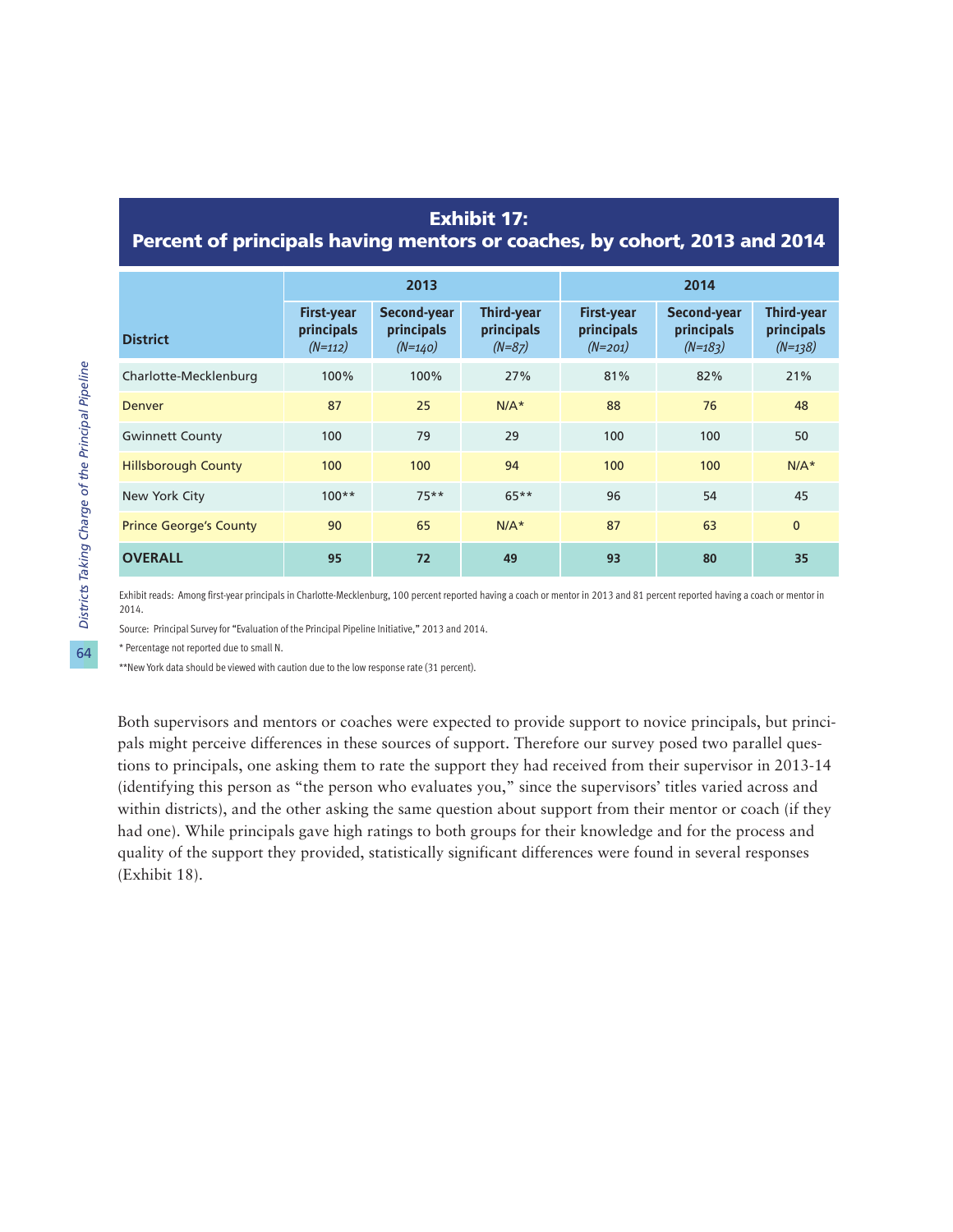

## **Exhibit 18: Principal perceptions of the support received from principal supervisor/evaluator and mentor/coach, 2014**

Exhibit reads: Ninety-six percent of first-, second-, and third-year principals in the six districts who had a mentor/coach agreed that the support they have received from their mentor/coach has been provided by someone who is knowledgeable in school leadership; 89 percent of first-, second-, and third-year principals in the six districts agreed that the support they have received from their principal supervisor/evaluator has been provided by someone who is knowledgeable in school leadership.

Source: Principal Survey for "Evaluation of the Principal Pipeline Initiative," 2014. \*The difference for mentor/coach is significant.

Similarly, the survey allowed us to compare principals' reports of the extent to which each of three potential sources of support—a mentor or coach, a supervisor, or professional development—had led them to make changes in their work (Exhibit 19). The individual help from a mentor or coach had the highest rate of strong agreement as a perceived stimulus to change in professional practice.

Policy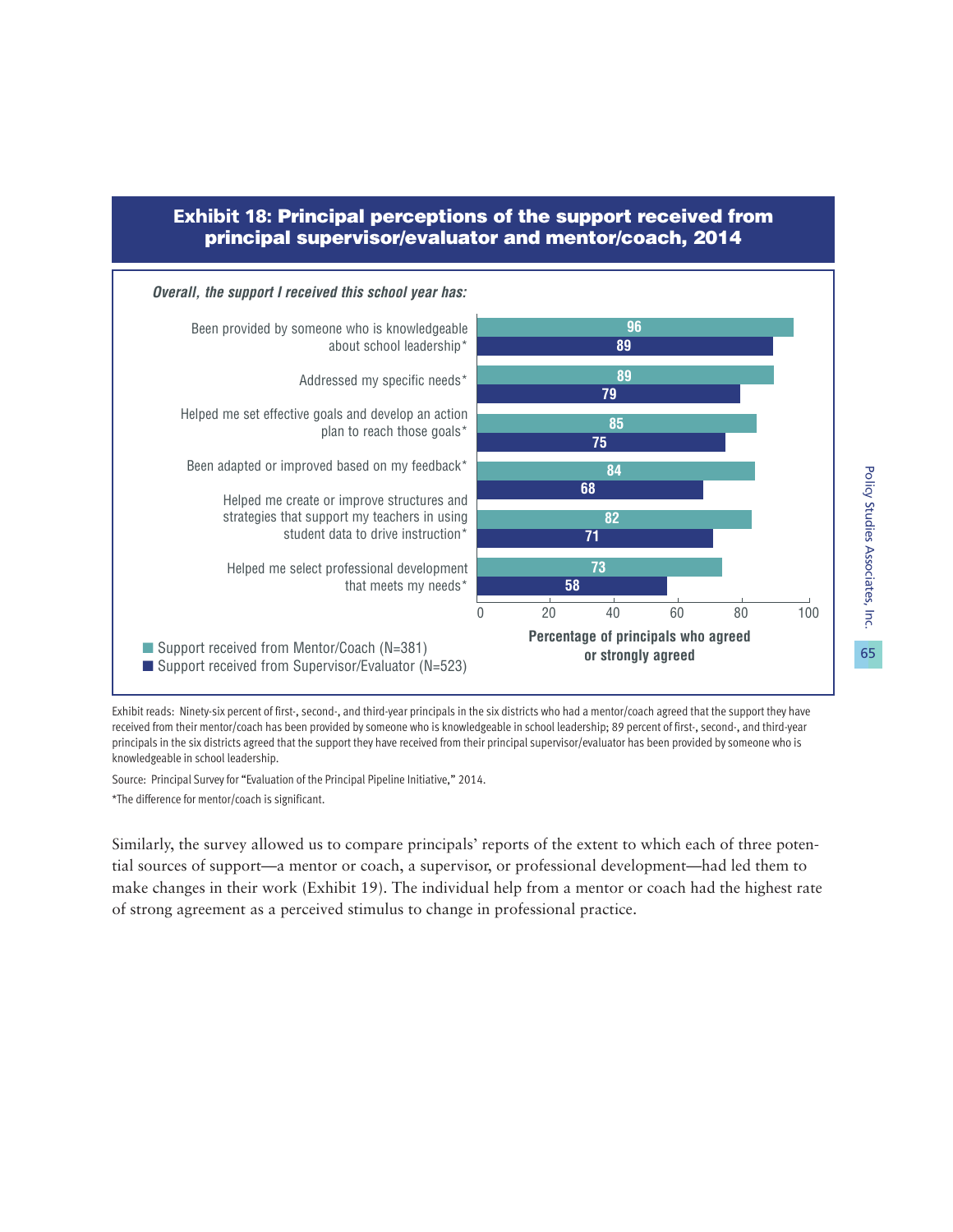



Exhibit reads: Forty-five percent of first-, second-, and third-year principals in the six districts strongly agreed and 43 percent agreed that the support they received from their mentor/coach led them to make changes in their work.

Source: Principal Survey for "Evaluation of the Principal Pipeline Initiative," 2014.

#### *Support for Assistant Principals*

Formal programs of support for new assistant principals existed in Charlotte-Mecklenburg and Hillsborough County. Charlotte-Mecklenburg had a two-year induction program for its assistant principals, including monthly meetings for professional development led by district staff on topics such as instructional coaching and school improvement plans. The district also offered an Assistant Principal Academy at a nearby university designed to help the assistant principals see their opportunities for influence as school leaders. A new district position, due to start in summer 2014, was going to focus on professional development for principals and assistant principals and was expected to strengthen the assistant principal induction. A district official spoke of the importance of this work:

I think that we've recognized that we could do a better job of helping with the induction of our new APs. Because that's our real, best, true pipeline to the principalship, so if we spend a lot more time grooming and developing them it will pay off in the end.

66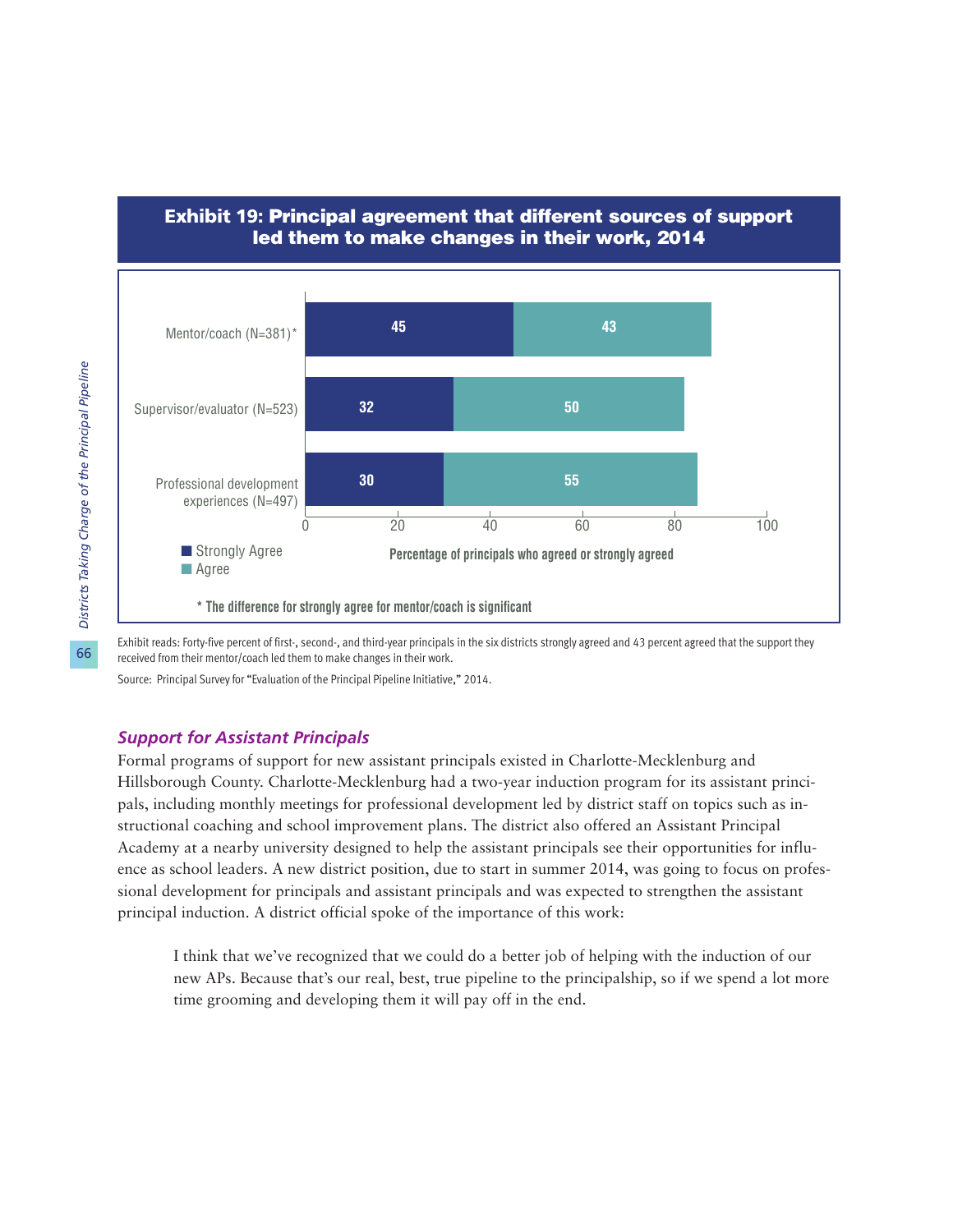Hillsborough County launched a two-year induction program for assistant principals under the initiative, focused on individual mentoring. Each novice assistant principal was assigned a mentor who would supplement the informal mentoring that principals were expected to offer to their own new assistant principals. A cadre of "master mentors" helped to oversee the mentoring.

Prince George's County was also planning individualized professional development for assistant principals, while New York City recognized this as a possible area for improvement. An official in New York City said:

There are programs for assistant principals that are designed to help them become principals but not [programs that say,] you just became an AP and you want to learn how to do the job well and you need some support. We don't have strong centrally based programs for that.

Rates of mentoring or coaching support reported by assistant principals varied a great deal across districts, with no clear trend from 2013 to 2014 (Exhibit 20). Hillsborough County stood out in both years as most consistently providing mentoring or coaching for assistant principals in their first two years. The other districts were less apt to provide mentoring or coaching support to assistant principals beyond their first year on the job.

|                               | 2013                                         |                                        |                                             | 2014                               |                                        |                                              |  |
|-------------------------------|----------------------------------------------|----------------------------------------|---------------------------------------------|------------------------------------|----------------------------------------|----------------------------------------------|--|
| <b>District</b>               | <b>First-year</b><br>principals<br>$(N=148)$ | Second-year<br>principals<br>$(N=153)$ | <b>Third-year</b><br>principals<br>$(N=41)$ | <b>First-year APs</b><br>$(N=285)$ | Second-year<br><b>APs</b><br>$(N=199)$ | <b>Third-year</b><br><b>APs</b><br>$(N=175)$ |  |
| Charlotte-Mecklenburg         | 50%                                          | 20%                                    | $N/A^*$                                     | 26%                                | 28%                                    | 21%                                          |  |
| <b>Denver</b>                 | 81                                           | 39                                     | 18                                          | 74                                 | 37                                     | 29                                           |  |
| <b>Gwinnett County</b>        | 52                                           | 17                                     | 11                                          | 97                                 | 57                                     | 23                                           |  |
| <b>Hillsborough County</b>    | 100                                          | 96                                     | $N/A*$                                      | 89                                 | 84                                     | 52                                           |  |
| New York City                 | $N/A**$                                      | $N/A**$                                | $N/A**$                                     | 50                                 | 41                                     | 31                                           |  |
| <b>Prince George's County</b> | 43                                           | 24                                     | $N/A*$                                      | 19                                 | $N/A*$                                 | 14                                           |  |
| <b>OVERALL</b>                | 66                                           | 44                                     | 13                                          | 58                                 | 43                                     | 28                                           |  |

### **Exhibit 20: Percent of assistant principals having mentors or coaches, by cohort, 2013 and 2014**

Exhibit reads: Among first-year assistant principals in Charlotte-Mecklenburg, 50 percent reported having a coach or mentor in 2013 and 26 percent reported having a coach or mentor in 2014.

Source: Assistant Principal Survey for "Evaluation of the Principal Pipeline Initiative," 2013 and 2014.

\* Percentage not reported due to small N.

\*\*New York data were excluded from the 2013 analysis due to low response rate.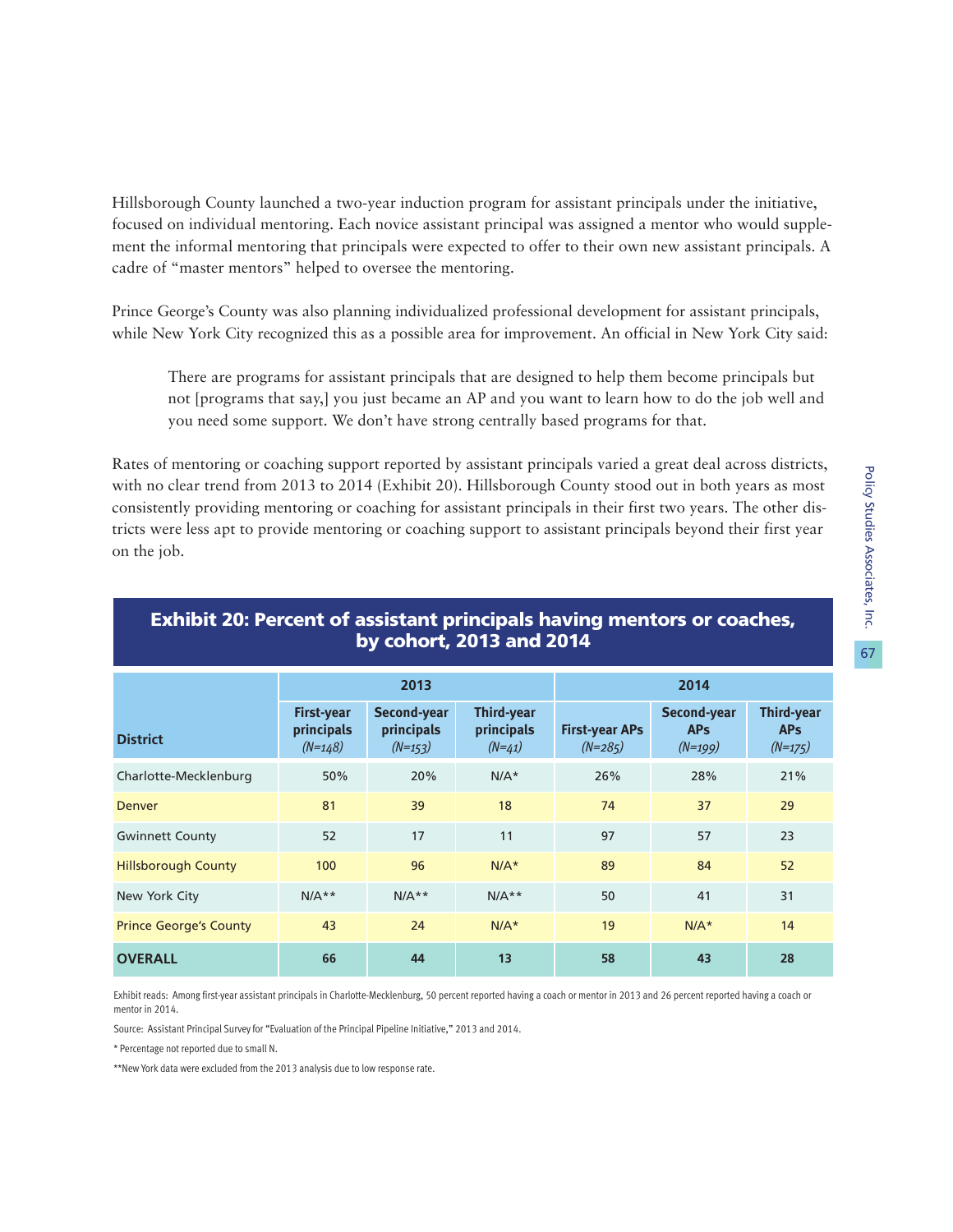#### *Summary: Changes under the Initiative and a Look Ahead*

The districts had introduced what they believed to be promising improvements in their systems of evaluation and support for school leaders. They had begun to address the historical weakness of principal professional development (Darling-Hammond et al., 2007). However, as of 2014 no district leader claimed that their evaluation and support systems were fully satisfactory—or even fully in place. Leaders in each district acknowledged that more work lay ahead in firming up evaluation systems and deepening professional learning opportunities.

In evaluation, all districts had made changes under the initiative. New York City had evaluation criteria for principals that district leaders believed to be working very well due to their alignment with the Quality Review Rubric. Each of the other districts had begun to introduce a new or revised evaluation system but was continuing to fine-tune it and, in particular, to work with principal supervisors to calibrate their ratings. They expressed optimism that the alignment of evaluation with their leader standards and competencies would help them target their efforts to strengthen principals' performance.

Leader support intensified with the hiring of additional staff to serve as supervisors, mentors, or coaches, and districts continued their efforts to build the capacity of those charged with supporting principals' instructional leadership. They enlisted the help of partner organizations to deliver coaching or to work with district supervisors, mentors, and coaches. Mentoring or coaching was widely reported by first-year principals but much less so by principals in their third year. The extent of mentoring and coaching for assistant principals varied a great deal across districts, and district leaders acknowledged that they could do better in the process of induction for assistant principals.

This component of the Principal Pipeline Initiative, as expected, showed less complete implementation than others, as districts worked to craft better functioning systems. In particular, they were addressing the complexity of providing reliable ratings on their new evaluation criteria and organizing systems of support that would reach more leaders with effective, individually tailored learning opportunities.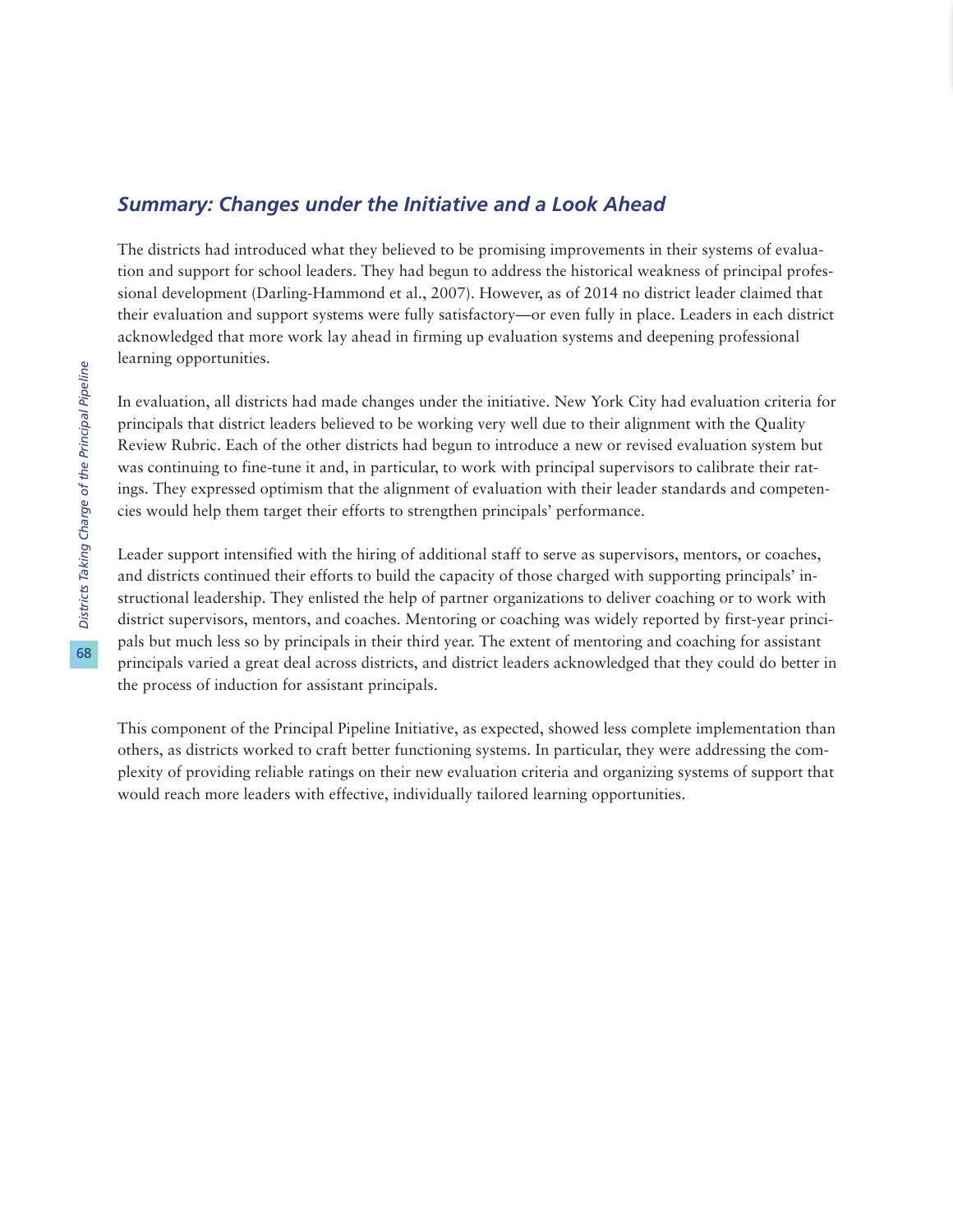# **7. Conclusions**

Three years into their work in the Principal Pipeline Initiative, the six districts had learned much and were deepening the strategic thinking that they brought to bear on strengthening their principal corps. They were seeing the feasibility of long-term improvements in their own policies and practices that might resolve the problems that they had initially perceived: too few strong candidates were applying for principalships; and too many novice principals were struggling. Their work was not finished in 2014, and only the earliest results had emerged. Still, other districts may find useful ideas in these districts' priorities and strategies.

Several policy instruments and approaches helped the districts take charge of their opportunities to influence individual aspiring and novice principals and, thus, to improve school leadership districtwide. Systematic data use was one. The districts were compiling and organizing data about individual leaders and aspiring leaders into tracking systems with user-friendly interfaces that could inform decisions. By looking systematically at data on individuals' past performance and career progressions, they believed they could make better-informed decisions on hiring and placing principals. Data could also inform decisions about tailoring support to a particular leader's needs and, further, organizational decisions about strengthening programs of preparation and support.

The standards and competencies articulated for school leaders proved to be a more powerful policy instrument than many (including the authors of this report) had expected. Rather than sitting on shelves, the districts' statements about the capabilities and performance that they expected in school leaders were put to work in job descriptions, in the curricula of preparation programs, and, crucially, in assessments and support systems for aspiring and novice principals. This work was not finished in 2014; the indicators and rubrics that accompanied standards were undergoing revision as district staff learned from pilot tests. At this point, however, the standards and competencies could be seen as fulfilling their purpose of providing a common language for leadership in each district. In New York City, where a careful process of standards development was completed and put to work in the official process of principal evaluation, district leaders saw its power in "making sure that hiring managers, central office, principals in the field, coaches, [and] principal prep programs" had a shared understanding of the work for which principals were held accountable.

In principal preparation, districts embraced two approaches: they created or enhanced their own programs for preparing principals; and they forged closer working relationships with "partner programs" in nearby universities and other organizations. For four of the districts (Denver, Gwinnett County, Hillsborough County, and Prince George's County), the district-run programs were especially critical parts of the district strategy for preparation, offering what district leaders saw as a particularly valuable capstone following the preparation that led to administrator certification. Charlotte-Mecklenburg and New York City maintained their position as assertive "consumers" of the graduates of outside programs, while New York City also enlarged district-run programs as key parts of its preparation portfolio.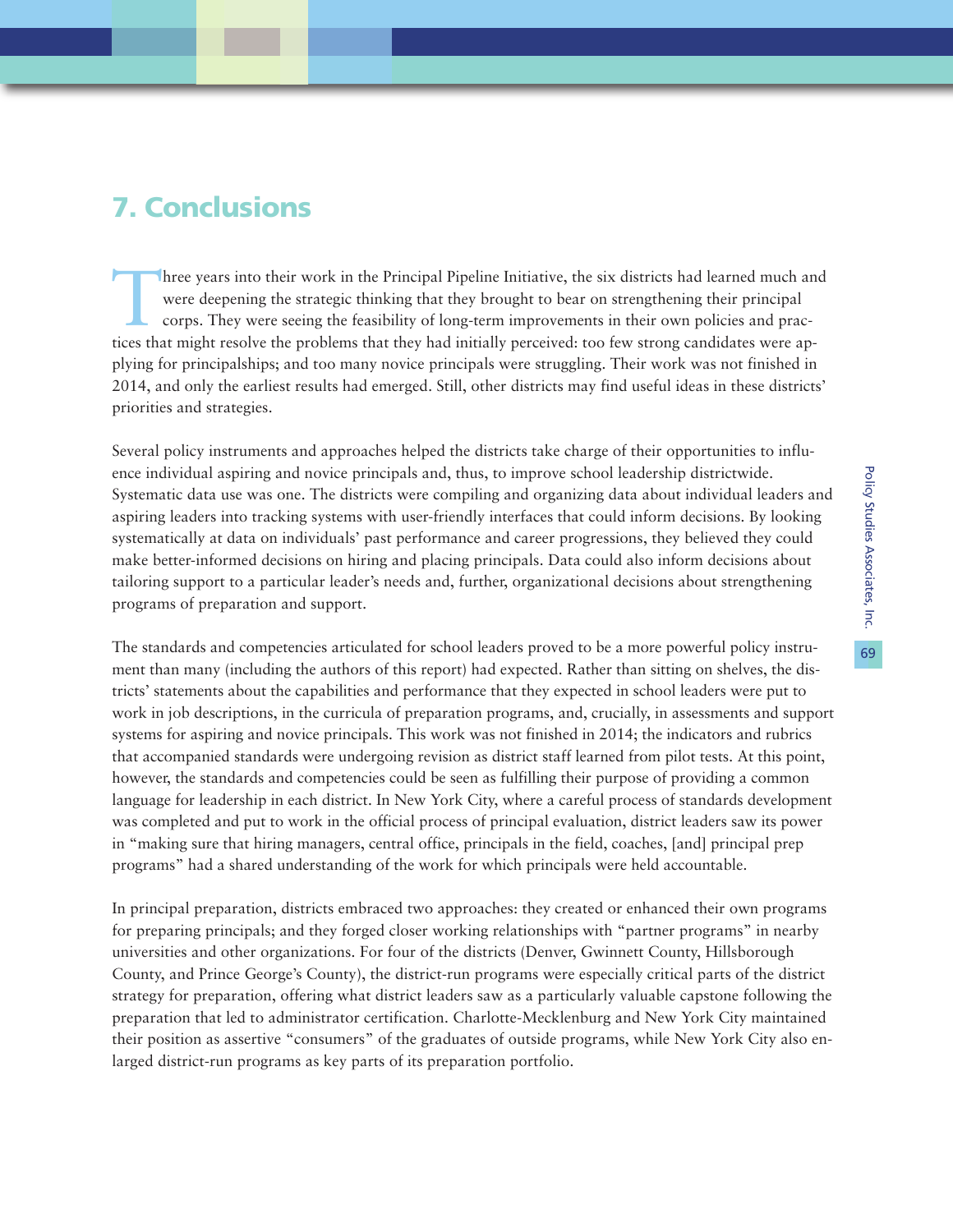The hiring process was an area in which district leaders expressed particular confidence that they had made critical improvements. A trusted policy instrument here was the repeated use of assessment as aspiring leaders made their way toward the ultimate stage of placement as a principal. Most districts installed additional selection gates along the way to hiring, such as selection into a talent pool from which hiring managers would choose new principals. New York City did not make this particular change, but it did introduce new assessments—aligned with standards—at the final stage before aspirants could apply for jobs. In all districts, then, hiring managers had access to additional information, systematically collected, about the specific competencies of candidates. District leaders were enthusiastic about the power of assessment data, although their enthusiasm was tempered by their observation of two issues: the new rating procedures were time-consuming for central staff and ran the risk of creating burnout; and many recognized that interpersonal leadership qualities were not well captured in the data systems.

In reflecting on their districts' ongoing work with evaluation and support systems, district leaders again hailed the value of standards and data. The same standards and competencies that shaped principal preparation, job descriptions, and assessments for hiring could also be put to work in evaluating novice principals' strengths and weaknesses, and the resulting data could be captured and used for individual targeting of professional development and support. Supervision that blended evaluation and support was a preferred approach, and districts added staff who would provide mentoring or coaching to principals.

In this component-by-component summary of the districts' work, it is important to emphasize the extent to which strategic thinking underlay the districts' actions and plans. Top leaders interviewed for this study saw how their work on preparation could support better hiring decisions; how ambiguities or gaps that came to light in principal evaluation could inform fine-tuning of standards documents; how principal supervisors could help refine the practical demonstrations and scoring rubrics used in hiring, based on their deep knowledge of leadership in the district; and other ways in which districts' work and learning were connected throughout components of the initiative.

District capacity for designing and managing a pipeline was growing and, along with it, district capacity to use the pipeline to support educational priorities. The Leader Tracking System, for example, brought a new kind of capacity for data-informed decisions that district leaders welcomed. All of the districts built their staff capacity to manage relationships with preferred external preparation programs, and five of them added to their in-house capacity for principal preparation. Capacity for succession planning was growing with the introduction of new organizational routines for this task. New positions for principal mentoring, coaching, and supervision brought more staff capacity to the functions of support and evaluation, as did the training in these functions offered by partner organizations. And, once they had these and other kinds of capacity in place, district leaders were eager to use them for strategic improvements in school leadership.

As districts looked ahead, they focused increasingly on their assistant principals. Their data, like ours, revealed that most new principals came from the ranks of assistant principals. Therefore, the processes for preparing, selecting, evaluating, and coaching assistant principals were building blocks for the future of the district's leadership. District leaders were attending not only to the individuals currently in those positions, sizing up their potential for advancement, but also to the systems that they had in place for developing and supporting assistant principals, recognizing that they had much work to do in improving those systems.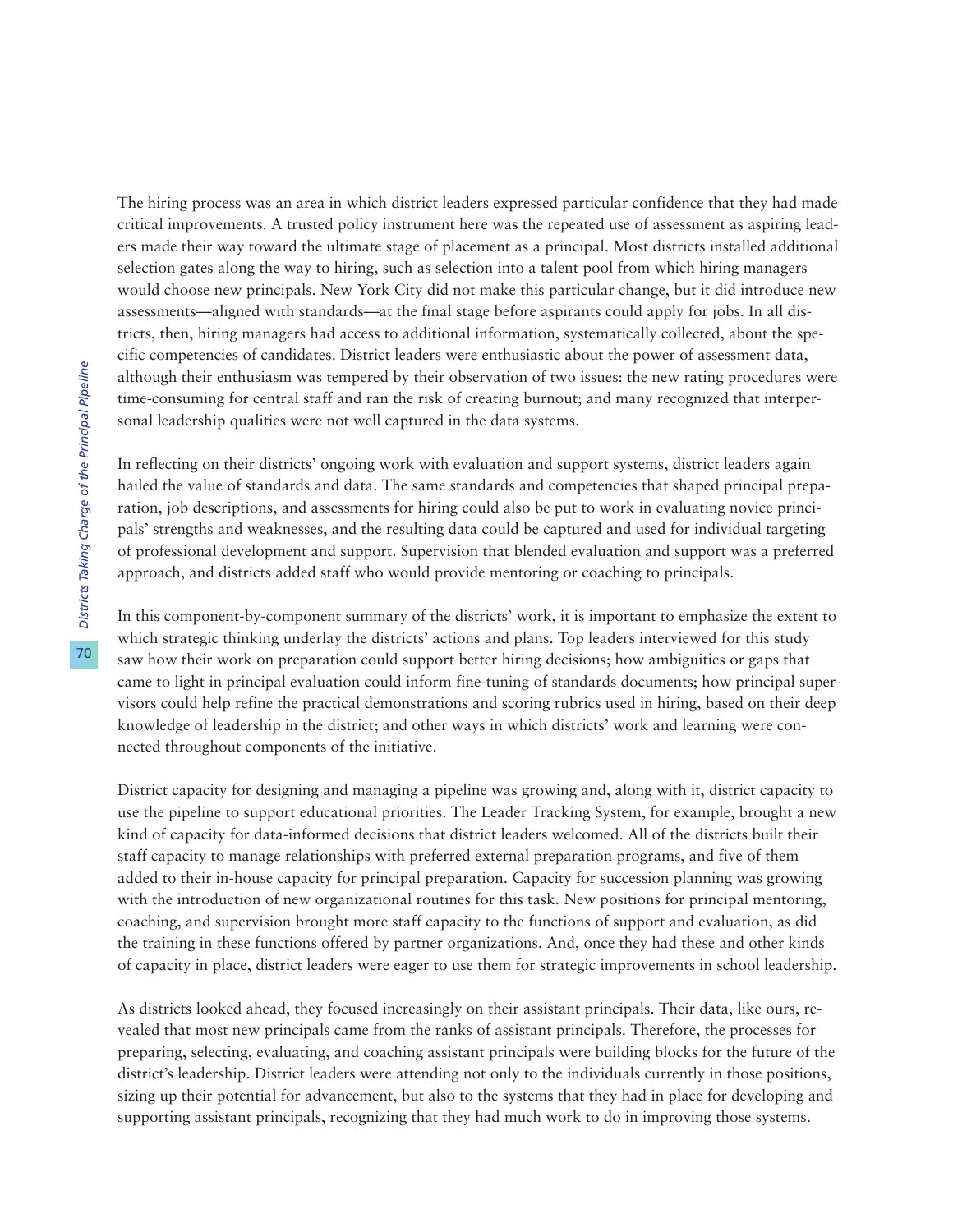The process of implementing the Principal Pipeline Initiative did not end in 2014. Districts' work plans set further milestones to be reached before the grants expire in 2016. Just as important, district leaders continued to revisit and refine the work that they had already done, seeking improvement in every component as they continued to learn from experience.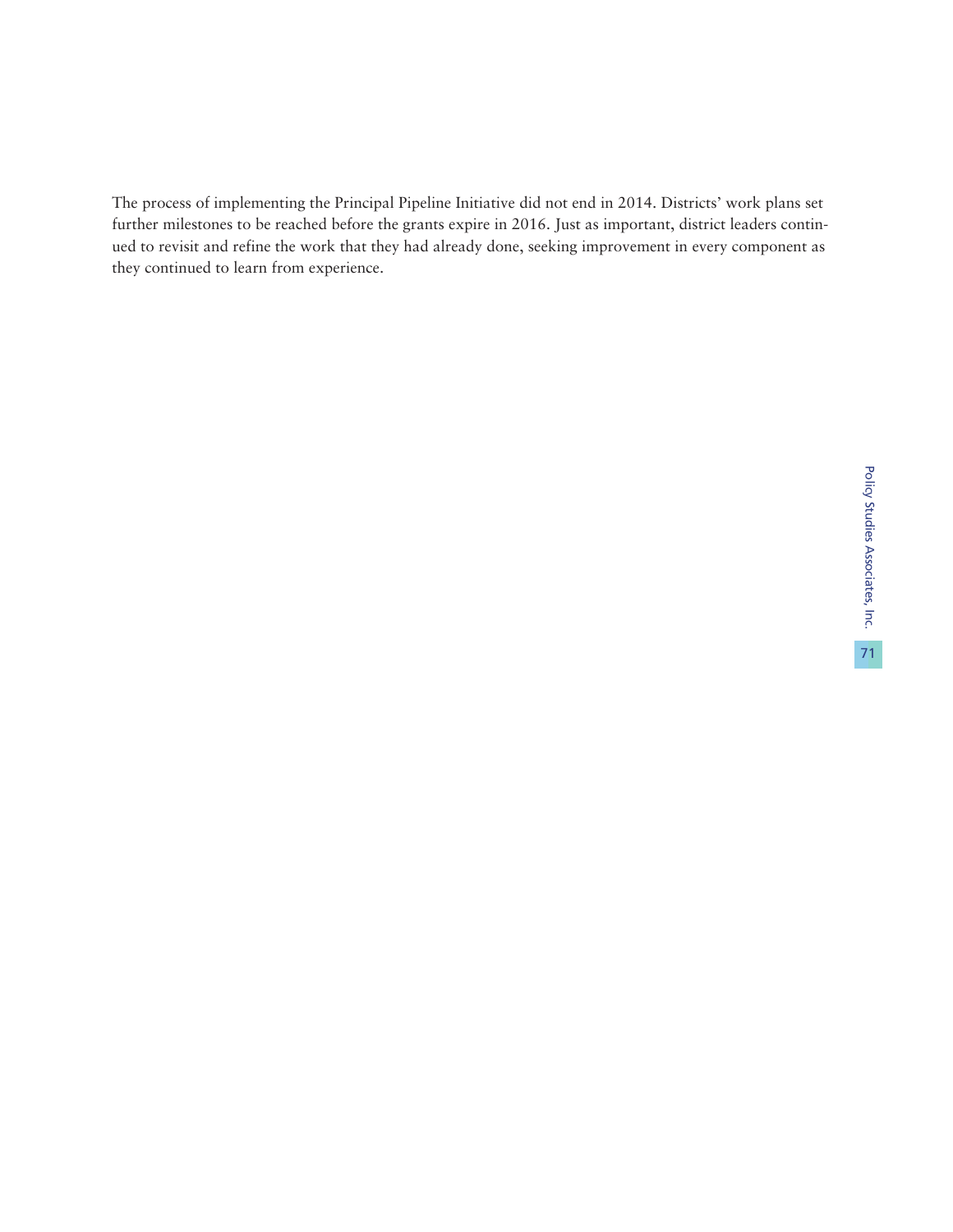*Districts Taking Charge of the Principal Pipeline* 23 Districts Taking Charge of the Principal Pipeline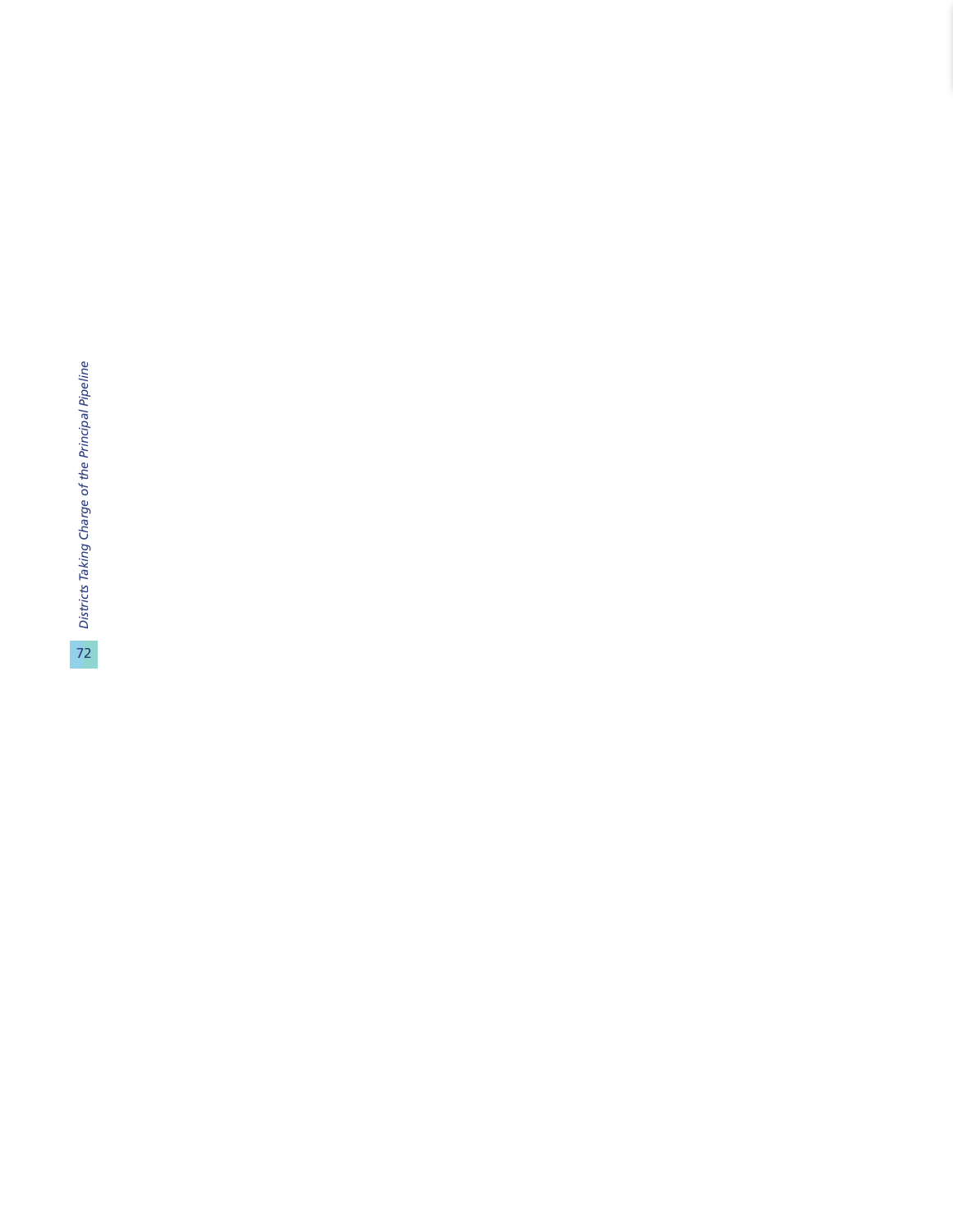## **References**

Corcoran, A., Casserly, M., Price-Baugh, R., Walston, D., Hall, R., & Simon, C. (2013). *Rethinking leadership: The changing role of principal supervisors.* Washington DC: Council of the Great City Schools.

Darling-Hammond, L., LaPointe, M., Meyerson, D., Orr. M. T., & Cohen, C. (2007). *Preparing school leaders for a changing world: Lessons from exemplary leadership development programs.* Stanford, CA: Stanford University, Stanford Educational Leadership Institute.

Goldring, E., Porter, A.C., Murphy, J., Elliott, S.N., & Cravens, X. (2009). Assessing learning-centered leadership: Connections to research, professional standards and current practices. *Elementary School Journal,* 110(1), 19–39.

Murphy, J., Elliott, S. N., Goldring, E. & Porter, A. C. (2007). Leadership for learning: A research-based model and taxonomy of behaviors. *School Leadership and Management 27*(2): 179-201.

Orr, M. T., King, C., & La Pointe, M. M. (2010). Districts developing leaders: Eight districts' lessons on strategy, program approach and organization to improve the quality of leaders for local schools. Report prepared for The Wallace Foundation. Newton, MA: EDC.

Seashore Louis, K., Leithwood, K., Wahlstrom, K.L. & Anderson, S. E. (2010). *Learning from leadership: Investigating the links to improved student learning.* St. Paul, MN: University of Minnesota, Center for Applied Research and Educational Improvement.

Turnbull, B.J., Riley, D.L., & MacFarlane, J.R. (2013). *Building a stronger principalship, Vol. 2: Cultivating talent through a principal pipeline.* Washington DC: Policy Studies Associates.

Turnbull, B.J., Riley, D.L., Arcaira, E.R., Anderson, L.M., & MacFarlane, J.R. (2013). B*uilding a stronger principalship, Vol. 1: Six districts begin the Principal Pipeline Initiative.* Washington DC: Policy Studies Associates.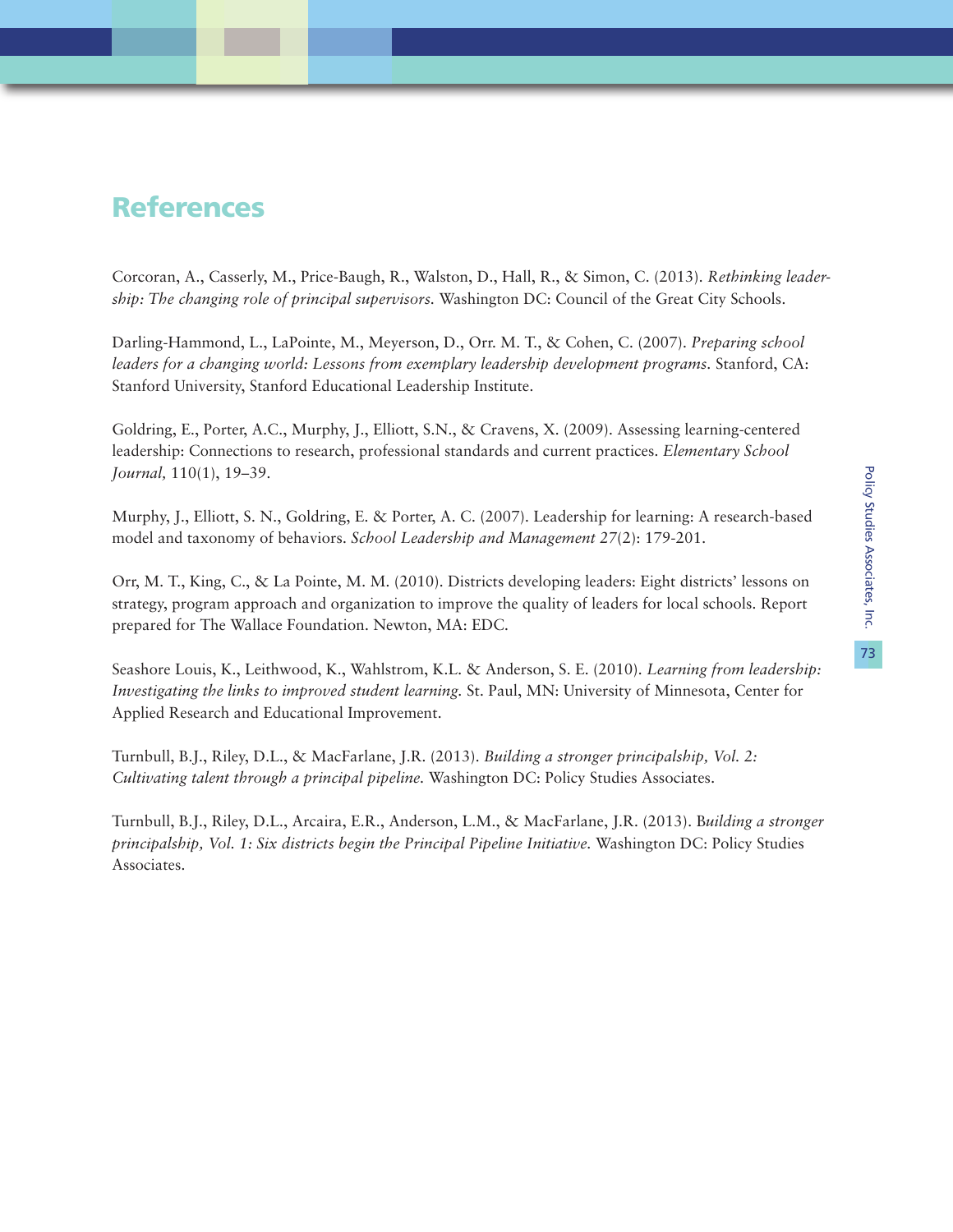*Districts Taking Charge of the Principal Pipeline* Districts Taking Charge of the Principal Pipeline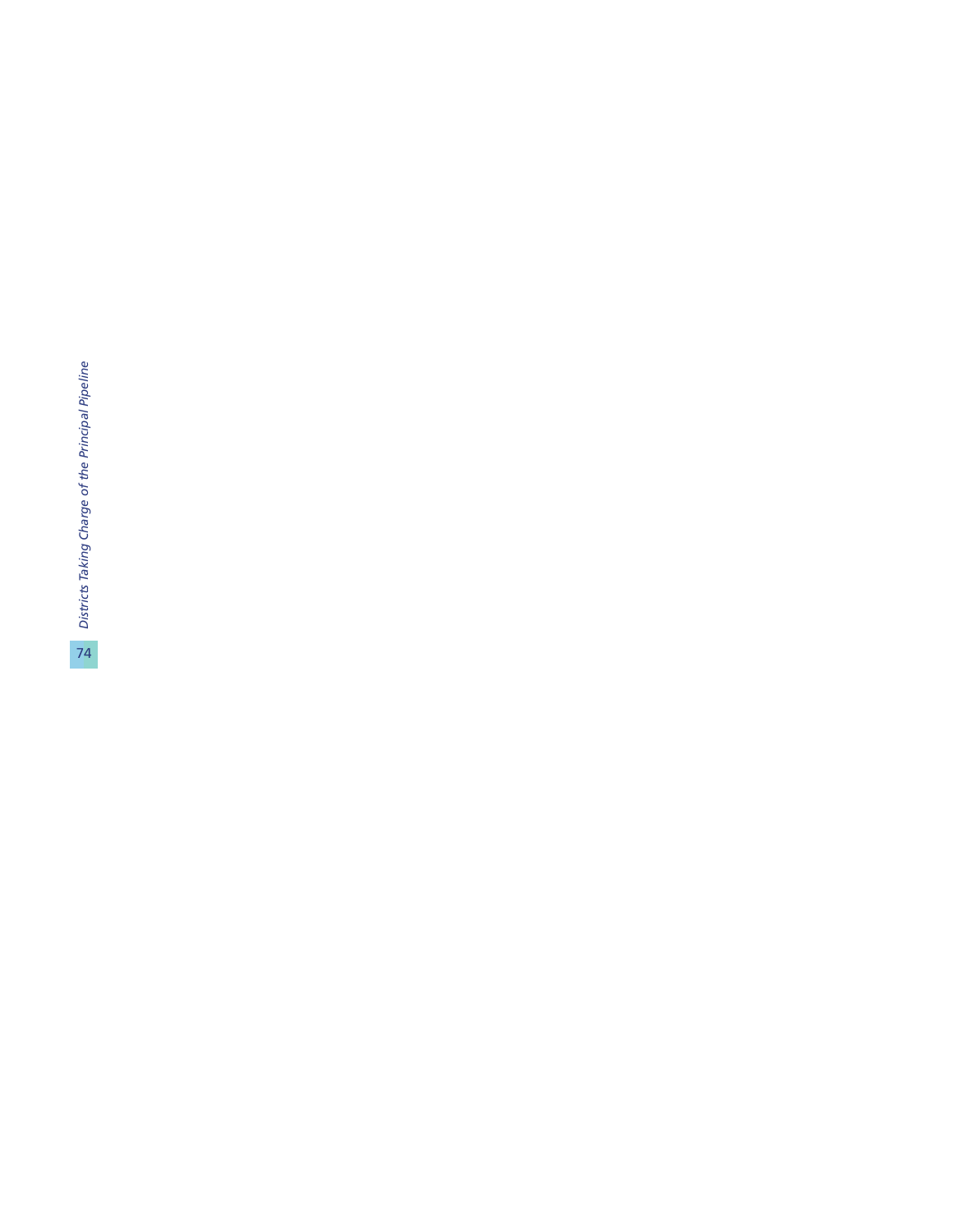# **Appendix A: Survey Weighting and Analyses**

To determine post-stratification survey weights for each district, the inverse of the number of respondents from the district out of the total number of respondents to the survey was divided by six, the total number of districts (Exhibit A-1). For example, in 2014, there were 52 principal respondents in Charlotte-Mecklenburg and 541 total principal respondents from all six districts, resulting in a survey weight of 1.73 (i.e., (541/52)/6). The 2013 data from principals and assistant principals were weighted in a similar fashion.

|                               |                            | 2013                                 | 2014                       |                                      |  |  |  |
|-------------------------------|----------------------------|--------------------------------------|----------------------------|--------------------------------------|--|--|--|
| <b>District</b>               | <b>Principal</b><br>weight | <b>Assistant principal</b><br>weight | <b>Principal</b><br>weight | <b>Assistant</b><br>principal weight |  |  |  |
| Charlotte-Mecklenburg         | 1.37                       | 1.12                                 | 1.73                       | 1.26                                 |  |  |  |
| Denver                        | 1.05                       | 0.76                                 | 1.33                       | 1.23                                 |  |  |  |
| <b>Gwinnett County</b>        | 1.51                       | 0.62                                 | 1.92                       | 0.77                                 |  |  |  |
| <b>Hillsborough County</b>    | 1.07                       | 1.48                                 | 2.15                       | 1.15                                 |  |  |  |
| New York City                 | 0.58                       | N/A                                  | 0.34                       | 0.54                                 |  |  |  |
| <b>Prince George's County</b> | 1.01                       | 2.80                                 | 1.43                       | 2.80                                 |  |  |  |

### **Exhibit A-1: Principal and assistant principal survey weights by district and year**

Exhibit reads: The survey weight for Charlotte-Mecklenburg principals in 2013 was 1.37; the survey weight for Charlotte-Mecklenburg assistant principals in 2013 was 1.12. The survey weight for Charlotte-Mecklenburg principals in 2014 was 1.73; the survey weight for Charlotte-Mecklenburg assistant principals in 2014 was 1.26. Note: Survey weights for 2013 assistant principals were calculated out of five rather than six districts. The response rate in New York City among assistant principals was low, so those assistant principal responses were excluded from analysis in 2013.

The main method of analysis for this report was to analyze cross-sectional data from 2013 and 2014. The 2013 data included principals and assistant principals who started in their position from 2010 to 2013, and the 2014 data included principals and assistant principals who started their position from 2011 to 2014. Some of the cross-tabulations in this report examine the differences between principals and assistant principals who started their positions at different points in time. In creating cohorts of principals, the 2010-11 cohort includes any principal or assistant principal who started between March 2010 and February 2011; the 2011-12 cohort includes any principal or assistant principal who started between March 2011 and February 2012; the 2012-13 cohort includes any principal or assistant principal who started between March 2012 and February 2013; and the 2013-14 cohort includes any principal or assistant principal who started between March 2013 and February 2014. For comparisons that required responses from the 2010-11 cohort, 2013 survey weights were applied to their data; 2014 survey weights were applied for all other cohorts.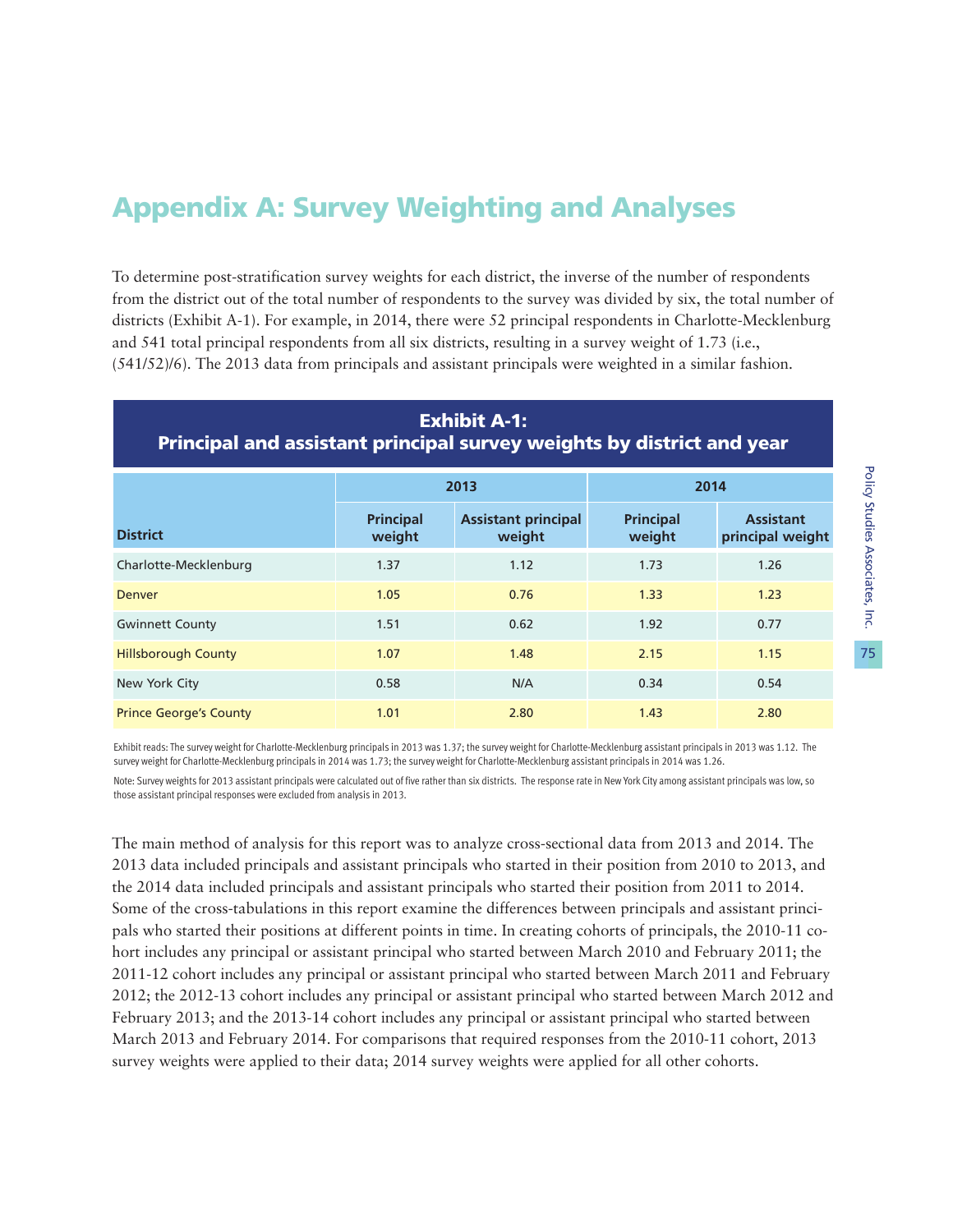Many comparisons in the report are presented along with information about whether the difference between estimated percentages is statistically significant. One method of determining the statistical significance of the difference between two percentages is to compare the confidence intervals of the two percentages. Confidence intervals provide information about the accuracy of the estimated percentages. If the confidence intervals for two percentages do not overlap, then the difference is deemed statistically significant.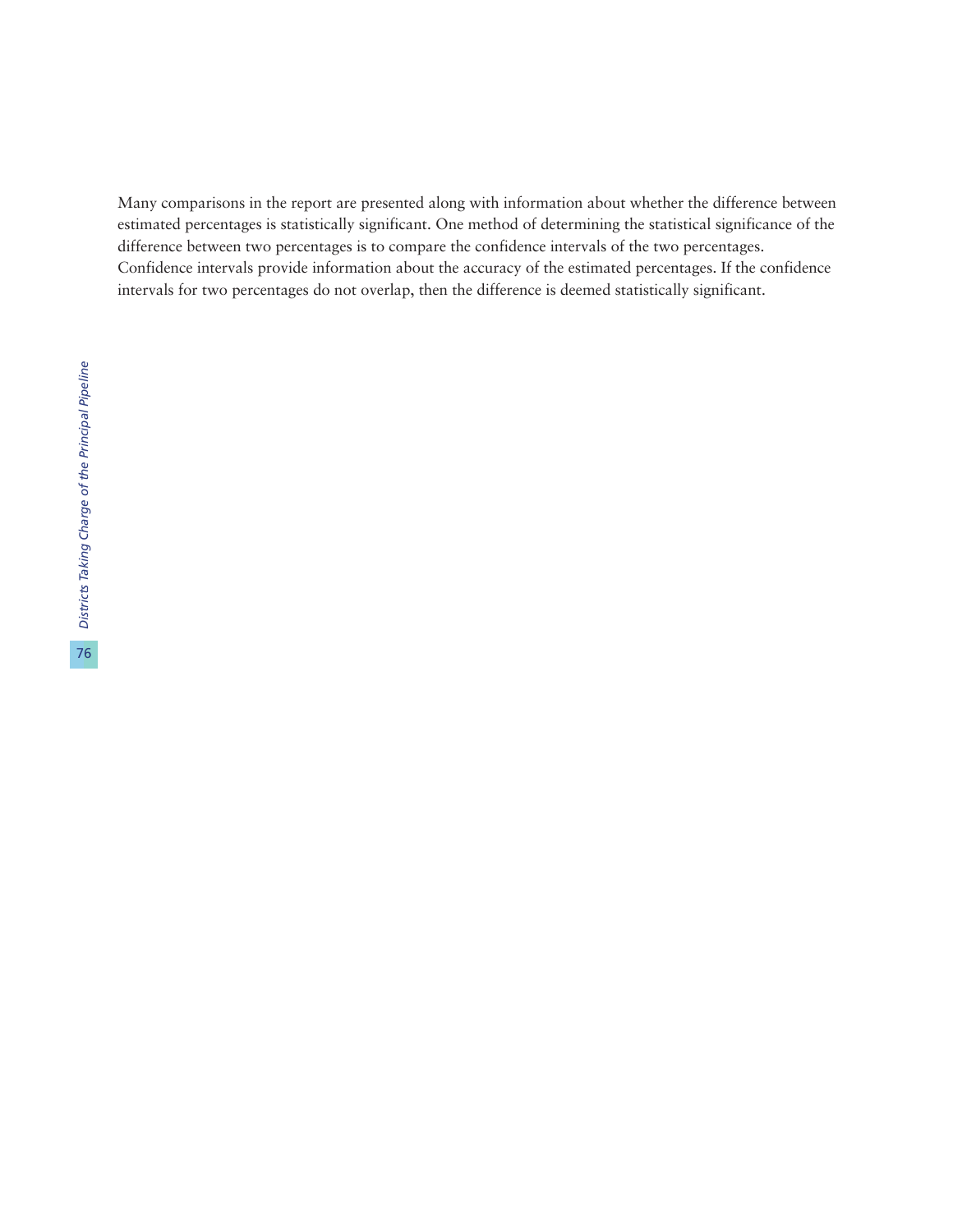# **Appendix B: An Exploratory Comparative Analysis**

Our principal survey affords an opportunity for an exploratory comparison of principals' reports on their preparation with the findings of an important prior study (Darling-Hammond et al., 2007), which helped inform the design of the Principal Pipeline Initiative. The prior study surveyed two groups of respondents: graduates of the programs highlighted as exemplars and a national comparison group of principals. Our survey replicates items from that study, allowing a comparison of the results.

Caveats are in order for these comparisons. One relates to the time that has elapsed between the prior and current research. A national survey conducted in 2013 or 2014 might well be expected to yield results different from those of respondents surveyed in the previous decade. It is likely that the preparation programs for principals hired recently in the Principal Pipeline Initiative districts reflected current trends in school leadership practice, such as newly intensified expectations for data use. Moreover, they might reflect attention to the research on principal preparation that had not yet been reported a decade ago. However, the extent to which preparation programs approach or exceed the standard held up as exemplary in the prior research is of interest, and we report on it annually in this evaluation.

With respect to assessments of program content and instructional approaches, and self-reported perceptions of their preparation for specific aspects of leadership, we found that the reports of novice principals in these districts were fairly similar to those of graduates of the exemplary programs studied by Darling-Hammond and colleagues, and somewhat more favorable than those of that study's national sample. In comparisons where the effect size exceeds .50, we interpret the difference as at least moderate in size and therefore likely to be meaningful. Many of the differences that appear in these exhibits, although statistically significant, show small effect sizes; in these cases we do not interpret the apparent differences as being meaningful. Thus, for example, principals in our 2014 survey reported much greater emphasis on leadership for school improvement in their preservice than did Darling-Hammond's *national sample* (*d*=.99) (Exhibit B-2). On the other hand, we do not view the apparent difference in emphasis on leadership for school improvement between the principals we surveyed and the graduates of Darling-Hammond's *exemplary programs* as meaningful; this is because, although the difference was statistically significant, the effect size was small (*d*=-.15).

With those caveats and suggestions for interpretation, we show in Exhibits B-1 through B-6 the comparisons between our survey results and those of the prior study.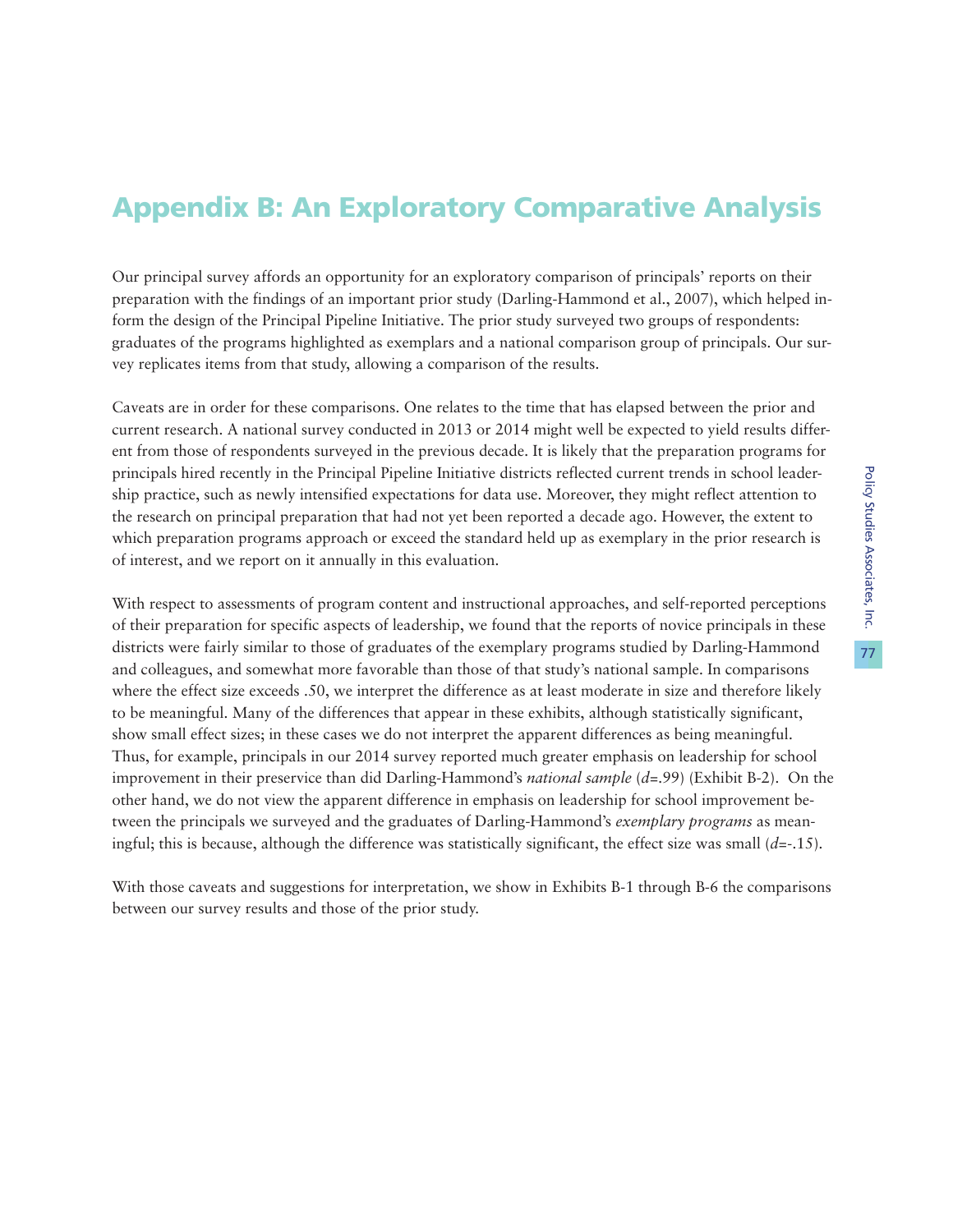## **Exhibit B-1: Principal perceptions of preservice content, 2013**

|                                                                                | <b>PPI Evaluation</b><br><b>Surveys in 2013</b> | Darling-Hammond et al. data reported in 2007 |                    |                                         |                    |  |
|--------------------------------------------------------------------------------|-------------------------------------------------|----------------------------------------------|--------------------|-----------------------------------------|--------------------|--|
| To what extent were the<br>following qualities/practices                       |                                                 | <b>Exemplary Program</b><br>$(N=242)$        |                    | <b>National Comparison</b><br>$(N=629)$ |                    |  |
| true of your formal leadership<br>preparation training?                        | <b>Principal</b><br>$(n=326)$                   | <b>Mean</b>                                  | <b>Effect Size</b> | <b>Mean</b>                             | <b>Effect Size</b> |  |
| a. Program content emphasized<br>leadership for school<br>improvement          | 4.27                                            | $4.49**$                                     | $-26$              | $3.63**$                                | .77                |  |
| b. Program content emphasized<br>instructional leadership                      | 4.27                                            | $4.58**$                                     | $-.37$             | $4.13*$                                 | .17                |  |
| c. Program gave me a strong<br>orientation to the principalship<br>as a career | 4.06                                            | $4.39**$                                     | $-.39$             | $3.73**$                                | .39                |  |

Exhibit reads: Principal responses averaged 4.27 on the extent to which program content emphasized leadership for school improvement. Darling-Hammond et al. exemplary programs responses averaged 4.49 and the national comparison responses averaged 4.39. Response means in this table are on a five-point scale in which 1 equals "not at all" and 5 equals "to a great extent."

Note: T-tests were conducted to determine statistical significance; \*p<.05 and \*\*p<.01. Effect sizes were calculated using Cohen's *d.* We suggest interpreting effect sizes using *d*=+/-.50 as a minimum threshold for interpreting results as having at least a moderate effect.

Source: Principal Survey for "Evaluation of the Principal Pipeline Initiative," 2013; Principal surveys reported in Darling-Hammond, L., LaPointe, M., Meyerson, D., Orr. M. T., & Cohen, C. (2007). Preparing school *leaders* for a *changing world: Lessons from exemplary leadership development programs. Stanford, CA: Stanford University, Stanford Educational Leadership Institute.* 

### **Exhibit B-2: Principal perceptions of preservice content, 2014**

|                                                                                | <b>PPI Evaluation</b><br>Surveys in 2014 | Darling-Hammond et al. data reported in 2007 |                    |                                         |                    |
|--------------------------------------------------------------------------------|------------------------------------------|----------------------------------------------|--------------------|-----------------------------------------|--------------------|
| To what extent were the<br>following qualities/practices                       |                                          | <b>Exemplary Program</b>                     | $(N=242)$          | <b>National Comparison</b><br>$(N=629)$ |                    |
| true of your formal leadership<br>preparation training?                        | <b>Principal</b><br>$(n=472)$            | <b>Mean</b>                                  | <b>Effect Size</b> | <b>Mean</b>                             | <b>Effect Size</b> |
| a. Program content emphasized<br>instructional leadership                      | 4.43                                     | $4.58**$                                     | $-20$              | $4.13**$                                | .39                |
| b. Program content emphasized<br>leadership for school<br>improvement          | 4.38                                     | $4.49**$                                     | $-.15$             | $3.63**$                                | .99                |
| c. Program gave me a strong<br>orientation to the principalship<br>as a career | 4.20                                     | $4.39**$                                     | $-.23$             | $3.73**$                                | .57                |

Exhibit reads: Principal responses averaged 4.43 on the extent to which program content emphasized instructional leadership. Darling-Hammond et al. exemplary programs responses averaged 4.58 and the national comparison responses averaged 4.13. Response means in this table are on a five-point scale in which 1 equals "not at all" and 5 equals "to a great extent."

Note: T-tests were conducted to determine statistical significance; \*p<05 and \*\*p<01. Effect sizes were calculated using Cohen's *d.* We suggest interpreting effect sizes using  $d=+/-50$  as a minimum threshold for interpreting results as having at least a moderate effect.

Source: Principal Survey for "Evaluation of the Principal Pipeline Initiative," 2014; Principal surveys reported in Darling-Hammond, L., LaPointe, M., Meyerson, D., Orr. M. T., & Cohen, C. (2007). Preparing school leaders for a changing world: Lessons from exemplary leadership development programs. Stanford, CA: Stanford University, Stanford Educational Leadership Institute.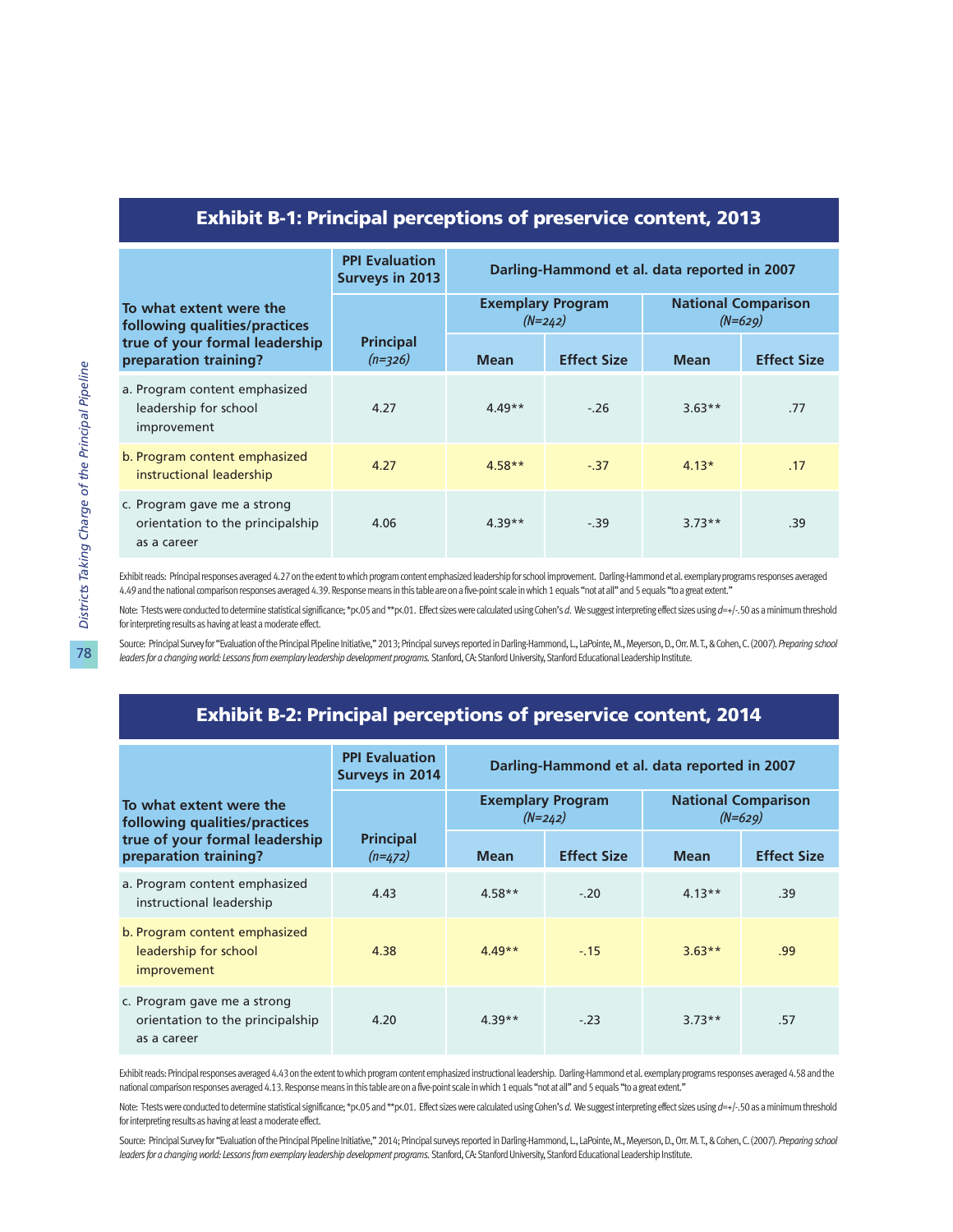## **Exhibit B-3: Principal perceptions of preservice coursework, 2013**

| To what extent were the<br>following leadership                                             | <b>PPI Evaluation</b><br><b>Surveys in 2013</b> | Darling-Hammond et al. data reported in 2007 |                                       |                                         |                    |  |
|---------------------------------------------------------------------------------------------|-------------------------------------------------|----------------------------------------------|---------------------------------------|-----------------------------------------|--------------------|--|
| practices/instructional<br>strategies part of your                                          |                                                 |                                              | <b>Exemplary Program</b><br>$(N=242)$ | <b>National Comparison</b><br>$(N=629)$ |                    |  |
| coursework in your leadership<br>preparation training?                                      | <b>Principal</b><br>$(n=326)$                   | <b>Mean</b>                                  | <b>Effect Size</b>                    | <b>Mean</b>                             | <b>Effect Size</b> |  |
| a. Analysis and discussion of<br>case studies                                               | 3.96                                            | $4.39**$                                     | $-.38$                                | $3.74**$                                | .19                |  |
| b. Analysis and discussion of<br>field-based problems/problem-<br>based learning approaches | 3.94                                            | $4.29**$                                     | $-.30$                                | $3.47**$                                | .41                |  |
| c. A portfolio demonstrating your<br>learning and accomplishments                           | 3.88                                            | $4.36**$                                     | $-.38$                                | $2.81**$                                | .84                |  |
| d. Field-based projects in which<br>you applied ideas in the field                          | 3.84                                            | $4.22**$                                     | $-.31$                                | $3.37**$                                | .39                |  |
| e. Action research or<br>inquiry projects                                                   | 3.66                                            | $4.00**$                                     | $-28$                                 | $3.34**$                                | .26                |  |

Exhibit reads: Principal responses averaged 3.96 on to what extent analysis and discussion of case studies was a part of their coursework. Darling-Hammond et al. exemplary programs responses averaged a 4.39 and the national comparison responses averaged a 3.74. Response means in this table are on a five-point scale in which 1 equals "not at all" and 5 equals "to a great extent."

Note: T-tests were conducted to determine statistical significance; \*p<.05 and \*\*p<.01. Effect sizes were calculated using Cohen's d. We suggest interpreting effect sizes using d=+/-.50 as a minimum threshold for interpreting results as having at least a moderate effect.

Source: Principal Survey for "Evaluation of the Principal Pipeline Initiative," 2013; Principal surveys reported in Darling-Hammond, L., LaPointe, M., Meyerson, D., Orr. M. T., & Cohen, C. (2007). Preparing school leaders for a changing world: Lessons from exemplary leadership development programs. Stanford, CA: Stanford University, Stanford Educational Leadership Institute.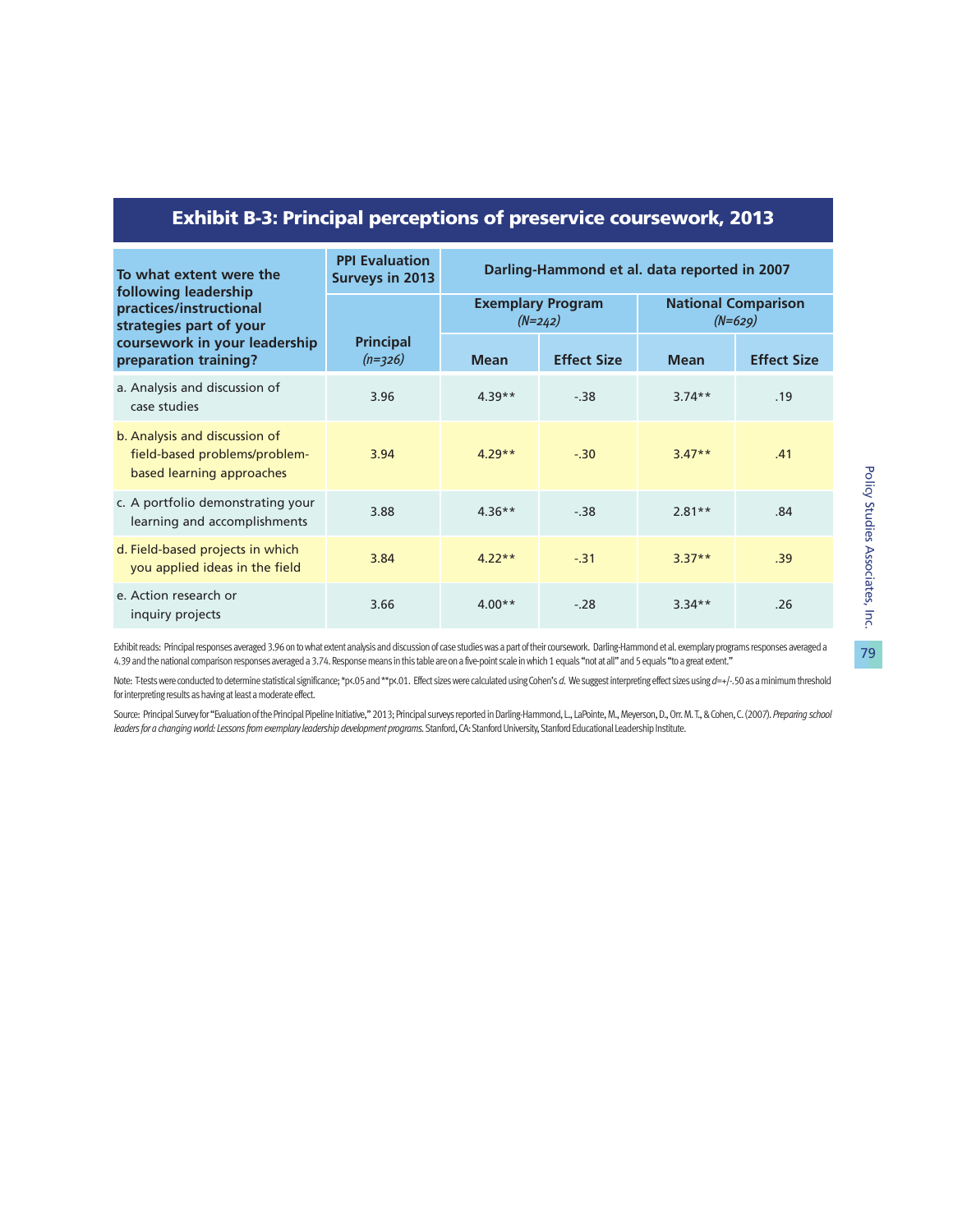## **Exhibit B-4: Principal perceptions of preservice coursework, 2014**

| To what extent were the<br>following leadership                                             | <b>PPI Evaluation</b><br><b>Surveys in 2014</b> |             | Darling-Hammond et al. data reported in 2007 |                                         |                    |  |
|---------------------------------------------------------------------------------------------|-------------------------------------------------|-------------|----------------------------------------------|-----------------------------------------|--------------------|--|
| practices/instructional<br>strategies part of your                                          |                                                 |             | <b>Exemplary Program</b><br>$(N=242)$        | <b>National Comparison</b><br>$(N=629)$ |                    |  |
| coursework in your leadership<br>preparation training?                                      | <b>Principal</b><br>$(n=472)$                   | <b>Mean</b> | <b>Effect Size</b>                           | <b>Mean</b>                             | <b>Effect Size</b> |  |
| a. Analysis and discussion of<br>case studies                                               | 4.15                                            | $4.39**$    | $-.25$                                       | $3.74**$                                | .42                |  |
| b. Analysis and discussion of<br>field-based problems/problem-<br>based learning approaches | 4.12                                            | $4.29**$    | $-18$                                        | $3.47**$                                | .67                |  |
| c. A portfolio demonstrating your<br>learning and accomplishments                           | 3.98                                            | $4.36**$    | $-.31$                                       | $2.81**$                                | .95                |  |
| d. Field-based projects in which<br>you applied ideas in the field                          | 3.97                                            | $4.22**$    | $-23$                                        | $3.37**$                                | .55                |  |
| e. Action research or<br>inquiry projects                                                   | 3.86                                            | $4.00**$    | $-.12$                                       | $3.34**$                                | .46                |  |

Exhibit reads: Principal responses averaged 4.15 on to what extent analysis and discussion of case studies was a part of their coursework. Darling-Hammond et al. exemplary programs responses averaged a 4.39 and the national comparison responses averaged a 3.74. Response means in this table are on a five-point scale in which 1 equals "not at all" and 5 equals "to a great extent."

Note: T-tests were conducted to determine statistical significance; \*p<05 and \*\*p<01. Effect sizes were calculated using Cohen's d. We suggest interpreting effect sizes using  $d=+/-50$  as a minimum threshold for interpreting results as having at least a moderate effect.

Source: Principal Surveyfor "Evaluation of the Principal Pipeline Initiative," 2014; Principal surveys reported in Darling-Hammond, L., LaPointe, M., Meyerson, D., Orr. M. T., & Cohen, C. (2007). Preparing school leaders for a changing world: Lessons from exemplary leadership development programs. Stanford, CA: Stanford University, Stanford Educational Leadership Institute.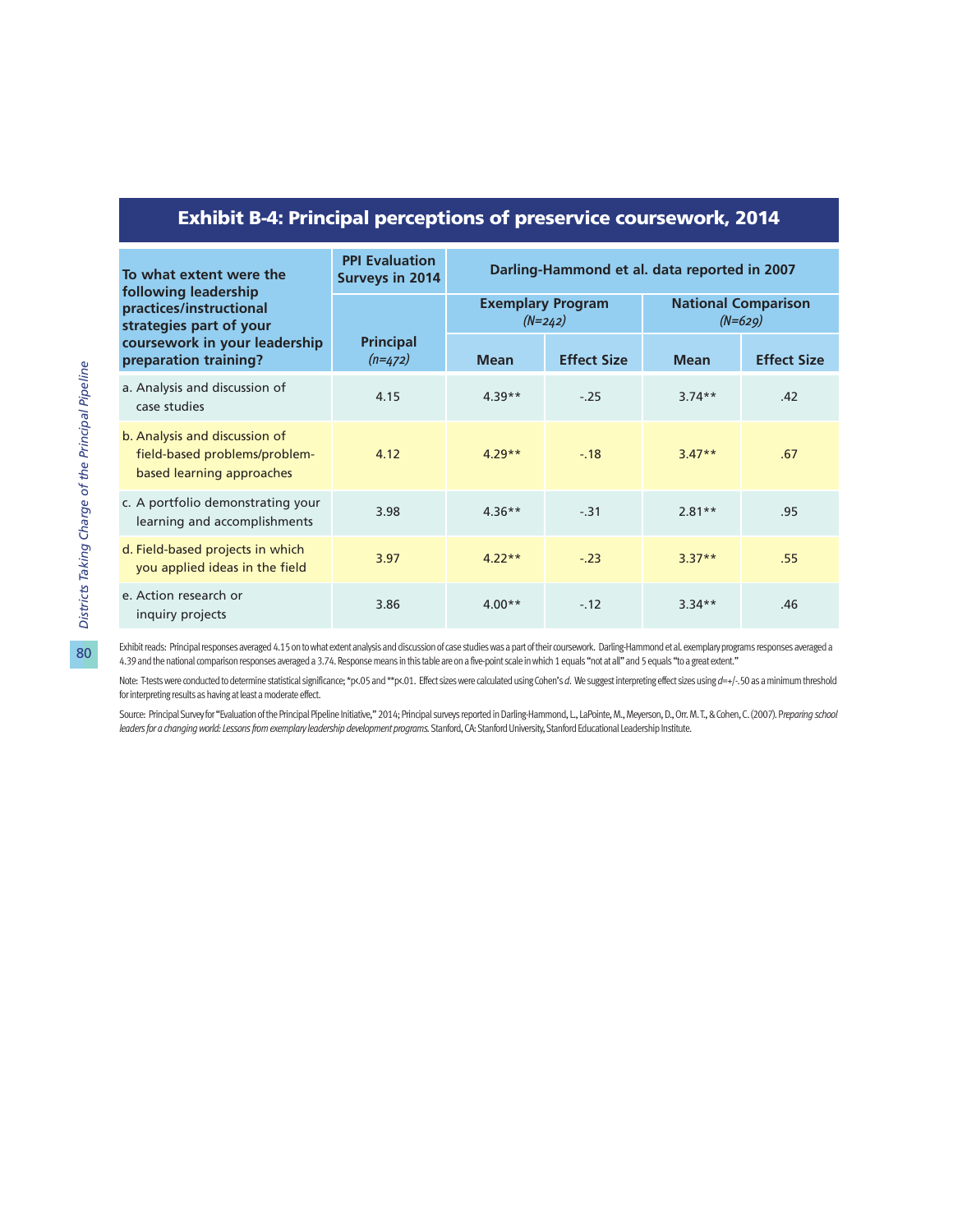|                                                                                            | <b>PPI Evaluation</b><br><b>Surveys in 2013</b> | Darling-Hammond et al. data reported in 2007 |                                                                                  |             |                    |
|--------------------------------------------------------------------------------------------|-------------------------------------------------|----------------------------------------------|----------------------------------------------------------------------------------|-------------|--------------------|
| How effectively did your leadership                                                        |                                                 |                                              | <b>Exemplary Program</b><br><b>National Comparison</b><br>$(N=242)$<br>$(N=629)$ |             |                    |
| preparation training prepare you<br>to do each of the following:                           | <b>Principal</b><br>$(n=326)$                   | <b>Mean</b>                                  | <b>Effect Size</b>                                                               | <b>Mean</b> | <b>Effect Size</b> |
| a. Engage in self-improvement<br>and continuous learning                                   | 3.38                                            | $3.58**$                                     | $-.28$                                                                           | $2.91**$    | .64                |
| b. Use data to monitor school progress,<br>identify problems and propose solutions         | 3.18                                            | $3.31**$                                     | $-.15$                                                                           | $2.47**$    | .82                |
| c. Create a collaborative learning<br>organization                                         | 3.17                                            | $3.34**$                                     | $-.22$                                                                           | $2.69**$    | .63                |
| d. Engage staff in a decision making process<br>about school curriculum and policies       | 3.13                                            | $3.22*$                                      | $-.11$                                                                           | $2.70**$    | .52                |
| e. Evaluate teachers and provide<br>instructional feedback to support their<br>improvement | 3.10                                            | $3.36**$                                     | $-.31$                                                                           | $2.82**$    | .33                |
| f. Lead a well-informed, planned change<br>process for a school                            | 3.10                                            | $3.22**$                                     | $-.15$                                                                           | $2.59**$    | .63                |
| g. Engage in comprehensive planning for<br>school improvement                              | 3.09                                            | $3.22**$                                     | $-.15$                                                                           | $2.58**$    | .63                |
| h. Create a coherent educational program<br>across the school                              | 2.96                                            | $3.22**$                                     | $-0.32$                                                                          | $2.63**$    | .41                |
| i. Redesign school organizations to enhance<br>productive teaching and learning            | 2.92                                            | $3.06**$                                     | $-.16$                                                                           | $2.46**$    | .55                |
| j. Design professional development that<br>builds teachers' knowledge and skills           | 2.87                                            | $3.25**$                                     | $-.44$                                                                           | $2.50**$    | .42                |
| k. Understand how different students learn<br>and how to teach them successfully           | 2.70                                            | $3.03**$                                     | $-.38$                                                                           | $2.56**$    | .16                |
| I. Evaluate curriculum materials for their<br>usefulness in supporting learning            | 2.56                                            | $2.92**$                                     | $-.39$                                                                           | 2.49        | .08                |

## **Exhibit B-5: Principal perceptions of their preparedness, 2013**

Exhibit reads: Principal responses averaged 3.38 on how prepared they were to engage in self-improvement and continuous learning. Darling-Hammond et al. exemplary programs responses averaged 3.58 and the national comparison responses averaged 2.91. Responses on this table are on a four-point scale in which 1 equals "not at all" and 4 equals "very well."

Note: Response means from the Darling-Hammond et al. survey were converted from a five-point scale to a four-point scale to allow for comparisons.

Note: T-tests were conducted to determine statistical significance; \*p<.05 and \*\*p<.01. Effect sizes were calculated using Cohen's d. We suggest interpreting effect sizes using d=+/-.50 as a minimum threshold for interpreting results as having at least a moderate effect.

Source: Principal Survey for "Evaluation of the Principal Pipeline Initiative," 2013; Principal surveys reported in Darling-Hammond, L., LaPointe, M., Meyerson, D., Orr. M. T., & Cohen, C. (2007). Preparing school leaders for a changing world: Lessons from exemplary leadership development programs. Stanford, CA: Stanford University, Stanford Educational Leadership Institute.

81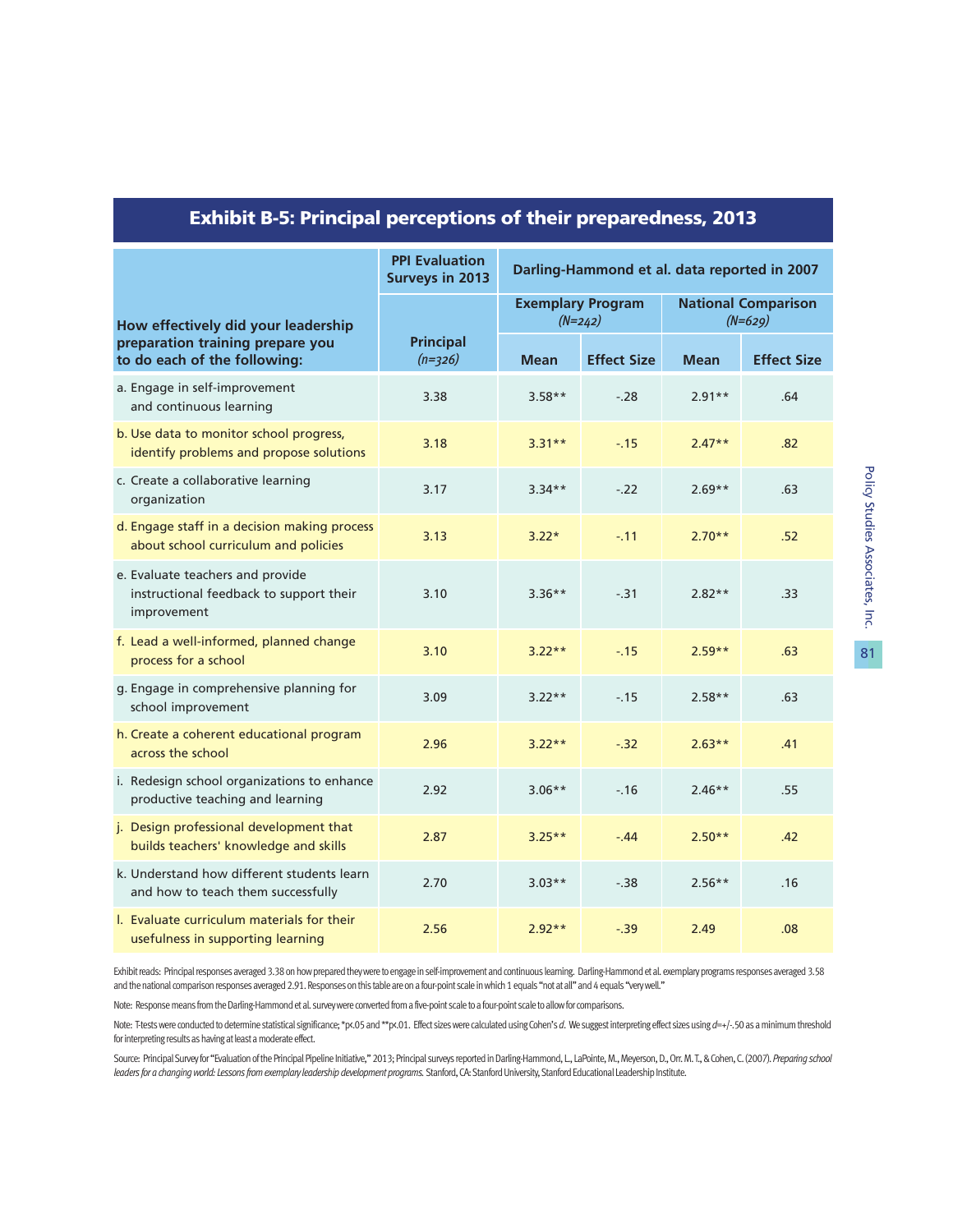| <b>Exhibit B-6: Principal perceptions of their preparedness, 2014</b> |  |  |  |
|-----------------------------------------------------------------------|--|--|--|
|                                                                       |  |  |  |

|                                                                                            | <b>PPI Evaluation</b><br><b>Surveys in 2014</b> | Darling-Hammond et al. data reported in 2007 |                    |                                         |                    |
|--------------------------------------------------------------------------------------------|-------------------------------------------------|----------------------------------------------|--------------------|-----------------------------------------|--------------------|
| How effectively did your leadership                                                        |                                                 | <b>Exemplary Program</b><br>$(N=242)$        |                    | <b>National Comparison</b><br>$(N=629)$ |                    |
| preparation training prepare you<br>to do each of the following:                           | <b>Principal</b><br>$(n=476)$                   | <b>Mean</b>                                  | <b>Effect Size</b> | <b>Mean</b>                             | <b>Effect Size</b> |
| a. Engage in self-improvement<br>and continuous learning                                   | 3.36                                            | $3.58**$                                     | $-.31$             | $2.91**$                                | .62                |
| b. Create a collaborative learning<br>organization                                         | 3.24                                            | $3.34**$                                     | $-.12$             | $2.69**$                                | .71                |
| c. Evaluate teachers and provide<br>instructional feedback to support their<br>improvement | 3.24                                            | $3.36**$                                     | $-.16$             | $2.82**$                                | .54                |
| d. Use data to monitor school progress,<br>identify problems and propose solutions         | 3.16                                            | $3.31**$                                     | $-.18$             | $2.47**$                                | .83                |
| e. Lead a well-informed, planned change<br>process for a school                            | 3.16                                            | 3.22                                         | $-.08$             | $2.59**$                                | .73                |
| f. Engage in comprehensive planning for<br>school improvement                              | 3.14                                            | $3.22*$                                      | $-.09$             | $2.58**$                                | .68                |
| g. Engage staff in a decision making process<br>about school curriculum and policies       | 3.11                                            | $3.22**$                                     | $-.14$             | $2.70**$                                | .52                |
| h. Create a coherent educational program<br>across the school                              | 3.05                                            | $3.22**$                                     | $-.21$             | $2.63**$                                | .53                |
| i. Design professional development that<br>builds teachers' knowledge and skills           | 2.96                                            | $3.25**$                                     | $-32$              | $2.50**$                                | .51                |
| j. Redesign school organizations to enhance<br>productive teaching and learning            | 2.93                                            | $3.06***$                                    | $-.15$             | $2.46**$                                | .58                |
| k. Understand how different students learn<br>and how to teach them successfully           | 2.75                                            | $3.03**$                                     | $-.32$             | $2.56**$                                | .22                |
| I. Evaluate curriculum materials for their<br>usefulness in supporting learning            | 2.67                                            | $2.92**$                                     | $-.28$             | $2.49**$                                | .20                |

Exhibit reads: Principal responses averaged 3.36 on how prepared they were to engage in self-improvement and continuous learning. Darling-Hammond et al. exemplary programs responses averaged 3.58 and the national comparison responses averaged 2.91. Responses on this table are on a four-point scale in which 1 equals "not at all" and 4 equals "very well."

Note: Response means from the Darling-Hammond et al. survey were converted from a five-point scale to a four-point scale to allow for comparisons.

Note: T-tests were conducted to determine statistical significance; \*p<.05 and \*\*p<.01. Effect sizes were calculated using Cohen's d. We suggest interpreting effect sizes using d=+/-.50 as a minimum threshold for interpreting results as having at least a moderate effect.

Source: Principal Survey for "Evaluation of the Principal Pipeline Initiative," 2014; Principal surveys reported in Darling-Hammond, L., LaPointe, M., Meyerson, D., Orr. M. T., & Cohen, C. (2007). Preparing school leaders for a changing world: Lessons from exemplary leadership development programs. Stanford, CA: Stanford University, Stanford Educational Leadership Institute.